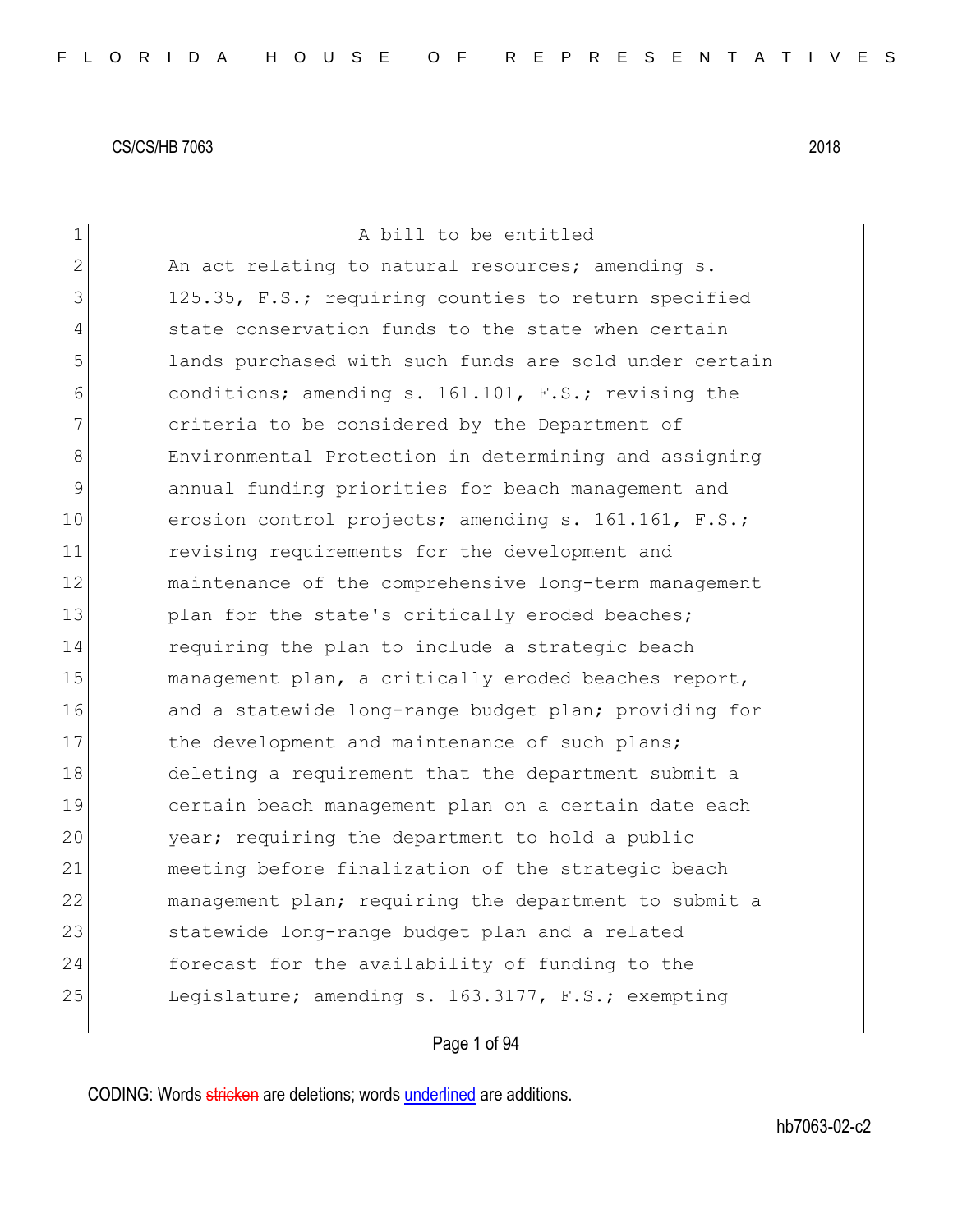26 certain local governments from requirements to develop 27 and maintain work plans for building public, private, 28 and regional water supply facilities; creating s. 29 166.0452, F.S.; requiring municipalities to return 30 specified state conservation funds to the state when 31 certain lands purchased with such funds are sold under 32 certain conditions; amending s. 215.618, F.S.; 33 removing provisions authorizing the use of Florida 34 Forever funds for capital improvement and water 35 resource development projects; authorizing the use of 36 proceeds from Florida Forever bonds for water storage 37 **reservoir projects under the Comprehensive Everglades** 38 Restoration Plan; amending s. 253.0251, F.S.; 39 authorizing the Department of Environmental Protection 40 to assist local governments in administering local 41 rural-lands-protection easement programs; providing 42 requirements and restrictions for such assistance; 43 amending s. 253.034, F.S.; requiring that the 44 maintenance and control of exotic and invasive species 45 and related areas be prioritized in certain land 46 management plans; conforming cross-references; 47 amending s. 258.014; creating a state park volunteer 48 annual entrance pass program; amending s. 259.03, 49 F.S.; removing the definitions of "capital 50 improvement," "capital project expenditure," and

Page 2 of 94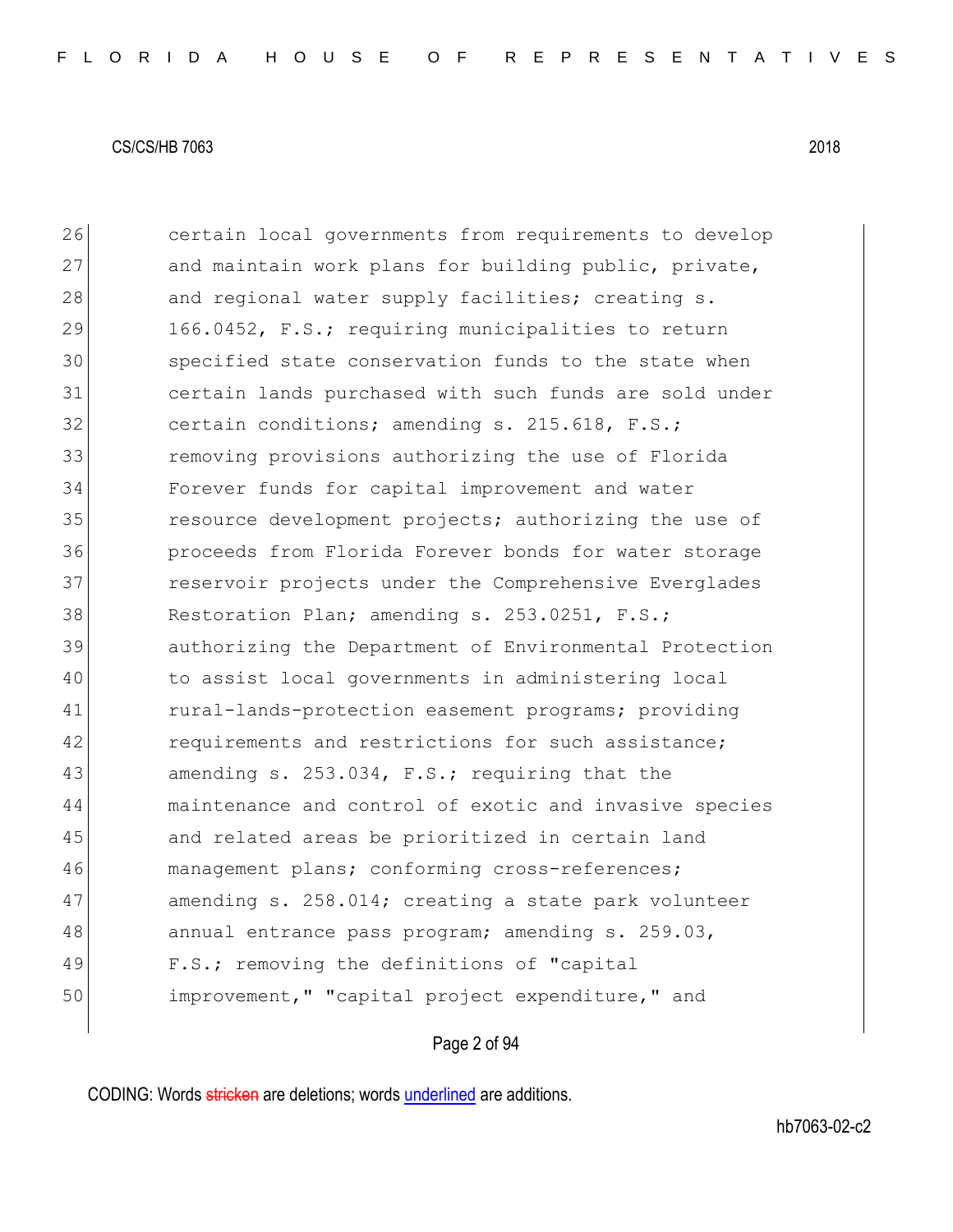| 51 | "water resource development project"; amending s.      |
|----|--------------------------------------------------------|
| 52 | 259.032, F.S.; removing provisions authorizing the use |
| 53 | of Florida Forever funds for capital improvement and   |
| 54 | water resource development projects; amending s.       |
| 55 | 259.105, F.S.; revising the distribution of proceeds   |
| 56 | from the Florida Forever Trust Fund; eliminating and   |
| 57 | consolidating funding for certain land acquisition and |
| 58 | management programs; removing obsolete provisions;     |
| 59 | removing provisions authorizing the use of Florida     |
| 60 | Forever funds for water resource development projects, |
| 61 | restoration, enhancement, and management of certain    |
| 62 | land and water areas, and certain capital              |
| 63 | improvements; including wildlife crossings and         |
| 64 | connections between such crossings and wildlife        |
| 65 | habitats as criteria for assessing certain projects    |
| 66 | and land acquisitions; amending s. 260.0142, F.S.;     |
| 67 | revising the duties of the Florida Greenways and       |
| 68 | Trails Council; amending s. 260.016, F.S.; revising    |
| 69 | the criteria the Department of Environmental           |
| 70 | Protection must consider for the acquisition of        |
| 71 | greenways and trails; amending s. 373.089, F.S.;       |
| 72 | prohibiting water management districts from disposing  |
| 73 | of lands acquired with state funds under certain       |
| 74 | conditions; requiring water management districts to    |
| 75 | return specified state conservation funds to the state |
|    |                                                        |

# Page 3 of 94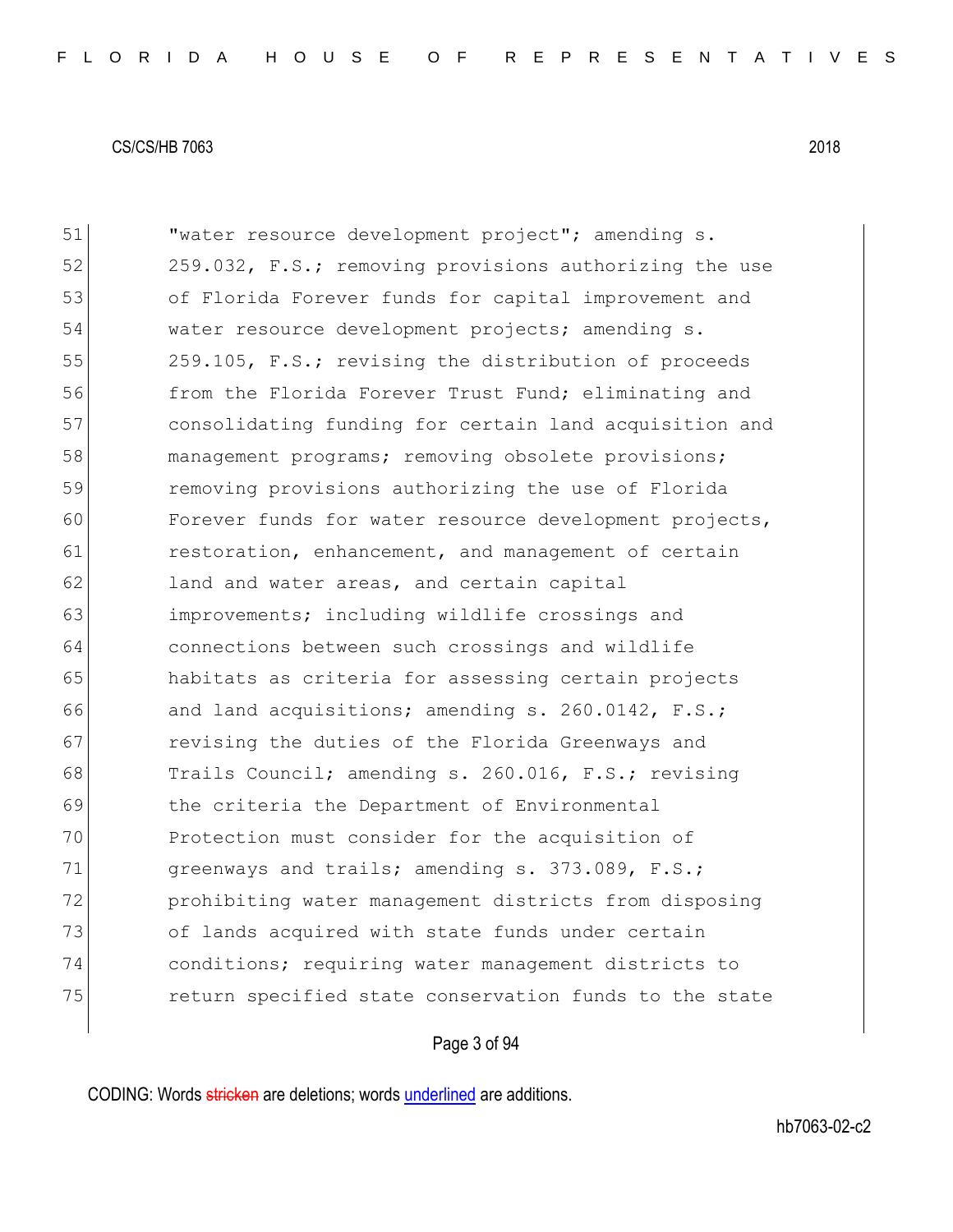| 76  | when certain lands purchased with such funds are sold; |
|-----|--------------------------------------------------------|
| 77  | amending s. 373.139, F.S.; removing provisions         |
| 78  | prohibiting water management districts from disposing  |
| 79  | of lands acquired with state funds under certain       |
| 80  | conditions; amending s. 373.1391, F.S.; requiring      |
| 81  | revenue generated from the management of certain       |
| 82  | conservation lands to be retained by the               |
| 83  | jurisdictional water management district and used for  |
| 84  | specified purposes; amending s. 373.199, F.S.;         |
| 85  | limiting the use of Florida Forever funds for water    |
| 86  | management district projects; amending s. 373.4598,    |
| 87  | F.S.; revising requirements related to the operation   |
| 88  | of water storage and use for Phase I and Phase II of   |
| 89  | the C-51 reservoir project if state funds are          |
| 90  | appropriated for such phases; authorizing the South    |
| 91  | Florida Water Management District to enter into        |
| 92  | certain capacity allocation agreements and to request  |
| 93  | a waiver for repayment of certain loans; authorizing   |
| 94  | the Department of Environmental Protection to waive    |
| 95  | such loan repayment under certain conditions;          |
| 96  | providing that the district is not responsible for     |
| 97  | repayment of such loans; amending s. 373.713, F.S.;    |
| 98  | requiring regional water supply authorities to         |
| 99  | annually coordinate with water management districts on |
| 100 | the status of certain water resource development       |

# Page 4 of 94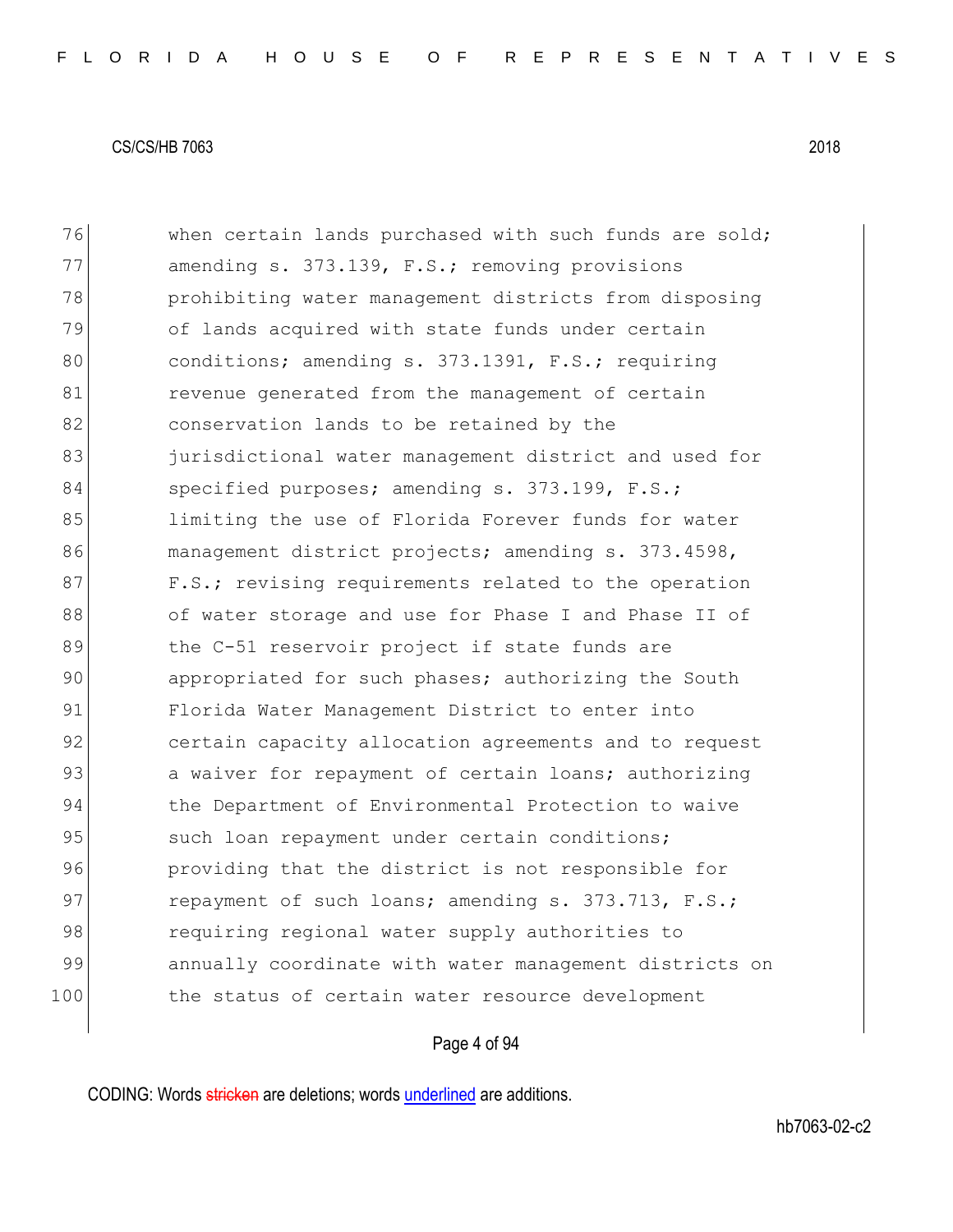101 **projects; amending s. 375.041, F.S.; requiring the** 102 Department of Environmental Protection and the South 103 Florida Water Management District to give specified 104 funding priority to the C-43 West Basin Storage 105 Reservoir Project; requiring a specified amount of 106 funds in the Land Acquisition Trust Fund within the 107 Department of Environmental Protection to be 108 appropriated annually each fiscal year to the Florida 109 Forever Trust Fund; amending s. 380.508, F.S.; 110 directing the Florida Communities Trust to prioritize 111 certain projects for funding and technical assistance; 112 amending s. 388.261, F.S.; requiring the Department of 113 Agriculture and Consumer Services to use certain funds 114 for arthropod control research or demonstration 115 **projects;** amending 403.067, F.S.; authorizing the 116 Department of Environmental Protection to include 117 certain nutrient pilot projects in basin management 118 action plans and to provide cost-share funding for 119 such projects; amending s. 403.0891, F.S.; requiring 120 the Department of Transportation to coordinate with 121 the Department of Environmental Protection, water 122 management districts, and local governments to make 123 certain determinations regarding beneficial uses of 124 stormwater from road construction projects and to 125 implement such beneficial uses under certain

# Page 5 of 94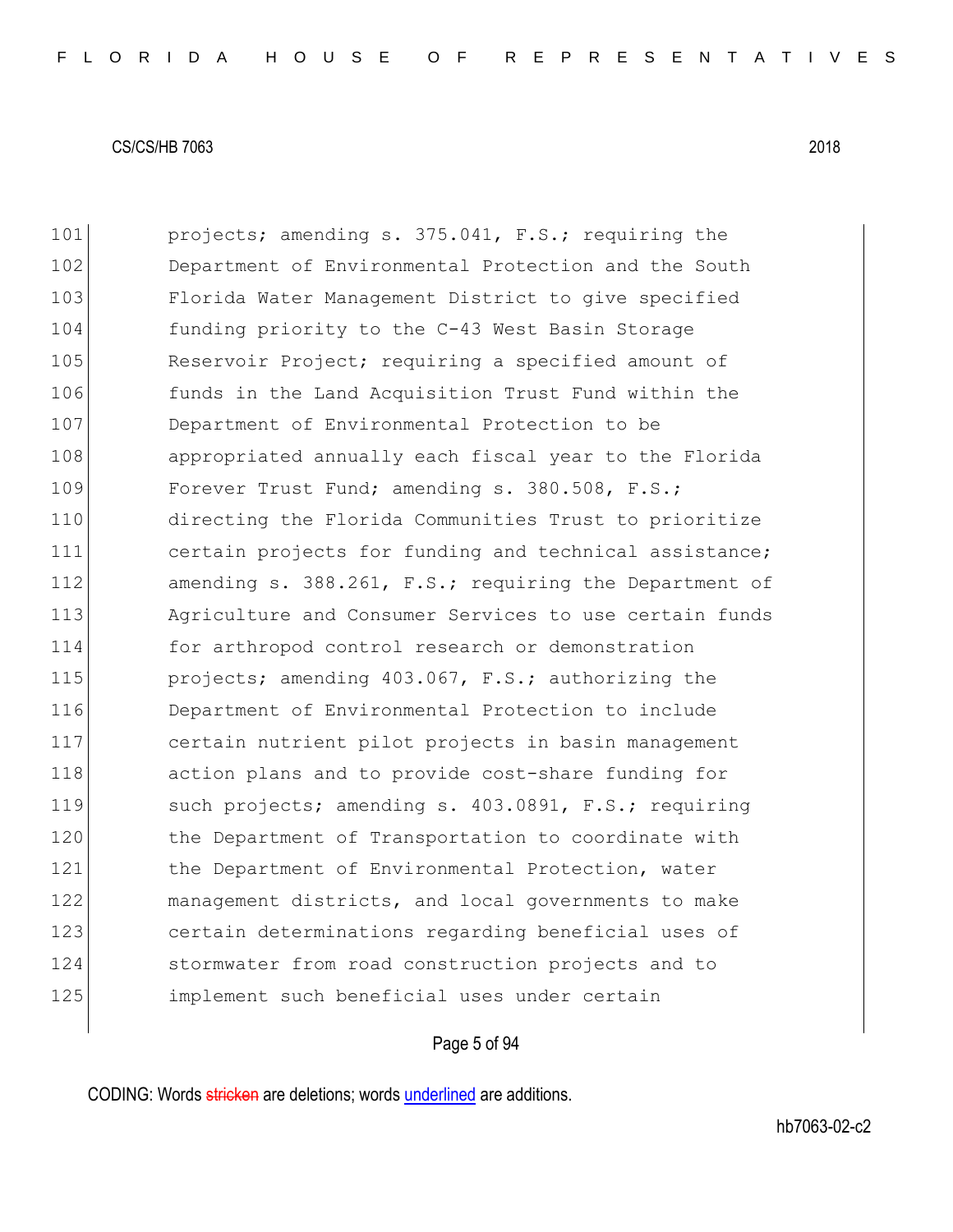126 conditions; authorizing the Department of 127 Environmental Protection, in consultation with the 128 Department of Transportation, to adopt rules; amending 129 s. 403.814, F.S.; authorizing general permits for the 130 construction, alteration, and maintenance of certain 131 stormwater management systems for projects that do not 132 contribute to adverse water quantity and quality 133 impacts; creating s. 403.892, F.S.; providing 134 legislative findings; requiring public water systems 135 and domestic wastewater treatment systems to develop 136 asset management plans by a specified date; defining 137 the term "domestic wastewater treatment system"; 138 **providing requirements for such plans; specifying** 139 eligibility criteria for state funding; creating s. 140 403.893, F.S.; providing a declaration of state 141 **policy;** requiring public water and domestic wastewater 142 treatment utilities that have infrastructure in 143 certain flood hazard areas to build new infrastructure 144 that meets specified criteria; amending s. 570.76, 145 **F.S.;** authorizing the Department of Agriculture and 146 Consumer Services to assist local governments in 147 administering local rural-lands-protection easement 148 **programs;** providing requirements and restrictions for 149 such assistance; amending s. 1004.49, F.S.; renaming 150 the Department of Fisheries and Aquaculture of the

# Page 6 of 94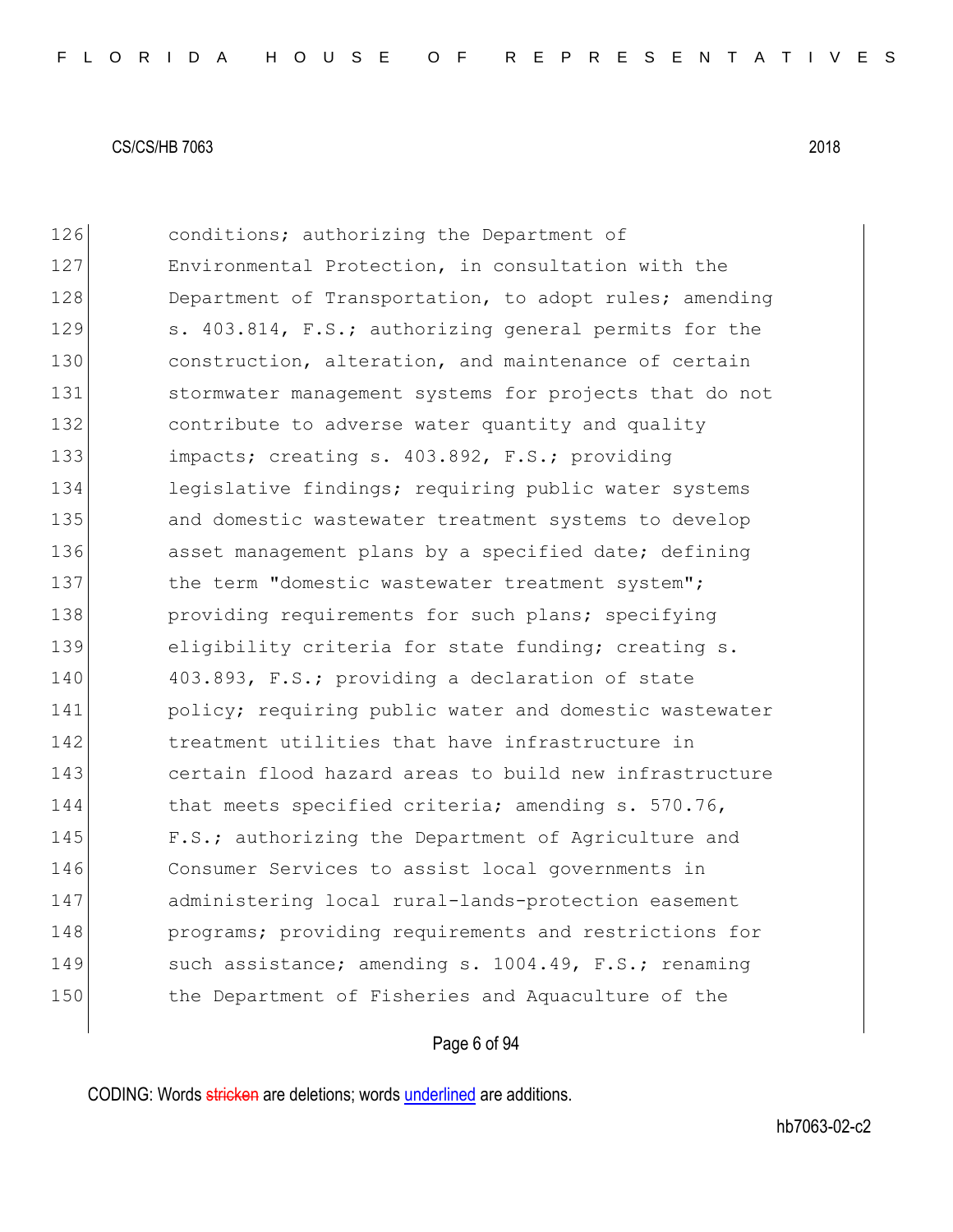151 Institute of Food and Agricultural Sciences at the 152 University of Florida as the School of Forest 153 Resources and Conservation's Fisheries and Aquatic 154 Science Program; providing that the LAKEWATCH Program 155 may train, supervise, and coordinate volunteers to 156 collect water quality data from Florida's lakes, 157 streams, and estuaries; providing that the Department 158 of Environmental Protection may use the data collected 159 if the data collection methods meet sufficient quality 160 assurance and quality control requirements; amending 161 ss. 20.3315, 253.027, 259.035, 259.037, 380.510, 162 570.715, and 589.065, F.S.; conforming cross-163 **references;** providing a declaration of important state 164 interest; providing an effective date. 165 166 Be It Enacted by the Legislature of the State of Florida: 167 168 Section 1. Subsections (4) and (5) are added to section 169 125.35, Florida Statutes, to read: 170 125.35 County authorized to sell real and personal 171 property and to lease real property.-172 (4) Proceeds from the sale of surplus conservation lands 173 purchased with Florida Forever funds before July 1, 2015, shall 174 be deposited into the Florida Forever Trust Fund if the county 175 does not use the proceeds for another purpose identified in the

# Page 7 of 94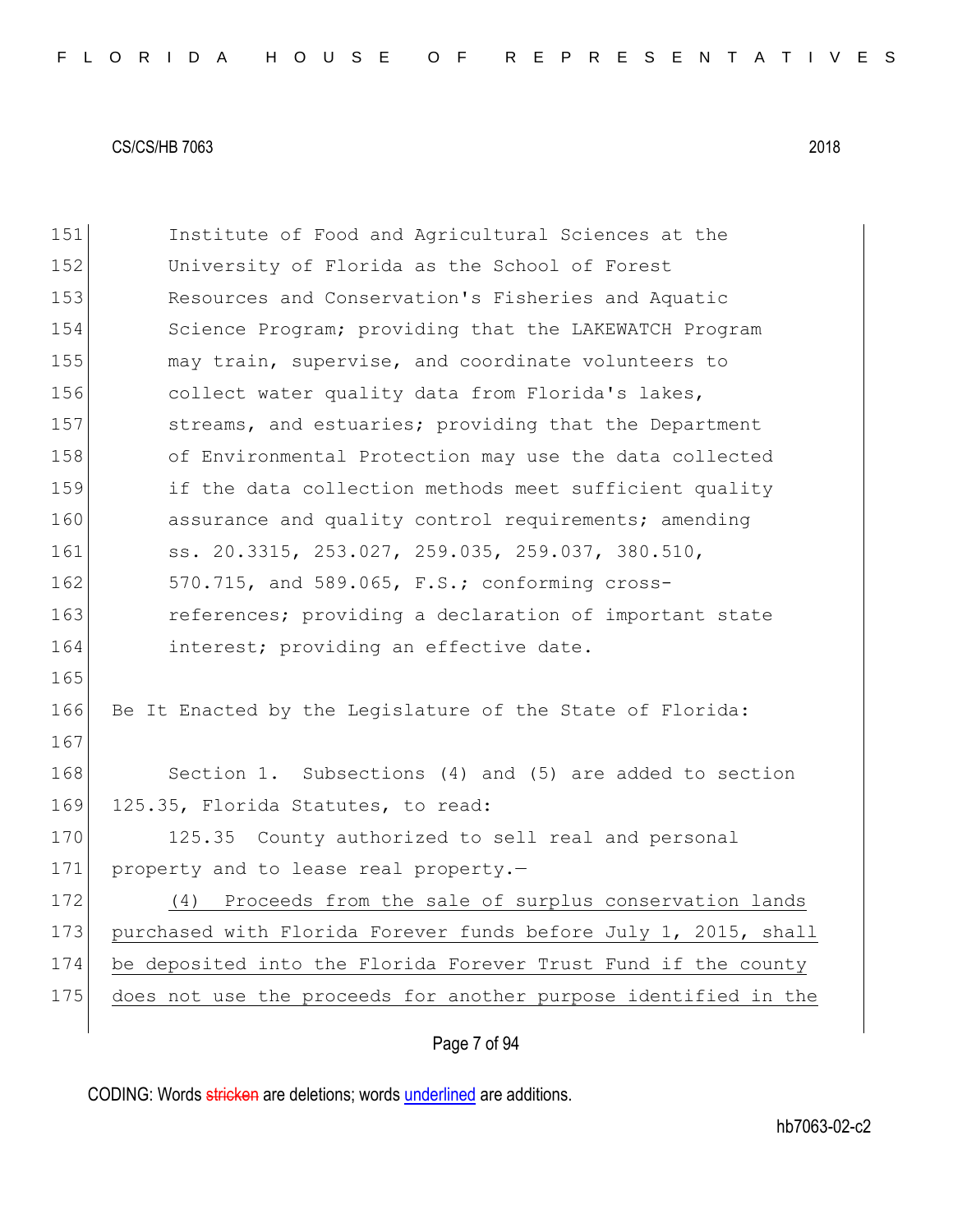Page 8 of 94 176 Florida Forever Act within 3 years. If the county purchased the 177 conservation land with multiple revenue sources, the county 178 shall deposit an amount based on the percentage of Florida 179 Forever funds used for the original purchase. 180 (5) Proceeds from the sale of surplus conservation lands 181 purchased with state funds on or after July 1, 2015, shall be 182 deposited into the Land Acquisition Trust Fund if the county 183 does not use the proceeds for another purpose identified in s. 184 28, Art. X of the State Constitution within 3 years. If the 185 county purchased the conservation land with funds other than 186 those from the Land Acquisition Trust Fund or a land acquisition 187 trust fund created to implement s. 28, Art. X of the State 188 Constitution, the proceeds shall be deposited into the fund from 189 which the land was purchased. If the county purchased the 190 conservation land with multiple revenue sources, the county 191 shall deposit an amount based on the percentage of state funds 192 used for the original purchase. 193 Section 2. Paragraph (a) of subsection (14) of section 194 161.101, Florida Statutes, is amended, and paragraph (k) is 195 added to that subsection, to read: 196 161.101 State and local participation in authorized 197 projects and studies relating to beach management and erosion  $198$  control.-199 (14) The intent of the Legislature in preserving and 200 protecting Florida's sandy beaches pursuant to this act is to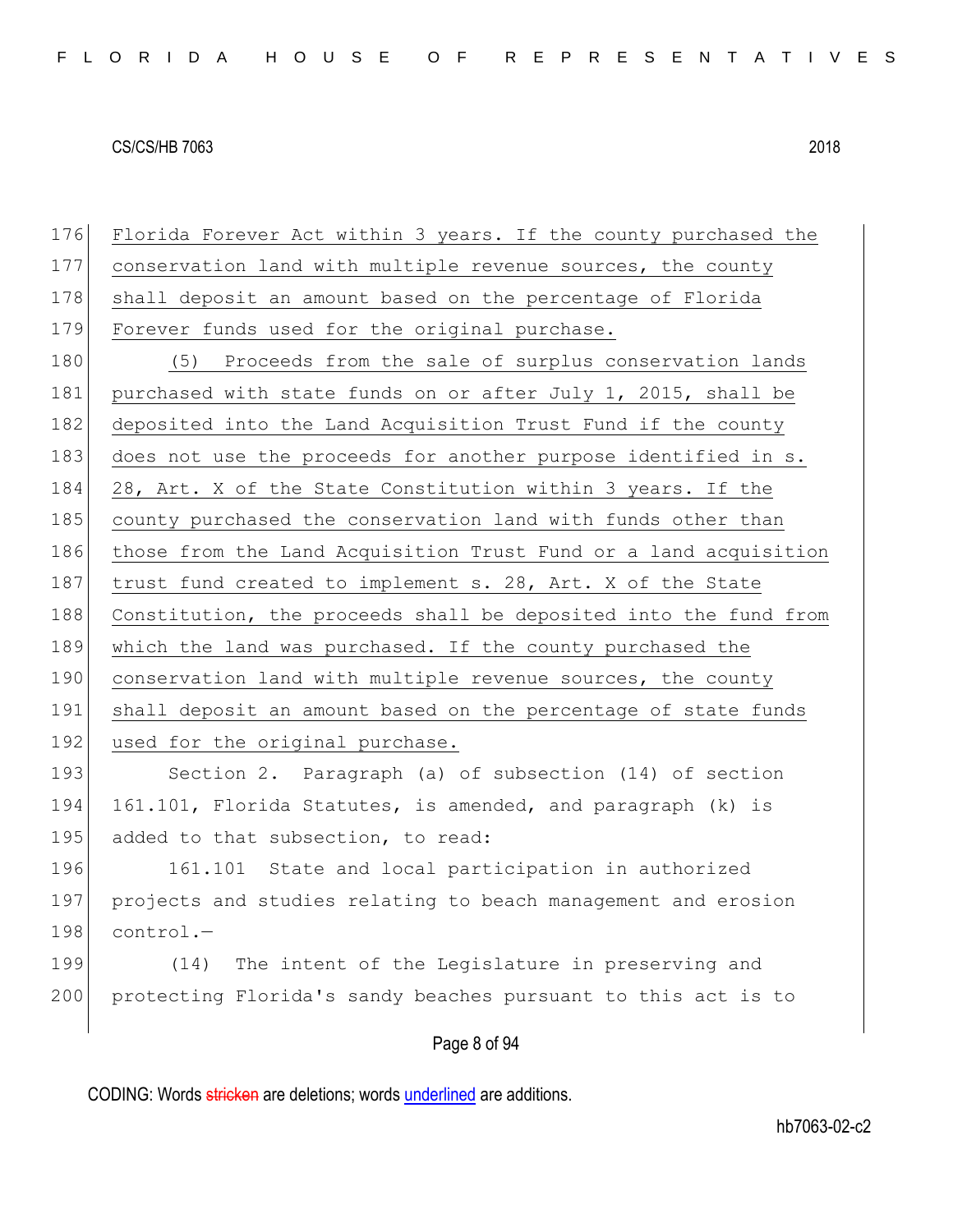201 direct beach erosion control appropriations to the state's most 202 severely eroded beaches, and to prevent further adverse impact 203 caused by improved, modified, or altered inlets, coastal 204 armoring, or existing upland development. In establishing annual 205 project funding priorities, the department shall seek formal 206 input from local coastal governments, beach and general 207 government interest groups, and university experts. Criteria to 208 be considered by the department in determining annual funding 209 priorities shall include: 210 (a) The severity of erosion conditions, the threat to 211 existing upland development, and recreational and/or economic

212 benefits.

213 (k) The economic benefit of the project as measured by the 214 ratio of the tourist development tax revenue collected pursuant 215 to s.  $125.0104$  for the most recent year to the state sales tax 216 and the tourist development tax revenues for the most recent 217 year. The department shall calculate this ratio using state 218 sales tax and the tourist development tax data of the county 219 having jurisdiction over the project area. If multiple counties 220 have jurisdiction over the project area, the department shall 221 assess each county individually using these ratios. The 222 department shall calculate the mean average of these ratios to 223 determine the final overall economic benefit of the project for 224 the multicounty project.

225

# Page 9 of 94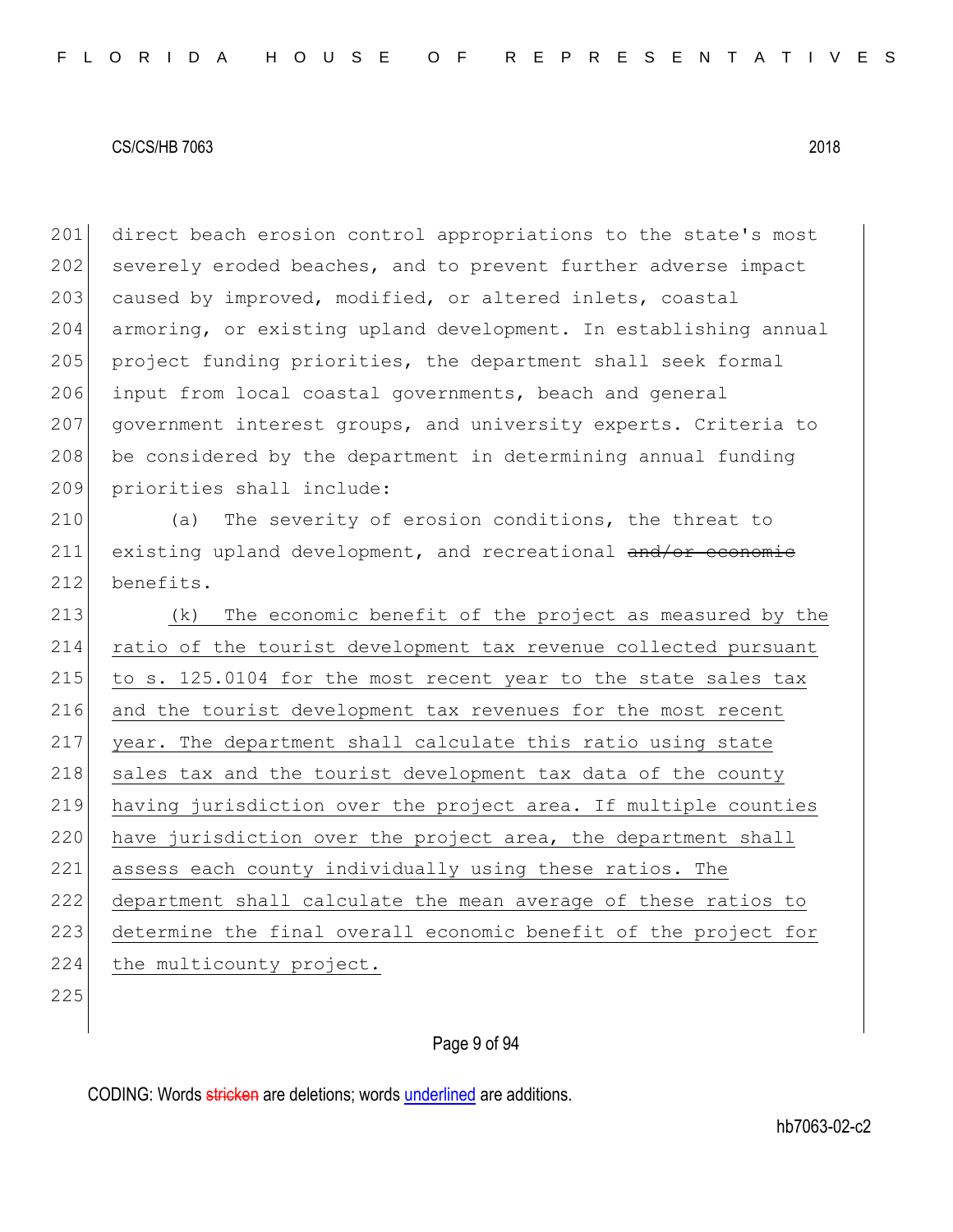226 In the event that more than one project qualifies equally under 227 the provisions of this subsection, the department shall assign 228 funding priority to those projects that are ready to proceed.

229 Section 3. Subsections (2) through (7) of section 161.161, 230 Florida Statutes, are renumbered as subsections (3) through  $(8)$ , 231 respectively, subsection (1) and present subsection (2) are 232 amended, and a new subsection (2) is added to that section, to 233 read:

234 161.161 Procedure for approval of projects.—

235 (1) The department shall develop and maintain a 236 comprehensive long-term beach management plan for the 237 restoration and maintenance of the state's critically eroded 238 beaches fronting the Atlantic Ocean, Gulf of Mexico, and Straits 239 of Florida. In developing and maintaining this The beach 240 management plan, the department shall:

241 (a) Address long-term solutions to the problem of 242 critically eroded beaches in this state.

243 (b) Evaluate each improved, modified, or altered inlet and 244 determine whether the inlet is a significant cause of beach 245 erosion. With respect to each inlet determined to be a  $246$  significant cause of beach erosion, the plan shall include:

 $247$  1. the extent to which such inlet causes beach erosion and 248 recommendations to mitigate the erosive impact of the inlet, 249 including, but not limited to, recommendations regarding inlet 250 sediment bypassing; improvement of infrastructure to facilitate

# Page 10 of 94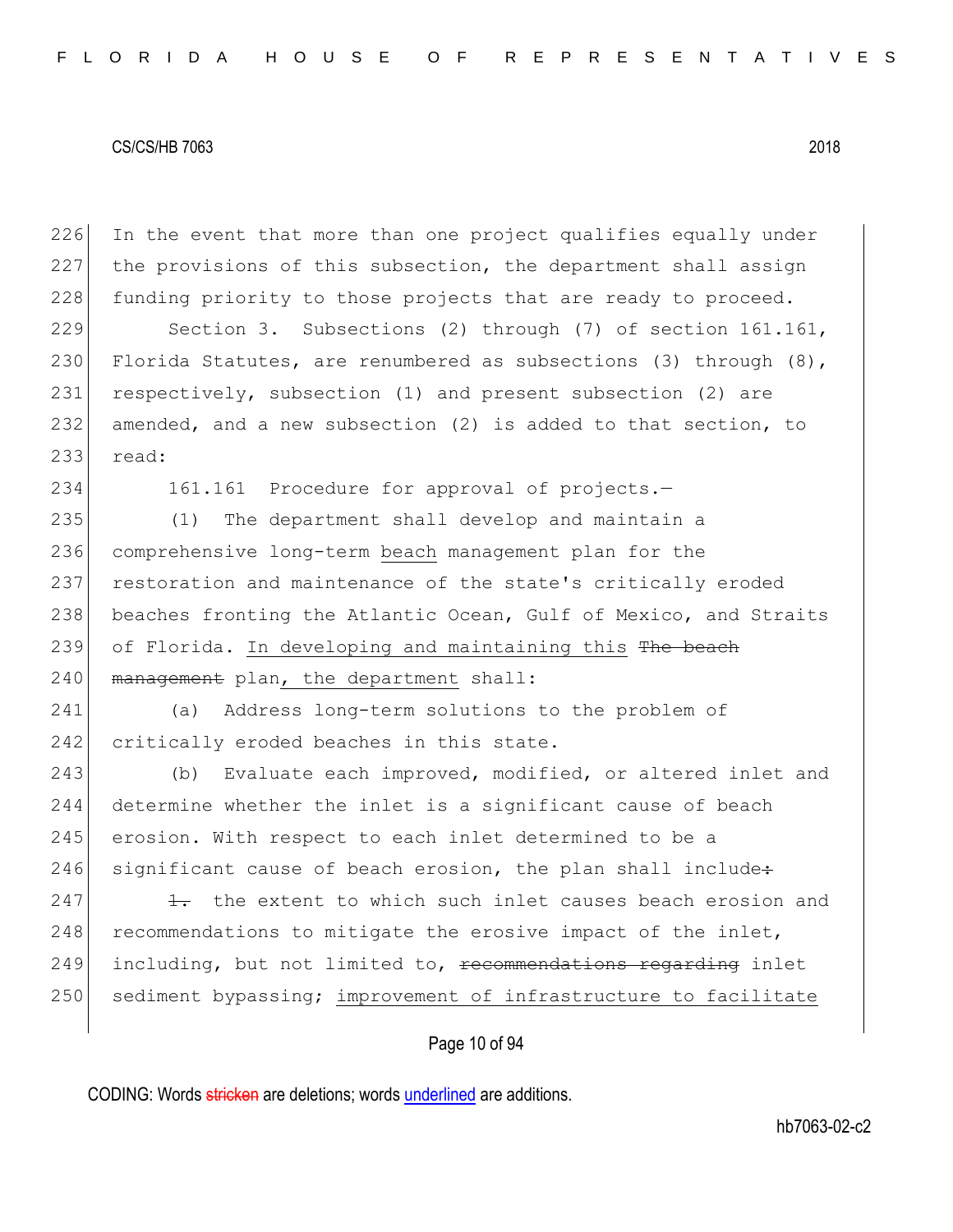Page 11 of 94 251 sand bypassing; modifications to channel dredging, jetty design, 252 and disposal of spoil material; establishment of feeder beaches; 253 and beach restoration and beach nourishment<del>; and</del> 254 2. Cost estimates necessary to take inlet corrective 255 measures and recommendations regarding cost sharing among the 256 beneficiaries of such inlet. 257 (c) Evaluate <del>Design</del> criteria for beach restoration and 258 beach nourishment projects, including, but not limited to,  $\div$ 259  $\left| \right|$   $\frac{1}{1}$  dune elevation and width and revegetation and 260 stabilization requirements,  $\div$  and 261  $\left| \right|$   $\frac{2}{x}$  beach profiles profile. 262 (d) Consider Evaluate the establishment of regional 263 sediment management alternatives for one or more individual 264 beach and inlet sand bypassing projects feeder beaches as an 265 alternative to direct beach restoration when appropriate and 266 cost-effective, and recommend the location of such regional 267 sediment management alternatives feeder beaches and the source 268 of beach-compatible sand. 269 (e) Identify causes of shoreline erosion and change, 270 determine calculate erosion rates, and maintain an updated list 271 of critically eroded sandy beaches based on data, analyses, and 272 investigations of shoreline conditions and project long-term 273 erosion for all major beach and dune systems by surveys and  $274$  profiles. 275 (f) Hetality shoreline development and degree of density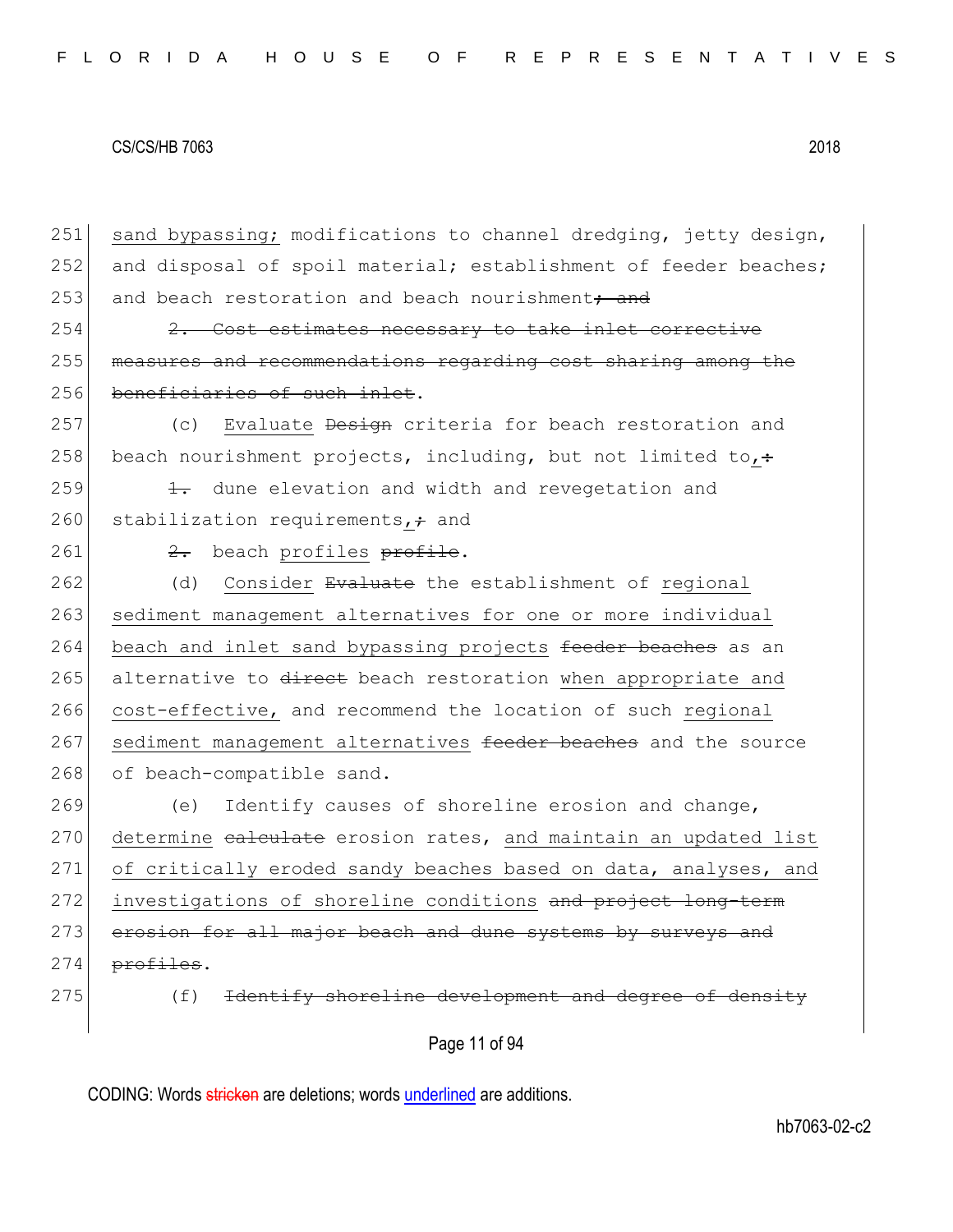276 and Assess impacts of development and coastal protection 277 shoreline protective structures on shoreline change and erosion. 278 (g) Identify short-term and long-term economic costs and 279 benefits of beaches to the state and individual beach 280 communities, including recreational value to user groups, tax 281 base, revenues generated, and beach acquisition and maintenance  $282$  costs. 283 (h) Study dune and vegetation conditions, identify 284 existing beach projects without dune features or with dunes 285 without adequate elevations, and encourage dune restoration and 286 revegetation to be incorporated as part of storm damage recovery 287 projects or future dune maintenance events. 288 (i) Identify beach areas used by marine turtles and 289 develop strategies for protection of the turtles and their nests 290 and nesting locations. 291 (j) Identify alternative management responses to preserve 292 undeveloped beach and dune systems and $\tau$  to restore damaged beach 293 and dune systems. In identifying such management responses, the 294 department shall consider, at a minimum, and to prevent 295 inappropriate development and redevelopment on migrating 296 beaches, and consider beach restoration and nourishment, 297 armoring, relocation and abandonment, dune and vegetation 298 restoration, and acquisition. 299 (k) Document procedures and policies for preparing

Page 12 of 94

300 poststorm damage assessments and corresponding recovery plans,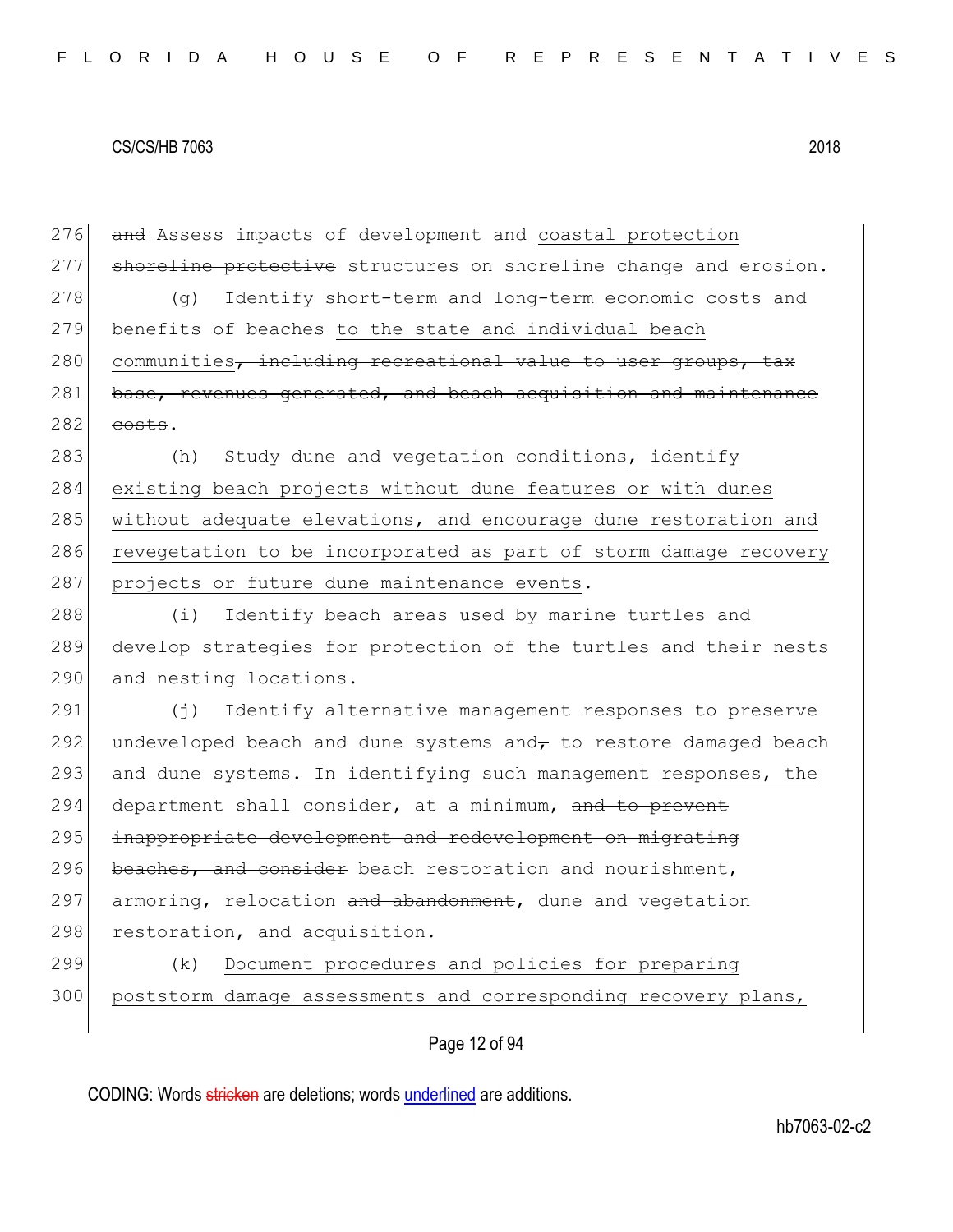301 including repair cost estimates Establish criteria, including 302 costs and specific implementation actions, for alternative 303 management techniques. 304 (1) Identify and assess Select and recommend appropriate 305 management measures for all of the state's critically eroded  $306$  sandy beaches in a beach management program.  $307$  (m) Establish a list of beach restoration and beach 308 nourishment projects, arranged in order of priority, and the 309 funding levels needed for such projects. 310 (2) The comprehensive long-term beach management plan 311 developed and maintained by the department pursuant to  $312$  subsection (1) must include, at a minimum, a strategic beach 313 management plan, a critically eroded beaches report, and a 314 statewide long-range budget plan. 315 (a) The strategic beach management plan must identify and 316 recommend appropriate measures for all of the state's critically 317 eroded sandy beaches and may incorporate plans be prepared at 318 the regional level, taking into account based upon areas of 319 greatest need and probable federal and local funding. Upon 320 approval in accordance with this section, such regional plans 321 shall be components of the statewide beach management plan and 322 shall serve as the basis for state funding decisions upon 323 approval in accordance with chapter 86-138, Laws of Florida. In 324 accordance with a schedule established for the submission of 325 regional plans by the department, any completed plan must be

Page 13 of 94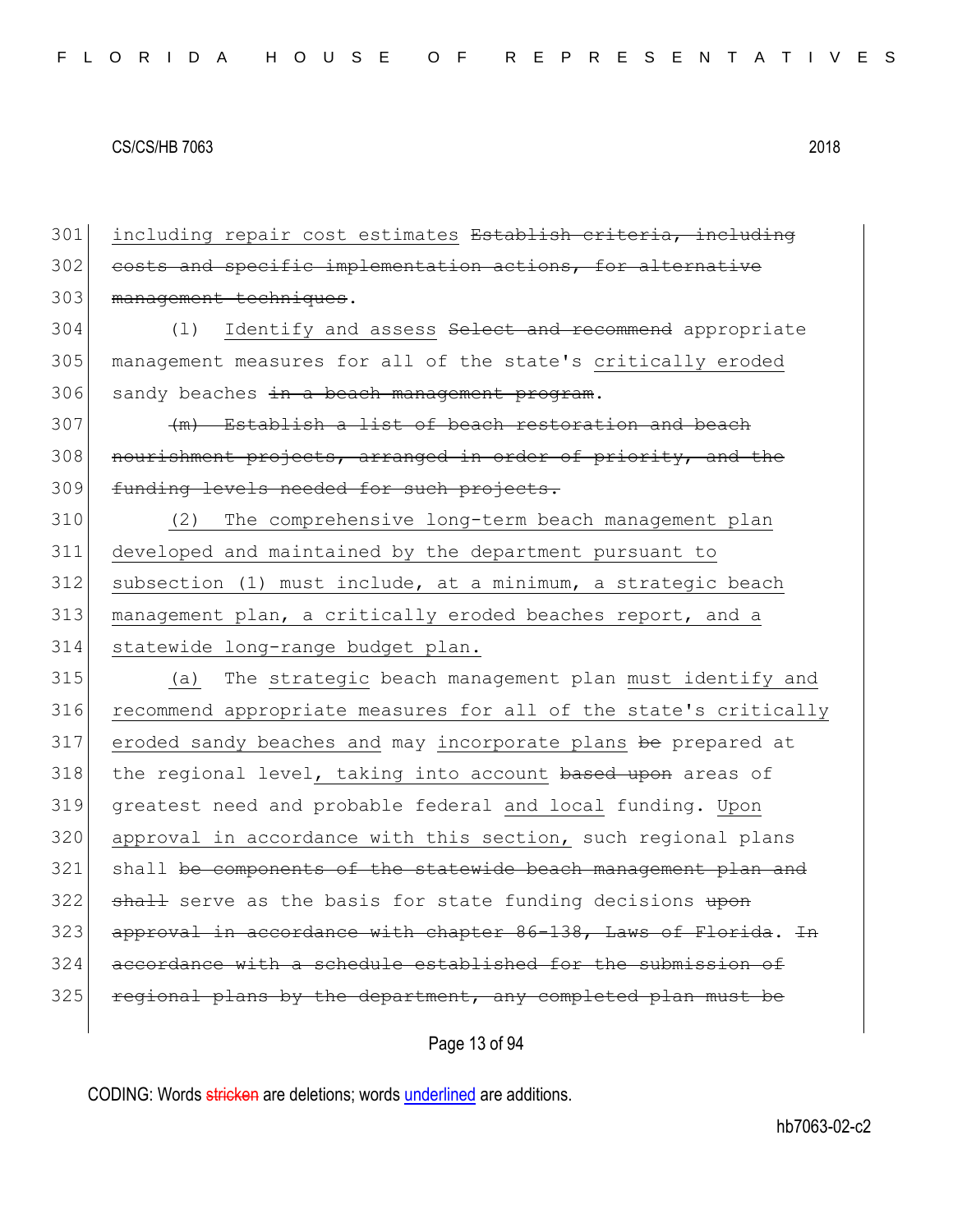326 submitted to the secretary of the department for approval no 327 later than March 1 of each year. These regional plans shall 328 include, but shall not be limited to, recommendations of 329 appropriate funding mechanisms for implementing projects in the 330 beach management plan, giving consideration to the use of 331 single-county and multicounty taxing districts or other revenue 332 generation measures by state and local governments and the 333 private sector. Before finalizing the strategic beach management 334 Prior to presenting the plan to the secretary of the department,  $335$  the department shall hold a public meeting in the region  $\frac{1}{2}$ 336 for which the plan is prepared or through a publicly noticed 337 webinar. The plan submission schedule shall be submitted to the 338 secretary for approval. Any revisions to such schedule must be 339 approved in like manner. 340 (b) The critically eroded beaches report must be 341 developed, in part, based on the requirements specified in  $342$  paragraph (1)(e), and must be maintained by the department.

 (c) The statewide long-range budget plan must include at least 5 years of planned beach restoration, beach nourishment, 345 and inlet management project funding needs as identified, and subsequently refined, by local government sponsors. The plan 347 must identify the proposed schedule of the feasibility, design, construction, and monitoring phases of the projects anticipated in the next 5 years and the projected costs of those phases. The projects may be presented by region and do not need to be

# Page 14 of 94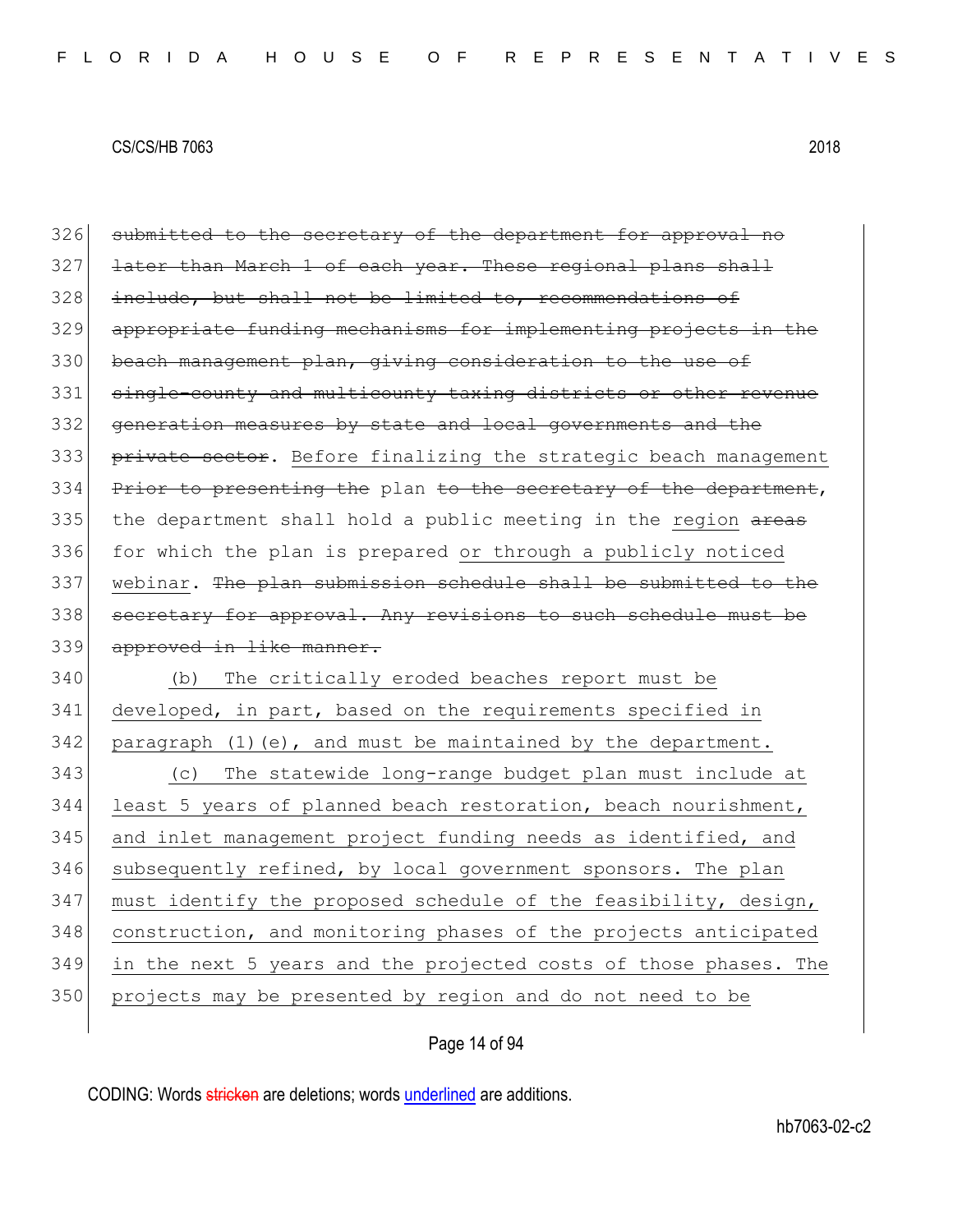351 presented in priority order. However, the department should 352 identify issues that may prevent successful completion of such 353 projects and recommend solutions that would allow the projects 354 to progress. 355  $(3)$   $(2)$  Annually, The secretary shall annually present the 356 statewide long-range budget plan to the Legislature as part of 357 the department's annual budget request. The work plan must be 358 accompanied by a 5-year financial forecast for the availability 359 of funding for the projects recommendations for funding beach 360 erosion control projects prioritized according to the criteria 361 established in s. 161.101(14). 362 Section 4. Paragraph (c) of subsection (6) of section 363 163.3177, Florida Statutes, is amended to read: 364 163.3177 Required and optional elements of comprehensive 365 plan; studies and surveys.- $366$  (6) In addition to the requirements of subsections (1) -367 (5), the comprehensive plan shall include the following 368 elements: 369 (c) A general sanitary sewer, solid waste, drainage, 370 potable water, and natural groundwater aquifer recharge element 371 correlated to principles and quidelines for future land use, 372 indicating ways to provide for future potable water, drainage, 373 sanitary sewer, solid waste, and aquifer recharge protection 374 requirements for the area. The element may be a detailed 375 engineering plan including a topographic map depicting areas of

# Page 15 of 94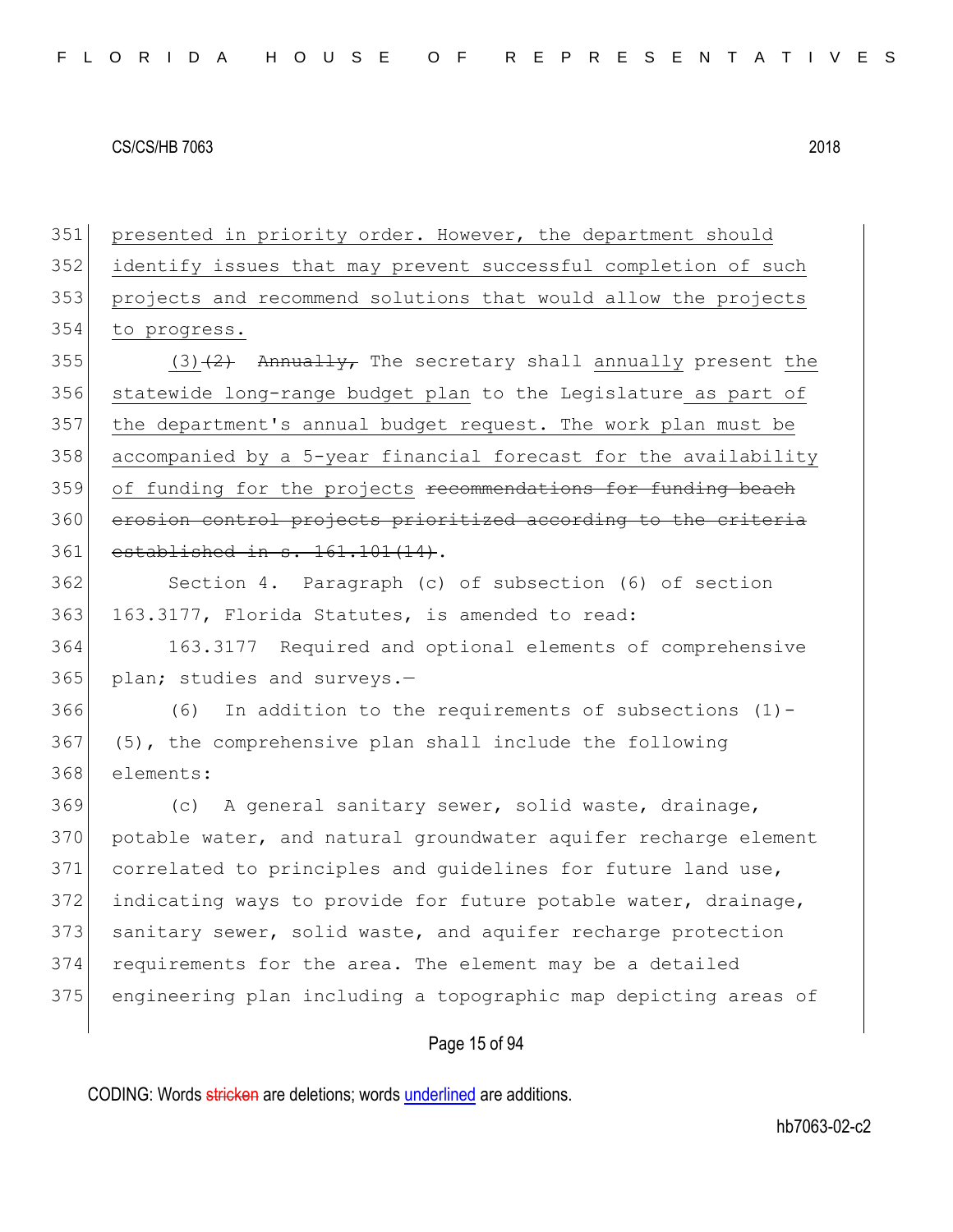376 prime groundwater recharge.

377 1. Each local government shall address in the data and 378 analyses required by this section those facilities that provide 379 service within the local government's jurisdiction. Local 380 governments that provide facilities to serve areas within other 381 local government jurisdictions shall also address those 382 facilities in the data and analyses required by this section, 383 using data from the comprehensive plan for those areas for the 384 purpose of projecting facility needs as required in this 385 subsection. For shared facilities, each local government shall 386 indicate the proportional capacity of the systems allocated to 387 serve its jurisdiction.

388 2. The element shall describe the problems and needs and the general facilities that will be required for solution of the problems and needs, including correcting existing facility deficiencies. The element shall address coordinating the extension of, or increase in the capacity of, facilities to meet future needs while maximizing the use of existing facilities and discouraging urban sprawl; conserving potable water resources; and protecting the functions of natural groundwater recharge 396 areas and natural drainage features.

397 3. Within 18 months after the governing board approves an 398 updated regional water supply plan, the element must incorporate 399 the alternative water supply project or projects selected by the 400 local government from those identified in the regional water

# Page 16 of 94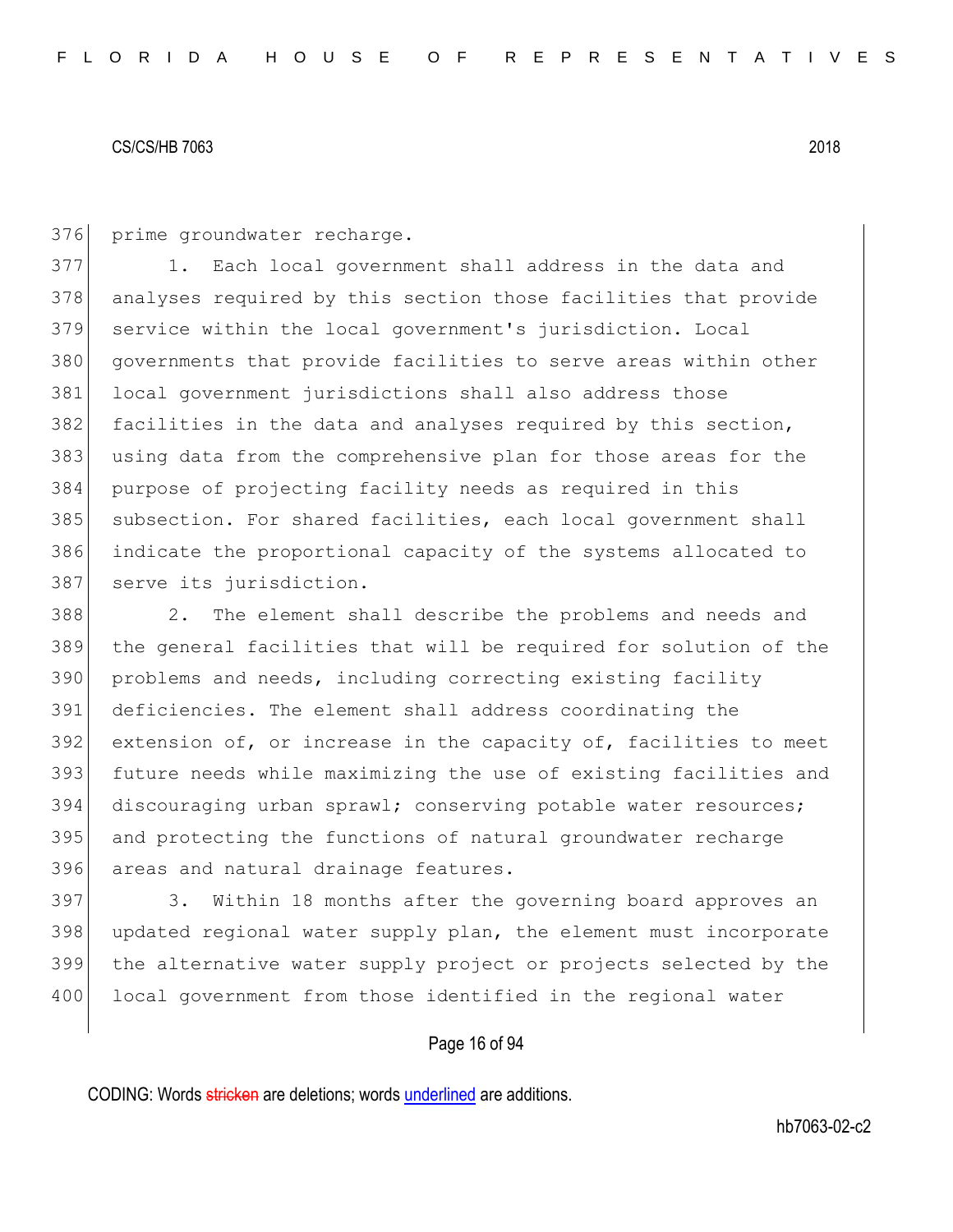401 supply plan pursuant to s. 373.709(2)(a) or proposed by the 402 local government under s.  $373.709(8)$  (b). If a local government 403 is located within two water management districts, the local 404 government shall adopt its comprehensive plan amendment within 405 18 months after the later updated regional water supply plan. 406 The element must identify such alternative water supply projects 407 and traditional water supply projects and conservation and reuse 408 necessary to meet the water needs identified in s.  $373.709(2)$  (a) 409 within the local government's jurisdiction and include a work 410 plan, covering at least a 10-year planning period, for building 411 public, private, and regional water supply facilities, including 412 development of alternative water supplies, which are identified 413 in the element as necessary to serve existing and new 414 development. The work plan shall be updated, at a minimum, every 415 5 years within 18 months after the governing board of a water 416 management district approves an updated regional water supply 417 plan. A local government designated as a rural area of 418 opportunity pursuant to s. 288.0656 which does not own, operate, 419 or maintain its own water supply facilities, including, but not 420 limited to, wells, treatment facilities, and distribution 421 infrastructure, is not required to develop or maintain the work 422 plan required under this subparagraph. Local governments, public 423 and private utilities, regional water supply authorities, 424 special districts, and water management districts are encouraged 425 to cooperatively plan for the development of multijurisdictional

Page 17 of 94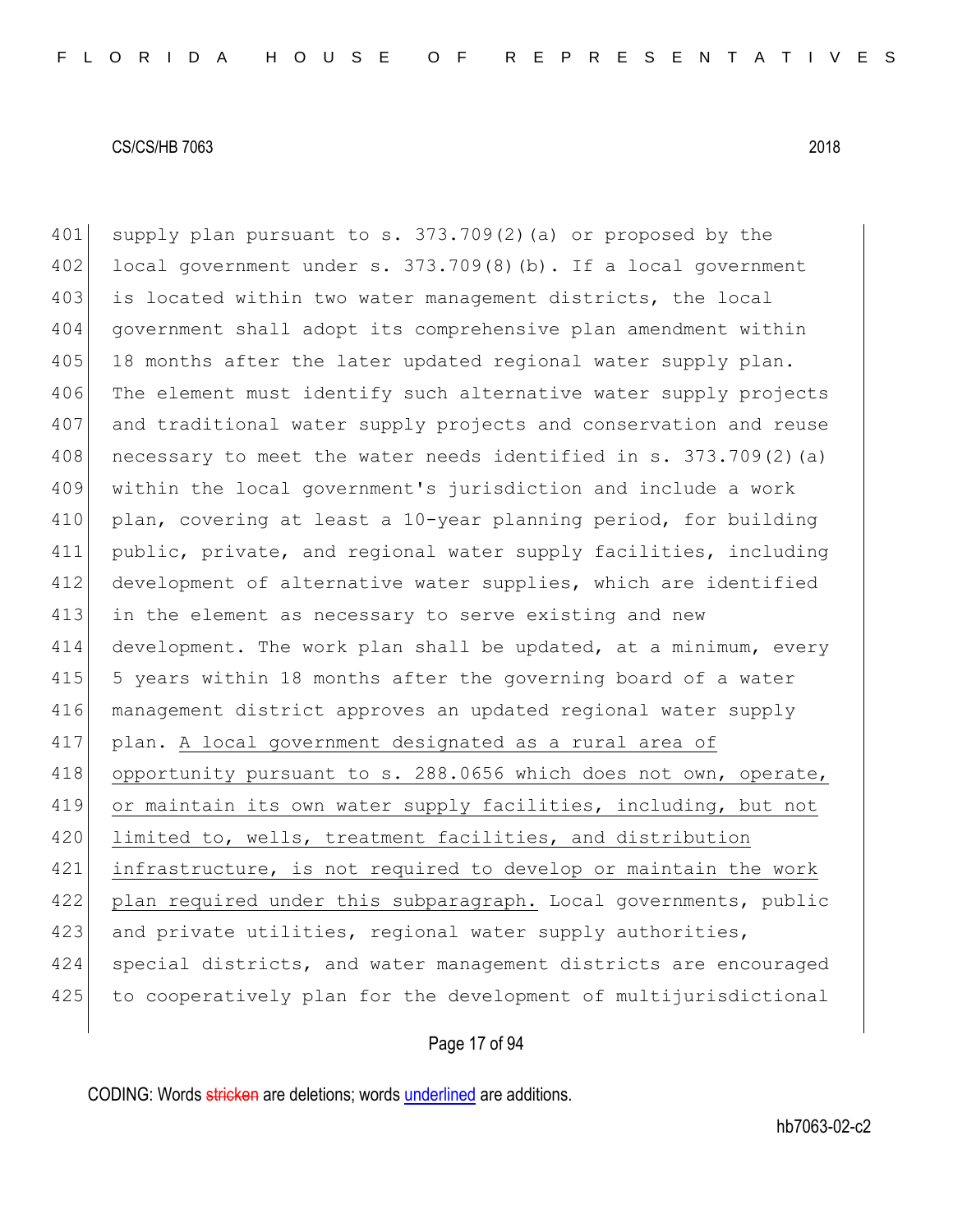426 water supply facilities that are sufficient to meet projected 427 demands for established planning periods, including the 428 development of alternative water sources to supplement 429 traditional sources of groundwater and surface water supplies.

430 4. A local government that does not own, operate, or 431 maintain its own water supply facilities, including, but not 432 limited to, wells, treatment facilities, and distribution 433 infrastructure, and is served by a public water utility with a 434 permitted allocation of greater than 300 million gallons per day 435 is not required to amend its comprehensive plan in response to 436 an updated regional water supply plan or to maintain a work plan 437 if any such local government's usage of water constitutes less 438 than 1 percent of the public water utility's total permitted 439 allocation. However, any such local government is required to 440 cooperate with, and provide relevant data to, any local 441 government or utility provider that provides service within its 442 jurisdiction, and to keep its general sanitary sewer, solid 443 waste, potable water, and natural groundwater aquifer recharge 444 element updated in accordance with s. 163.3191.

445 Section 5. Section 166.0452, Florida Statutes, is created 446 to read:

447 166.0452 Disposition of municipal conservation land 448 purchased with state funds.-

449 (1) Proceeds from the sale of surplus conservation lands 450 purchased with Florida Forever funds before July 1, 2015, shall

# Page 18 of 94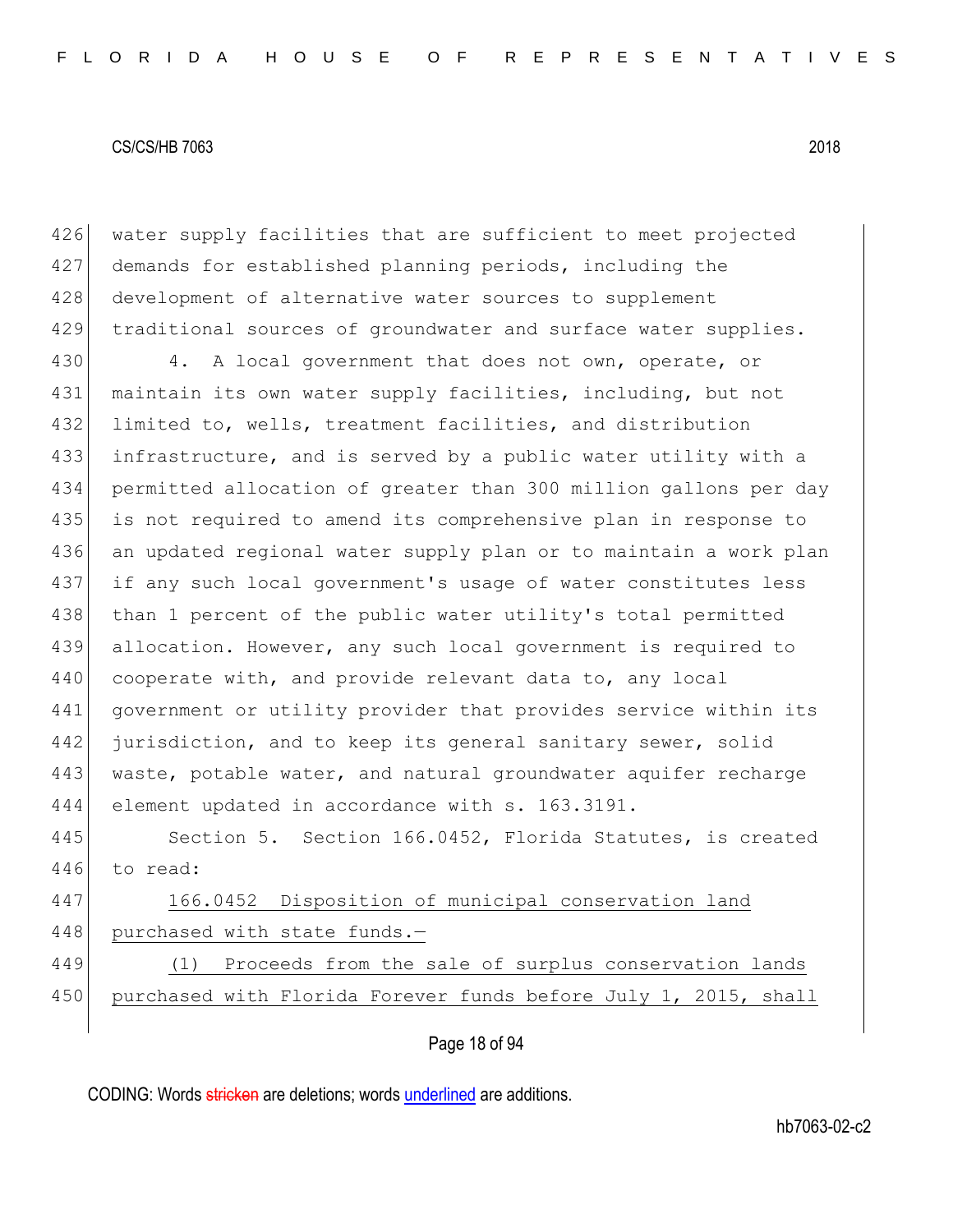451 be deposited into the Florida Forever Trust Fund if the 452 municipality does not use the proceeds for another purpose 453 identified in the Florida Forever Act within 3 years. If the 454 municipality purchased the conservation land with multiple 455 revenue sources, the municipality shall deposit an amount based 456 on the percentage of Florida Forever funds used for the original 457 purchase. 458 (2) Proceeds from the sale of surplus conservation lands 459 purchased with state funds on or after July 1, 2015, shall be 460 deposited into the Land Acquisition Trust Fund if the 461 municipality does not use the proceeds for another purpose 462 identified in s. 28, Art. X of the State Constitution within 3 463 years. If the municipality purchased the conservation land with 464 funds other than those from the Land Acquisition Trust Fund or a 465 land acquisition trust fund created to implement s. 28, Art. X 466 of the State Constitution, the proceeds shall be deposited into 467 the fund from which the land was purchased. If the municipality 468 purchased the conservation land with multiple revenue sources, 469 the municipality shall deposit an amount based on the percentage 470 of state funds used for the original purchase. 471 Section 6. Paragraph (a) of subsection (1) and subsection 472 (6) of section 215.618, Florida Statutes, are amended to read: 473 215.618 Bonds for acquisition and improvement of land, 474 water areas, and related property interests and resources.— 475 (1)(a) The issuance of Florida Forever bonds, not to

Page 19 of 94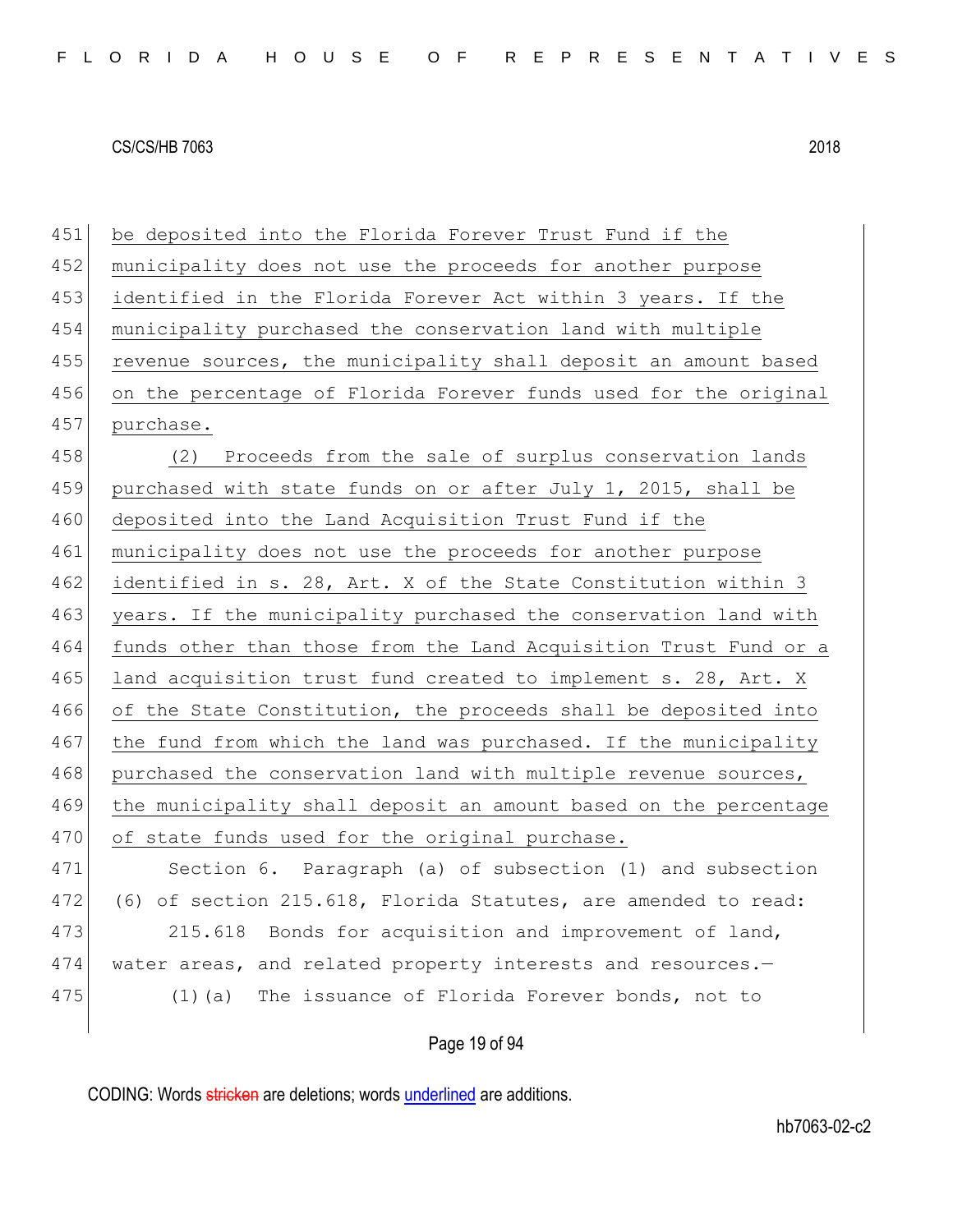476 exceed \$5.3 billion, to finance or refinance the cost of 477 acquisition and improvement of land, water areas, and related 478 property interests and resources, in urban and rural settings, 479 for the purposes of restoration, conservation, recreation, water 480 resource development, or historical preservation, and for 481 capital improvements to lands and water areas that accomplish 482 environmental restoration, enhance public access and 483 recreational enjoyment, promote long-term management goals, and 484 facilitate water resource development is hereby authorized, 485 subject to s. 259.105, and to finance or refinance costs 486 identified in s. 373.4598(10)(b) is authorized. The issuance of 487 Florida Forever bonds shall be and pursuant to s. 11(e), Art. 488 VII of the State Constitution and, on or after July 1, 2015, to 489 also finance or refinance the acquisition and improvement of 490 land, water areas, and related property interests and the costs 491 identified in s. 373.4598(10)(b) as provided in s. 28, Art. X of 492 the State Constitution. The \$5.3 billion limitation on the 493 issuance of Florida Forever bonds does not apply to refunding 494 bonds. The duration of each series of Florida Forever bonds 495 issued may not exceed 20 annual maturities. Not more than 58.25 496 percent of documentary stamp taxes collected may be taken into 497 account for the purpose of satisfying an additional bonds test 498 set forth in any authorizing resolution for bonds issued on or 499 after July 1, 2015. 500 (6) There shall be No sale, disposition, lease, easement,

## Page 20 of 94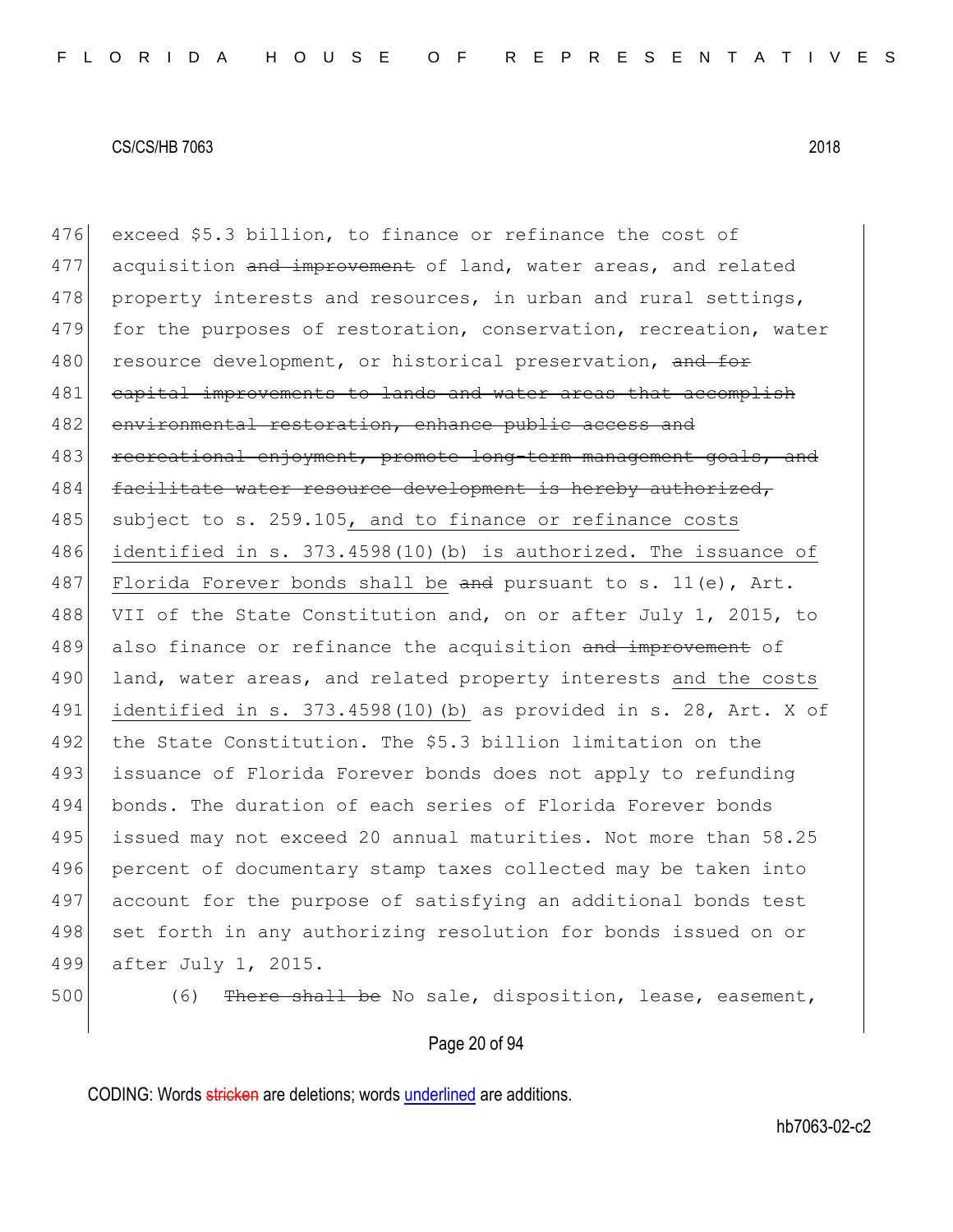501 license, or other use of any land, water areas, or related 502 property interests acquired or improved with proceeds of Florida 503 Forever bonds may be made if it which would cause all or any 504 portion of the interest of such bonds to lose the exclusion from 505 gross income for federal income tax purposes. 506 Section 7. Subsection (8) is added to section 253.0251, 507 Florida Statutes, to read: 508 253.0251 Alternatives to fee simple acquisition. 509 (8) The Department of Environmental Protection may provide 510 assistance to local governments administering rural-lands-511 protection easement programs. The department may provide 512 technical support to review applications for inclusion in the 513 local government's program, serve as acquisition agents for the 514 local government using the procedures in s. 570.715, facilitate 515 real estate closings, and monitor compliance with the 516 conservation easements. The department may not use any state 517 funds to assist in the purchase of such easements or pay any 518 acquisition costs. The local government must compensate the 519 department for its services. The agreement for assistance must 520 be documented in a memorandum of agreement between the 521 department and the local government. The title to such 522 conservation easements shall be held in the name of the local 523 government. 524 Section 8. Subsection (3), paragraph (b) of subsection 525 (5), and subsection (9) of section 253.034, Florida Statutes,

# Page 21 of 94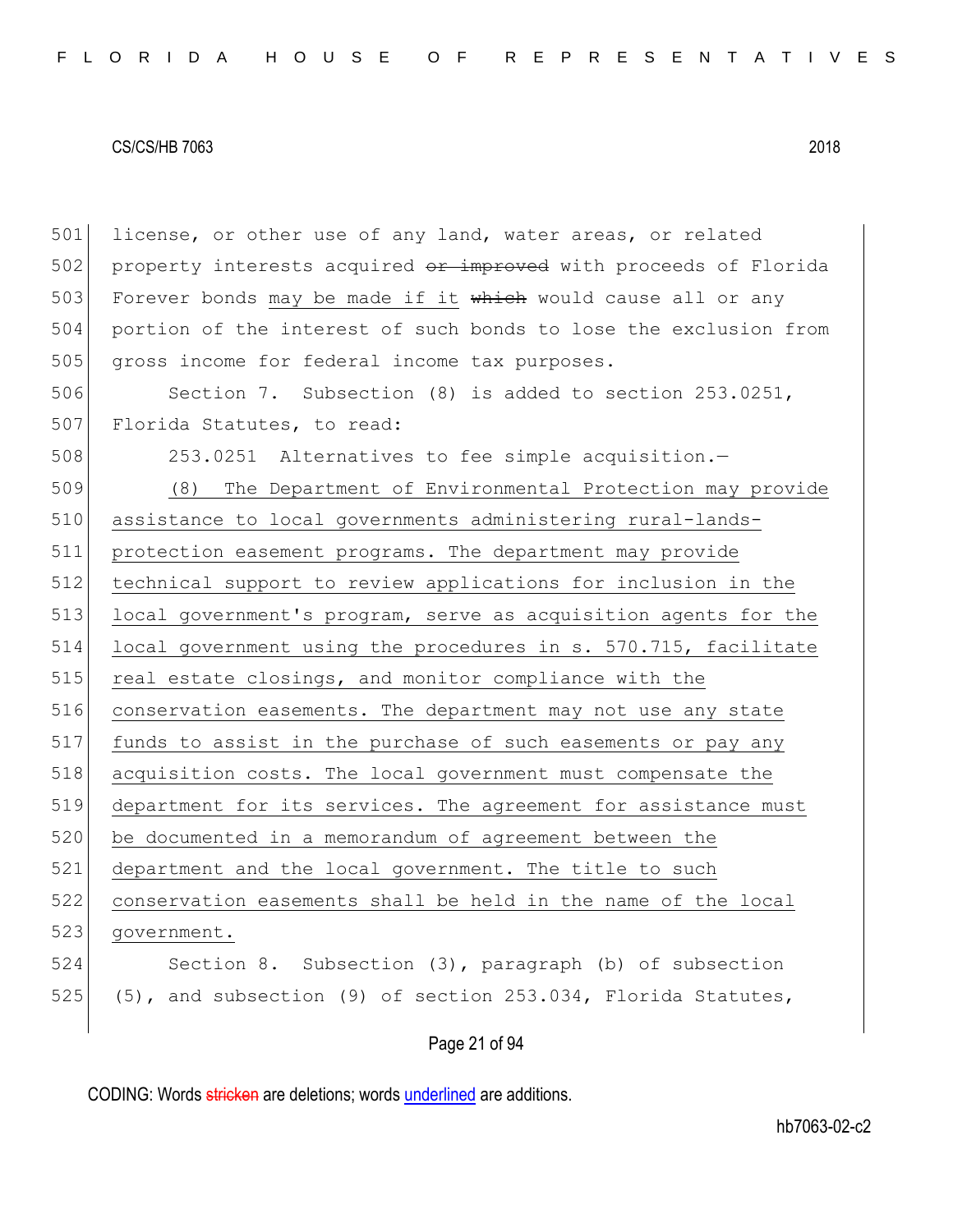526 are amended to read:

527 253.034 State-owned lands; uses.-

528 (3) Recognizing that recreational trails purchased with 529 rails-to-trails funds pursuant to former s. 259.101(3)(g), 530 Florida Statutes 2014, or former s. 259.105(3)(h), Florida 531 Statutes 2017, have had historic transportation uses and that 532 their linear character may extend many miles, the Legislature 533 intends that if the necessity arises to serve public needs, 534 after balancing the need to protect trail users from collisions 535 with automobiles and a preference for the use of overpasses and 536 underpasses to the greatest extent feasible and practical, 537 transportation uses shall be allowed to cross recreational 538 trails purchased pursuant to former s.  $259.101(3)(q)$ , Florida 539 Statutes 2014, or former s. 259.105(3)(h), Florida Statutes 540 2017. When these crossings are needed, the location and design 541 should consider and mitigate the impact on humans and 542 environmental resources, and the value of the land shall be paid 543 based on fair market value.

 (5) Each manager of conservation lands shall submit to the Division of State Lands a land management plan at least every 10 years in a form and manner adopted by rule of the board of trustees and in accordance with s. 259.032. Each manager of 548 conservation lands shall also update a land management plan whenever the manager proposes to add new facilities or make 550 substantive land use or management changes that were not

# Page 22 of 94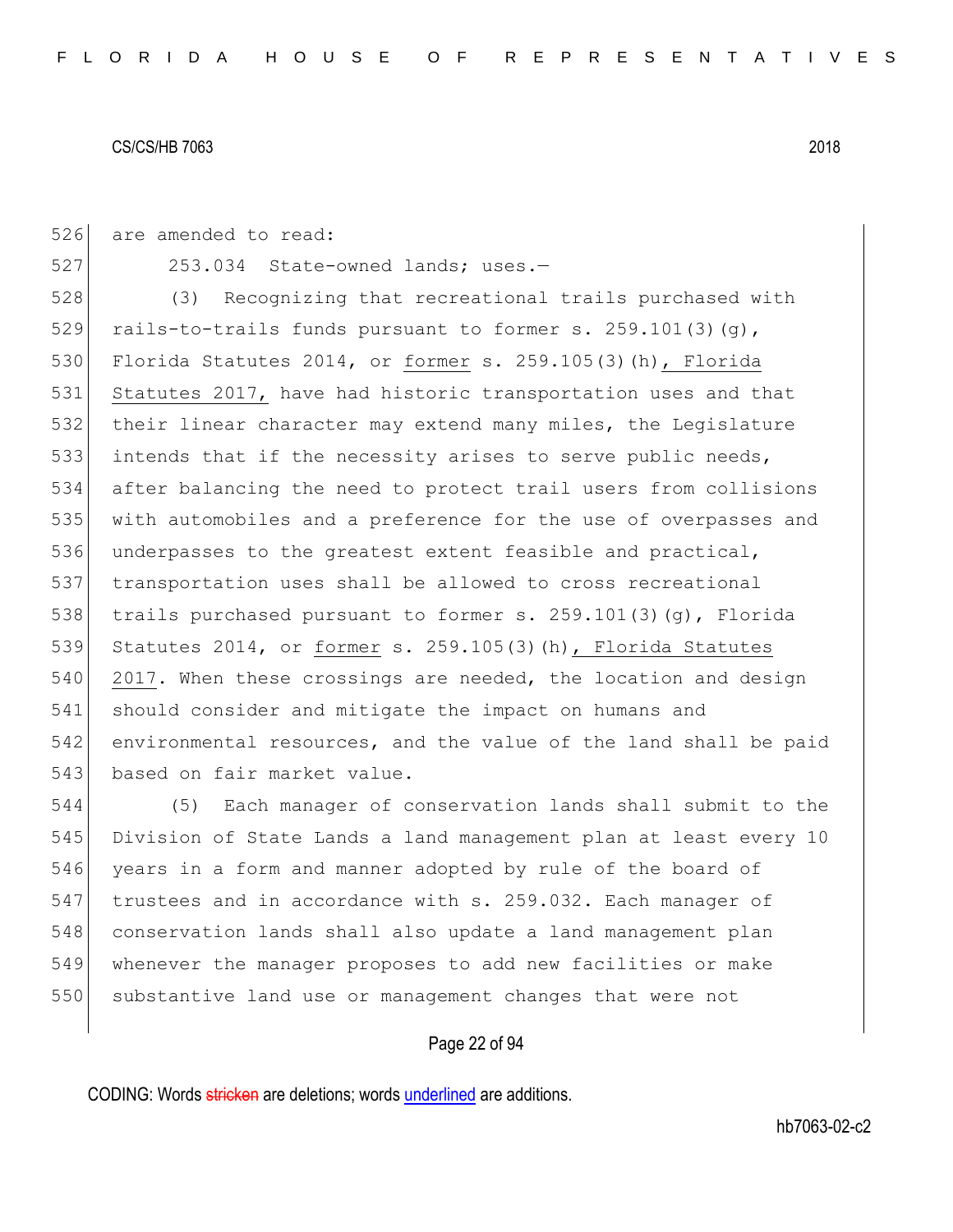addressed in the approved plan, or within 1 year after the addition of significant new lands. Each manager of nonconservation lands shall submit to the Division of State Lands a land use plan at least every 10 years in a form and manner adopted by rule of the board of trustees. The division shall review each plan for compliance with the requirements of this subsection and the requirements of the rules adopted by the board of trustees pursuant to this section. All nonconservation 559 land use plans, whether for single-use or multiple-use properties, shall be managed to provide the greatest benefit to the state. Plans for managed areas larger than 1,000 acres shall contain an analysis of the multiple-use potential of the 563 property which includes the potential of the property to generate revenues to enhance the management of the property. In addition, the plan shall contain an analysis of the potential use of private land managers to facilitate the restoration or management of these lands. If a newly acquired property has a valid conservation plan that was developed by a soil and 569 conservation district, such plan shall be used to guide 570 management of the property until a formal land use plan is completed.

 (b) Short-term and long-term management goals for state conservation lands shall include measurable objectives for the following, as appropriate:

575 1. Habitat restoration and improvement.

# Page 23 of 94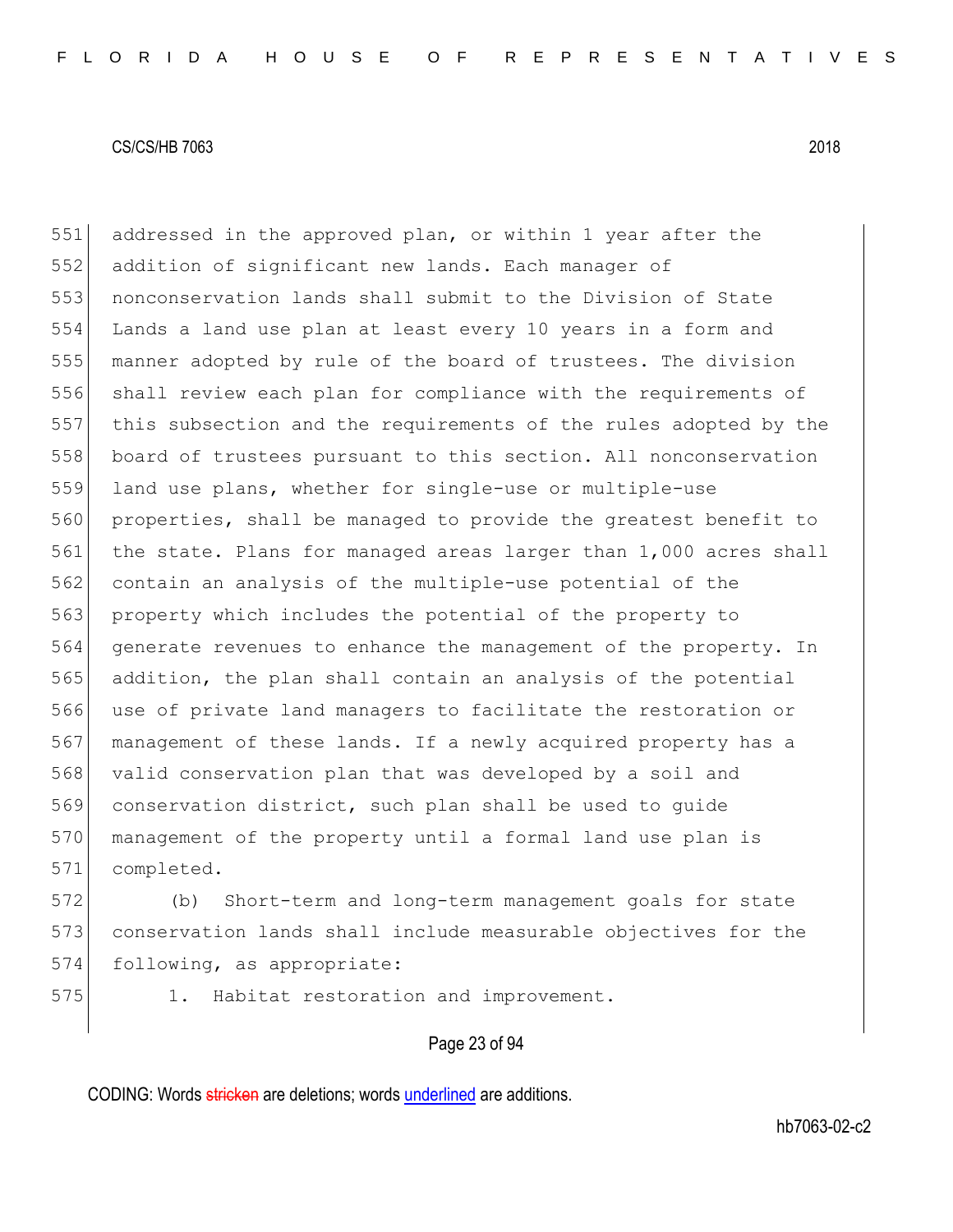576 2. Public access and recreational opportunities. 577 3. Hydrological preservation and restoration. 578 4. Sustainable forest management. 579 5. Exotic and invasive species maintenance and control, 580 including prioritizing the species that must be maintained or 581 controlled and the areas where such maintenance and control must 582 first be addressed. 583 6. Capital facilities and infrastructure. 584 7. Cultural and historical resources. 585 8. Imperiled species habitat maintenance, enhancement, 586 restoration, or population restoration. 587 (9) The following additional uses of conservation lands 588 acquired pursuant to the Florida Forever program and other 589 state-funded conservation land purchase programs shall be 590 authorized, upon a finding by the board of trustees, if they 591 meet the criteria specified in paragraphs  $(a) - (e)$ : water 592 resource development projects, water supply development 593 projects, stormwater management projects, linear facilities, and 594 sustainable agriculture and forestry. Such additional uses are 595 authorized if: 596 (a) The use is not inconsistent with the management plan 597 for such lands; 598 (b) The use is compatible with the natural ecosystem and 599 resource values of such lands; 600 (c) The use is appropriately located on such lands and due

# Page 24 of 94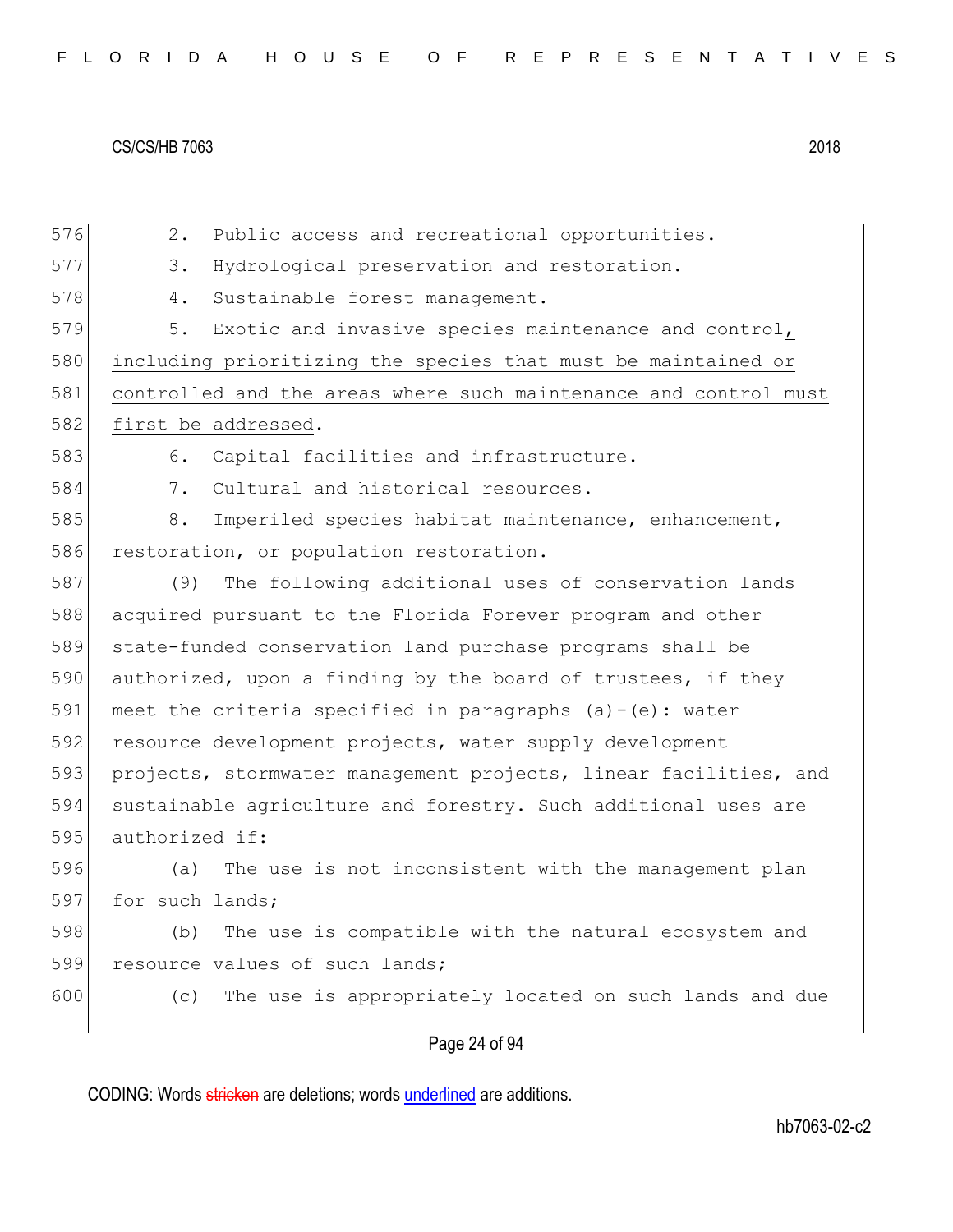| 601 | consideration is given to the use of other available lands;      |
|-----|------------------------------------------------------------------|
| 602 | (d)<br>The using entity reasonably compensates the               |
| 603 | titleholder for such use based upon an appropriate measure of    |
| 604 | value; and                                                       |
| 605 | The use is consistent with the public interest.<br>(e)           |
| 606 |                                                                  |
| 607 | A decision by the board of trustees pursuant to this section     |
| 608 | shall be given a presumption of correctness. Moneys received     |
| 609 | from the use of state lands pursuant to this section shall be    |
| 610 | returned to the lead managing entity in accordance with s.       |
| 611 | $259.032(9)$ (b) $\overline{3.259.032(9)(e)}$ .                  |
| 612 | Section 9. Subsection (3) is added to section 258.014,           |
| 613 | Florida Statutes, to read:                                       |
| 614 | 258.014 Fees for use of state parks.-                            |
| 615 | The division shall adopt rules to create a state park<br>(3)     |
| 616 | annual entrance pass program for volunteer work related to       |
| 617 | nonnative and invasive plant species removal. The division shall |
| 618 | issue an annual entrance pass to all state parks at no charge to |
| 619 | individuals who perform at least 50 hours of volunteer service   |
| 620 | at any state park to remove nonnative and invasive plant         |
| 621 | species. The volunteer work performed by the individual must be  |
| 622 | consistent with the park's adopted unit management plan and      |
| 623 | under the supervision of the division. The rules must include,   |
| 624 | at a minimum:                                                    |
| 625 | Identification of what qualifies as volunteer hours<br>(a)       |
|     | Page 25 of 94                                                    |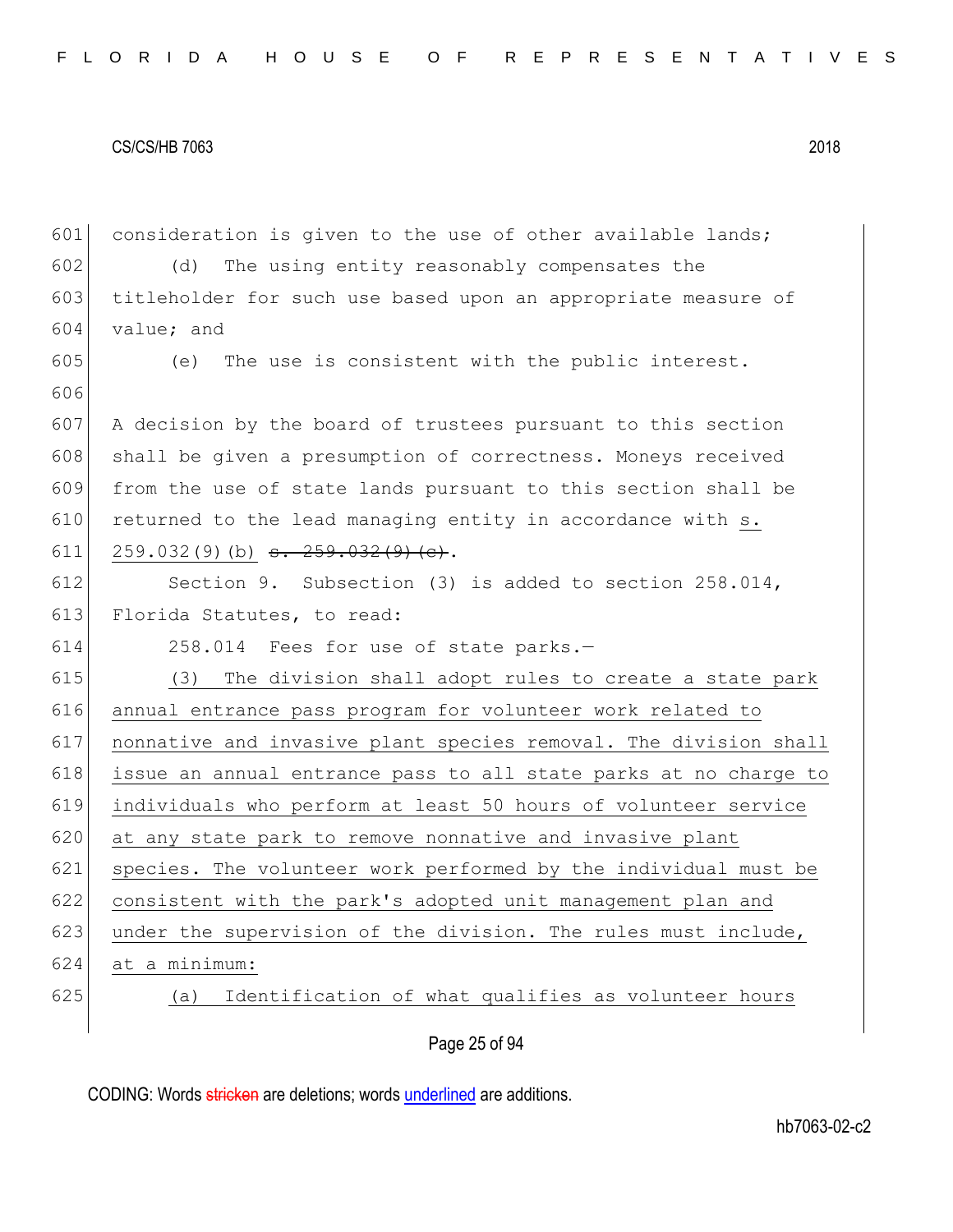626 performed.

627 (b) A process to document and verify the individual 628 performed at least 50 hours of volunteer service for nonnative 629 and invasive species removal at state parks before receiving an 630 annual entrance pass at no charge.

631 (c) A process to identify appropriate nonnative and 632 invasive species removal activities and locations appropriate 633 for volunteers consistent with each park's unit management plan.

634 (d) A process for supervising volunteer activities to 635 ensure the safety of the volunteers and the service is conducted 636 in a manner consistent with the park's unit management plan.

637 Section 10. Subsections (3) and (6) of section 259.03, 638 Florida Statutes, are amended to read:

639 259.03 Definitions.—The following terms and phrases when 640 used in this chapter shall have the meanings ascribed to them in 641 this section, except where the context clearly indicates a 642 different meaning:

 $(3)$   $(3)$   $"Capital$  improvement" or "capital project expenditure" means those activities relating to the acquisition, restoration, public access, and recreational uses of such lands, water areas, and related resources deemed necessary to accomplish the 647 purposes of this chapter. Eligible activities include, but are not limited to: the initial removal of invasive plants; the construction, improvement, enlargement or extension of 650 facilities' signs, firelanes, access roads, and trails; or any

Page 26 of 94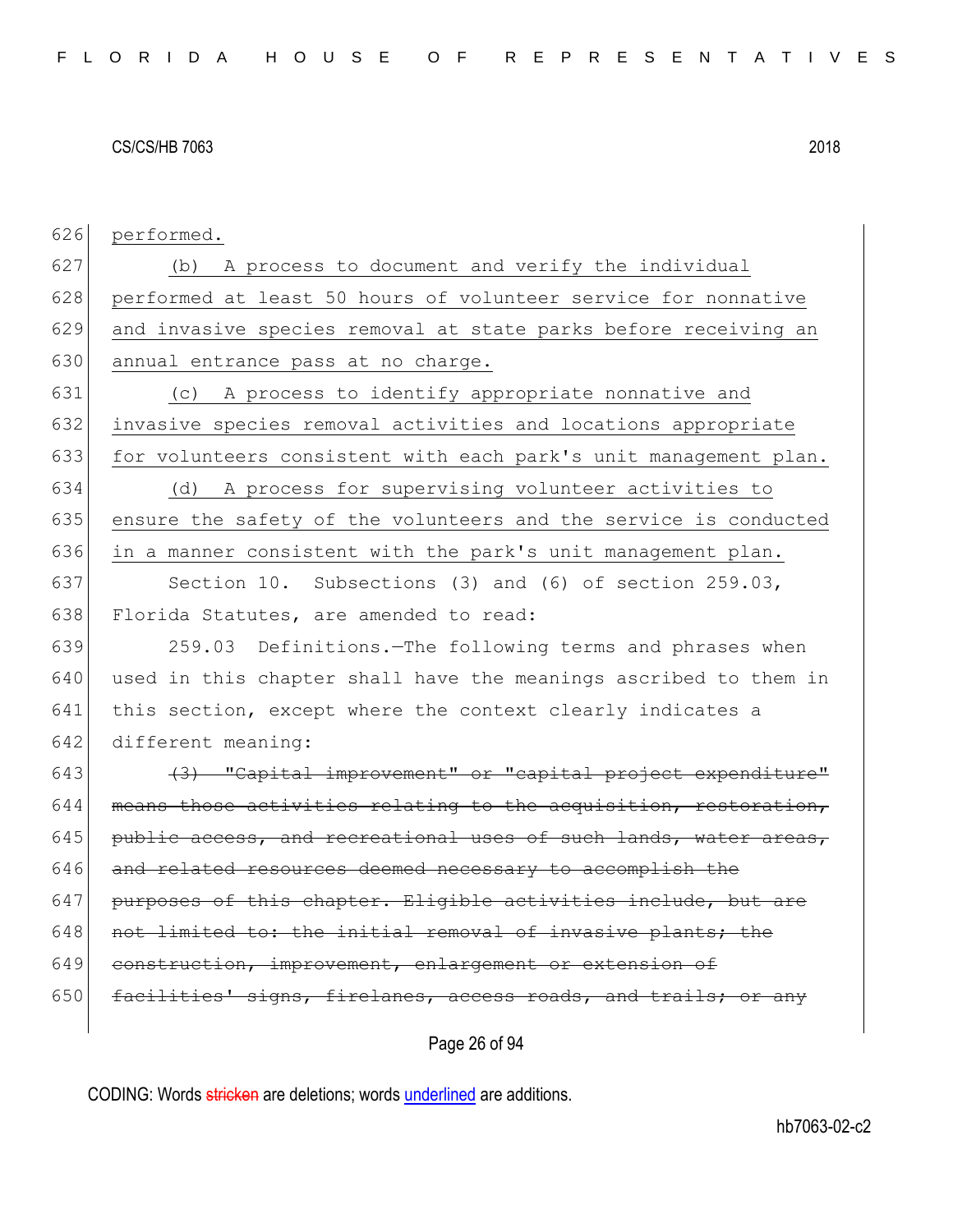| 651 | other activities that serve to restore, conserve, protect, or        |
|-----|----------------------------------------------------------------------|
| 652 | provide public access, recreational opportunities, or necessary      |
| 653 | services for land or water areas. Such activities shall be           |
| 654 | identified prior to the acquisition of a parcel or the approval      |
| 655 | of a project. The continued expenditures necessary for a capital     |
| 656 | improvement approved under this subsection shall not be eligible     |
| 657 | for funding provided in this chapter.                                |
| 658 | (6) "Water resource development project" means a project             |
| 659 | eligible for funding pursuant to s. 259.105 that increases the       |
| 660 | amount of water available to meet the needs of natural systems       |
| 661 | and the citizens of the state by enhancing or restoring aguifer      |
| 662 | recharge, facilitating the capture and storage of excess flows       |
| 663 | in surface waters, or promoting reuse. The implementation of         |
| 664 | eligible projects under s. 259.105 includes land acquisition,        |
| 665 | land and water body restoration, aquifer storage and recovery        |
| 666 | facilities, surface water reservoirs, and other capital              |
| 667 | improvements. The term does not include construction of              |
| 668 | treatment, transmission, or distribution facilities.                 |
| 669 | Section 11. Paragraphs $(b)$ , $(d)$ , and $(e)$ of subsection $(9)$ |
| 670 | of section 259.032, Florida Statutes, are amended to read:           |
| 671 | 259.032 Conservation and recreation lands.-                          |
| 672 | (9)                                                                  |
| 673 | (b) An amount of not less than 1.5 percent of the                    |
| 674 | cumulative total of funds ever deposited into the former Florida     |
| 675 | Preservation 2000 Trust Fund and the Florida Forever Trust Fund      |
|     | Page 27 of 94                                                        |
|     |                                                                      |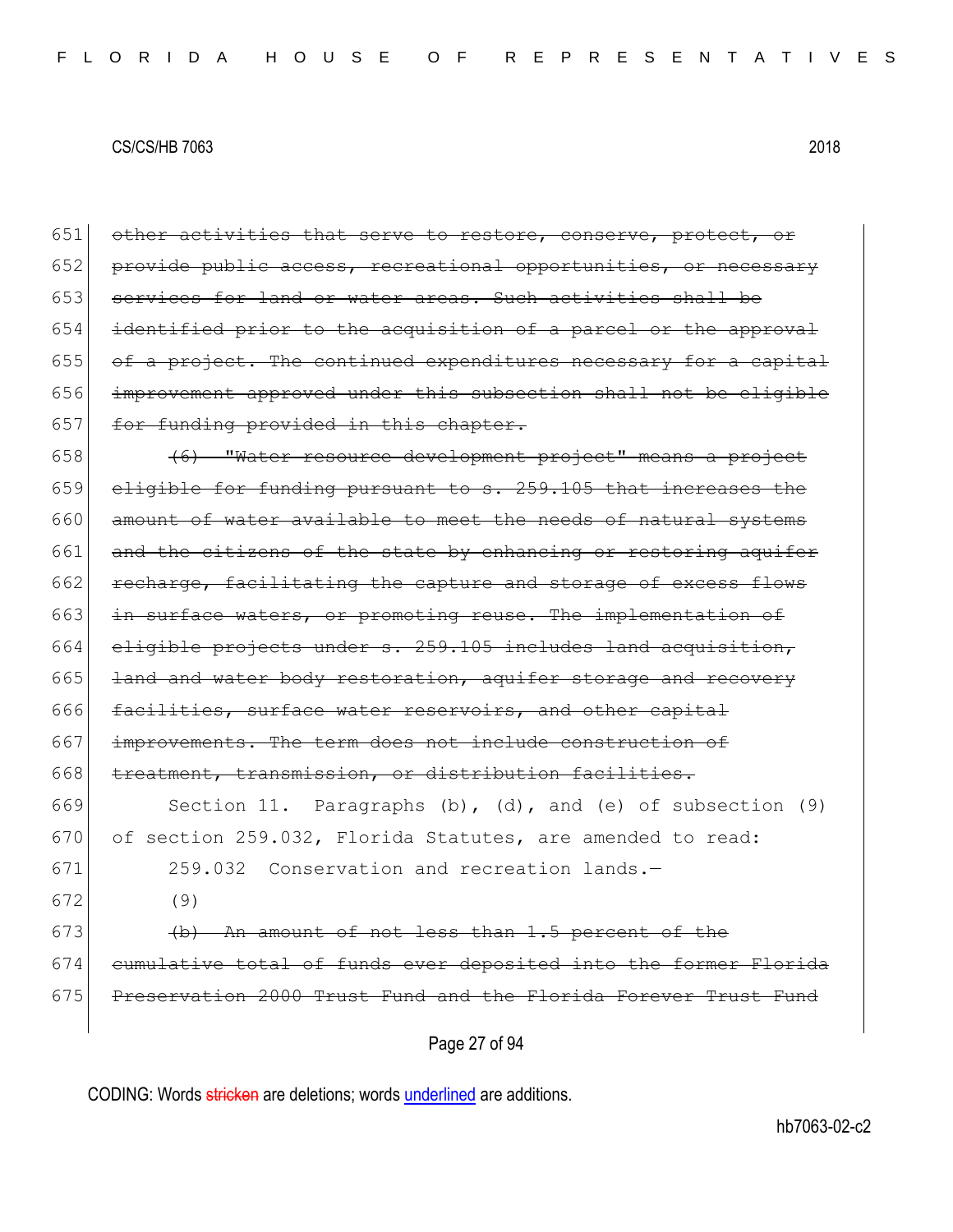$676$  shall be made available for the purposes of management, 677 maintenance, and capital improvements, and for associated 678 contractual services, for conservation and recreation lands 679 acquired with funds deposited into the Land Acquisition Trust 680 Fund pursuant to s.  $28(a)$ , Art. X of the State Constitution or 681 pursuant to former s.  $259.032$ , Florida Statutes 2014, former 682 <del>259.101, Florida Statutes 2014, s. 259.105, s. 259.1052, or</del> 683 previous programs for the acquisition of lands for conservation 684 and recreation, including state forests, to which title is 685 vested in the board of trustees and other conservation and 686 recreation lands managed by a state agency. Each agency with 687 management responsibilities shall annually request from the 688 Legislature funds sufficient to fulfill such responsibilities to 689 implement individual management plans. For the purposes of this 690 paragraph, capital improvements shall include, but need not be 691 limited to, perimeter fencing, signs, firelanes, access roads 692 and trails, and minimal public accommodations, such as primitive 693 campsites, garbage receptacles, and toilets. Any equipment 694 purchased with funds provided pursuant to this paragraph may be 695 used for the purposes described in this paragraph on any 696 conservation and recreation lands managed by a state agency. The 697 funding requirement created in this paragraph is subject to an 698 annual evaluation by the Legislature to ensure that such 699 requirement does not impact the respective trust fund in a 700 manner that would prevent the trust fund from meeting other

Page 28 of 94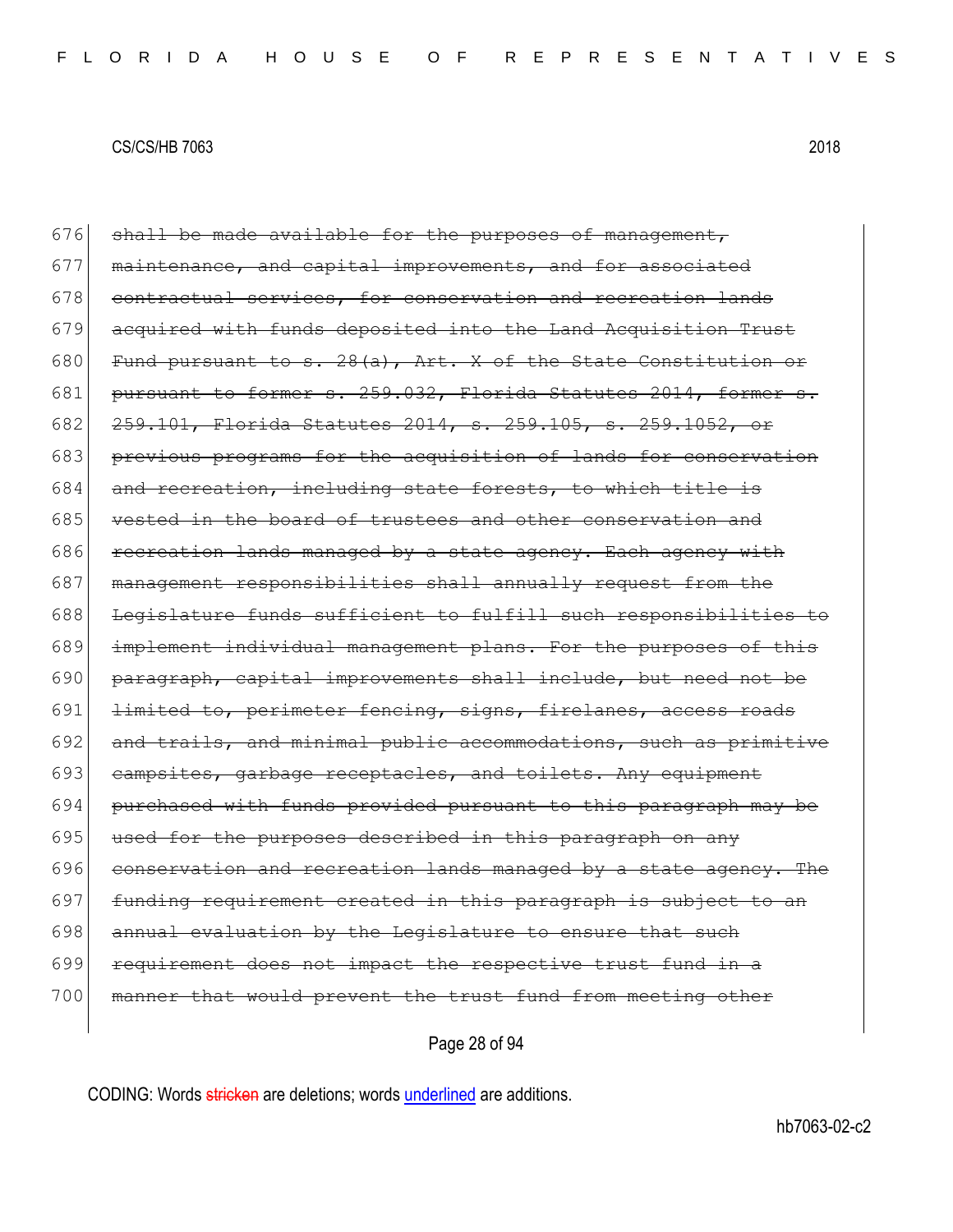| 701 | minimum requirements.                                                     |
|-----|---------------------------------------------------------------------------|
| 702 | (d) Up to one-fifth of the funds appropriated for the                     |
| 703 | purposes identified in paragraph (b) shall be reserved by the             |
| 704 | board for interim management of acquisitions and for associated           |
| 705 | contractual services, to ensure the conservation and protection           |
| 706 | of natural resources on project sites and to allow limited                |
| 707 | public recreational use of lands. Interim management activities           |
| 708 | may include, but not be limited to, resource assessments,                 |
| 709 | control of invasive, nonnative species, habitat restoration,              |
| 710 | fencing, law enforcement, controlled burning, and public access           |
| 711 | consistent with preliminary determinations made pursuant<br><del>to</del> |
| 712 | $\frac{1}{2}$ paragraph (7) (f). The board shall make these interim funds |
| 713 | available immediately upon purchase.                                      |
| 714 | (e) The department shall set long-range and annual goals                  |
| 715 | for the control and removal of nonnative, invasive plant species          |
| 716 | on public lands. Such goals shall differentiate between aquatic           |
| 717 | plant species and upland plant species. In setting such goals,            |
| 718 | the department may rank, in order of adverse impact, species              |
| 719 | that impede or destroy the functioning of natural systems.                |
| 720 | Notwithstanding paragraph (a), up to one-fourth of the funds              |
| 721 | provided for in paragraph (b) may be used by the agencies                 |
| 722 | receiving those funds for control and removal of nonnative,               |
| 723 | invasive species on public lands.                                         |
| 724 | Section 12. Section 259.105, Florida Statutes, is amended                 |
| 725 | to read:                                                                  |
|     |                                                                           |

# Page 29 of 94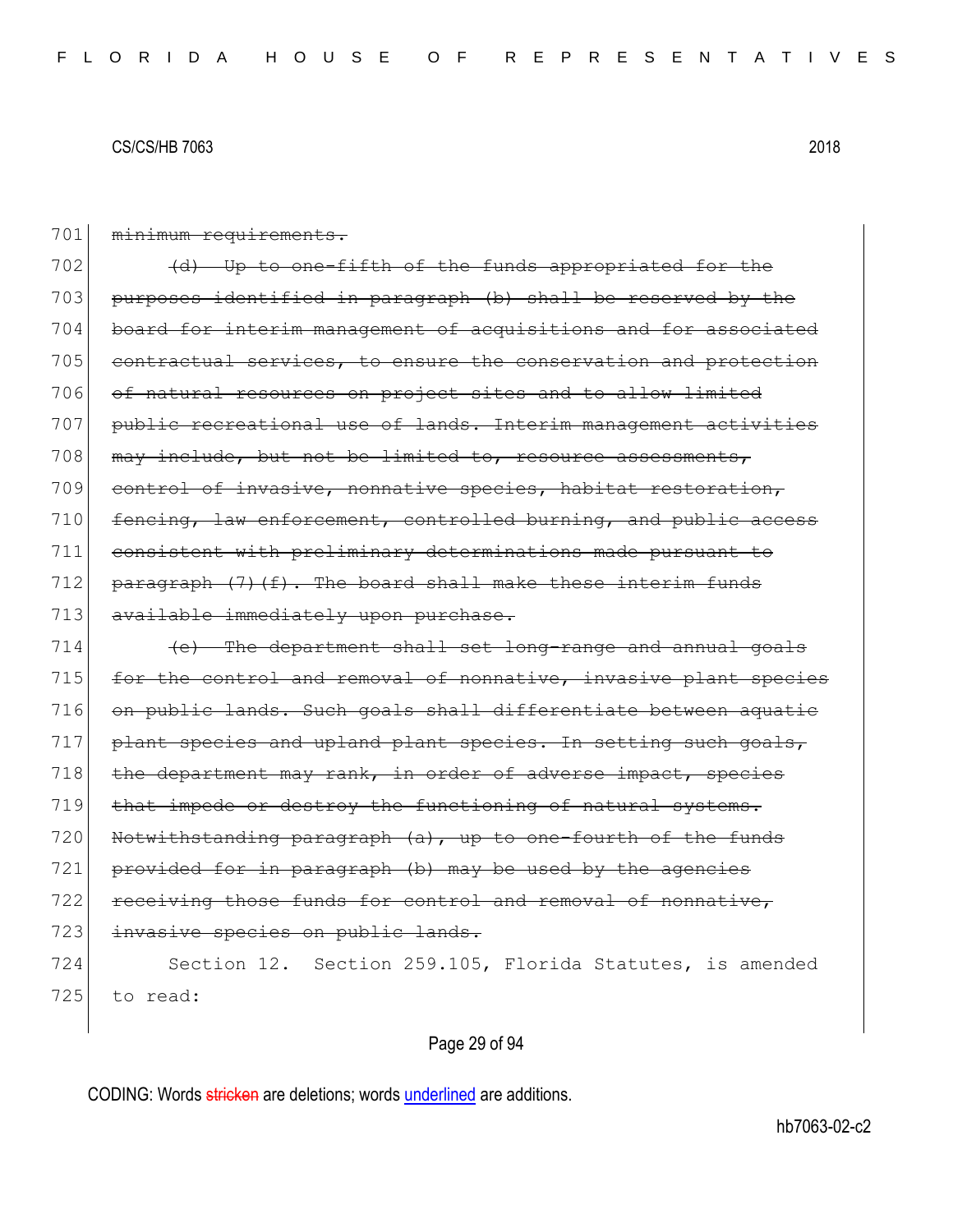726 259.105 The Florida Forever Act.-727 (1) This section may be cited as the "Florida Forever 728 Act." 729  $(2)$  (a) The Legislature finds and declares that: 730 1. Land acquisition programs have provided tremendous 731 financial resources for purchasing environmentally significant 732 lands to protect those lands from imminent development or 733 alteration, thereby ensuring present and future generations' 734 access to important waterways, open spaces, and recreation and 735 conservation lands. 736 2. The continued alteration and development of the state's 737 natural and rural areas to accommodate the state's growing 738 population have contributed to the degradation of water 739 resources, the fragmentation and destruction of wildlife 740 habitats, the loss of outdoor recreation space, and the 741 diminishment of wetlands, forests, working landscapes, and 742 coastal open space. 743 3. The potential development of the state's remaining 744 natural areas and escalation of land values require government 745 efforts to restore, bring under public protection, or acquire 746 lands and water areas to preserve the state's essential 747 ecological functions and invaluable quality of life.  $748$  4. It is essential to protect the state's ecosystems by 749 promoting a more efficient use of land, to ensure opportunities 750 for viable agricultural activities on working lands, and to

# Page 30 of 94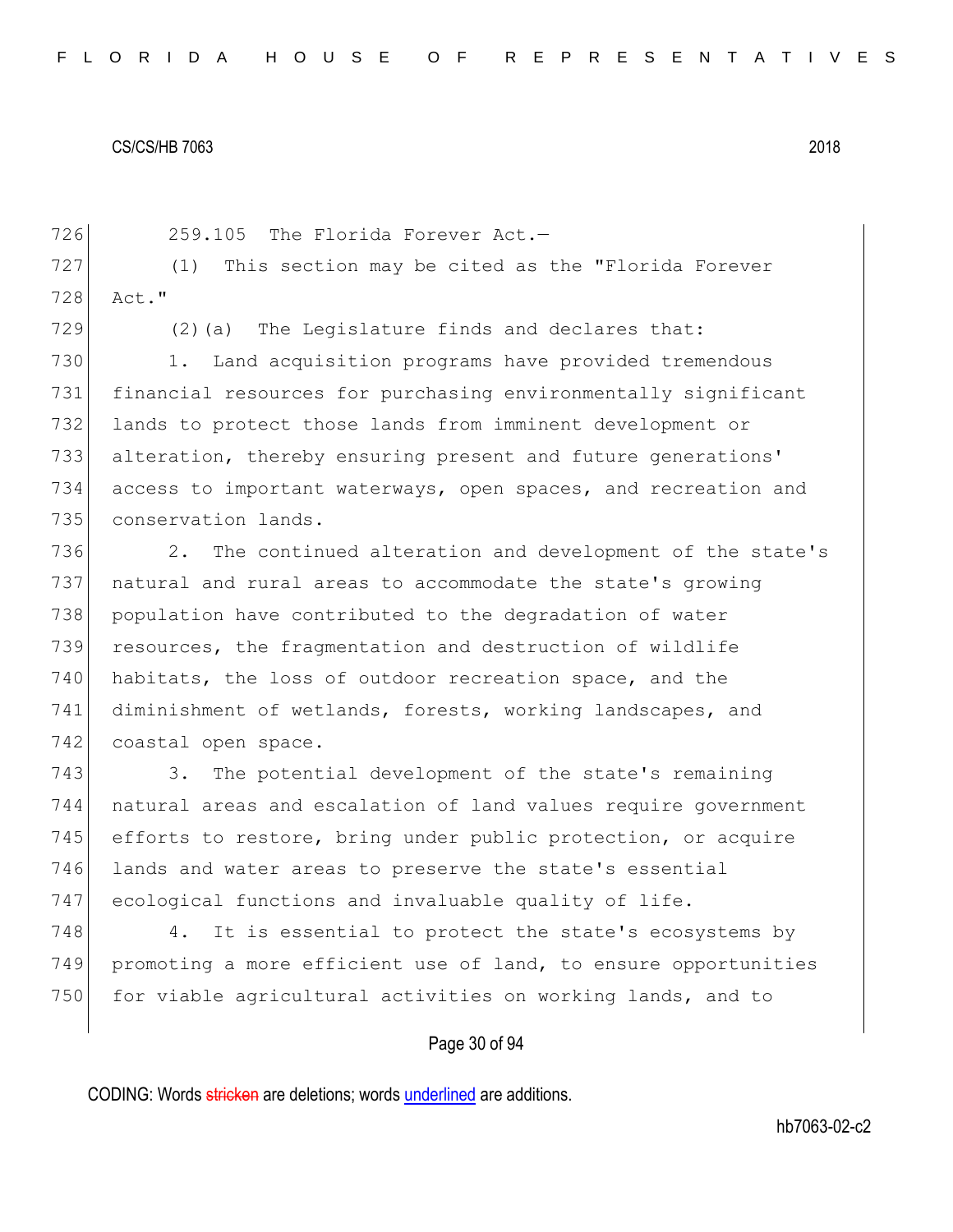751 promote vital rural and urban communities that support and 752 produce development patterns consistent with natural resource 753 protection.

754 5. The state's groundwater, surface waters, and springs 755 are under tremendous pressure due to population growth and 756 economic expansion and require special protection and 757 restoration efforts, including the protection of uplands and 758 springsheds that provide vital recharge to aquifer systems and 759 are critical to the protection of water quality and water 760 quantity of the aquifers and springs. To ensure that sufficient 761 quantities of water are available to meet the current and future 762 needs of the natural systems and citizens of the state, and 763 assist in achieving the planning goals of the department and the 764 water management districts, water resource development projects 765 on public lands, if compatible with the resource values of and 766 management objectives for the lands, are appropriate.

767 6. The needs of urban, suburban, and small communities in 768 the state for high-quality outdoor recreational opportunities, 769 greenways, trails, and open space have not been fully met by 770 previous acquisition programs. Through such programs as the 771 Florida Communities Trust and the Florida Recreation Development 772 Assistance Program, the state shall place additional emphasis on 773 acquiring, protecting, preserving, and restoring open space, 774 ecological greenways, and recreation properties within urban, 775 suburban, and rural areas where pristine natural communities or

# Page 31 of 94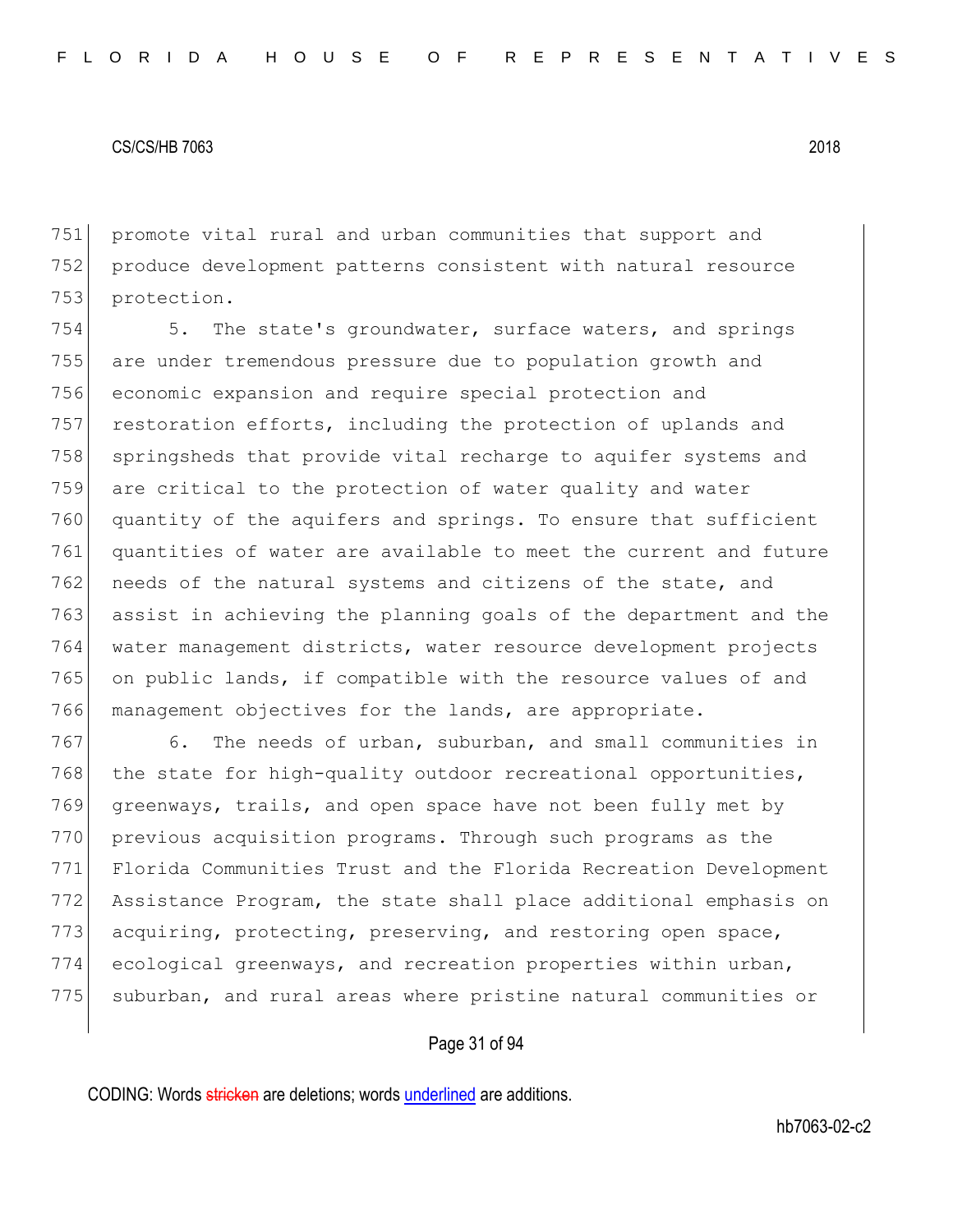776 water bodies no longer exist because of the proximity of 777 developed property.

778 7. Many of the state's unique ecosystems, such as the 779 Florida Everglades, are facing ecological collapse due to the 780 state's burgeoning population growth and other economic 781 activities. To preserve these valuable ecosystems for future 782 generations, essential parcels of land must be acquired to 783 facilitate ecosystem restoration.

784 8. Access to public lands to support a broad range of 785 outdoor recreational opportunities and the development of 786 necessary infrastructure, if compatible with the resource values 787 of and management objectives for such lands, promotes an 788 appreciation for the state's natural assets and improves the 789 quality of life.

 9. Acquisition of lands, in fee simple, less than fee interest, or other techniques shall be based on a comprehensive science-based assessment of the state's natural resources which 793 targets essential conservation lands by prioritizing all current and future acquisitions based on a uniform set of data and planned so as to protect the integrity and function of ecological systems and working landscapes, and provide multiple benefits, including preservation of fish and wildlife habitat, 798 connection of wildlife habitat with a wildlife crossing, recreation space for urban and rural areas, and the restoration 800 of natural water storage, flow, and recharge.

# Page 32 of 94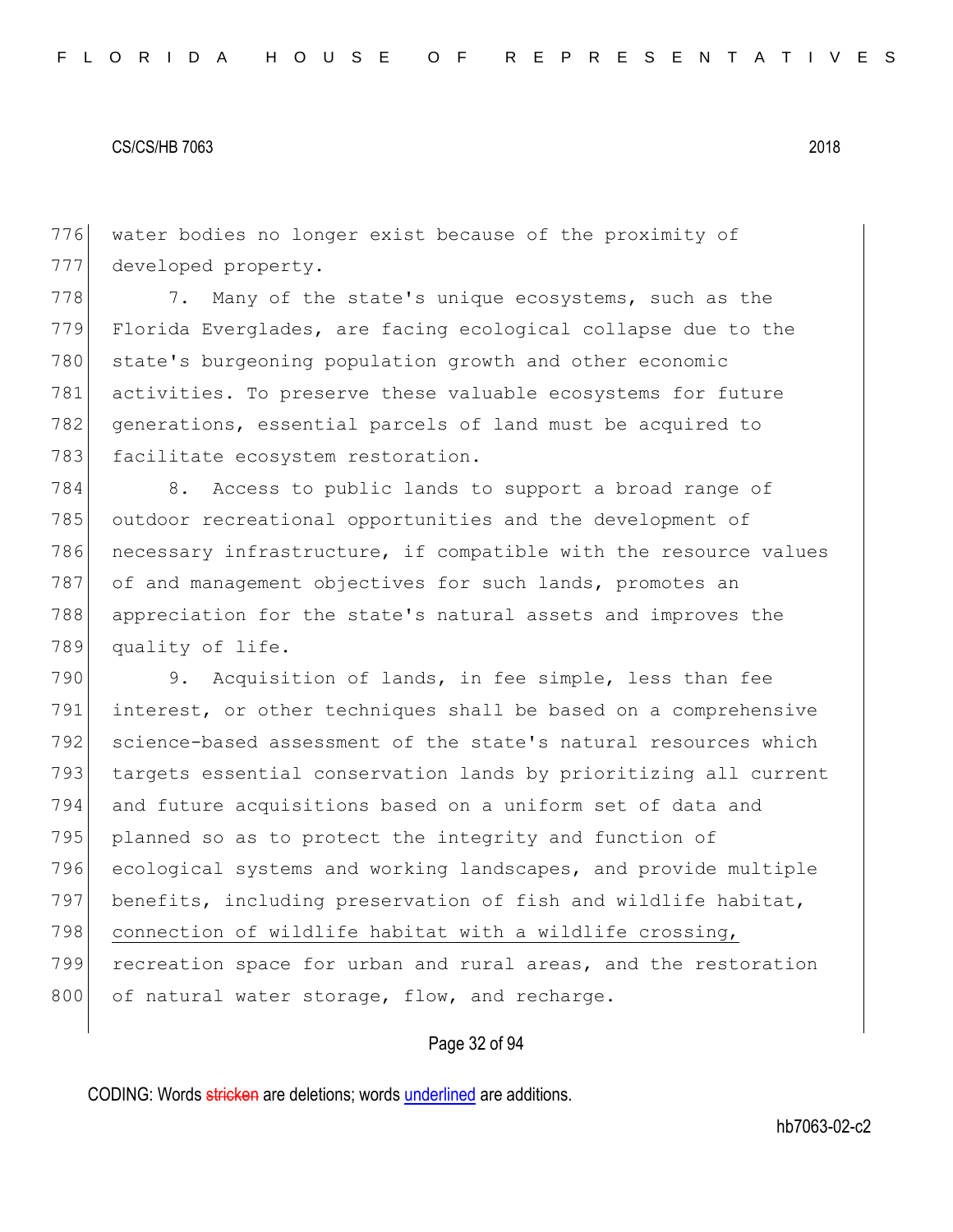801 10. The state has embraced performance-based program 802 budgeting as a tool to evaluate the achievements of publicly 803 funded agencies, build in accountability, and reward those 804 agencies which are able to consistently achieve quantifiable 805 goals. While previous and existing state environmental programs 806 have achieved varying degrees of success, few of these programs 807 can be evaluated as to the extent of their achievements, 808 primarily because performance measures, standards, outcomes, and 809 goals were not established at the outset. Therefore, the Florida 810 Forever program shall be developed and implemented in the 811 context of measurable state goals and objectives.

812 11. The state must play a major role in the recovery and 813 management of its imperiled species through the acquisition, 814 restoration, enhancement, and management of ecosystems that can 815 support the major life functions of such species. It is the 816 intent of the Legislature to support local, state, and federal 817 programs that result in net benefit to imperiled species habitat 818 by providing public and private land owners meaningful 819 incentives for acquiring, restoring, managing, and repopulating 820 habitats for imperiled species. It is the further intent of the 821 Legislature that public lands, both existing and to be acquired, 822 identified by the lead land managing agency, in consultation 823 with the Fish and Wildlife Conservation Commission for animals 824 or the Department of Agriculture and Consumer Services for 825 plants, as habitat or potentially restorable habitat for

# Page 33 of 94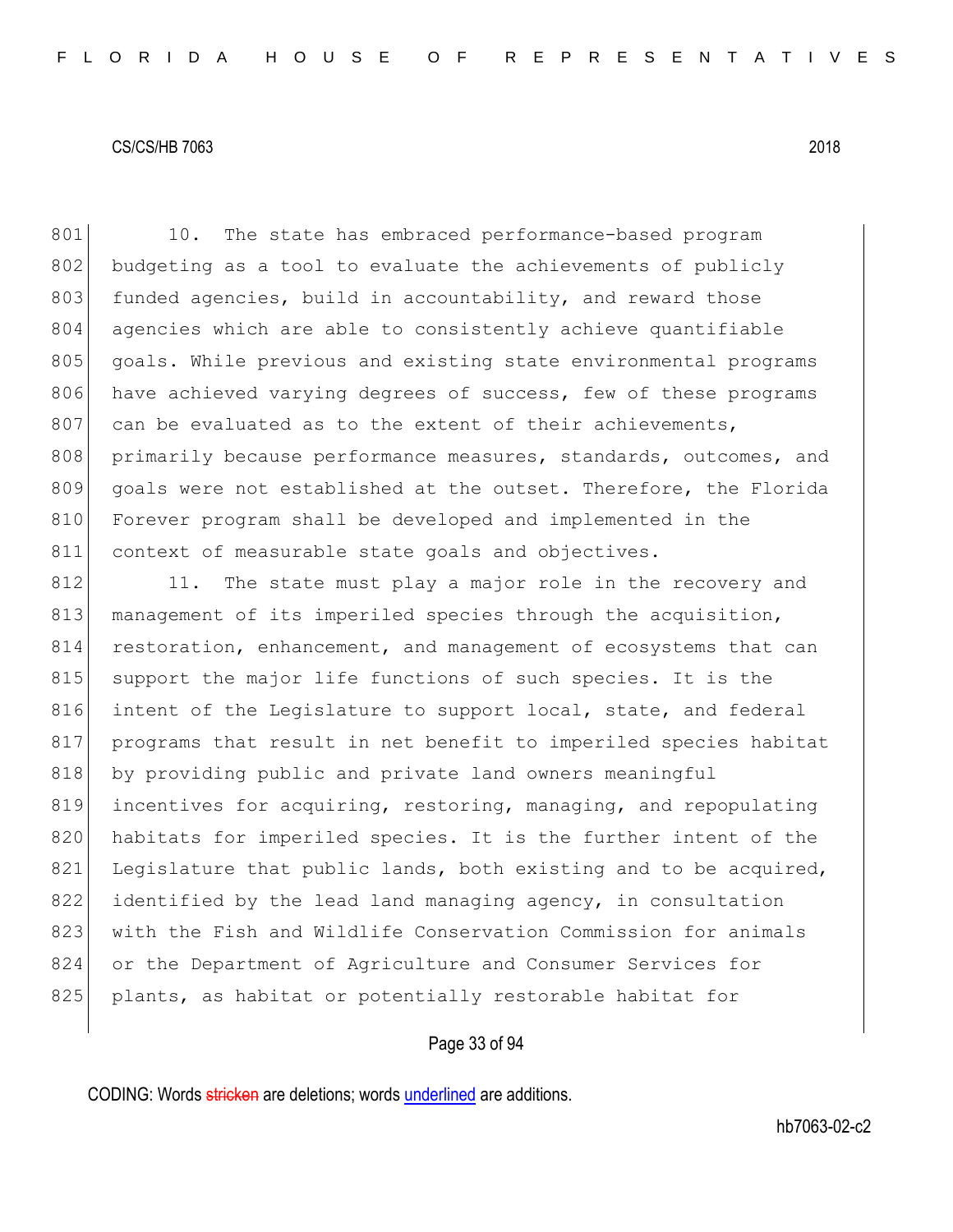826 imperiled species, be restored, enhanced, managed, and 827 repopulated as habitat for such species to advance the goals and 828 objectives of imperiled species management for conservation, 829 recreation, or both, consistent with the land management plan 830 without restricting other uses identified in the management 831 plan. It is also the intent of the Legislature that of the 832 proceeds distributed pursuant to subsection (3), additional 833 consideration be given to acquisitions that achieve a 834 combination of conservation goals, including the restoration, 835 enhancement, management, or repopulation of habitat for 836 imperiled species. The council, in addition to the criteria in 837 subsection  $(9)$ , shall give weight to projects that include 838 acquisition, restoration, management, or repopulation of habitat 839 for imperiled species. The term "imperiled species" as used in 840 this chapter and chapter 253, means plants and animals that are 841 federally listed under the Endangered Species Act, or state-842 listed by the Fish and Wildlife Conservation Commission or the 843 Department of Agriculture and Consumer Services. As part of the 844 state's role, all state lands that have imperiled species 845 habitat shall include as a consideration in management plan 846 development the restoration, enhancement, management, and 847 repopulation of such habitats. In addition, the lead land 848 managing agency of such state lands may use fees received from 849 public or private entities for projects to offset adverse 850 impacts to imperiled species or their habitat in order to

# Page 34 of 94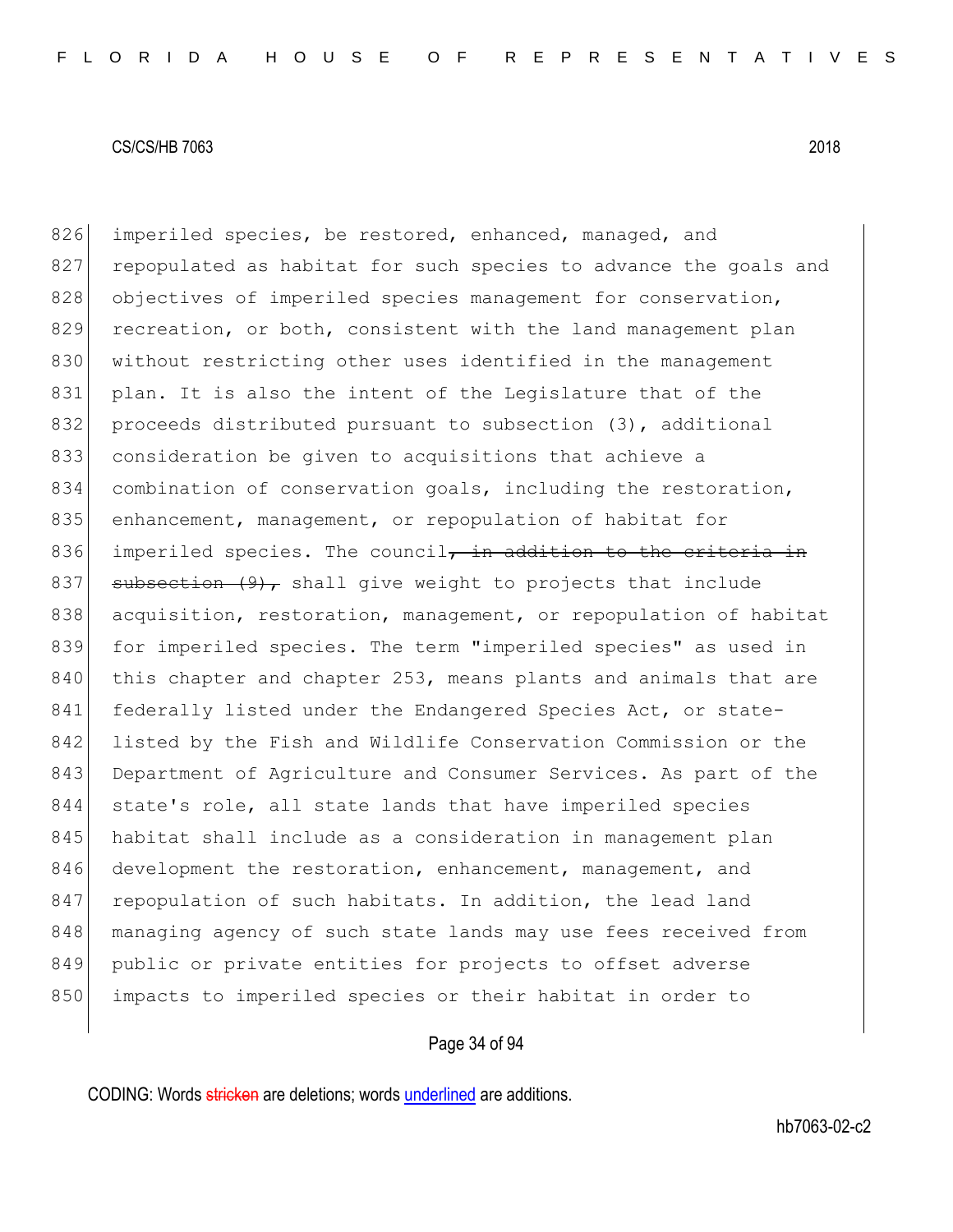851 restore, enhance, manage, repopulate, or acquire land and to 852 implement land management plans developed under s. 253.034 or a 853 land management prospectus developed and implemented under this 854 chapter. Such fees shall be deposited into a foundation or fund 855 created by each land management agency under s. 379.223, s. 856 589.012, or s. 259.032(9)(b)  $s. 259.032(9)$  (c), to be used solely 857 to restore, manage, enhance, repopulate, or acquire imperiled 858 species habitat.

859 12. There is a need to change the focus and direction of 860 the state's major land acquisition programs and to extend 861 funding and bonding capabilities, so that future generations may 862 enjoy the natural resources of this state.

863 (b) The Legislature recognizes that acquisition of lands 864 in fee simple is only one way to achieve the aforementioned 865 goals and encourages the use of less-than-fee interests, other 866 techniques, and the development of creative partnerships between 867 governmental agencies and private landowners. Such partnerships 868 may include those that advance the restoration, enhancement, 869 management, or repopulation of imperiled species habitat on 870 state lands as provided for in subparagraph (a)11. Easements 871 acquired pursuant to s.  $570.71(2)$  (a) and (b), land protection 872 agreements, and nonstate funded tools such as rural land 873 stewardship areas, sector planning, and mitigation should be 874 used, where appropriate, to bring environmentally sensitive 875 tracts under an acceptable level of protection at a lower

# Page 35 of 94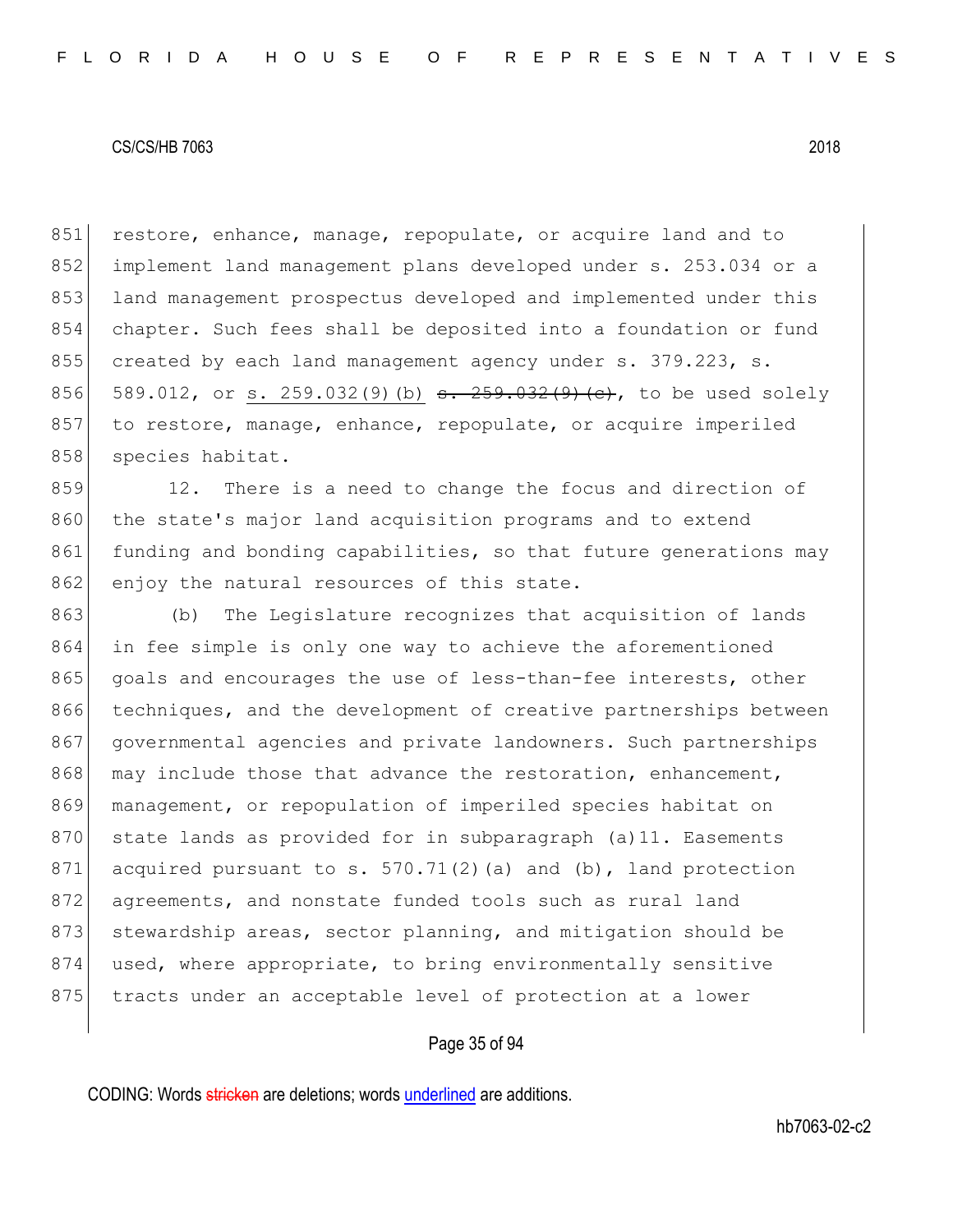876 financial cost to the public, and to provide private landowners 877 with the opportunity to enjoy and benefit from their property. 878 (c) Public agencies or other entities that receive funds 879 under this section shall coordinate their expenditures so that 880 project acquisitions, when combined with acquisitions under 881 Florida Forever, Preservation 2000, Save Our Rivers, the Florida 882 Communities Trust, other public land acquisition programs, and 883 the techniques, partnerships, and tools referenced in 884 subparagraph (a)11. and paragraph (b), are used to form more 885 complete patterns of protection for natural areas, ecological 886 greenways, and functioning ecosystems, to better accomplish the 887 intent of this section.

888 (d) A long-term financial commitment to restoring, 889 enhancing, and managing the state's Florida's public lands in 890 order to implement land management plans developed under s. 891 253.034 or a land management prospectus developed and 892 implemented under this chapter must accompany any land 893 acquisition program to ensure that the natural resource values 894 of such lands are restored, enhanced, managed, and protected; 895 that the public enjoys the lands to their fullest potential; and 896 that the state achieves the full benefits of its investment of 897 public dollars. Innovative strategies such as public-private 898 partnerships and interagency planning and sharing of resources 899 shall be used to achieve the state's management goals. 900 (e) With limited dollars available for restoration,

# Page 36 of 94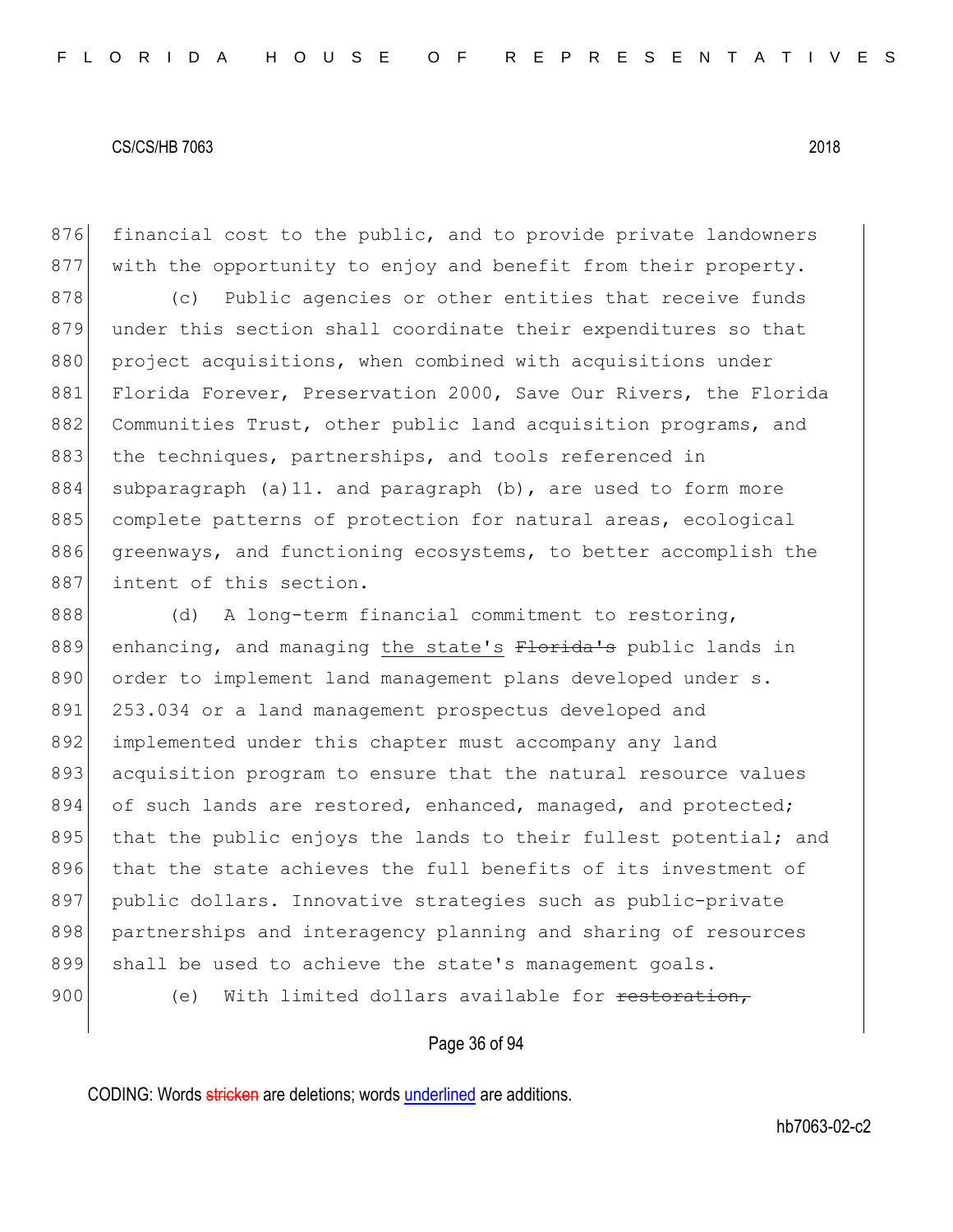901 enhancement, management, and acquisition of land and water areas 902 and for providing long-term management and capital improvements, 903 a competitive selection process shall select those projects best 904 able to meet the goals of the Florida Forever program and 905 maximize the efficient use of the program's funding.

906 (f) To ensure success and provide accountability to the 907 citizens of this state, it is the intent of the Legislature that 908 any cash or bond proceeds used pursuant to this section be used 909 to implement the goals and objectives recommended by a 910 comprehensive science-based assessment and approved by the board 911 of Trustees of the Internal Improvement Trust Fund and the 912 Legislature.

913  $(9)$  As it has with previous land acquisition programs, the 914 Legislature recognizes the desires of the residents of this 915 state to prosper through economic development and to preserve, 916 restore, and manage the state's natural areas and recreational 917 open space. The Legislature further recognizes the urgency of 918 restoring the natural functions, including wildlife and 919 imperiled species habitat functions, of public lands or water 920 bodies before they are degraded to a point where recovery may 921 never occur, yet acknowledges the difficulty of ensuring 922 adequate funding for restoration, enhancement, and management 923 efforts in light of other equally critical financial needs of 924 the state. It is the Legislature's desire and intent to fund the 925 implementation of this section and to do so in a fiscally

## Page 37 of 94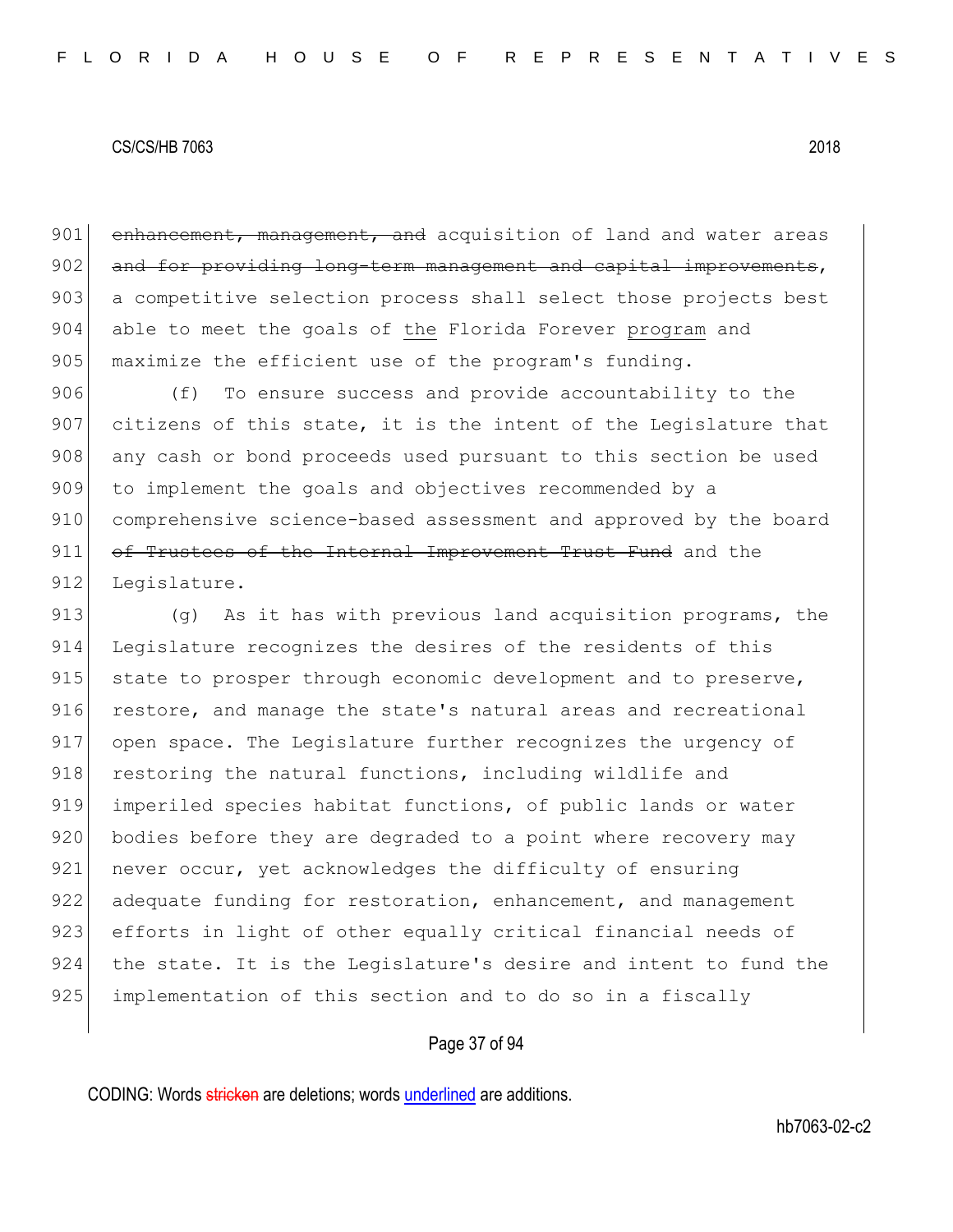926 responsible manner, by issuing bonds to be repaid with 927 documentary stamp tax or other revenue sources, including those 928 identified in subparagraph (a) 11.

929 (h) The Legislature further recognizes the important role 930 that many of our state and federal military installations 931 contribute to protecting and preserving the state's Florida's 932 natural resources as well as our economic prosperity. Where the 933 state's land conservation plans overlap with the military's need 934 to protect lands, waters, and habitat to ensure the 935 sustainability of military missions, it is the Legislature's 936 intent that agencies receiving funds under this program 937 cooperate with our military partners to protect and buffer 938 military installations and military airspace, by:

939 1. Protecting habitat on nonmilitary land for any species 940 found on military land that is designated as threatened or 941 endangered, or is a candidate for such designation under the 942 Endangered Species Act or any Florida statute;

943 2. Protecting areas underlying low-level military air 944 corridors or operating areas;

945 3. Protecting areas identified as clear zones, accident 946 potential zones, and air installation compatible use buffer 947 zones delineated by our military partners; and

948 4. Providing the military with technical assistance to 949 restore, enhance, and manage military land as habitat for 950 imperiled species or species designated as threatened or

## Page 38 of 94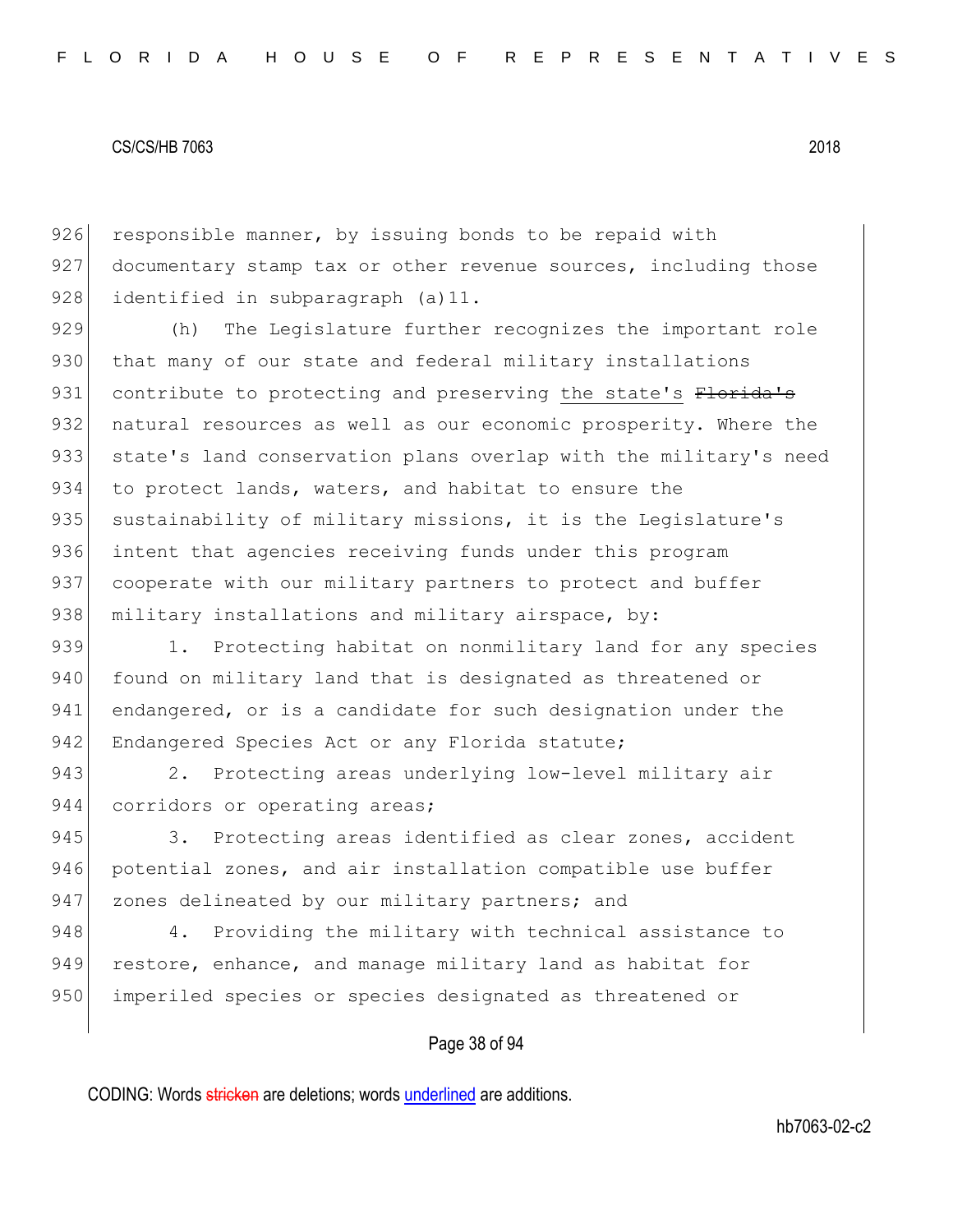951 endangered, or a candidate for such designation, and for the 952 recovery or reestablishment of such species.

953 (3) Less the costs of issuing and the costs of funding 954 reserve accounts and other costs associated with bonds, the 955 proceeds of cash payments or bonds issued pursuant to this 956 section shall be deposited into the Florida Forever Trust Fund 957 created by s. 259.1051. The proceeds shall be distributed by the 958 department of Environmental Protection in the following manner:

959  $(a)$  Thirty percent to the Department of Environmental 960 Protection for the acquisition of lands and capital project 961 expenditures necessary to implement the water management 962 districts' priority lists developed pursuant to s. 373.199. The 963 funds are to be distributed to the water management districts as 964 provided in subsection  $(11)$ . A minimum of 50 percent of the 965 total funds provided over the life of the Florida Forever 966 program pursuant to this paragraph shall be used for the 967 acquisition of lands.

968 (a)  $(b)$  Thirty-three and one-third Thirty-five percent to 969 the department of Environmental Protection for the acquisition 970 of lands and capital project expenditures described in this 971 section and lands necessary to implement the water management 972 district priority lists developed pursuant to s. 373.199; to 973 purchase inholdings for lands managed by the department, the 974 Fish and Wildlife Conservation Commission, and the Florida 975 Forest Service within the Department of Agriculture and Consumer

## Page 39 of 94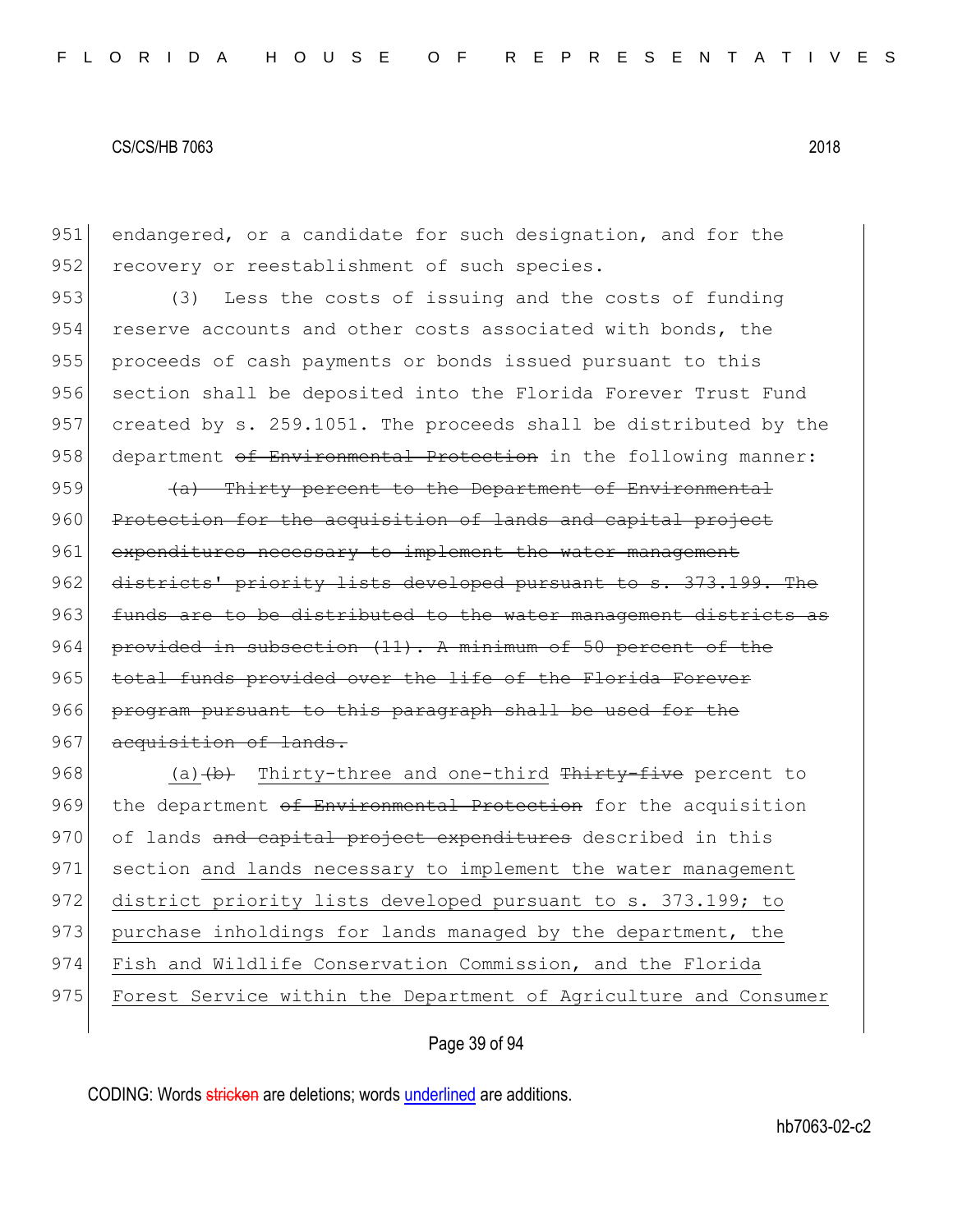976 Services; and to provide grants for the acquisition of lands 977 pursuant to s. 375.075. Of the proceeds distributed pursuant to 978 this paragraph, it is the intent of the Legislature that an 979 increased priority be given to those acquisitions that which 980 achieve a combination of conservation goals, including 981 protecting the state's Florida's water resources and natural 982 groundwater recharge. At a minimum, 3 percent, and no more than  $983$  10 percent, of the funds allocated pursuant to this paragraph 984 shall be spent on capital project expenditures identified during 985 the time of acquisition which meet land management planning 986 activities necessary for public access. 987 1. In addition to using funds for acquisitions on the list

988 adopted by the council, the department shall distribute funds 989 for the acquisition of lands necessary to implement water 990 management district priority lists developed pursuant to s. 991 373.199; for the acquisition of inholdings for lands managed by 992 the department, the Fish and Wildlife Conservation Commission, 993 and the Florida Forest Service within the Department of 994 Agriculture and Consumer Services; and to provide grants for the 995 acquisition of lands pursuant to s. 375.075 if the acquisition 996 proposed by an agency is identified as a current year priority, 997 has demonstrated to be the greatest need, and is consistent with 998 annual legislative appropriations. 999 2. An agency that receives funds for the acquisition of

1000 inholdings shall develop an acquisition or restoration list in

Page 40 of 94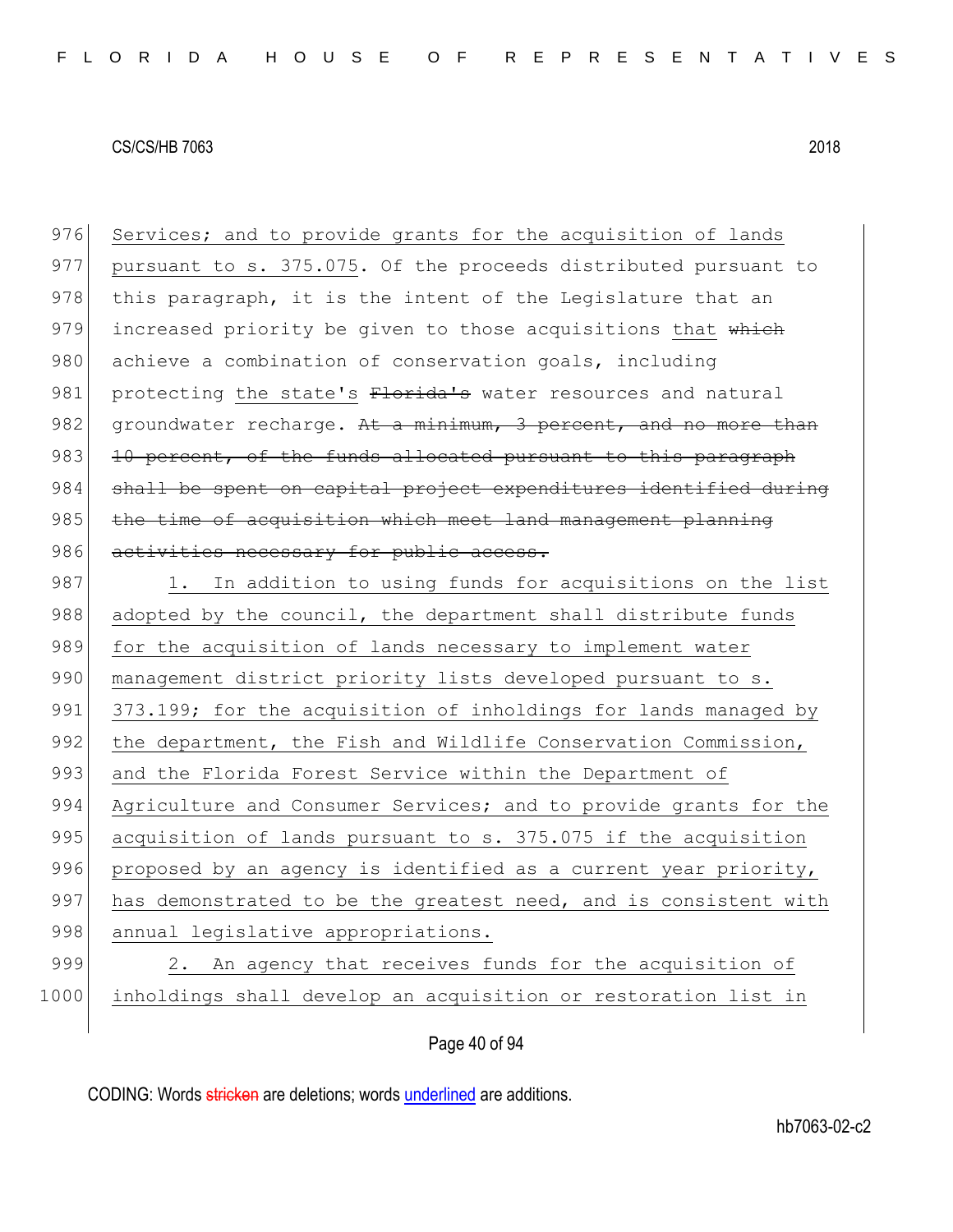| 1001 | accordance with specific criteria and numeric performance               |
|------|-------------------------------------------------------------------------|
| 1002 | measures developed pursuant to s. 259.035(4). Proposed additions        |
| 1003 | may be acquired if the proposed additions are identified within         |
| 1004 | the original project boundary, the management plan required             |
| 1005 | pursuant to s. 253.034(5), or the management prospectus required        |
| 1006 | pursuant to s. 259.032(7)(c). Proposed additions not meeting the        |
| 1007 | requirements of this subparagraph shall be submitted to the             |
| 1008 | council for approval. The council may only approve the proposed         |
| 1009 | addition if it meets two or more of the following criteria:             |
| 1010 | Serves as a link or corridor to other publicly owned<br>a.              |
| 1011 | property.                                                               |
| 1012 | Enhances the protection or management of the property.<br>b.            |
| 1013 | Adds a desirable resource to the property.<br>$\mathsf{C}$ .            |
| 1014 | d. Creates a more manageable boundary configuration.                    |
| 1015 | Protects a high resource value that would otherwise not<br>е.           |
| 1016 | be protected.                                                           |
| 1017 | Can be acquired at less than fair market value.<br>f.                   |
| 1018 | Beginning in the 2017-2018 fiscal year and continuing<br>3.             |
| 1019 | through the 2026-2027 fiscal year, at least \$5 million of the          |
| 1020 | funds allocated pursuant to this paragraph shall be spent on            |
| 1021 | land acquisition within the Florida Keys Area of Critical State         |
| 1022 | Concern as authorized pursuant to s. 259.045.                           |
| 1023 | (b) $\left\{e\right\}$ Thirty-three and one-third Twenty one percent to |
| 1024 | the department of Environmental Protection for use by the               |
| 1025 | Florida Communities Trust for the purposes of part III of               |
|      | Page 41 of 94                                                           |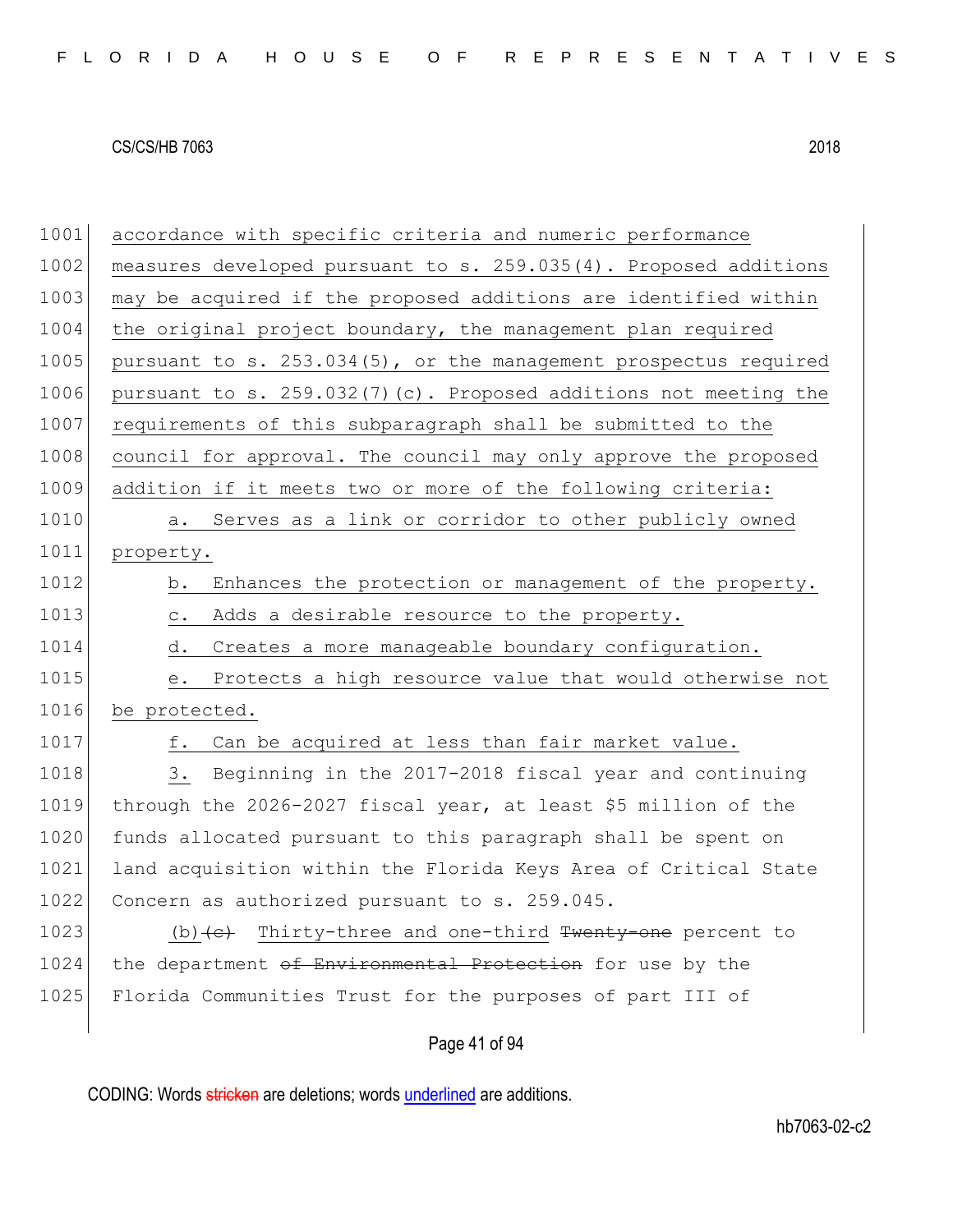1026 chapter 380, including the Stan Mayfield Working Waterfronts 1027 Program pursuant to s. 380.5105, as described and limited by 1028 this subsection, and grants to local governments or nonprofit 1029 environmental organizations that are tax-exempt under s. 1030  $\vert$  501(c)(3) of the United States Internal Revenue Code for the 1031 acquisition of community-based projects, urban open spaces, 1032 parks, and greenways to implement local government comprehensive 1033 plans. From funds available to the trust and used for land 1034 acquisition, 75 percent shall be matched by local governments on 1035 a dollar-for-dollar basis. The Legislature intends that the 1036 Florida Communities Trust emphasize funding projects in low-1037 income or otherwise disadvantaged communities and projects that 1038 provide areas for direct water access and water-dependent 1039 facilities that are open to the public and offer public access 1040 by vessels to waters of the state, including boat ramps and 1041 associated parking and other support facilities. At least 30 1042 percent of the total allocation provided to the trust shall be 1043 used in Standard Metropolitan Statistical Areas, but one-half of  $1044$  that amount shall be used in localities in which the project 1045 site is located in built-up commercial, industrial, or mixed-use 1046 areas and functions to intersperse open spaces within congested 1047 urban core areas. From funds allocated to the trust, no less 1048 than 5 percent shall be used to acquire lands for recreational 1049 trail systems, provided that in the event these funds are not 1050 needed for such projects, they will be available for other trust

Page 42 of 94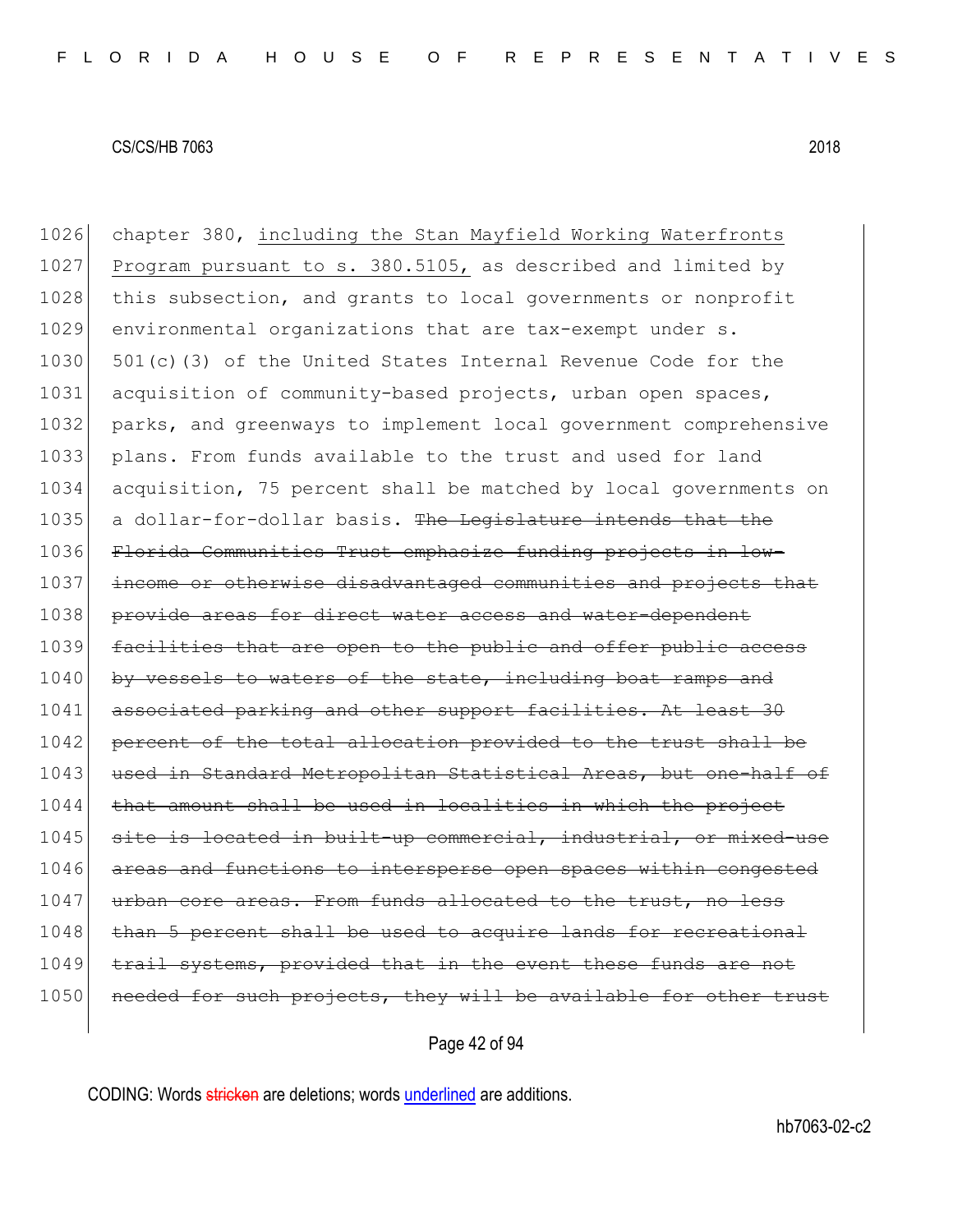1051 projects. Local governments may use federal grants or loans, 1052 private donations, or environmental mitigation funds for any 1053 part or all of any local match required for acquisitions funded 1054 through the Florida Communities Trust. Any lands purchased by 1055 nonprofit organizations using funds allocated under this 1056 paragraph must provide for such lands to remain permanently in 1057 public use through a reversion of title to local or state 1058 government, conservation easement, or other appropriate 1059 mechanism. Projects funded with funds allocated to the trust 1060 shall be selected in a competitive process measured against 1061 criteria adopted in rule by the trust.

1062 (d) Two percent to the Department of Environmental 1063 Protection for grants pursuant to s. 375.075.

1064 **(e)** One and five-tenths percent to the Department of 1065 Environmental Protection for the purchase of inholdings and 1066 additions to state parks and for capital project expenditures 1067 described in this section. At a minimum, 1 percent, and no more 1068 than 10 percent, of the funds allocated pursuant to 1069 paragraph shall be spent on capital project expenditures 1070 identified during the time of acquisition which meet land 1071 management planning activities necessary for public access. For 1072 the purposes of this paragraph, "state park" means any real 1073 property in the state which is under the jurisdiction of the 1074 Division of Recreation and Parks of the department, or which may 1075 come under its jurisdiction.

Page 43 of 94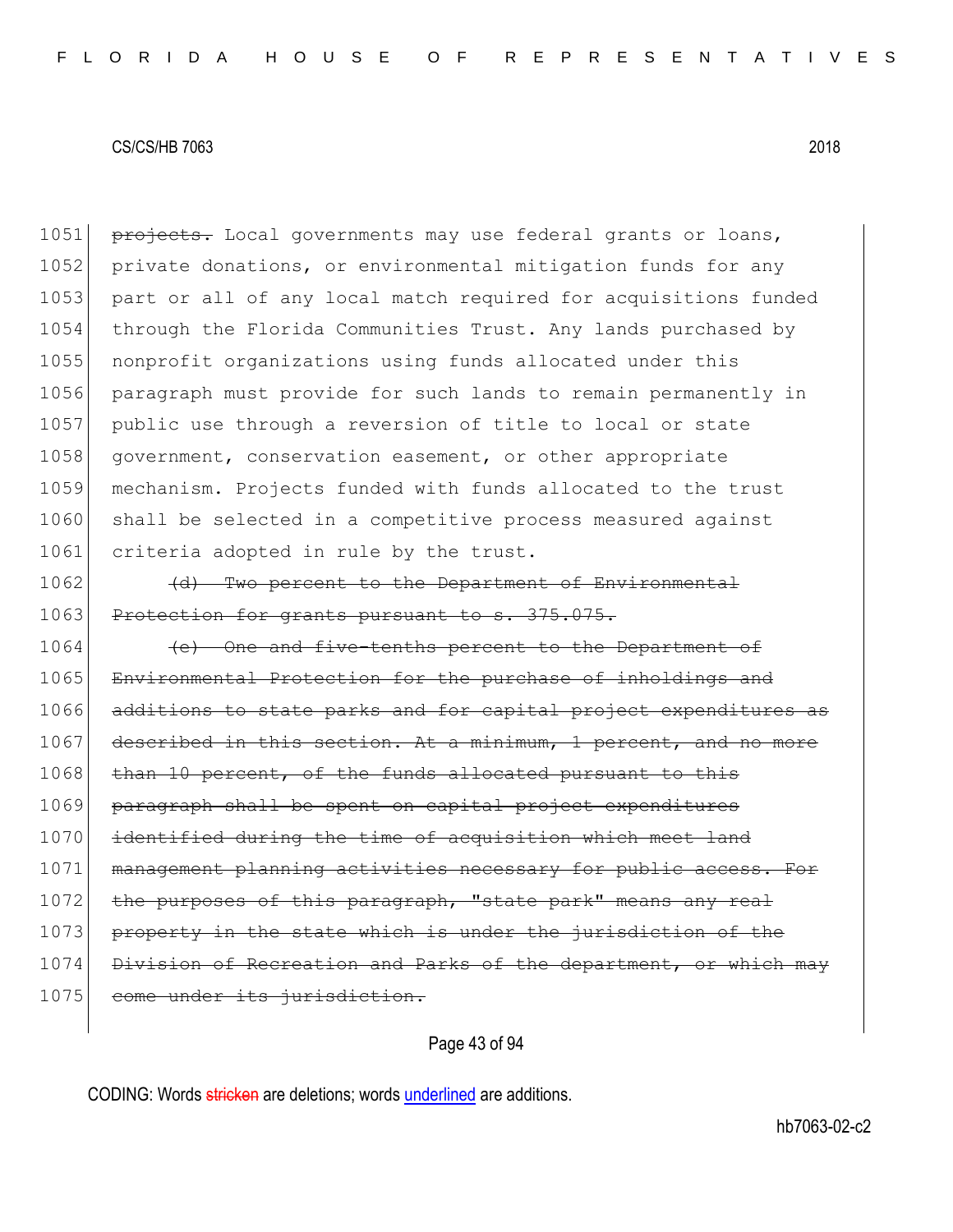| 1076 | (f) One and five-tenths percent to the Florida Forest            |
|------|------------------------------------------------------------------|
| 1077 | Service of the Department of Agriculture and Consumer Services   |
| 1078 | to fund the acquisition of state forest inholdings and additions |
| 1079 | pursuant to s. 589.07, the implementation of reforestation plans |
| 1080 | or sustainable forestry management practices, and for capital    |
| 1081 | project expenditures as described in this section. At a minimum, |
| 1082 | 1 percent, and no more than 10 percent, of the funds allocated   |
| 1083 | for the acquisition of inholdings and additions pursuant to this |
| 1084 | paragraph shall be spent on capital project expenditures         |
| 1085 | identified during the time of acquisition which meet land        |
| 1086 | management planning activities necessary for public access.      |
| 1087 | (g) One and five-tenths percent to the Fish and Wildlife         |
| 1088 | Conservation Commission to fund the acquisition of inholdings    |
| 1089 | and additions to lands managed by the commission which are       |
| 1090 | important to the conservation of fish and wildlife and for       |
| 1091 | capital project expenditures as described in this section. At a  |
| 1092 | minimum, 1 percent, and no more than 10 percent, of the funds    |
| 1093 | allocated pursuant to this paragraph shall be spent on capital   |
| 1094 | project expenditures identified during the time of acquisition   |
| 1095 | which meet land management planning activities necessary for     |
| 1096 | public access.                                                   |
| 1097 | (h) One and five-tenths percent to the Department of             |
| 1098 | Environmental Protection for the Florida Greenways and Trails    |
| 1099 | Program, to acquire greenways and trails or greenways and trail  |
| 1100 | systems pursuant to chapter 260, including, but not limited to,  |
|      |                                                                  |

Page 44 of 94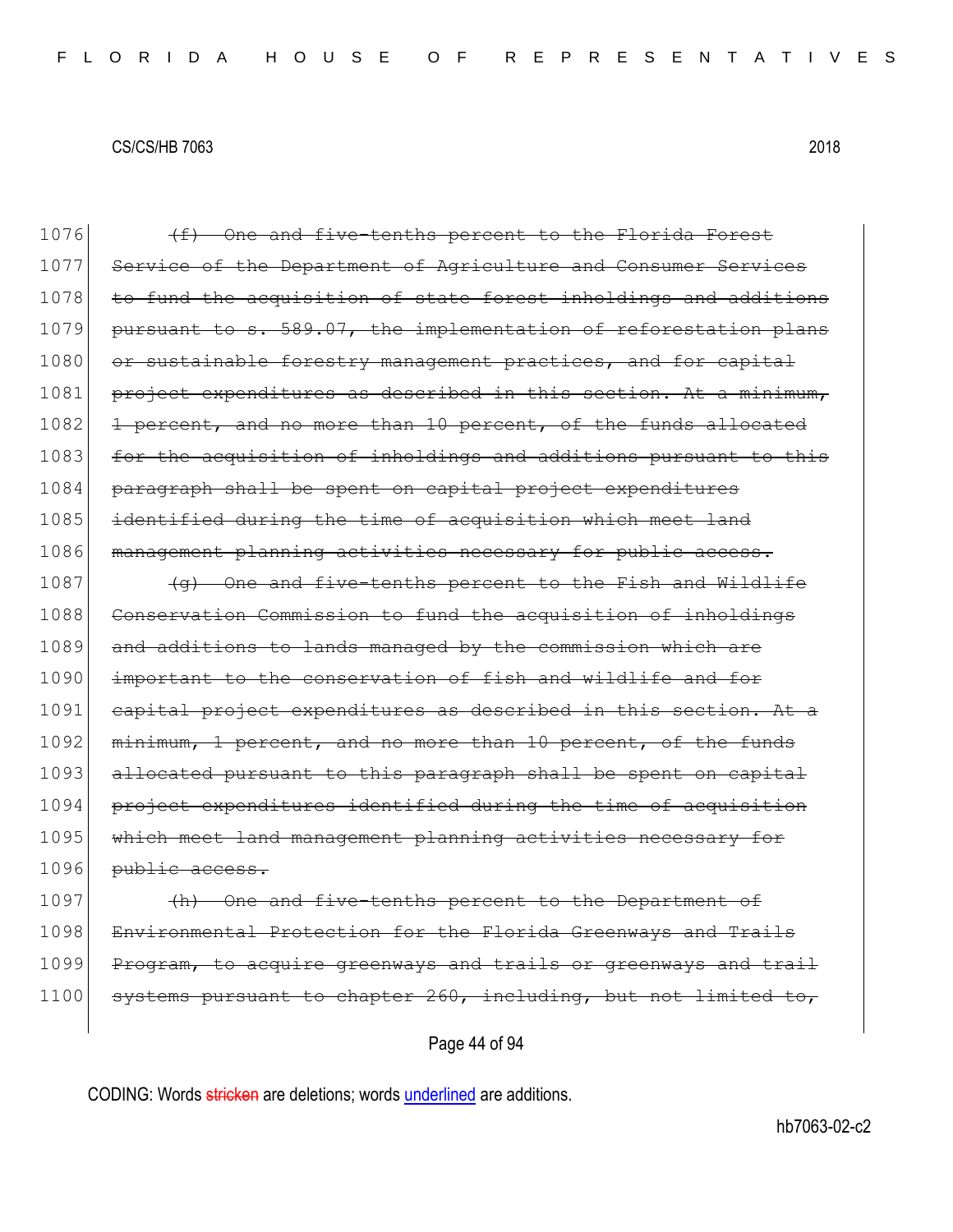1101 abandoned railroad rights-of-way and the Florida National Scenic 1102 Trail and for capital project expenditures as described in this 1103 section. At a minimum, 1 percent, and no more than 10 percent, 1104 of the funds allocated pursuant to this paragraph shall be spent 1105 on capital project expenditures identified during the time of 1106 acquisition which meet land management planning activities 1107 necessary for public access.

 $(c)$   $(i)$  Thirty-three and one-third Three and five-tenths percent to the Department of Agriculture and Consumer Services 1110 for the acquisition of agricultural lands, through perpetual conservation easements and other perpetual less than fee techniques, which will achieve the objectives of the Florida 1113 Forever program and s. 570.71. Rules concerning the application, acquisition, and priority ranking process for such easements 1115 shall be developed pursuant to  $s. 570.71(10)$  and as provided by this paragraph. Increased priority shall be given to the acquisition of rural-lands-protection easements for which local governments are willing to provide cost-share funding for the acquisition. The board shall ensure that such rules are 1120 consistent with the acquisition process provided for in s.  $\mid$  570.715. The rules developed pursuant to s. 570.71(10), shall also provide for the following:

1123 1. An annual priority list shall be developed pursuant to 1124 s. 570.71(10), submitted to the council for review, and approved 1125 by the board pursuant to s. 259.04.

## Page 45 of 94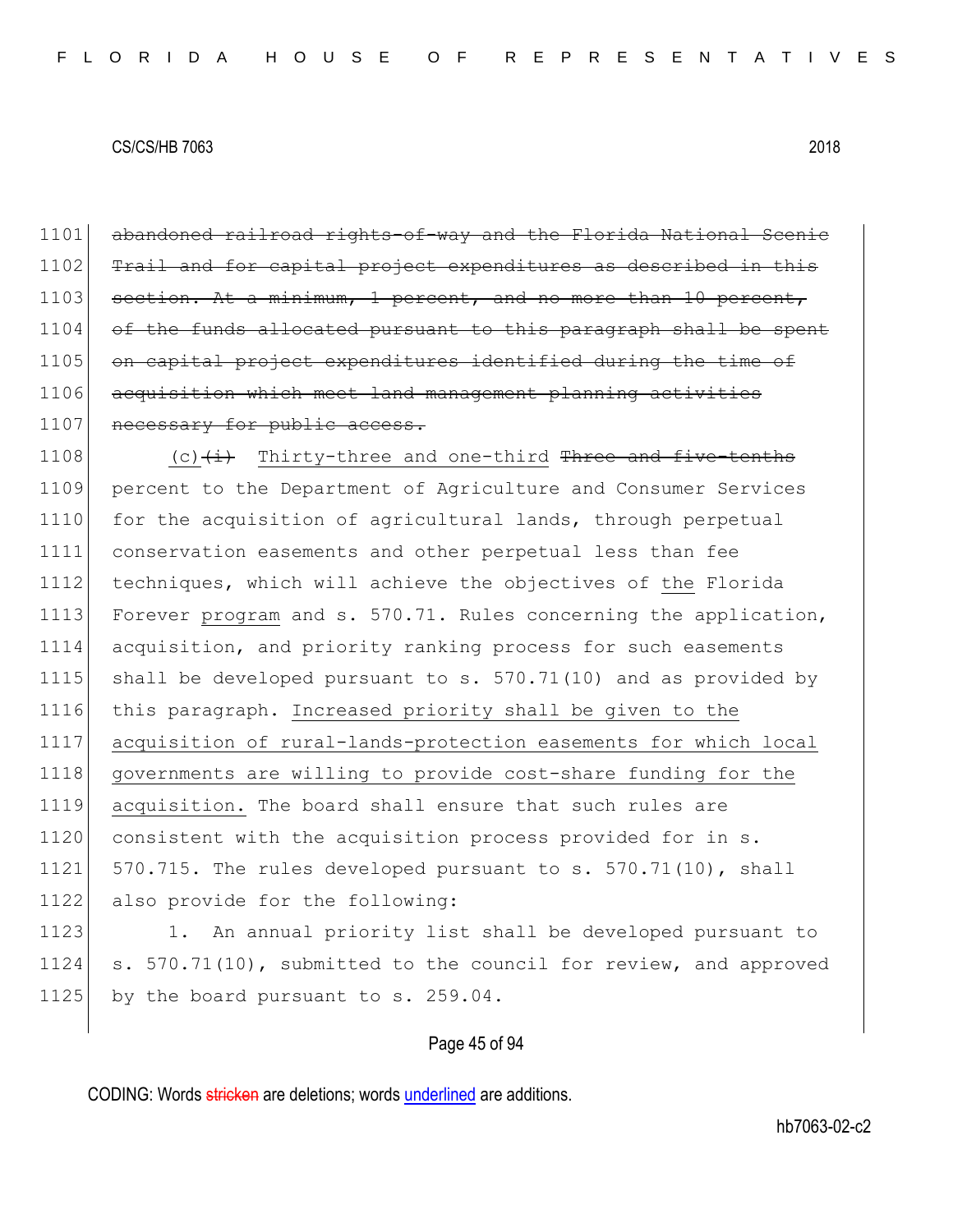1133

1126 2. Terms of easements and acquisitions proposed pursuant 1127 to this paragraph shall be approved by the board and may not be 1128 delegated by the board to any other entity receiving funds under 1129 this section.

1130 3. All acquisitions pursuant to this paragraph shall 1131 contain a clear statement that they are subject to legislative 1132 appropriation.

1134 Funds provided under this paragraph may not be expended until 1135  $\int$  final adoption of rules by the board pursuant to s. 570.71.

1136  $\left\{\frac{1}{1}, \frac{1}{1}\right\}$  Two and five-tenths percent to the Department of 1137 Environmental Protection for the acquisition of land and capital 1138 project expenditures necessary to implement the Stan Mayfield 1139 Working Waterfronts Program within the Florida Communities Trust 1140 <del>pursuant to s. 380.5105.</del>

1141 (d) $\{k\}$  It is the intent of the Legislature that cash 1142 payments or proceeds of Florida Forever bonds distributed under 1143 this section shall be expended in an efficient and fiscally 1144 responsible manner. An agency that receives proceeds from 1145 Florida Forever bonds under this section may not maintain a 1146 balance of unencumbered funds in its Florida Forever subaccount 1147 beyond 3 fiscal years from the date of deposit of funds from 1148 each bond issue. Any funds that have not been expended or 1149 encumbered after 3 fiscal years from the date of deposit shall 1150 be distributed by the Legislature at its next regular session

## Page 46 of 94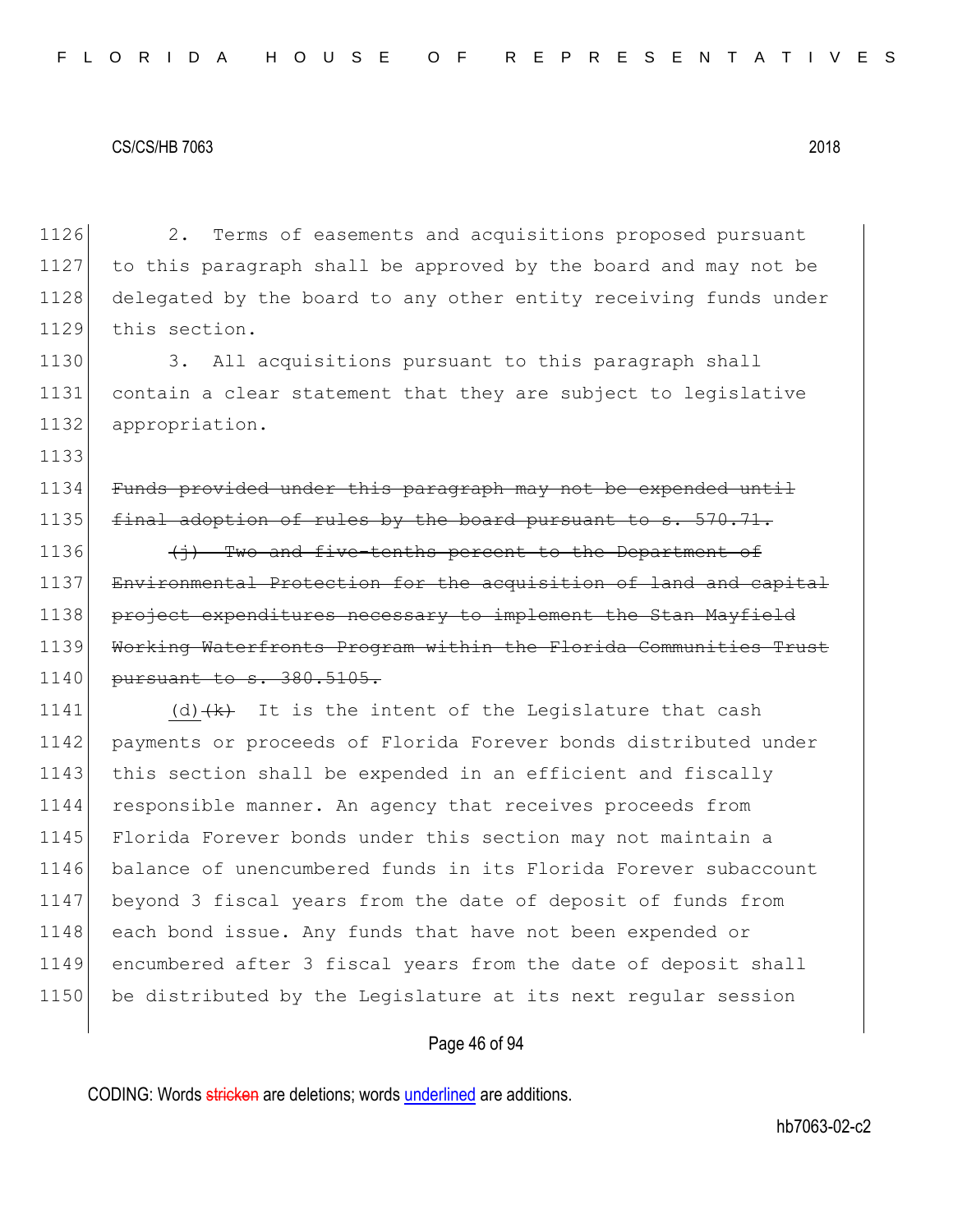1151 for use in the Florida Forever program. 1152  $(l)$  For the purposes of paragraphs (e),  $(f)$ ,  $(q)$ , and  $(h)$ , 1153 the agencies that receive the funds shall develop their 1154 individual acquisition or restoration lists in accordance with 1155 specific criteria and numeric performance measures developed 1156 pursuant to s.  $259.035(4)$ . Proposed additions may be acquired if 1157 they are identified within the original project boundary, the 1158 | management plan required pursuant to s. 253.034(5), or the 1159 management prospectus required pursuant to s.  $259.032(7)(c)$ . 1160 Proposed additions not meeting the requirements of this 1161 paragraph shall be submitted to the council for approval. The 1162 council may only approve the proposed addition if it meets two 1163 or more of the following criteria: serves as a link or corridor 1164 to other publicly owned property; enhances the protection or 1165 management of the property; would add a desirable resource to 1166 the property; would create a more manageable boundary 1167 configuration; has a high resource value that otherwise would be 1168 unprotected; or can be acquired at less than fair market value. 1169  $(m)$  Notwithstanding paragraphs  $(a) - (i)$  and for the 2016- $1170$   $2017$  fiscal year only:  $1171$  1. The amount of \$15,156,206 to only the Division of State 1172 Lands within the Department of Environmental Protection for the 1173 Board of Trustees Florida Forever Priority List land acquisition 1174 projects. 1175 2. Thirty-five million dollars to the Department of

Page 47 of 94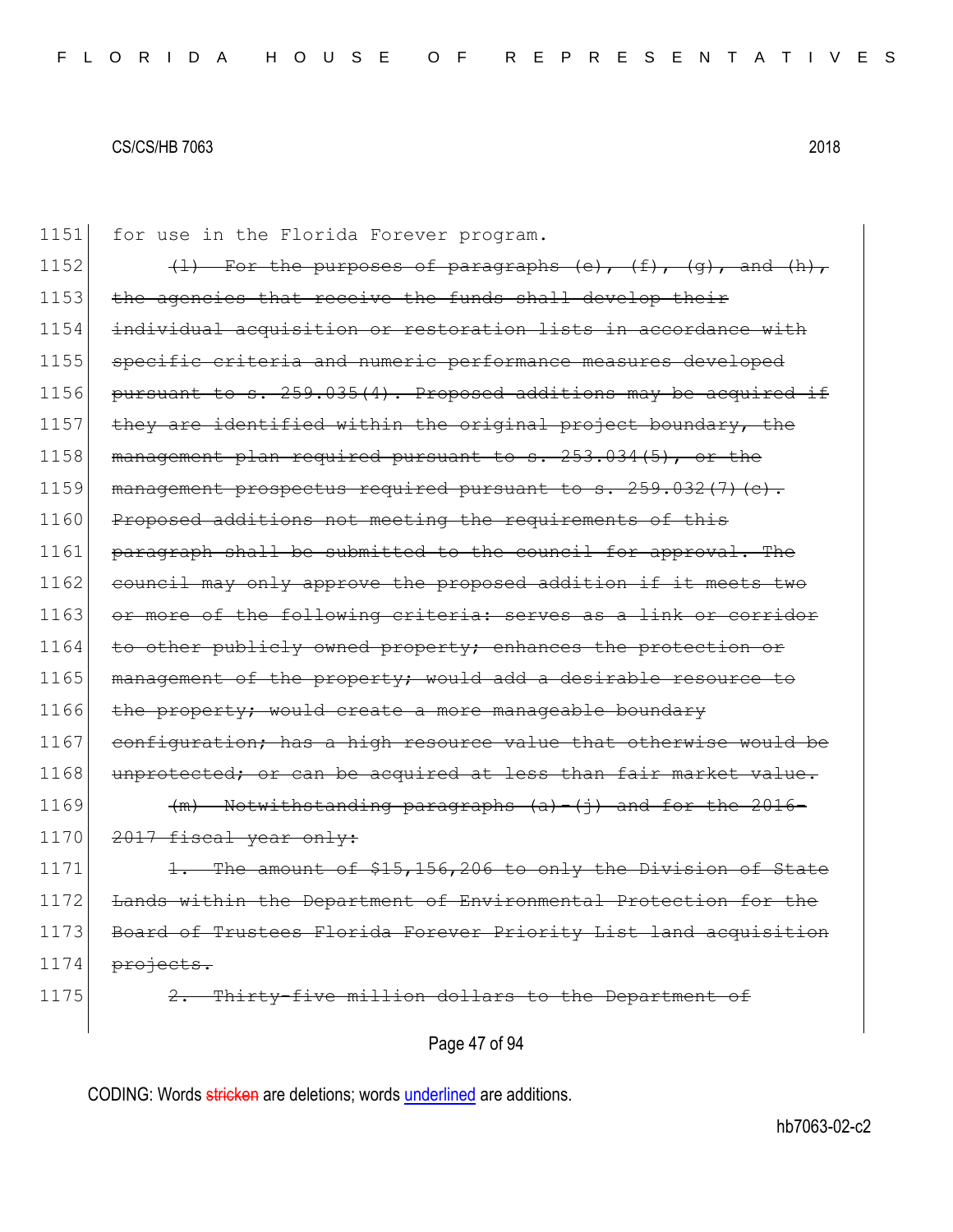| 1176 | Agriculture and Consumer Services for the acquisition of         |
|------|------------------------------------------------------------------|
| 1177 | agricultural lands through perpetual conservation easements and  |
| 1178 | other perpetual less-than-fee techniques, which will achieve the |
| 1179 | objectives of Florida Forever and s. 570.71.                     |
| 1180 | 3.a. Notwithstanding any allocation required pursuant to         |
| 1181 | paragraph (c), \$10 million shall be allocated to the Florida    |
| 1182 | Communities Trust for projects acquiring conservation or         |
| 1183 | recreation lands to enhance recreational opportunities for       |
| 1184 | individuals with unique abilities.                               |
| 1185 | b. The Department of Environmental Protection may waive          |
| 1186 | the local government matching fund requirement of paragraph (e)  |
| 1187 | for projects acquiring conservation or recreation lands to       |
| 1188 | enhance recreational opportunities for individuals with unique   |
|      |                                                                  |
| 1189 | $ab$ ilities.                                                    |
| 1190 | e. Notwithstanding sub-subparagraphs a. and b., any funds        |
| 1191 | required to be used to acquire conservation or recreation lands  |
| 1192 | to enhance recreational opportunities for individuals with       |
| 1193 | unique abilities which have not been awarded for those purposes  |
| 1194 | by May 1, 2017, may be awarded to redevelop or renew outdoor     |
| 1195 | recreational facilities on public lands, including recreational  |
| 1196 | trails, parks, and urban open spaces, together with improvements |
| 1197 | required to enhance recreational enjoyment and public access to  |
| 1198 | public lands, if such redevelopment and renewal is primarily     |
| 1199 | geared toward enhancing recreational opportunities for           |
| 1200 | individuals with unique abilities. The department may waive the  |

Page 48 of 94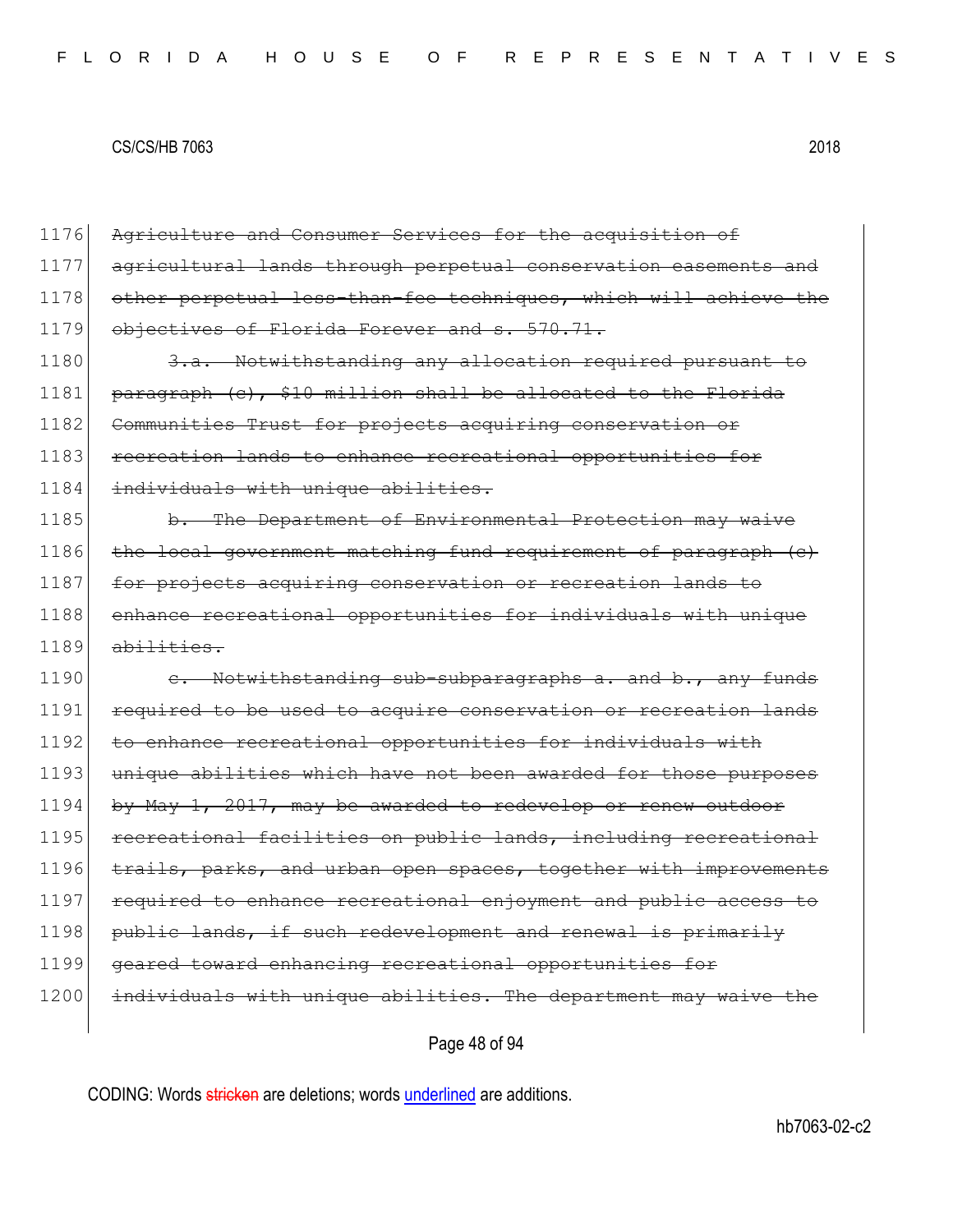1201 <del>local matching requirement of paragraph (c) for such</del> 1202 redevelopment and renewal projects. 1203 1204 This paragraph expires July 1, 2017. 1205 (4) It is the intent of the Legislature that projects or 1206 acquisitions funded pursuant to paragraph (3)(a) paragraphs 1207  $(3)(a)$  and  $(b)$  contribute to the achievement of the following 1208 goals, which shall be evaluated in accordance with specific 1209 criteria and numeric performance measures developed pursuant to  $1210$  s.  $259.035(4)$ : 1211 (a) Enhance the coordination and completion of the state's 1212 land acquisition projects, as measured by: 1213 1. The number of acres acquired through the state's land 1214 acquisition programs that contribute to the enhancement of 1215 essential natural resources, ecosystem service parcels, and 1216 connecting linkage corridors as identified and developed by the 1217 best available scientific analysis; 1218 2. The number of acres protected through the use of 1219 alternatives to fee simple acquisition; or 1220 3. The number of shared acquisition projects among Florida 1221 Forever funding partners and partners with other funding 1222 sources, including local governments and the Federal Government. 1223 (b) Increase the protection of the state's Florida's 1224 biodiversity at the species, natural community, and landscape 1225 levels, as measured by:

# Page 49 of 94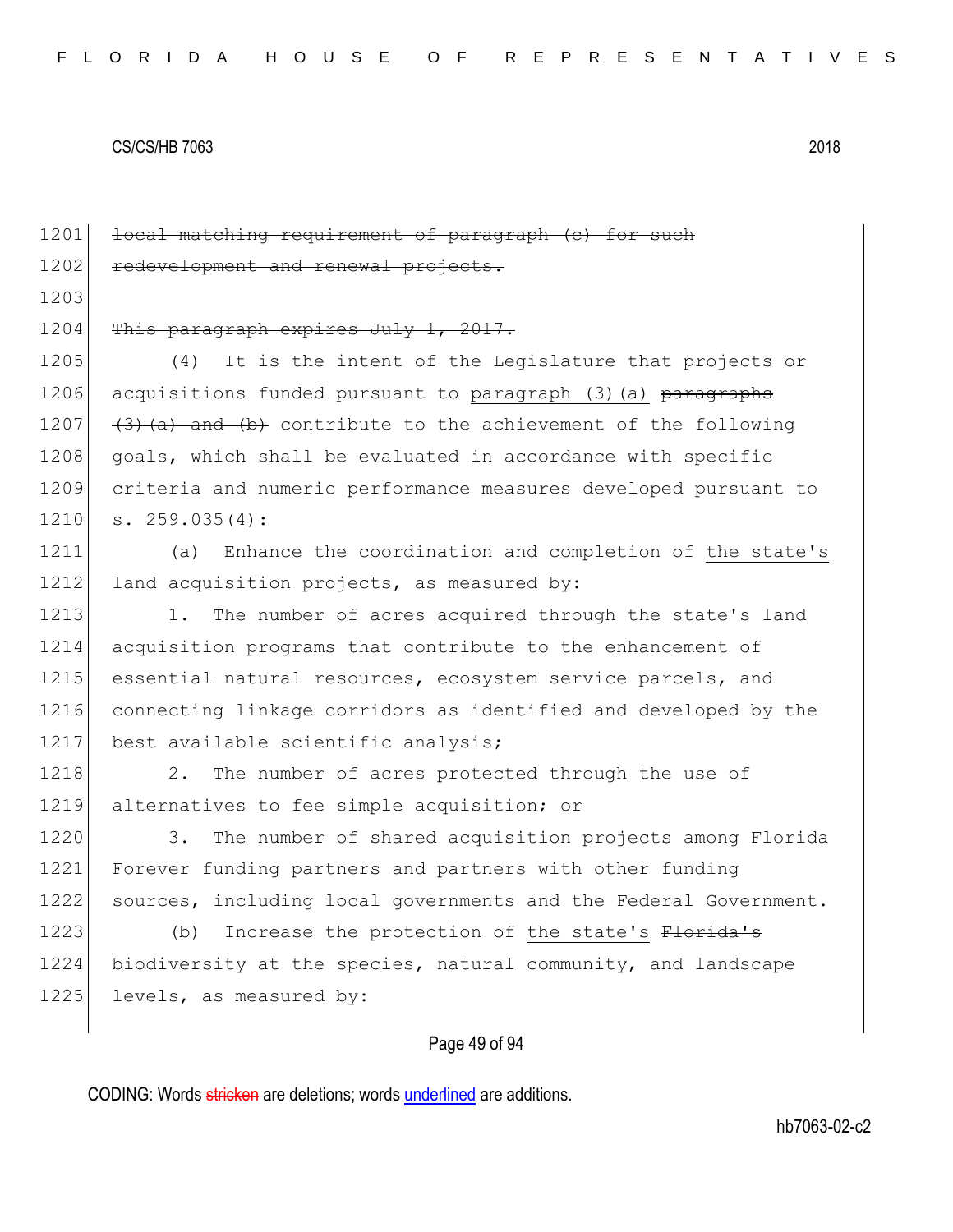1226 1. The number of acres acquired of significant strategic 1227 habitat conservation areas; 1228 2. The number of acres acquired of highest priority 1229 conservation areas for the state's Florida's rarest species; 1230 3. The number of acres acquired of significant landscapes, 1231 landscape linkages, wildlife crossings, and conservation 1232 corridors, giving priority to completing linkages; 1233 4. The number of acres acquired of underrepresented native 1234 ecosystems; 1235 5. The number of landscape-sized protection areas of at 1236 least 50,000 acres that exhibit a mosaic of predominantly intact 1237 or restorable natural communities established through new 1238 acquisition projects or augmentations to previous projects; or 1239 6. The percentage increase in the number of occurrences of 1240 imperiled species on publicly managed conservation areas. 1241 (c) Protect, restore, and maintain the quality and natural 1242 functions of the state's land, water, and wetland systems of the 1243 state, as measured by: 1244 1. The number of acres of publicly owned land identified 1245 as needing restoration, enhancement, and management, acres 1246 undergoing restoration or enhancement, acres with restoration 1247 activities completed, and acres managed to maintain such 1248 restored or enhanced conditions; the number of acres which 1249 represent actual or potential imperiled species habitat; the 1250 number of acres which are available pursuant to a management

# Page 50 of 94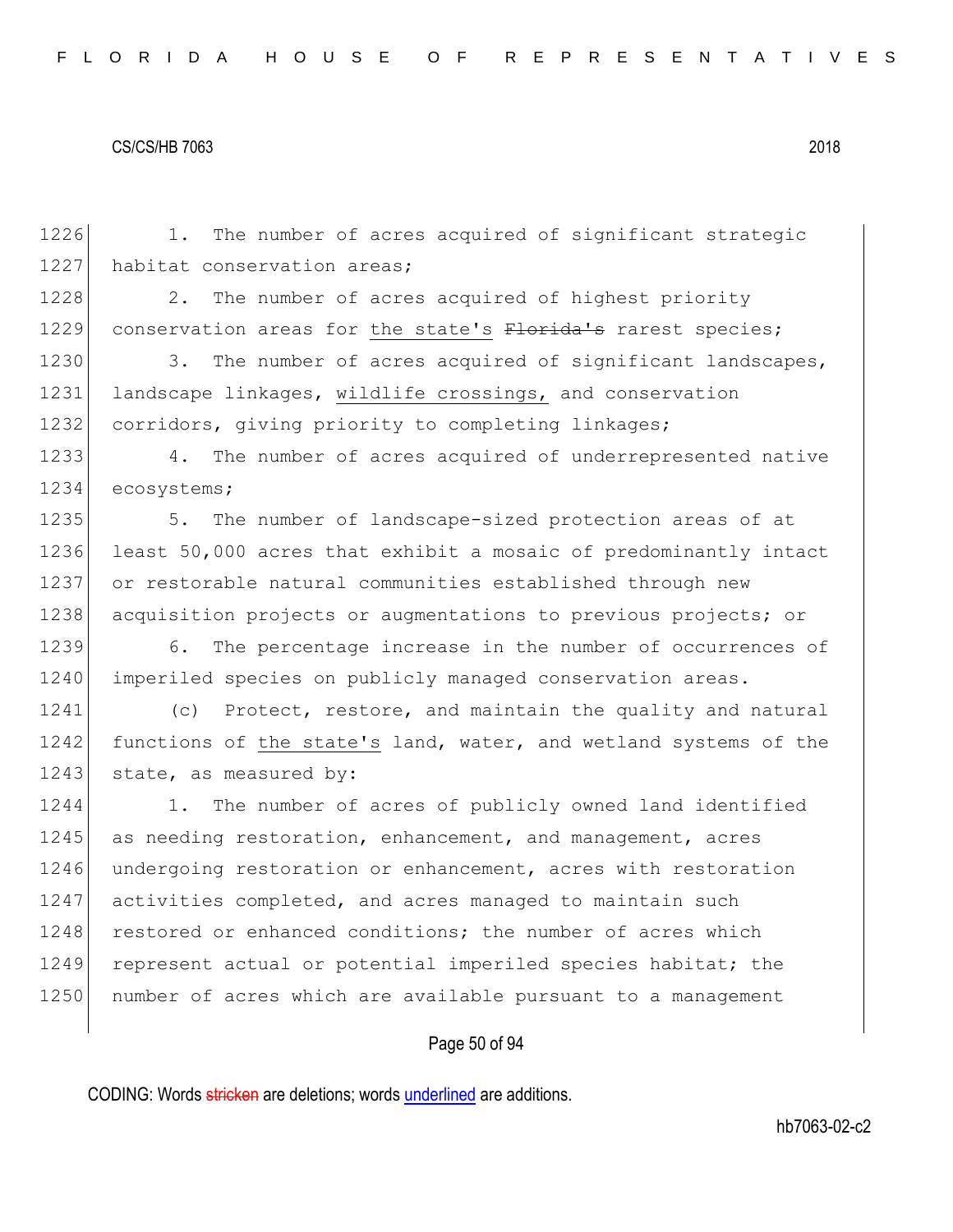1251 plan to restore, enhance, repopulate, and manage imperiled 1252 species habitat; and the number of acres of imperiled species 1253 habitat managed, restored, enhanced, repopulated, or acquired; 1254 2. The percentage of water segments that fully meet, 1255 partially meet, or do not meet their designated uses as reported 1256 in the department's <del>Department of Environmental Protection's</del> 1257 State Water Quality Assessment 305 (b) Report; 1258 3. The percentage completion of targeted capital 1259 improvements in surface water improvement and management plans 1260 created under s. 373.453(2), regional or master stormwater 1261 management system plans, or other adopted restoration plans; 1262 3.4. The number of acres acquired that protect natural 1263 floodplain functions; 1264 4.5. The number of acres acquired that protect surface 1265 waters of the state: 1266 5.6. The number of acres identified for acquisition to 1267 minimize damage from flooding and the percentage of those acres 1268 acquired; 1269 6.7. The number of acres acquired that protect fragile 1270 coastal resources; 1271 7.8. The number of acres of functional wetland systems 1272 protected; 1273 8.9. The percentage of miles of critically eroding beaches 1274 contiguous with public lands that are restored or protected from 1275 further erosion;

# Page 51 of 94

CODING: Words stricken are deletions; words underlined are additions.

hb7063-02-c2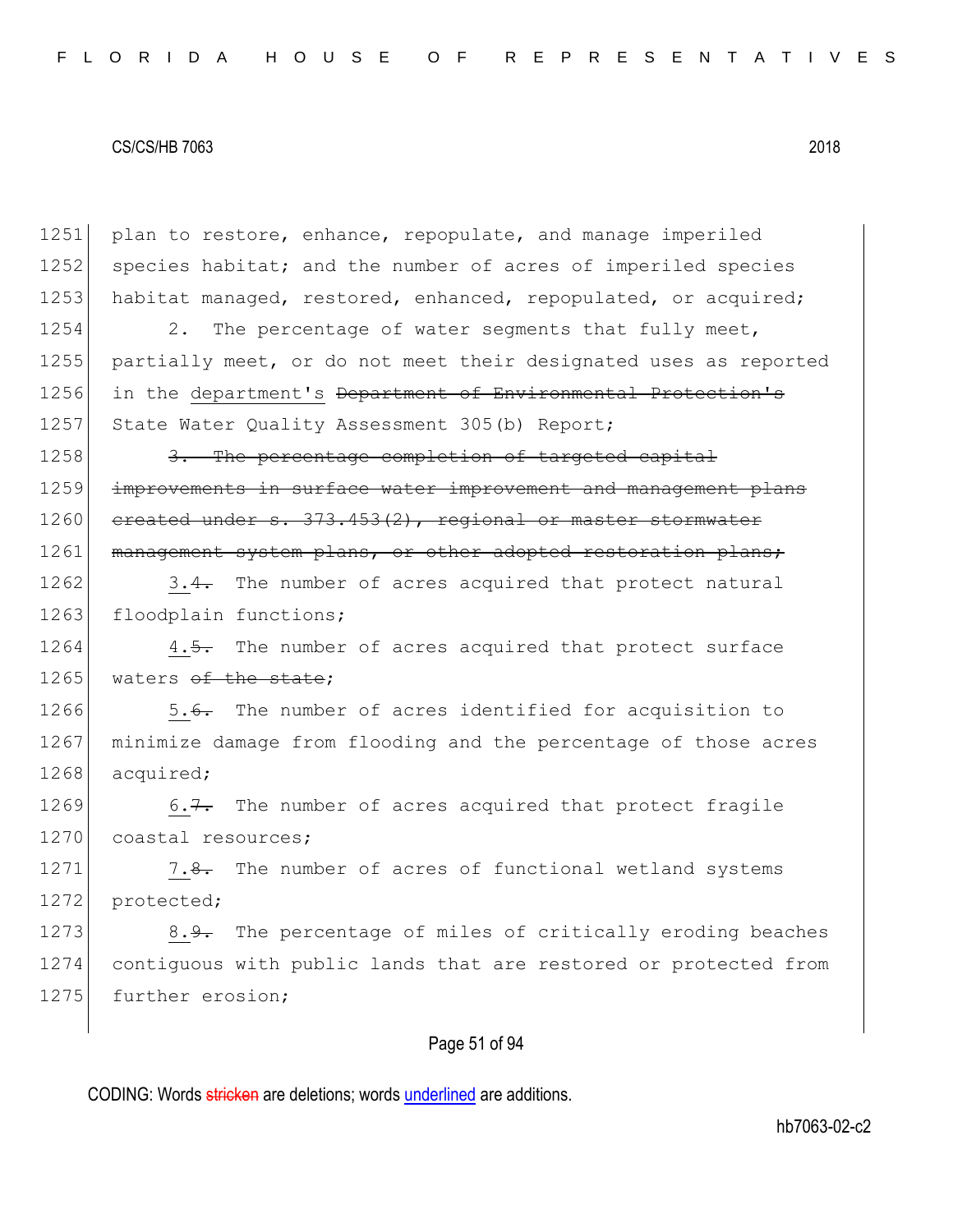1276 9.10. The percentage of public lakes and rivers in which 1277 invasive, nonnative aquatic plants are under maintenance 1278 control; or

1279 10.<del>11.</del> The number of acres of public conservation lands in 1280 which upland invasive, exotic plants are under maintenance 1281 control.

1282 (d) Ensure that sufficient quantities of water are 1283 available to meet the current and future needs of the state's 1284 natural systems and the citizens of the state, as measured by:

1285 1. The number of acres acquired which provide retention 1286 and storage of surface water in naturally occurring storage 1287 areas, such as lakes and wetlands, consistent with the 1288 | maintenance of water resources or water supplies and consistent 1289 with district water supply plans; or

 $1290$  2. The quantity of water made available through the water 1291 resource development component of a district water supply plan 1292 for which a water management district is responsible; or

1293 2.3. The number of acres acquired of groundwater recharge 1294 areas critical to springs, sinks, aquifers, other natural 1295 systems, or water supply.

1296 (e) Increase the state's natural resource-based public 1297 recreational and educational opportunities, as measured by:

1298 1. The number of acres acquired that are available for 1299 natural resource-based public recreation or education; 1300 2. The miles of trails that are available for public

## Page 52 of 94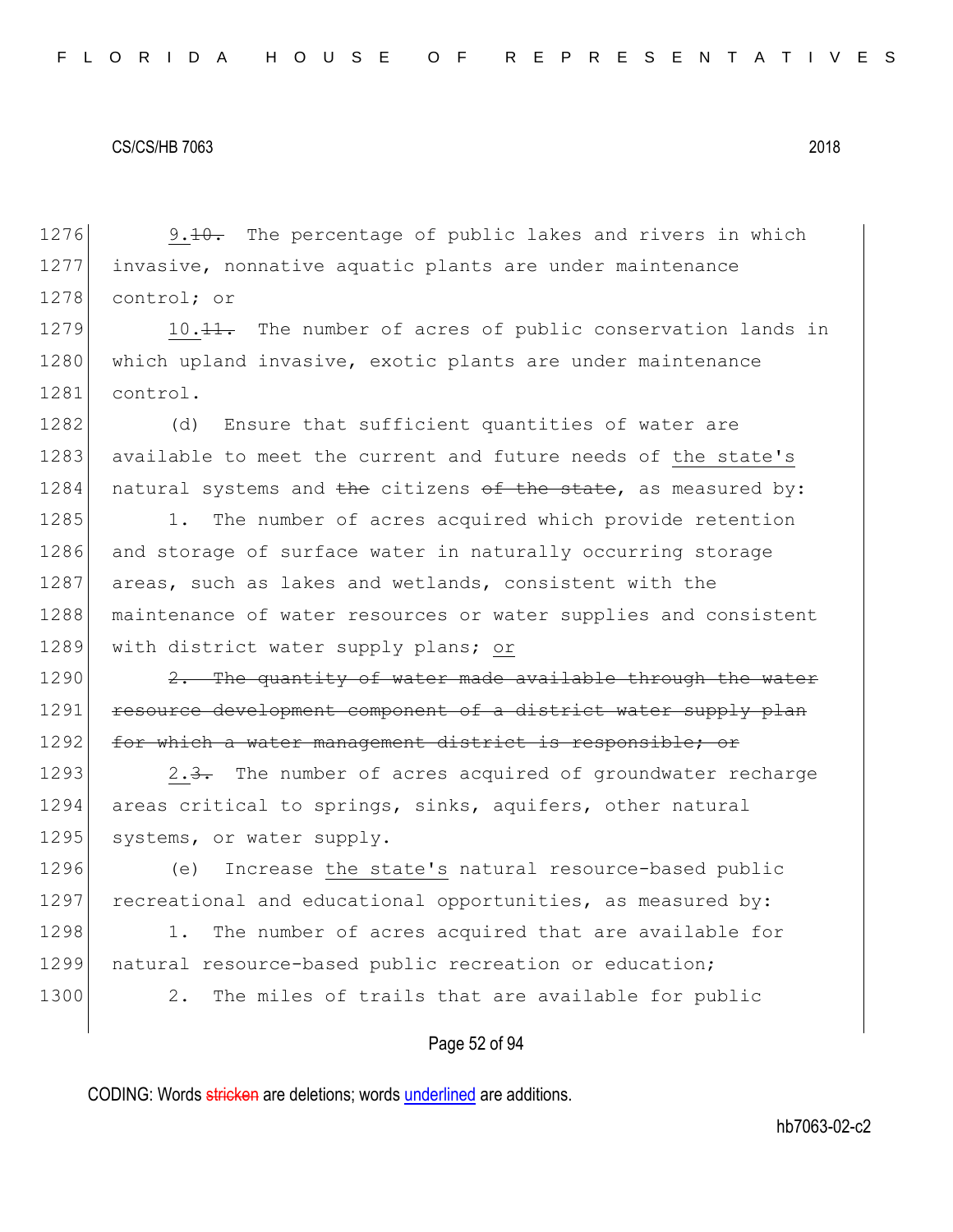1301 recreation, giving priority to those that provide significant 1302 connections including those that will assist in completing the 1303 Florida National Scenic Trail; or

1304 3. The number of new resource-based recreation facilities, 1305 by type, made available on public land.

1306 (f) Preserve the state's significant archaeological or 1307 historic sites, as measured by:

1308 1. The increase in the number of and percentage of 1309 historic and archaeological properties listed in the Florida 1310 Master Site File or National Register of Historic Places which 1311 are protected or preserved for public use; or

1312 2. The increase in the number and percentage of historic 1313 and archaeological properties that are in state ownership.

1314 (g) Increase the amount of forestland available for 1315 sustainable management of the state's natural resources, as 1316 measured by:

1317 1. The number of acres acquired that are available for 1318 sustainable forest management;

1319 2. The number of acres of state-owned forestland managed 1320 for economic return in accordance with current best management 1321 practices;

1322 3. The number of acres of forestland acquired that will 1323 serve to maintain natural groundwater recharge functions; or

1324 4. The percentage and number of acres identified for 1325 restoration actually restored by reforestation.

## Page 53 of 94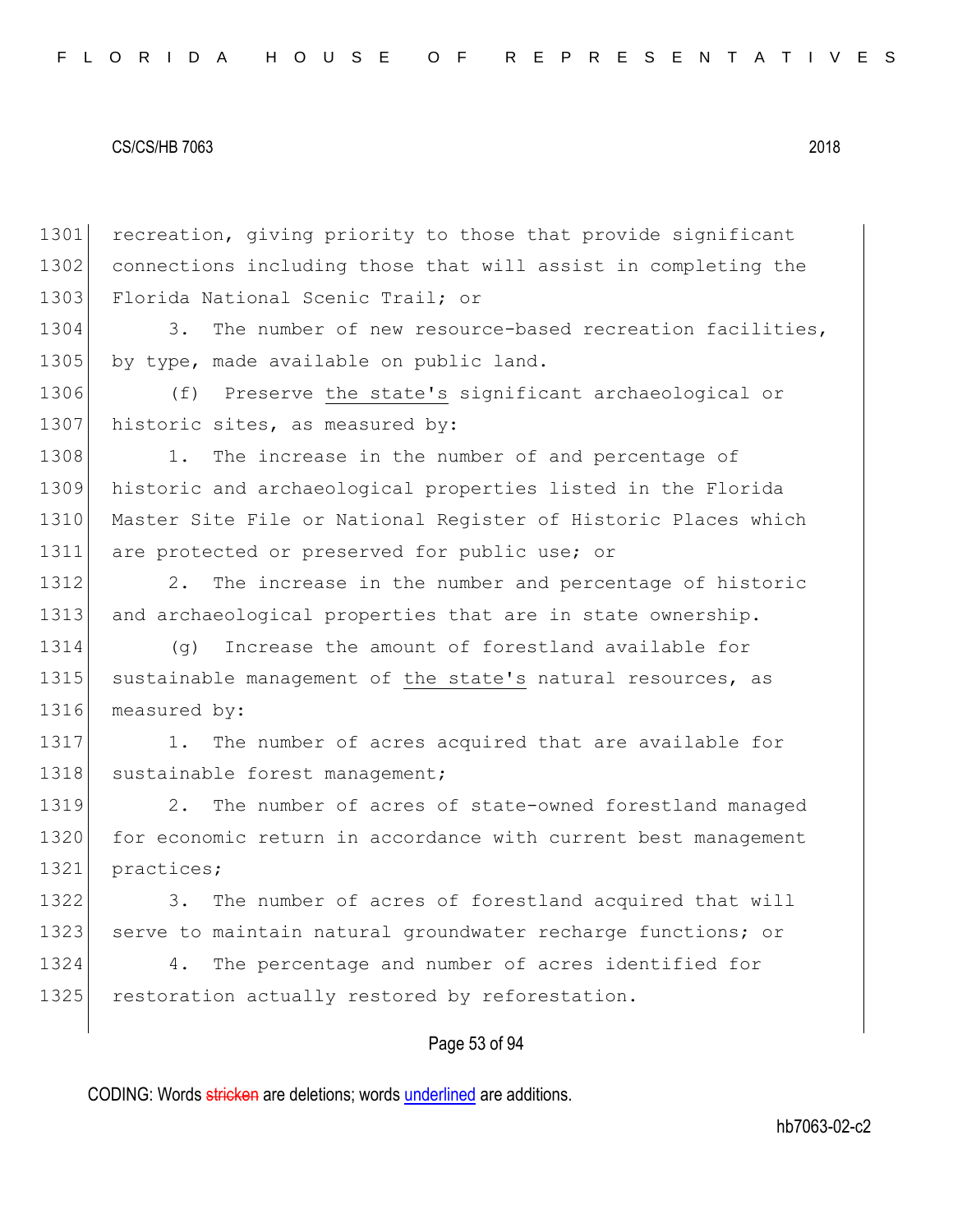1333

1326 (h) Increase the amount of open space available in the 1327 state's urban areas, as measured by:

1328 1. The percentage of local governments that participate in 1329 land acquisition programs and acquire open space in urban cores; 1330 or

1331 2. The percentage and number of acres of purchases of open 1332 space within urban service areas.

1334 Florida Forever projects and acquisitions funded pursuant to 1335 paragraph (3)(b)  $\left(3\right)$  (e) shall be measured by goals developed by 1336 rule by the Florida Communities Trust Governing Board created in 1337 s. 380.504.

1338 (5)(a) All lands acquired pursuant to this section shall 1339 be managed for multiple-use purposes, if where compatible with 1340 the resource values of and management objectives for such lands. 1341 As used in this section, "multiple-use" includes, but is not 1342 limited to, outdoor recreational activities as described in ss. 1343 253.034 and 259.032(7)(b), water resource development projects, 1344 sustainable forestry management, carbon sequestration, carbon 1345 mitigation, or carbon offsets.

1346 (b) Upon a decision by the entity in which title to lands 1347 acquired pursuant to this section has vested, such lands may be 1348 designated single use as defined in s. 253.034(2)(b).

1349 (c) For purposes of this section, the board of Trustees of 1350 the Internal Improvement Trust Fund shall adopt rules that

## Page 54 of 94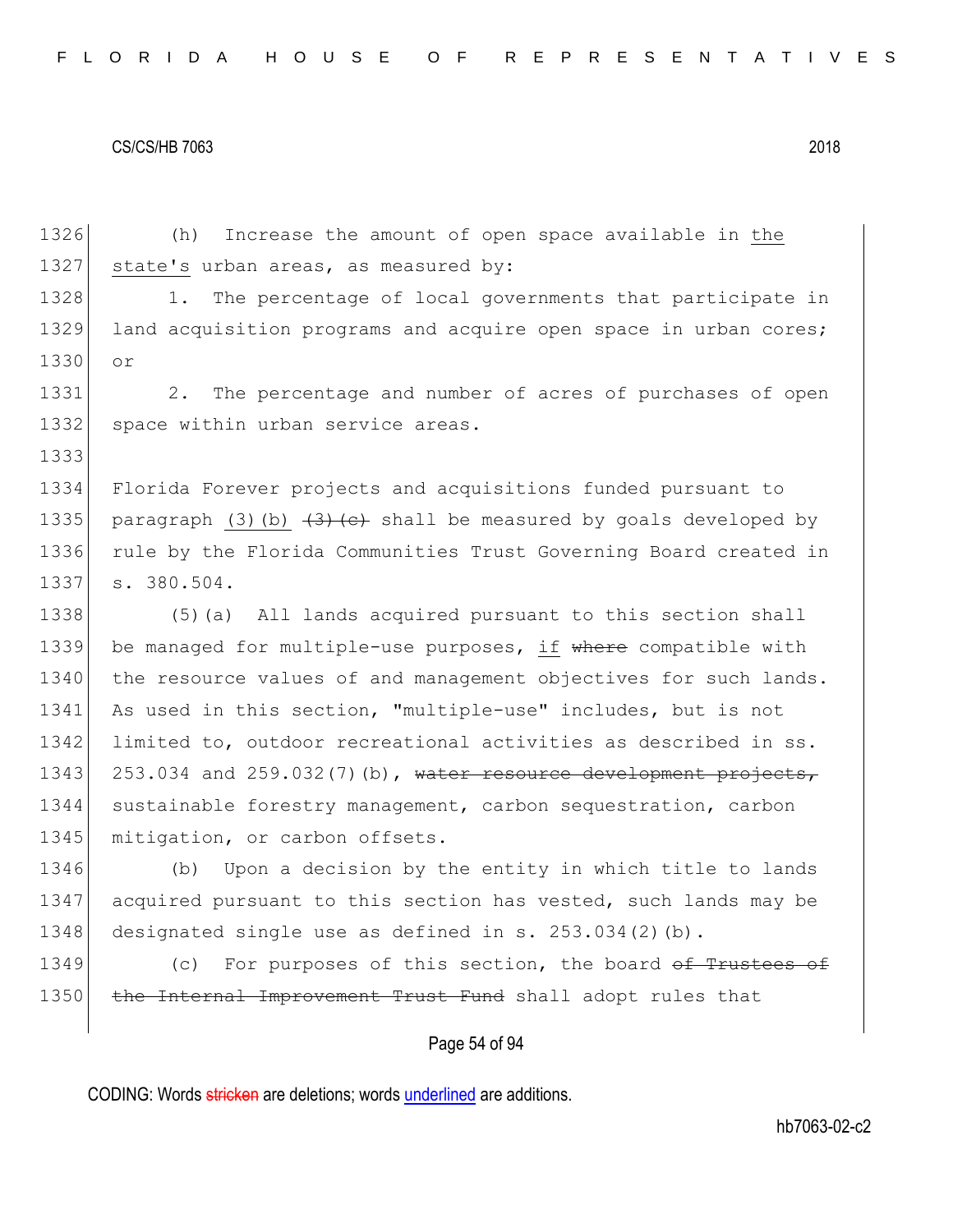1351 pertain to the use of state lands for carbon sequestration, 1352 carbon mitigation, or carbon offsets and that provide for 1353 climate-change-related benefits.

1354  $(6)$  As provided in this section, a water resource 1355 supply development project may be allowed only if the following 1356 conditions are met: minimum flows and levels have been 1357 established for those waters, if any, which may reasonably be 1358 expected to experience significant harm to water resources as a 1359 result of the project; the project complies with all applicable 1360 permitting requirements; and the project is consistent with the 1361 regional water supply plan, if any, of the water management 1362 district and with relevant recovery or prevention strategies if 1363 required pursuant to  $s. 373.0421(2)$ .

1364 (6) $(7)$  (a) Beginning no later than July 1, 2001, and every 1365 year thereafter, the Acquisition and Restoration council shall 1366 accept applications from state agencies, local governments, 1367 nonprofit and for-profit organizations, private land trusts, and 1368 individuals for project proposals eligible for funding pursuant 1369 to paragraph (3)(a)  $\left(3\right)$  (b). The council shall evaluate the 1370 proposals received pursuant to this subsection to ensure that 1371 they meet at least one of the criteria under subsection (8)  $\left(9\right)$ .

1372 (b) Project applications shall contain, at a minimum, the 1373 following:

1374 1. A minimum of two numeric performance measures that 1375 directly relate to the overall goals adopted by the council.

## Page 55 of 94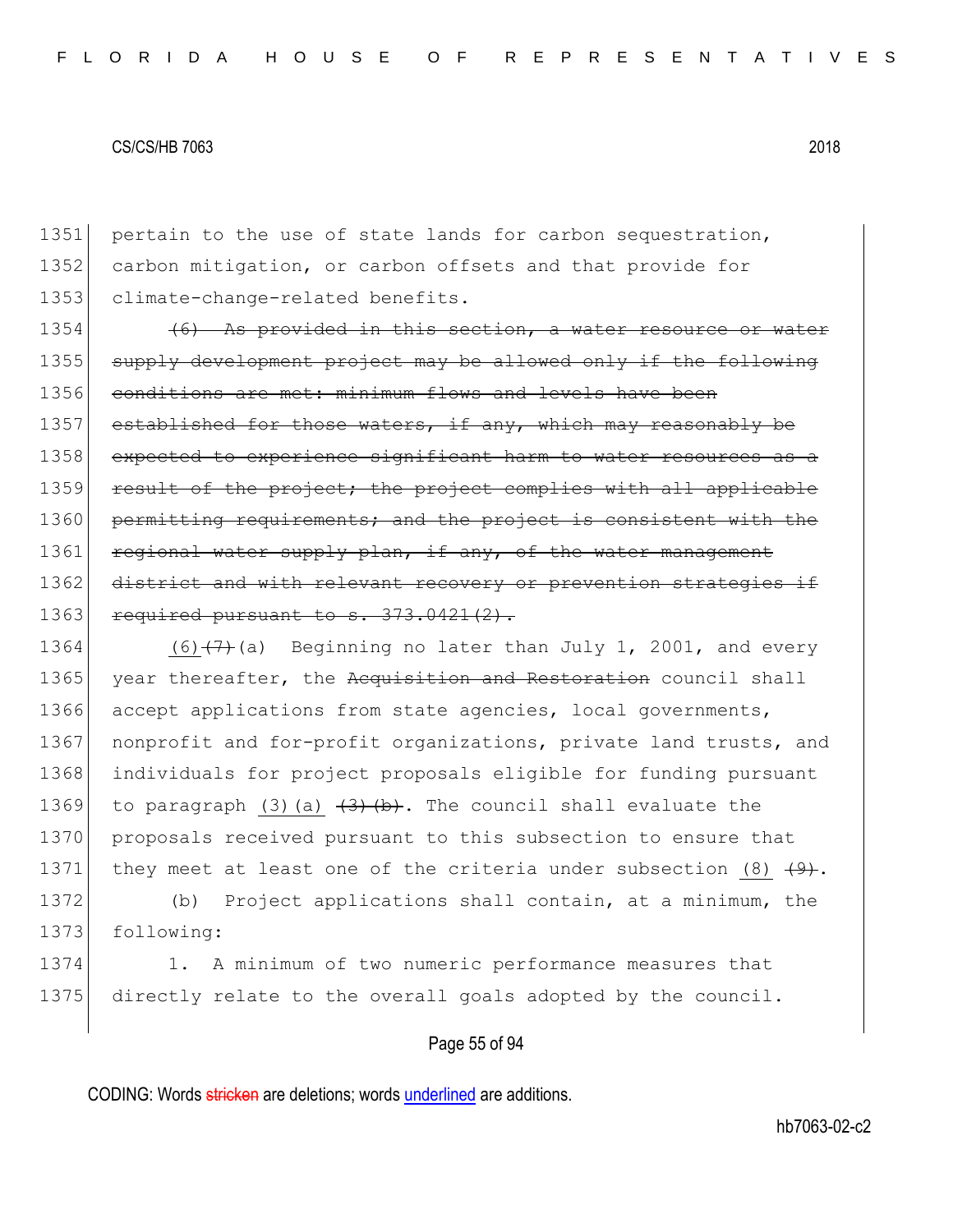1376 Each performance measure shall include a baseline measurement, 1377 which is the current situation; a performance standard which the 1378 project sponsor anticipates the project will achieve; and the 1379 performance measurement itself, which should reflect the 1380 incremental improvements the project accomplishes towards 1381 achieving the performance standard.

1382 2. Proof that property owners within any proposed 1383 acquisition have been notified of their inclusion in the 1384 proposed project. Any property owner may request the removal of 1385 such property from further consideration by submitting a request 1386 to the project sponsor or the Acquisition and Restoration 1387 Council by certified mail. Upon receiving this request, the 1388 council shall delete the property from the proposed project; 1389 however, the board  $\theta$  trustees, at the time it votes to approve 1390 the proposed project lists pursuant to subsection (14)  $(14)$ , may 1391 add the property back on to the project lists if it determines 1392 by a super majority of its members that such property is 1393 critical to achieve the purposes of the project.

1394 (c) The title to lands acquired under this section shall 1395 vest in the board of Trustees of the Internal Improvement Trust 1396 Fund, except that title to lands acquired by a water management 1397 district shall vest in the name of that district and lands 1398 acquired by a local government shall vest in the name of the 1399 purchasing local government.

 $1400$  (7) $(8)$  The Acquisition and Restoration council shall

## Page 56 of 94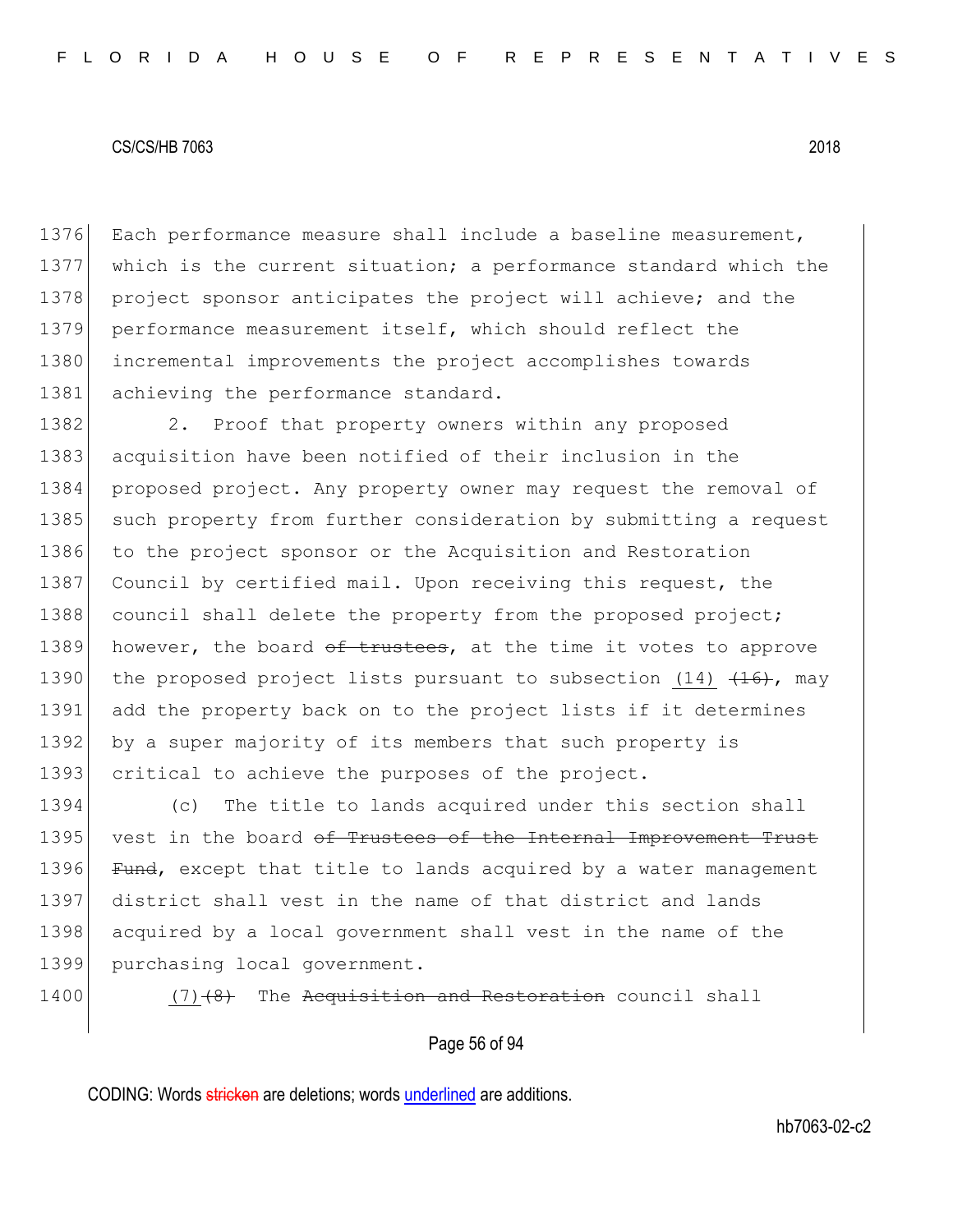Page 57 of 94 1401 develop a project list that shall represent those projects 1402 submitted pursuant to subsection (6)  $\{7\}$ .  $1403$  (8)(9) The Acquisition and Restoration council shall 1404 recommend rules for adoption by the board of trustees to 1405 competitively evaluate, select, and rank projects eligible for 1406 Florida Forever funds pursuant to paragraph (3)(a)  $\left(3\right)$  (b). In 1407 developing these proposed rules, the Acquisition and Restoration 1408 council shall give weight to the following criteria: 1409 (a) The project meets multiple goals described in 1410 subsection (4). 1411 (b) The project is part of an ongoing governmental effort 1412 to restore, protect, or develop land areas or water resources. 1413 (c) The project enhances or facilitates management of 1414 properties already under public ownership. 1415 (d) The project has significant archaeological or historic 1416 value. 1417 (e) The project has funding sources that are identified 1418 and assured through at least the first 2 years of the project. 1419 (f) The project contributes to the solution of water 1420 resource problems on a regional basis. 1421 (g) The project has a significant portion of its land area 1422 in imminent danger of development, in imminent danger of losing 1423 its significant natural attributes or recreational open space, 1424 or in imminent danger of subdivision which would result in 1425 multiple ownership and make acquisition of the project costly or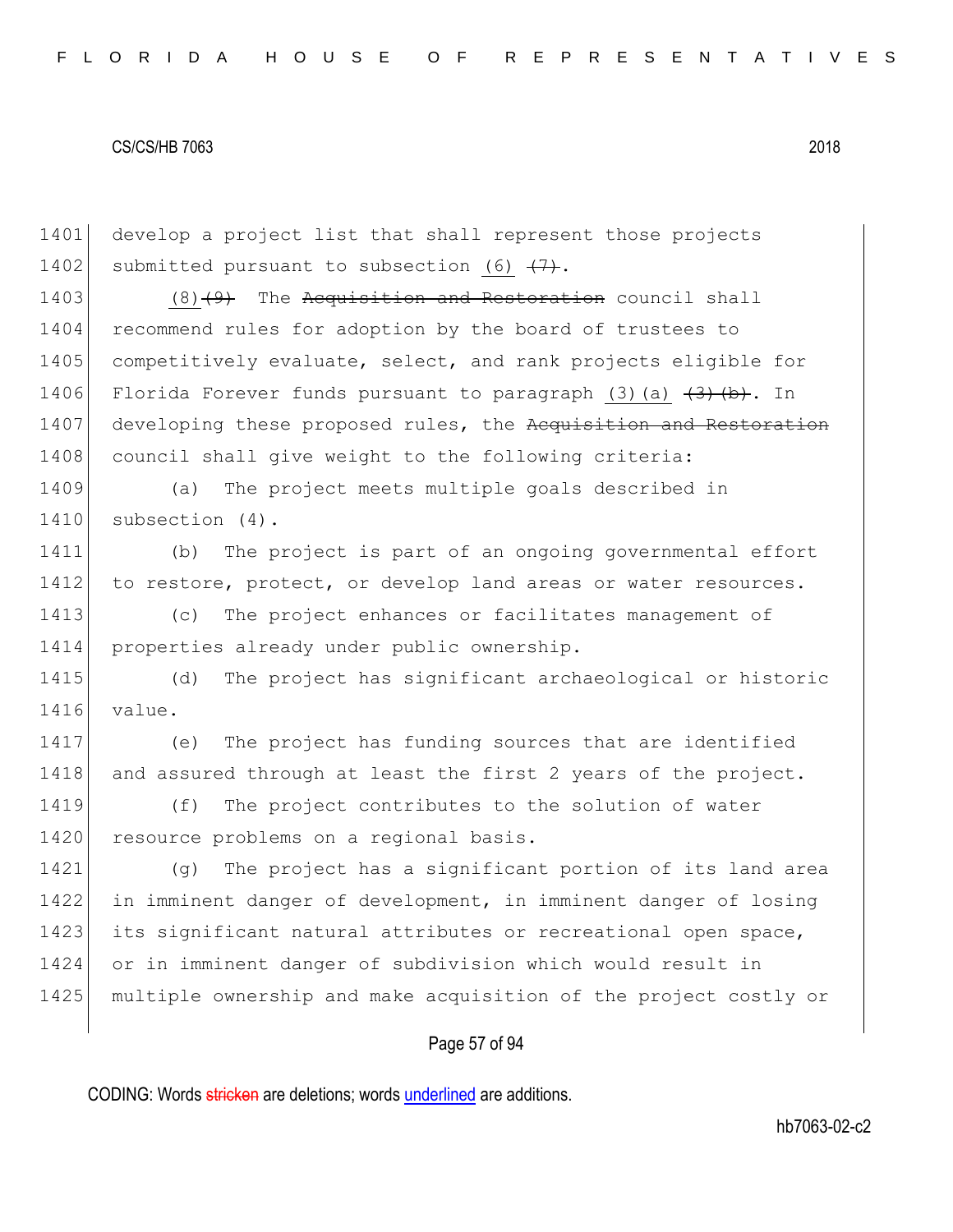1426 less likely to be accomplished.

1427 (h) The project implements an element from a plan 1428 developed by an ecosystem management team.

1429 (i) The project is one of the components of the Everglades 1430 restoration effort.

1431 (j) The project may be purchased at 80 percent of 1432 appraised value.

1433 (k) The project may be acquired, in whole or in part, 1434 using alternatives to fee simple, including but not limited to, 1435 tax incentives, mitigation funds, or other revenues; the 1436 purchase of development rights, hunting rights, agricultural or 1437 silvicultural rights, or mineral rights; or obtaining 1438 conservation easements or flowage easements.

1439 (l) The project is a joint acquisition, either among 1440 public agencies, nonprofit organizations, or private entities, 1441 or by a public-private partnership.

 $1442$  (9)  $\left(10\right)$  The council shall give increased priority to: 1443 (a) Projects for which matching funds are available.

1444 (b) Project elements previously identified on an 1445 acquisition list pursuant to this section that can be acquired 1446 at 80 percent or less of appraised value.

1447 (c) Projects that can be acquired in less than fee 1448 ownership, such as a permanent conservation easement.

1449 (d) Projects that contribute to improving the quality and 1450 quantity of surface water and groundwater.

## Page 58 of 94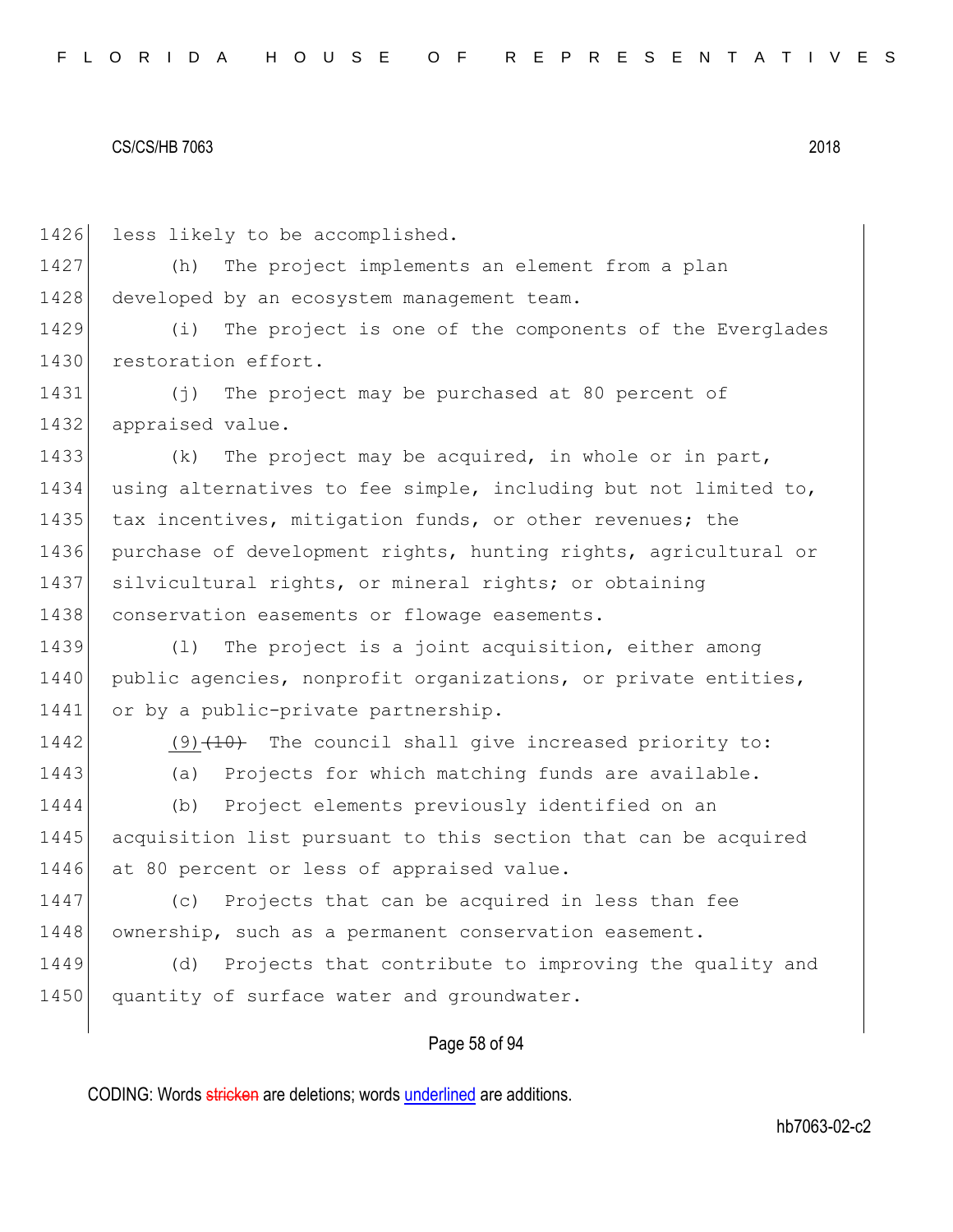1451 (e) Projects that contribute to improving the water 1452 quality and flow of springs.

1453 (f) Projects for which the state's land conservation plans 1454 overlap with the military's need to protect lands, water, and 1455 habitat to ensure the sustainability of military missions 1456 including:

1457 1. Protecting habitat on nonmilitary land for any species 1458 found on military land that is designated as threatened or 1459 endangered, or is a candidate for such designation under the 1460 Endangered Species Act or any Florida statute;

1461 2. Protecting areas underlying low-level military air 1462 corridors or operating areas; and

1463 3. Protecting areas identified as clear zones, accident 1464 potential zones, and air installation compatible use buffer 1465 zones delineated by our military partners, and for which federal 1466 or other funding is available to assist with the project.

 $1467$  (11) For the purposes of funding projects pursuant 1468 paragraph  $(3)$   $(a)$ , the Secretary of Environmental Protection 1469 shall ensure that each water management district receives the 1470 following percentage of funds annually:

 $1471$  (a) Thirty-five percent to the South Florida Water 1472 Management District, of which amount \$25 million for 2 years 1473 beginning in fiscal year 2000-2001 shall be transferred by the 1474 Department of Environmental Protection into the Save Our 1475 Everglades Trust Fund and shall be used exclusively to implement

Page 59 of 94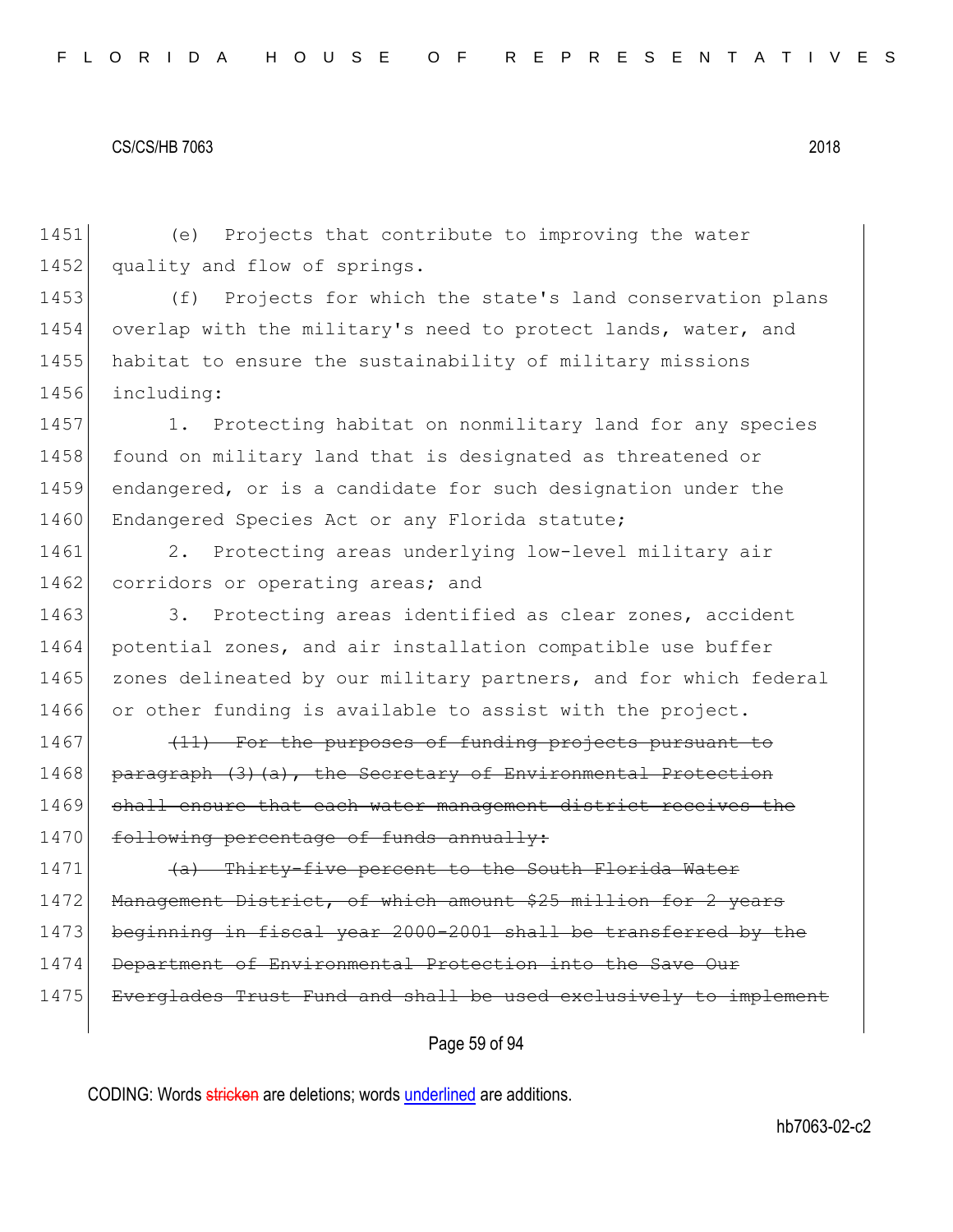1476 the comprehensive plan under s. 373.470. 1477 (b) Twenty-five percent to the Southwest Florida Water 1478 Management District. 1479 **(c)** Twenty-five percent to the St. Johns River Water 1480 Management District. 1481 (d) Seven and one-half percent to the Suwannee River Water 1482 Management District. 1483 **(e)** Seven and one-half percent to the Northwest Florida 1484 Water Management District. 1485  $(10)$   $(12)$  Water management districts may not use funds 1486 received from the Florida Forever Trust Fund It is the intent of 1487 the Legislature that in developing the list of projects for 1488 funding pursuant to paragraph  $(3)$   $(a)$ , that these funds not be 1489 used to abrogate the financial responsibility of those point and 1490 nonpoint sources that have contributed to the degradation of 1491 water or land areas. Therefore, an increased priority shall be 1492 given by The water management district governing boards shall 1493 give increased priority to those projects that have secured a 1494 cost-sharing agreement allocating responsibility for the cleanup 1495 of point and nonpoint sources. 1496  $(11)$   $(13)$  An affirmative vote of at least five members of 1497 the council shall be required in order to place a project 1498 submitted pursuant to subsection (6)  $(7)$  on the proposed project

1500 council who by family or a business relationship has a

## Page 60 of 94

1499 list developed pursuant to subsection  $(7)$   $(8)$ . Any member of the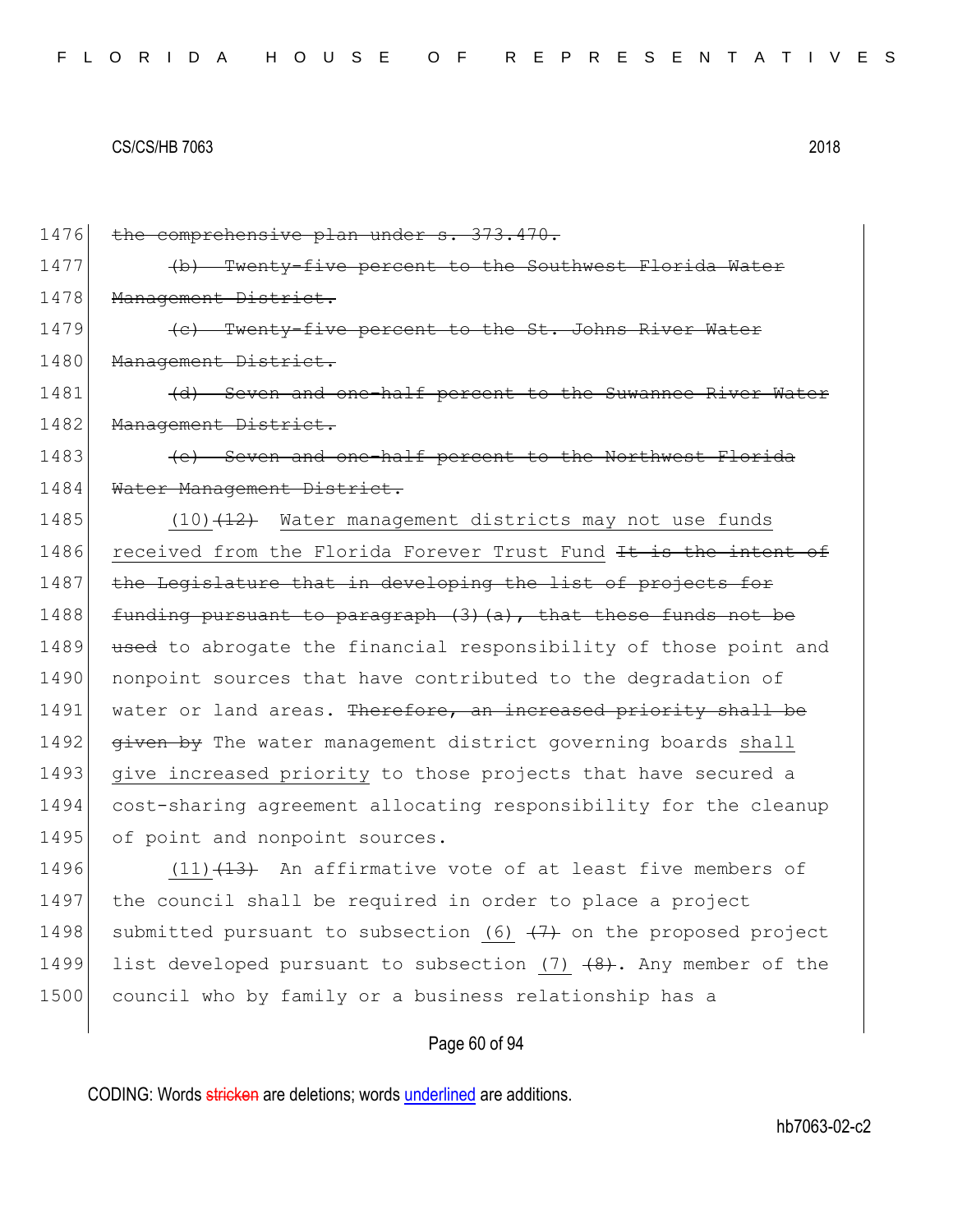1501 connection with any project proposed to be ranked shall declare 1502 such interest before voting for a project's inclusion on the 1503 list.

1504  $(12)$   $(14)$  Each year that cash disbursements or bonds are to 1505 be issued pursuant to this section, the Acquisition and 1506 Restoration council shall review the most current approved 1507 project list and shall, by the first board meeting in May, 1508 present to the board of Trustees of the Internal Improvement 1509 Trust Fund for approval a listing of projects developed pursuant 1510 to subsection (7)  $(8)$ . The board of trustees may remove projects 1511 from the list developed pursuant to this subsection, but may not 1512 add projects or rearrange project rankings.

1513  $(13)$   $(15)$  The council shall submit to the board, with its 1514 list of projects, a report that includes, but need not be 1515 limited to, the following information for each project listed:

1516 (a) The stated purpose for inclusion.

1517 (b) Projected costs to achieve the project goals.

1518 (c) An interim management budget that includes all costs 1519 associated with immediate public access.

1520 (d) Specific performance measures.

1521 (e) Plans for public access.

1522 (f) An identification of the essential parcel or parcels 1523 within the project without which the project cannot be properly 1524 managed.

1525 (g) Where applicable, an identification of those projects

## Page 61 of 94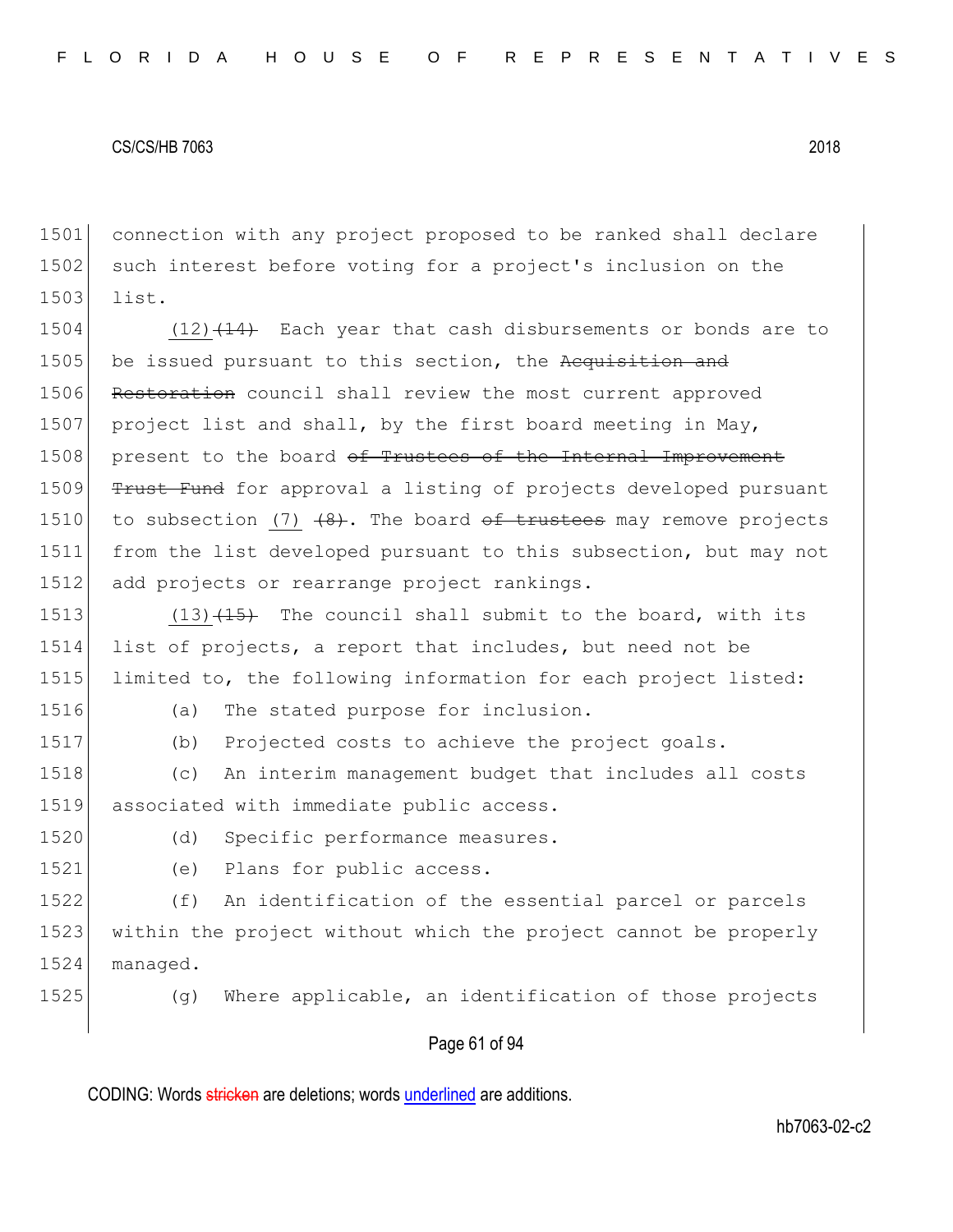1526 or parcels within projects which should be acquired in fee 1527 simple or in less than fee simple.

1528 (h) An identification of those lands being purchased for 1529 conservation purposes.

1530 (i) A management policy statement for the project and a 1531 management prospectus pursuant to s. 259.032(7)(c).

1532 (j) An estimate of land value based on county tax assessed 1533 values.

1534 (k) A map delineating project boundaries.

1535 (l) An assessment of the project's ecological value, 1536 outdoor recreational value, forest resources, wildlife 1537 resources, ownership pattern, utilization, and location.

1538 (m) A discussion of whether alternative uses are proposed 1539 for the property and what those uses are.

1540 (n) A designation of the management agency or agencies.

1541 (14) (14) All proposals for projects pursuant to paragraph 1542 (3)(a)  $(3)$  (b) shall be implemented only if adopted by the 1543 Acquisition and Restoration council and approved by the board of 1544 trustees. The council shall consider and evaluate in writing the 1545 merits and demerits of each project that is proposed for Florida 1546 Forever funding. The council shall ensure that each proposed 1547 project will meet a stated public purpose for the restoration, 1548 conservation, or preservation of environmentally sensitive lands 1549 and water areas or for providing outdoor recreational 1550 opportunities. The council also shall determine whether the

## Page 62 of 94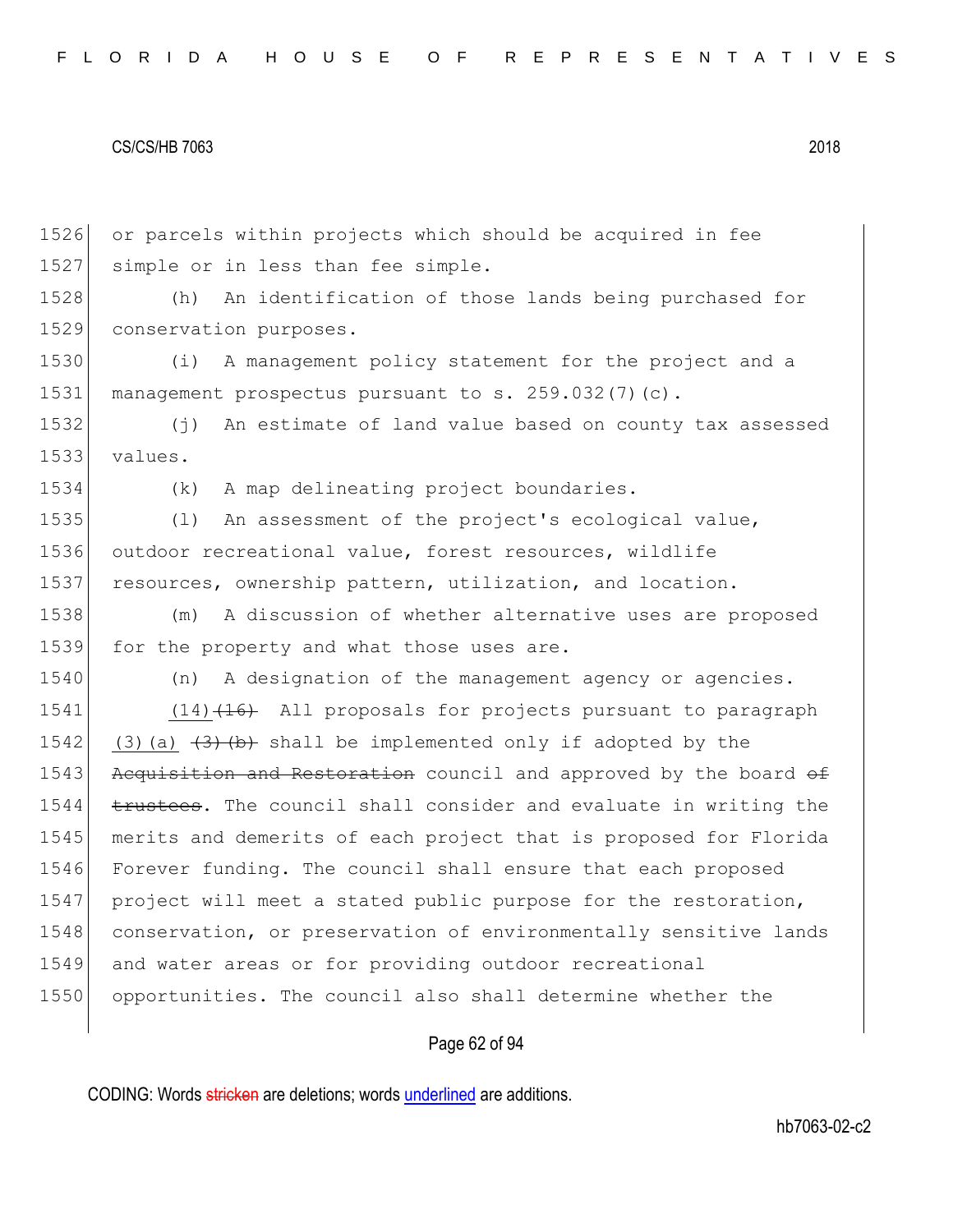1551 project or addition conforms, where applicable, with the 1552 comprehensive plan developed pursuant to s.  $259.04(1)(a)$ , the 1553 comprehensive multipurpose outdoor recreation plan developed 1554 pursuant to s. 375.021, the state lands management plan adopted 1555 pursuant to s.  $253.03(7)$ , the water resources work plans 1556 developed pursuant to s. 373.199, and the provisions of this 1557 section. Grants provided pursuant to s. 375.075 which are funded 1558 under paragraph (3)(b) are not subject to review or approval by 1559 the council.

1560  $(15)$   $(17)$  On an annual basis, the Division of State Lands 1561 shall prepare an annual work plan that prioritizes projects on 1562 the Florida Forever list and sets forth the funding available in 1563 the fiscal year for land acquisition. The work plan shall 1564 consider the following categories of expenditure for land 1565 conservation projects already selected for the Florida Forever 1566 list pursuant to subsection  $(7)$   $(8)$ :

1567 (a) A critical natural lands category, including 1568 functional landscape-scale natural systems, intact large 1569 hydrological systems, lands that have significant imperiled 1570 natural communities, and corridors linking large landscapes, as 1571 identified and developed by the best available scientific 1572 analysis.

1573 (b) A partnerships or regional incentive category, 1574 including:

1575 1. Projects where local and regional cost-share agreements

## Page 63 of 94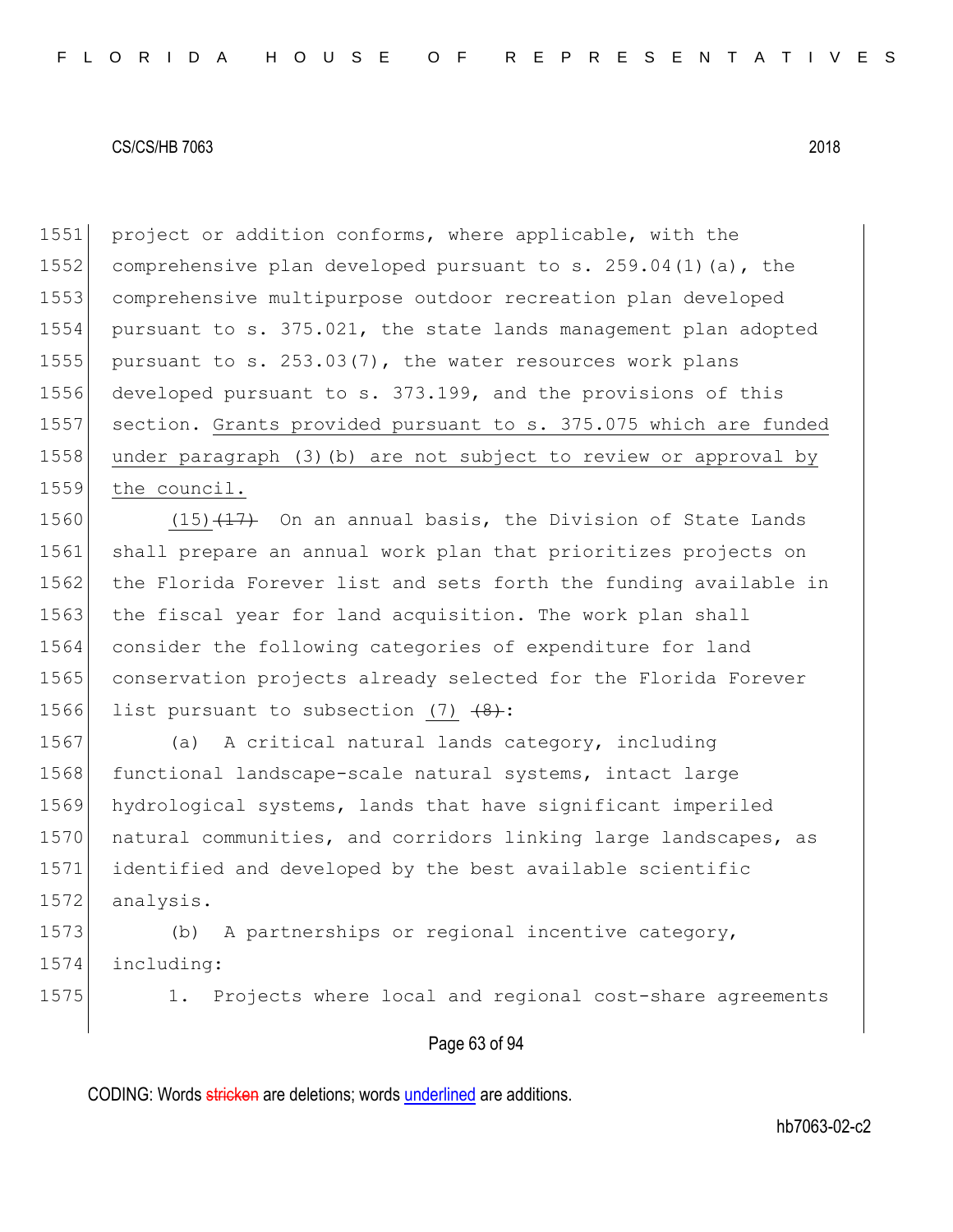1576 provide a lower cost and greater conservation benefit to the 1577 people of the state. Additional consideration shall be provided 1578 under this category where parcels are identified as part of a 1579 local or regional visioning process and are supported by 1580 scientific analysis; and

1581 2. Bargain and shared projects where the state will 1582 receive a significant reduction in price for public ownership of 1583 land as a result of the removal of development rights or other 1584 interests in lands or receives alternative or matching funds.

 (c) A substantially complete category of projects where mainly inholdings, additions, and linkages between preserved 1587 areas will be acquired and where 85 percent of the project is complete.

1589 (d) A climate-change category list of lands where 1590 acquisition or other conservation measures will address the 1591 challenges of global climate change, such as through protection, 1592 restoration, mitigation, and strengthening of the state's 1593 Florida's land, water, and coastal resources. This category 1594 includes lands that provide opportunities to sequester carbon, 1595 provide habitat, protect coastal lands or barrier islands, and 1596 otherwise mitigate and help adapt to the effects of sea-level 1597 rise and meet other objectives of the program.

1598 (e) A less-than-fee category for working agricultural 1599 lands that significantly contribute to resource protection 1600 through conservation easements and other less-than-fee

## Page 64 of 94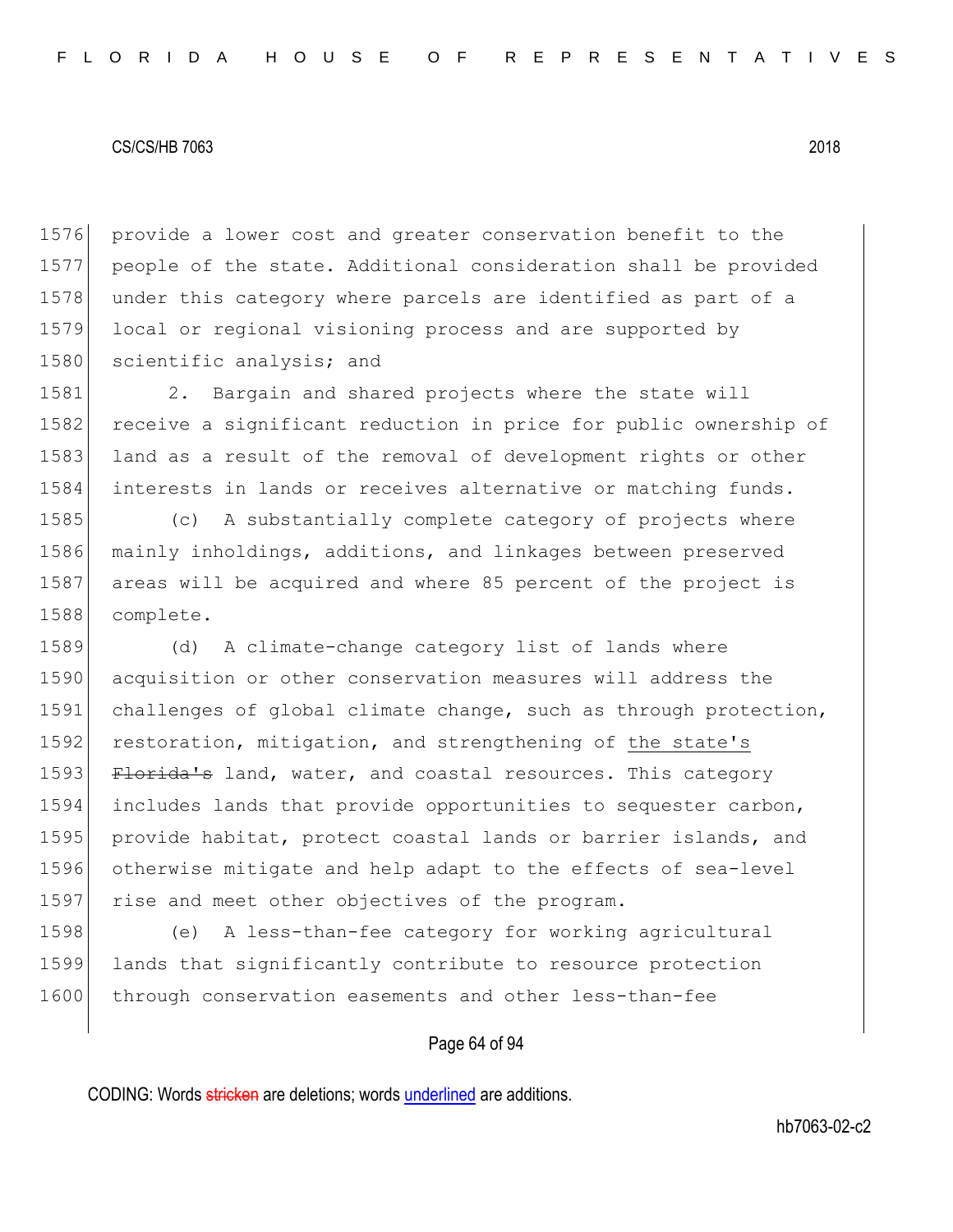1601 techniques, tax incentives, life estates, landowner agreements, 1602 and other partnerships, including conservation easements 1603 acquired in partnership with federal conservation programs, 1604 which will achieve the objectives of the Florida Forever program 1605 while allowing the continuation of compatible agricultural uses 1606 on the land. Terms of easements proposed for acquisition under 1607 this category shall be developed by the Division of State Lands 1608 in coordination with the Department of Agriculture and Consumer 1609 Services.

1611 Projects within each category shall be ranked by order of 1612 priority. The work plan shall be adopted by the Acquisition and 1613 Restoration council after at least one public hearing. A copy of 1614 the work plan shall be provided to the board of trustees of the 1615 Internal Improvement Trust Fund no later than October 1 of each 1616 year.

 $1617$  (16) $(18)$  (a) The board <del>of Trustees of the Internal</del> 1618 <del>Improvement Trust Fund</del>, or, in the case of water management 1619 district lands, the owning water management district, may 1620 authorize the granting of a lease, easement, or license for the 1621 use of certain lands acquired pursuant to this section, for 1622 certain uses that are determined by the appropriate board to be 1623 compatible with the resource values of and management objectives 1624 for such lands.

1610

1625 (b) Any existing lease, easement, or license acquired for

# Page 65 of 94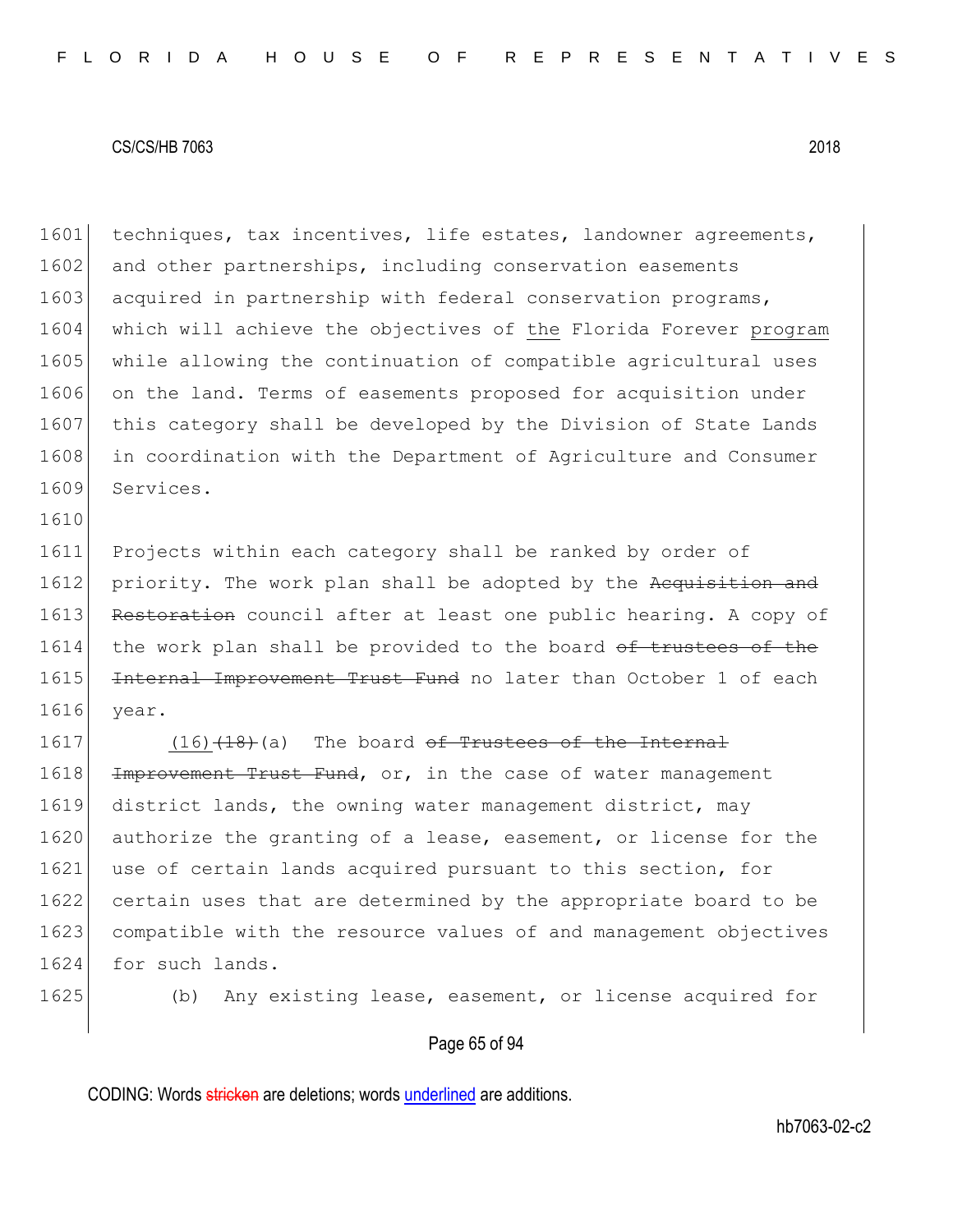1626 incidental public or private use on, under, or across any lands 1627 acquired pursuant to this section shall be presumed to be 1628 compatible with the purposes for which such lands were acquired.

1629 (c) Notwithstanding the provisions of paragraph (a), no 1630 such lease, easement, or license may  $shath$  be entered into by 1631 the department of Environmental Protection or other appropriate 1632 state agency if the granting of such lease, easement, or license 1633 would adversely affect the exclusion of the interest on any 1634 revenue bonds issued to fund the acquisition of the affected 1635 lands from gross income for federal income tax purposes, 1636 pursuant to Internal Revenue Service regulations.

1637 (17) $(17)$  The council shall recommend adoption of rules by 1638 the board necessary to implement this section relating to 1639 solicitation, scoring, selecting, and ranking of Florida Forever 1640 project proposals; disposing of or leasing lands or water areas 1641 selected for funding through the Florida Forever program; and 1642 the process of reviewing and recommending for approval or 1643 rejection the land management plans associated with publicly 1644 owned properties.

1645  $(18)$   $(20)$  Lands listed as projects for acquisition under 1646 the Florida Forever program may be managed for conservation 1647 pursuant to s. 259.032, on an interim basis by a private party 1648 in anticipation of a state purchase in accordance with a 1649 contractual arrangement between the acquiring agency and the 1650 private party that may include management service contracts,

## Page 66 of 94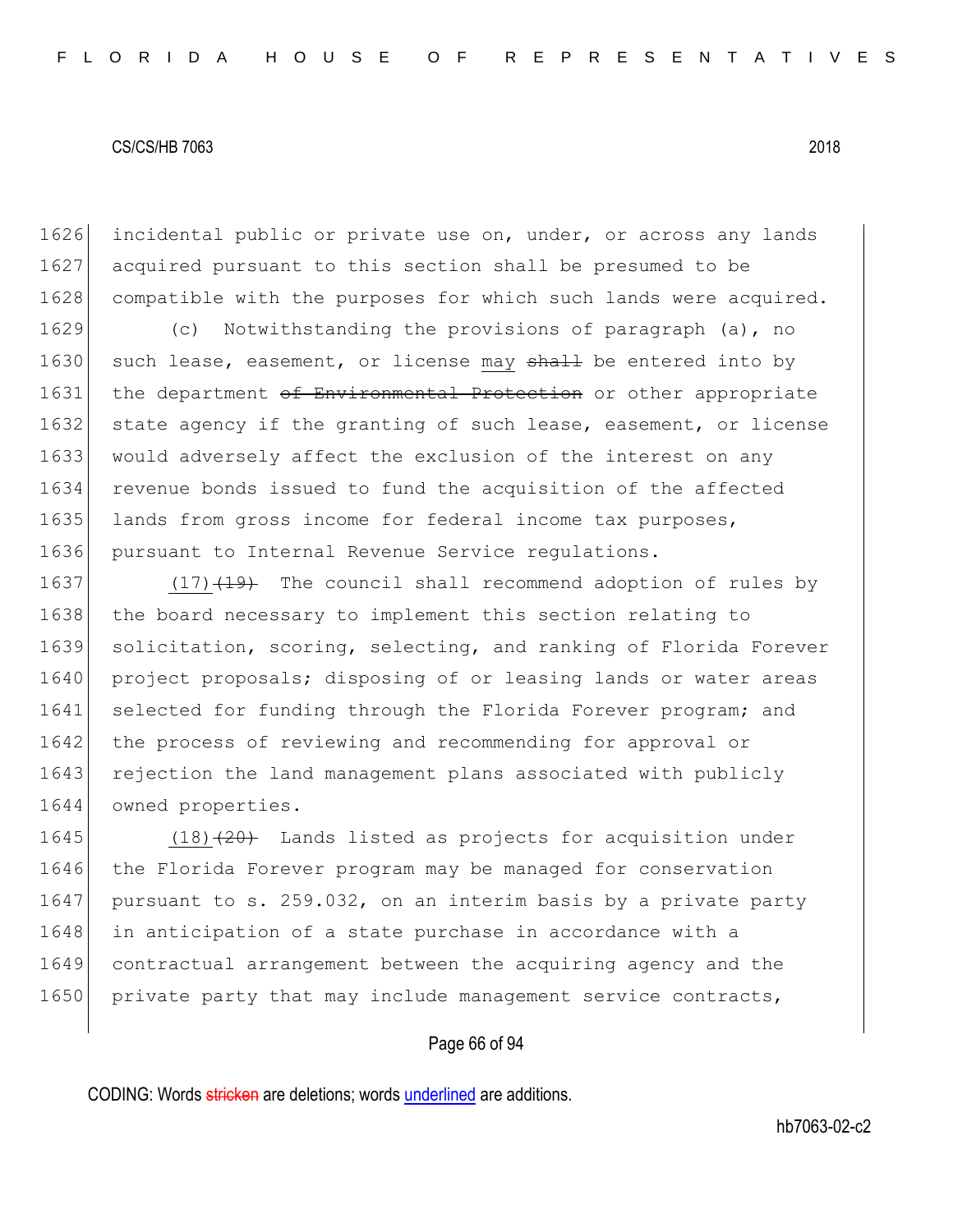1651 leases, cost-share arrangements, or resource conservation 1652 agreements. Lands designated as eligible under this subsection 1653 shall be managed to maintain or enhance the resources the state 1654 is seeking to protect by acquiring the land and to accelerate 1655 public access to the lands as soon as practicable. Funding for 1656 these contractual arrangements may originate from the 1657 documentary stamp tax revenue deposited into the Land 1658 Acquisition Trust Fund. No more than \$6.2 million may be 1659 expended from the Land Acquisition Trust Fund for this purpose. 1660 Section 13. Subsection (4) of section 260.0142, Florida 1661 Statutes, is amended to read: 1662 260.0142 Florida Greenways and Trails Council; 1663 composition; powers and duties.-1664 (4) The duties of the council shall include the following: 1665 (j) Assist state agencies, local governments, and trail 1666 support organizations seeking recognition and designation as 1667 outstanding and interconnected trail systems or trail centers 1668 from regional and national recreation organizations. 1669 Section 14. Paragraph (a) of subsection (2) of section 1670 260.016, Florida Statutes, is amended to read: 1671 260.016 General powers of the department. 1672 (2) The department shall: 1673 (a) Evaluate lands for the acquisition of greenways and 1674 trails and compile a list of suitable corridors, greenways, and 1675 trails, ranking them in order of priority for proposed

Page 67 of 94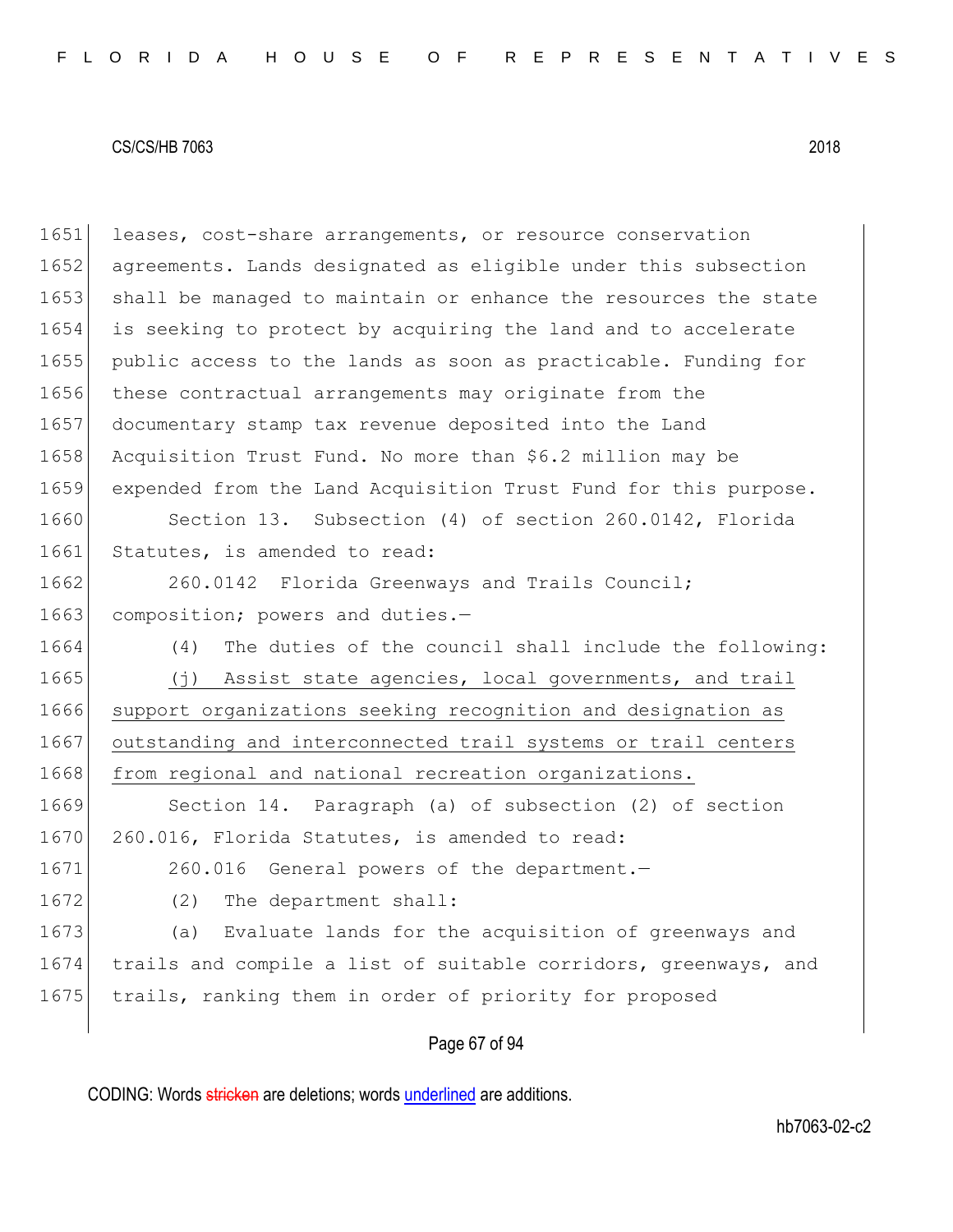1676 acquisition. The department shall devise a method of evaluation 1677 which includes, but is not limited to, the consideration of: 1678 1. The importance and function of such corridors within 1679 the statewide system as reflected on the opportunity maps; and 1680 2. The willingness of landowners <del>landowners' willingness</del> 1681 to negotiate; 1682 3. The ability of the trail system to connect communities, 1683 developed and natural areas, and other recreational 1684 opportunities; and 1685 4. The potential of the trail system to receive 1686 recognition and designation as outstanding and interconnected 1687 trail systems or trail centers from regional and national 1688 recreation organizations. 1689 Section 15. Subsections (9), (10), and (11) are added to 1690 section 373.089, Florida Statutes, to read: 1691 373.089 Sale or exchange of lands, or interests or rights 1692 in lands.—The governing board of the district may sell lands, or 1693 interests or rights in lands, to which the district has acquired 1694 title or to which it may hereafter acquire title in the 1695 following manner: 1696 (9) No disposition of land may be made if it would cause 1697 all or any portion of the interest on any revenue bonds to fund 1698 acquisitions made by the district to lose the exclusion from 1699 gross income for purposes of federal income taxation. Proceeds 1700 derived from such disposition may not be used for any purpose

# Page 68 of 94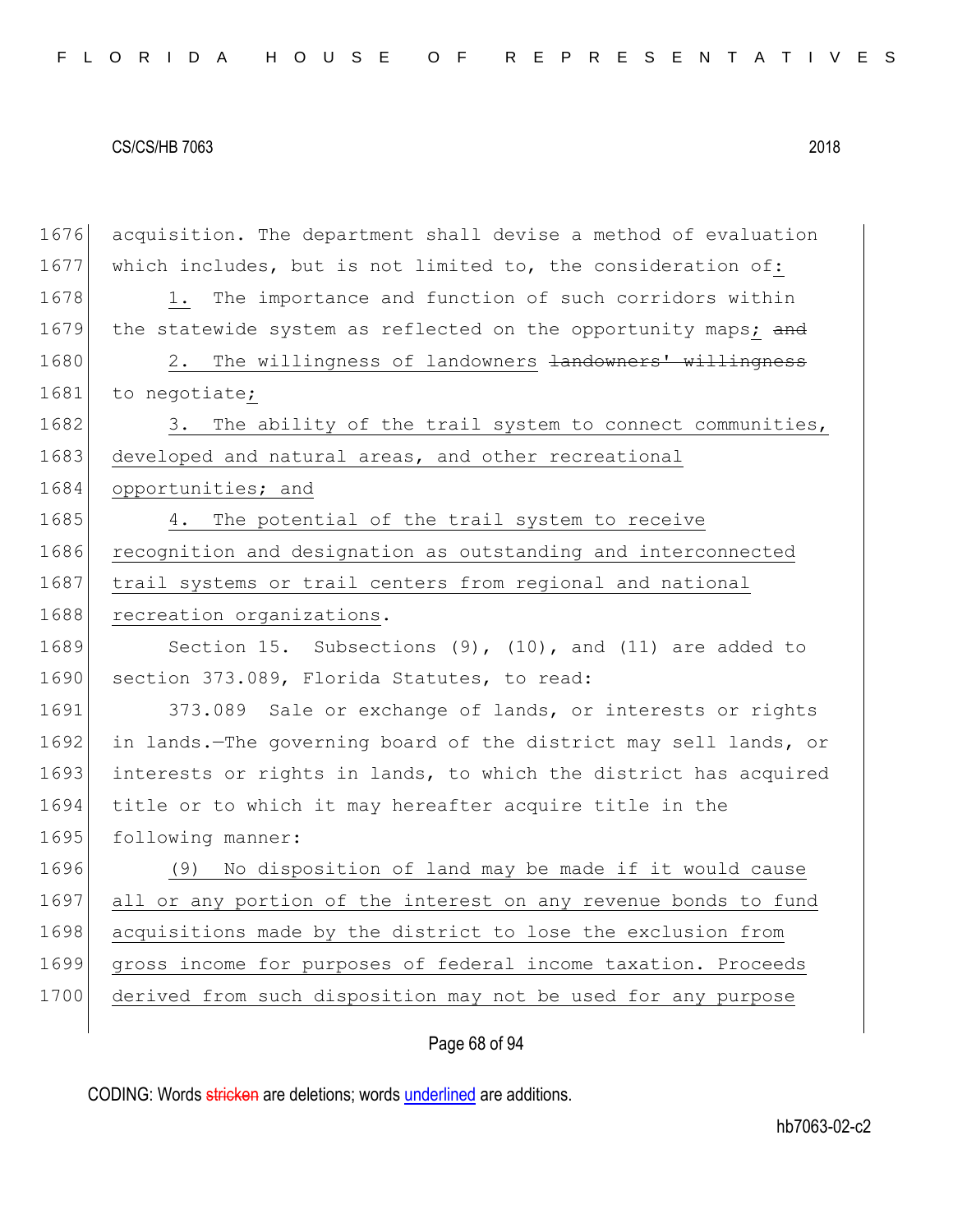| 1701 | except the purchase of other lands meeting the criteria          |
|------|------------------------------------------------------------------|
| 1702 | specified in s. 373.139 or payment of debt service on revenue    |
| 1703 | bonds or notes issued under s. 373.584.                          |
| 1704 | (10) Proceeds from the sale of surplus conservation lands        |
| 1705 | purchased with Florida Forever funds before July 1, 2015, shall  |
| 1706 | be deposited into the Florida Forever Trust Fund if the district |
| 1707 | does not use the proceeds to purchase other lands meeting the    |
| 1708 | criteria specified in s. 373.139 or payment of debt service on   |
| 1709 | revenue bonds or notes issued under s. 373.584 within 3 years.   |
| 1710 | If the district purchased the conservation land with multiple    |
| 1711 | revenue sources, the district shall deposit an amount based on   |
| 1712 | the percentage of Florida Forever funds used for the original    |
| 1713 | purchase.                                                        |
| 1714 | (11) Proceeds from the sale of surplus conservation lands        |
| 1715 | purchased with state funds on or after July 1, 2015, shall be    |
| 1716 | deposited into the Land Acquisition Trust Fund if the district   |
| 1717 | does not use the proceeds to purchase other lands meeting the    |
| 1718 | criteria specified in s. 373.139 or payment of debt service on   |
| 1719 | revenue bonds or notes issued under s. 373.584 within 3 years.   |
| 1720 | If the district purchased the conservation land with funds other |
| 1721 | than those from the Land Acquisition Trust Fund or a land        |
| 1722 | acquisition trust fund created to implement s. 28, Art. X of the |
| 1723 | State Constitution, the proceeds shall be deposited into the     |
| 1724 | fund from which the land was purchased. If the district          |
| 1725 | purchased the conservation land with multiple revenue sources,   |
|      |                                                                  |

Page 69 of 94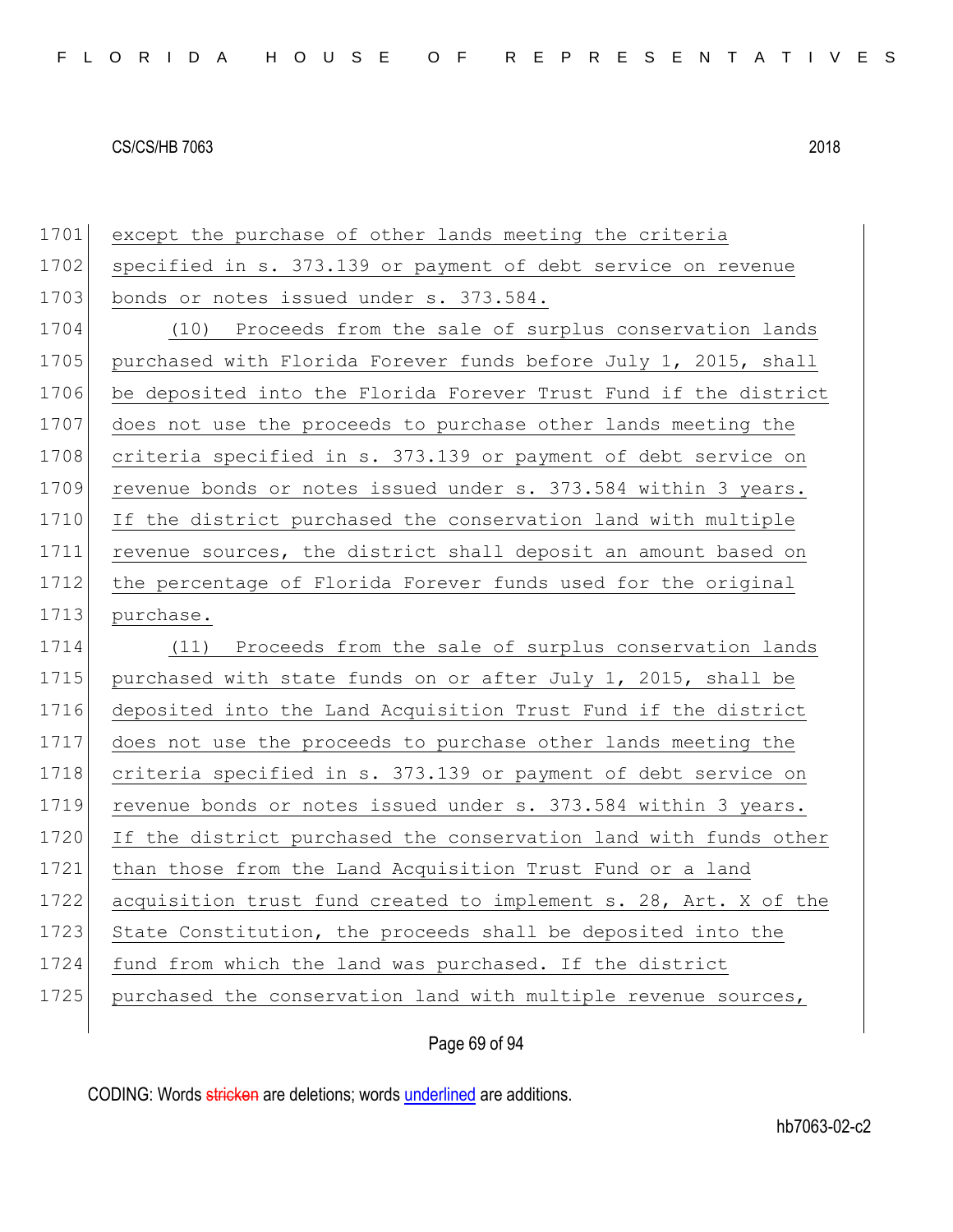1726 the district shall deposit an amount based on the percentage of 1727 state funds used for the original purchase. 1728 1729 If the Board of Trustees of the Internal Improvement Trust Fund 1730 declines to accept title to the lands offered under this 1731 section, the land may be disposed of by the district under the 1732 provisions of this section. 1733 Section 16. Subsection (6) of section 373.139, Florida 1734 Statutes, is amended to read: 1735 373.139 Acquisition of real property. 1736  $(6)$  A district may dispose of land acquired under this 1737 section pursuant to s. 373.056 or s. 373.089. However, no such 1738 disposition of land shall be made if it would have the effect of 1739 causing all or any portion of the interest on any revenue bonds  $1740$  issued pursuant to s. 259.101 or s. 259.105 to fund the 1741 acquisition programs detailed in this section to lose the 1742 exclusion from gross income for purposes of federal income 1743 taxation. Revenue derived from such disposition may not be used 1744 for any purpose except the purchase of other lands meeting the 1745 criteria specified in this section or payment of debt service on 1746 revenue bonds or notes issued under s. 373.584. 1747 Section 17. Subsection (7) is added to section 373.1391, 1748 Florida Statutes, to read: 1749 373.1391 Management of real property.-1750 (7) All revenues generated through multiple-use management

Page 70 of 94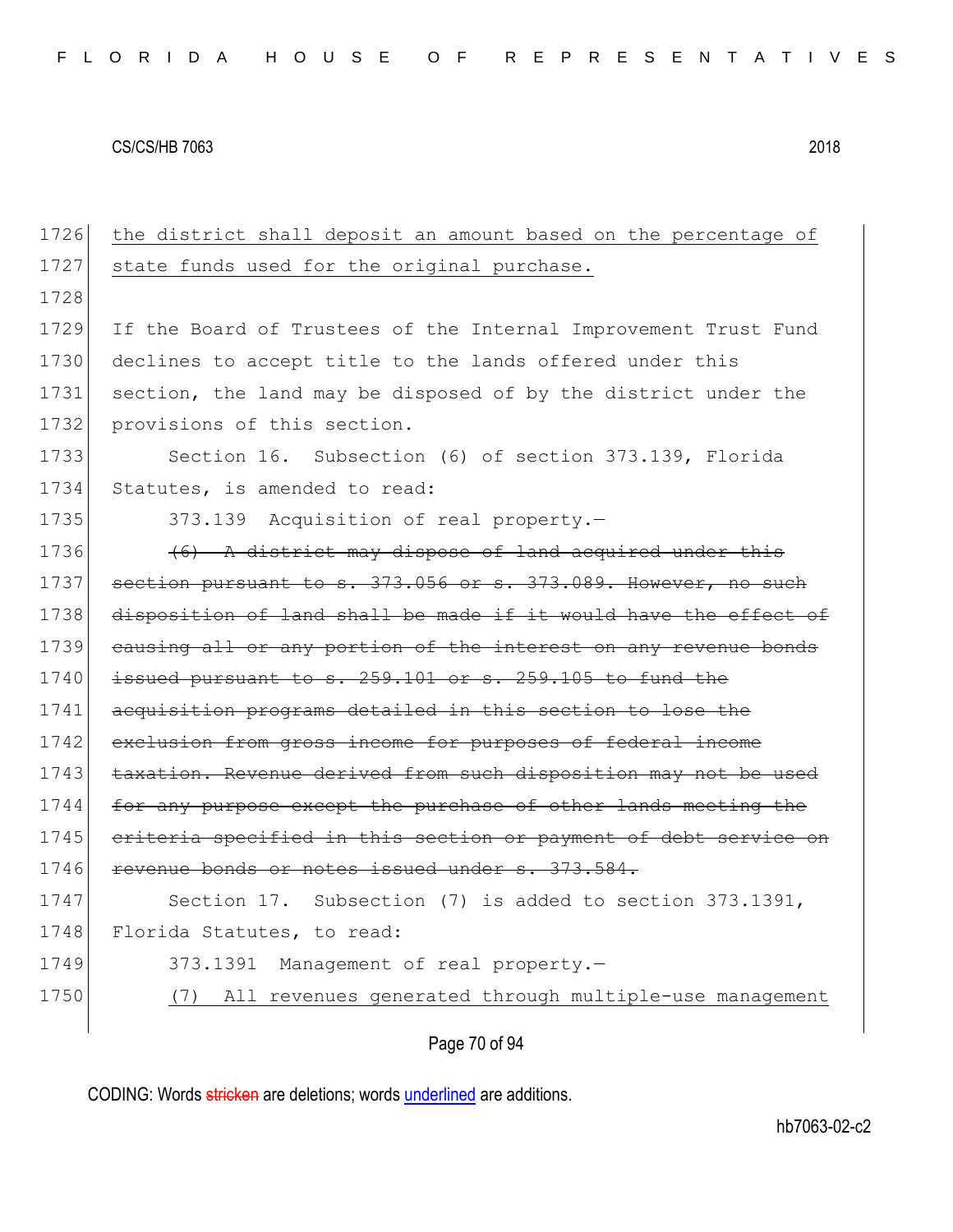1751 or compatible secondary-use management of district conservation 1752 lands purchased with state funds shall be retained by the 1753 district responsible for such management and shall be used to 1754 pay for management activities on all conservation, preservation, 1755 and recreation lands under the district's jurisdiction. In 1756 addition, such revenues shall be segregated in a district trust 1757 fund or special revenue account and shall remain available to 1758 the district in subsequent fiscal years to fund land management 1759 activities. 1760 Section 18. Paragraph (h) of subsection (4) of section 1761 373.199, Florida Statutes, is amended to read: 1762 373.199 Florida Forever Water Management District Work  $1763$  Plan.-1764 (4) The list submitted by the districts shall include, 1765 where applicable, the following information for each project: 1766 (h) A clear and concise estimate of the funding needed to 1767 carry out the restoration, protection, or improvement project, 1768 or the development of new water resources, where applicable, and 1769 a clear and concise identification of the projected sources and 1770 uses of Florida Forever funds. Only the land acquisition 1771 elements and associated land acquisition costs for projects 1772 identified on the list may receive Florida Forever funding. All 1773 other project elements must use other funding sources. 1774 Section 19. Paragraph (d) of subsection (9) of section 1775 373.4598, Florida Statutes, is amended and paragraph (f) is

Page 71 of 94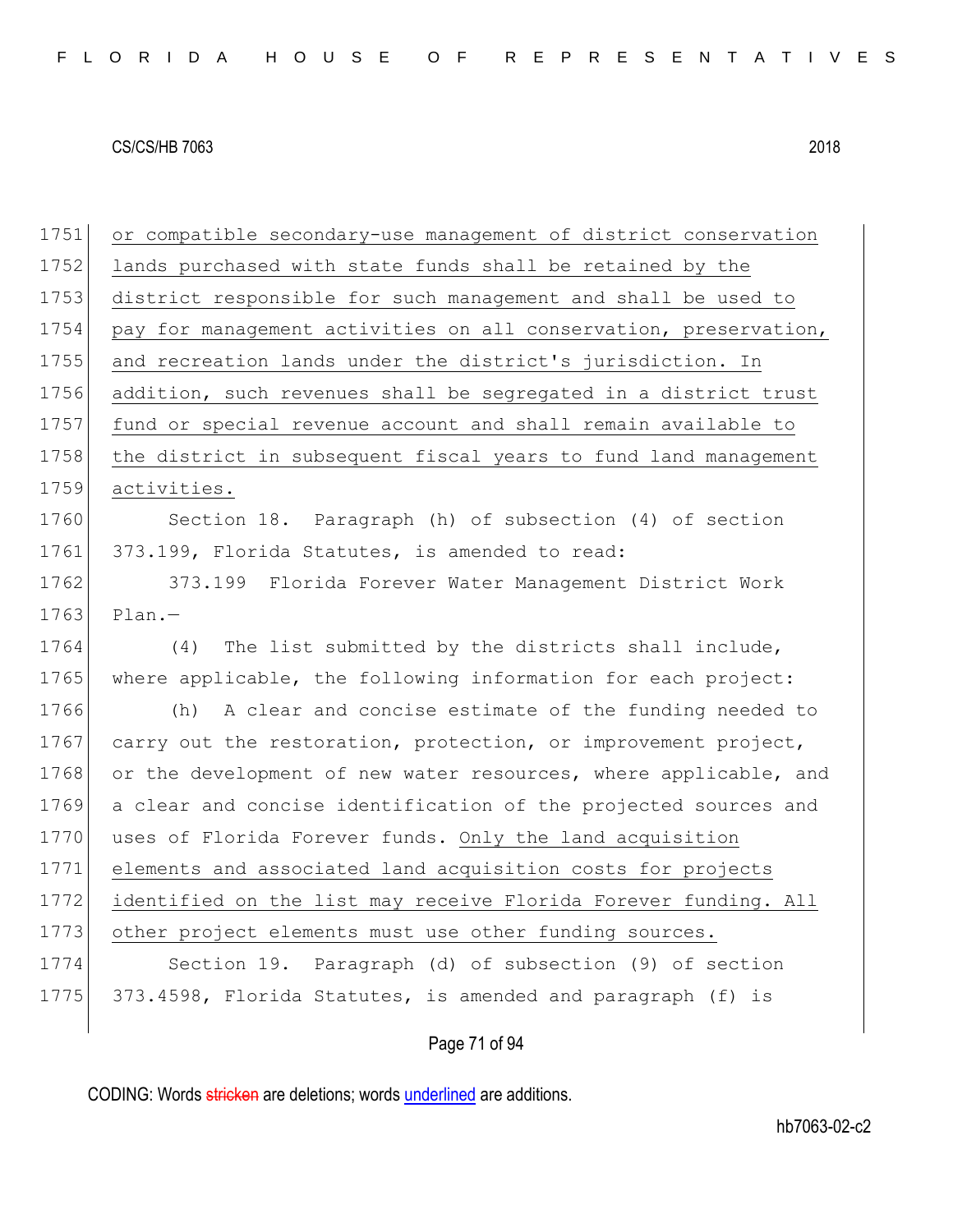1776 added to that subsection to read: 1777 373.4598 Water storage reservoirs. 1778 (9) C-51 RESERVOIR PROJECT. 1779 (d) If state funds are appropriated for Phase I or Phase 1780 II of the C-51 reservoir project: 1781 1. The district, to the extent practicable, must shall 1782 operate either Phase I or Phase II of the reservoir project to 1783 maximize the reduction of high-volume Lake Okeechobee regulatory 1784 releases to the St. Lucie or Caloosahatchee estuaries, in 1785 addition to maximizing the reduction of harmful discharges 1786 providing relief to the Lake Worth Lagoon. However, the 1787 operation of Phase I of the C-51 reservoir project must be in 1788 accordance with any operation and maintenance agreement adopted 1789 by the district; 1790 2. Water made available by Phase I or Phase II of the 1791 reservoir must shall be used for natural systems in addition to 1792 any permitted allocated amounts for water supply; and 1793 3. Any Water received from Lake Okeechobee may only not be 1794 available to support consumptive use permits if such use is in 1795 accordance with district rules. 1796 (f) The district may enter into a capacity allocation 1797 agreement with a water supply entity for a pro rata share of 1798 unreserved capacity in the water storage facility and may 1799 request the department to waive repayment of all or a portion of 1800 the loan issued pursuant to s. 373.475. The department may

# Page 72 of 94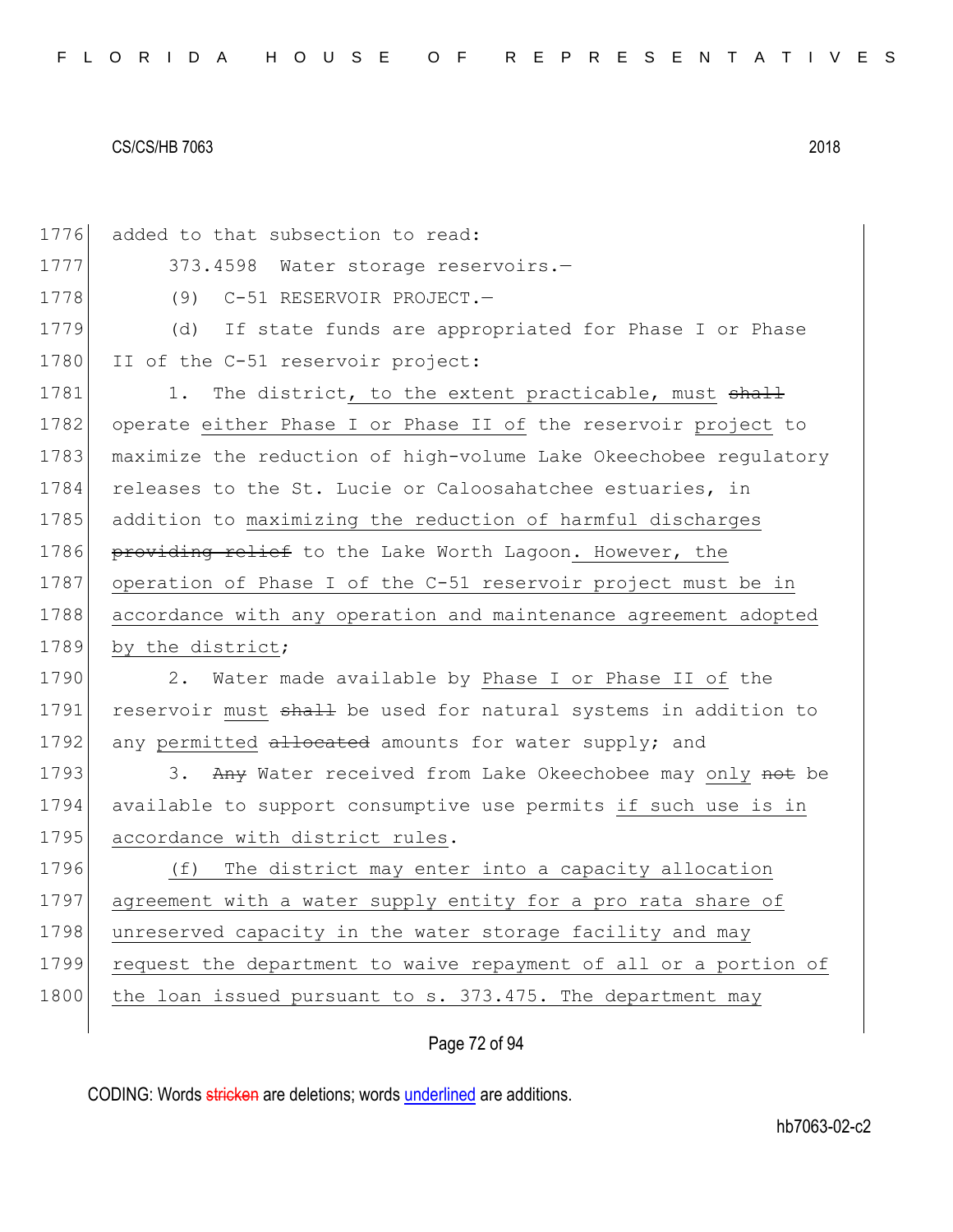| 1801 | authorize such waiver if the department determines it has       |
|------|-----------------------------------------------------------------|
| 1802 | received reasonable value for such waiver. The district is not  |
| 1803 | responsible for repaying any portion of a loan issued pursuant  |
| 1804 | to s. 373.475 which is waived pursuant to this paragraph.       |
| 1805 | Section 20. Subsection (10) is added to section 373.713,        |
| 1806 | Florida Statutes, to read:                                      |
| 1807 | 373.713 Regional water supply authorities.-                     |
| 1808 | (10) Each regional water supply authority shall annually        |
| 1809 | coordinate with the appropriate water management district to    |
| 1810 | submit a status report on water resource development projects   |
| 1811 | receiving state funding for inclusion in the consolidated water |
| 1812 | management district annual report required by s. 373.036(7).    |
| 1813 | Section 21. Paragraph (b) of subsection (3) of section          |
| 1814 | 375.041, Florida Statutes, is amended to read:                  |
| 1815 | 375.041 Land Acquisition Trust Fund.-                           |
| 1816 | Funds distributed into the Land Acquisition Trust Fund<br>(3)   |
| 1817 | pursuant to s. 201.15 shall be applied:                         |
| 1818 | (b) Of the funds remaining after the payments required          |
| 1819 | under paragraph (a), but before funds may be appropriated,      |
| 1820 | pledged, or dedicated for other uses:                           |
| 1821 | A minimum of the lesser of 25 percent or \$200 million<br>1.    |
| 1822 | shall be appropriated annually for Everglades projects that     |
| 1823 | implement the Comprehensive Everglades Restoration Plan as set  |
| 1824 | forth in s. 373.470, including the Central Everglades Planning  |
|      |                                                                 |
| 1825 | Project subject to Congressional authorization; the Long-Term   |

# Page 73 of 94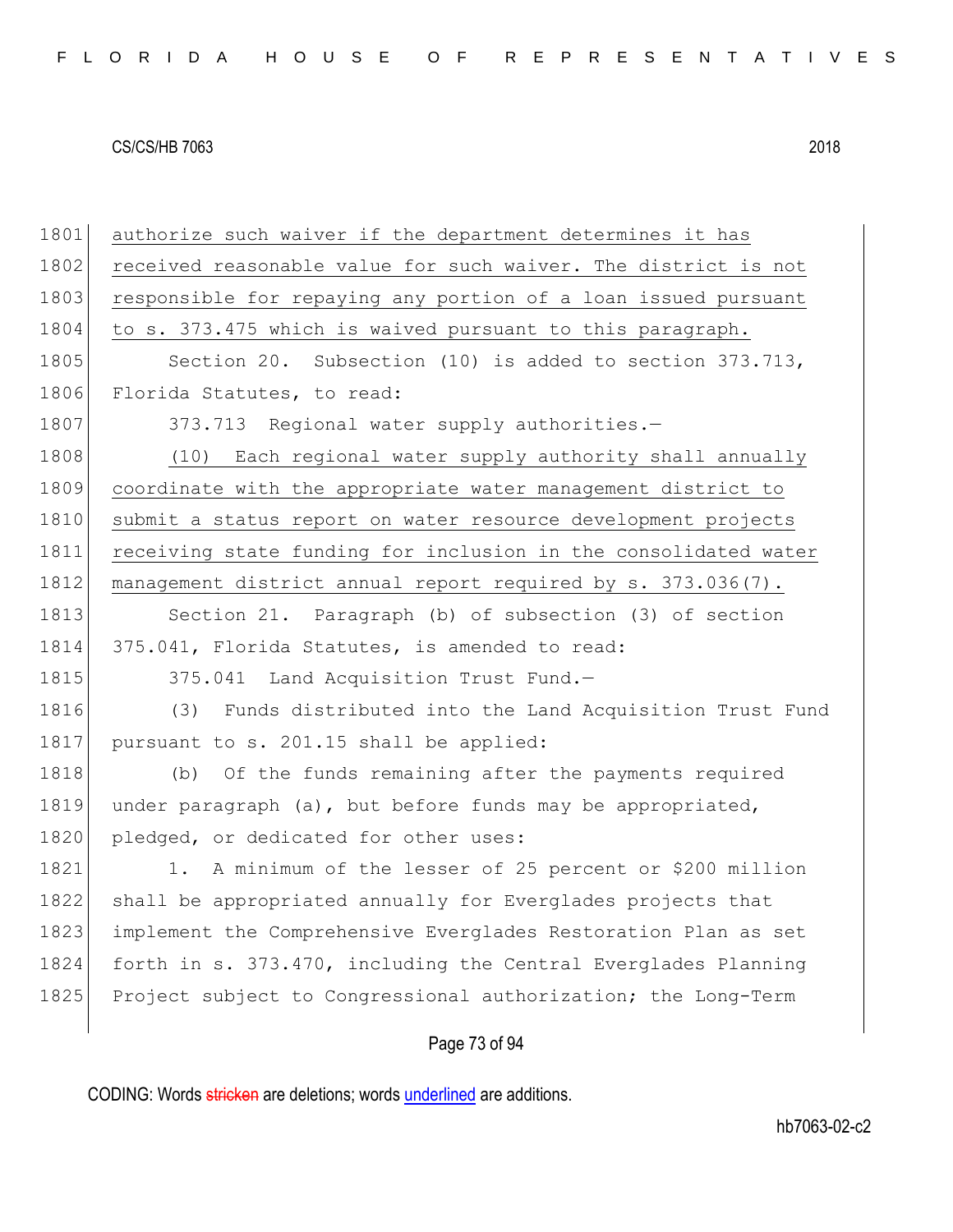1826 Plan as defined in s.  $373.4592(2)$ ; and the Northern Everglades 1827 and Estuaries Protection Program as set forth in s. 373.4595. 1828 From these funds, \$32 million shall be distributed each fiscal 1829 year through the 2023-2024 fiscal year to the South Florida 1830 Water Management District for the Long-Term Plan as defined in 1831 s. 373.4592(2). After deducting the \$32 million distributed 1832 under this subparagraph, from the funds remaining, a minimum of 1833 the lesser of 76.5 percent or \$100 million shall be appropriated 1834 each fiscal year through the 2025-2026 fiscal year for the

1835 planning, design, engineering, and construction of the 1836 Comprehensive Everglades Restoration Plan as set forth in s. 1837 373.470, including the Central Everglades Planning Project, the 1838 Everglades Agricultural Area Storage Reservoir Project, the Lake 1839 Okeechobee Watershed Project, the C-43 West Basin Storage 1840 Reservoir Project, the Indian River Lagoon-South Project, the 1841 Western Everglades Restoration Project, and the Picayune Strand 1842 Restoration Project. The Department of Environmental Protection 1843 and the South Florida Water Management District shall give 1844 preference to those Everglades restoration projects that reduce 1845 harmful discharges of water from Lake Okeechobee to the St. 1846 Lucie or Caloosahatchee estuaries in a timely manner, with the 1847 highest priority given to the C-43 West Basin Storage Reservoir 1848 Project. For the purpose of performing the calculation provided 1849 in this subparagraph, the amount of debt service paid pursuant 1850 to paragraph (a) for bonds issued after July 1, 2016, for the

#### Page 74 of 94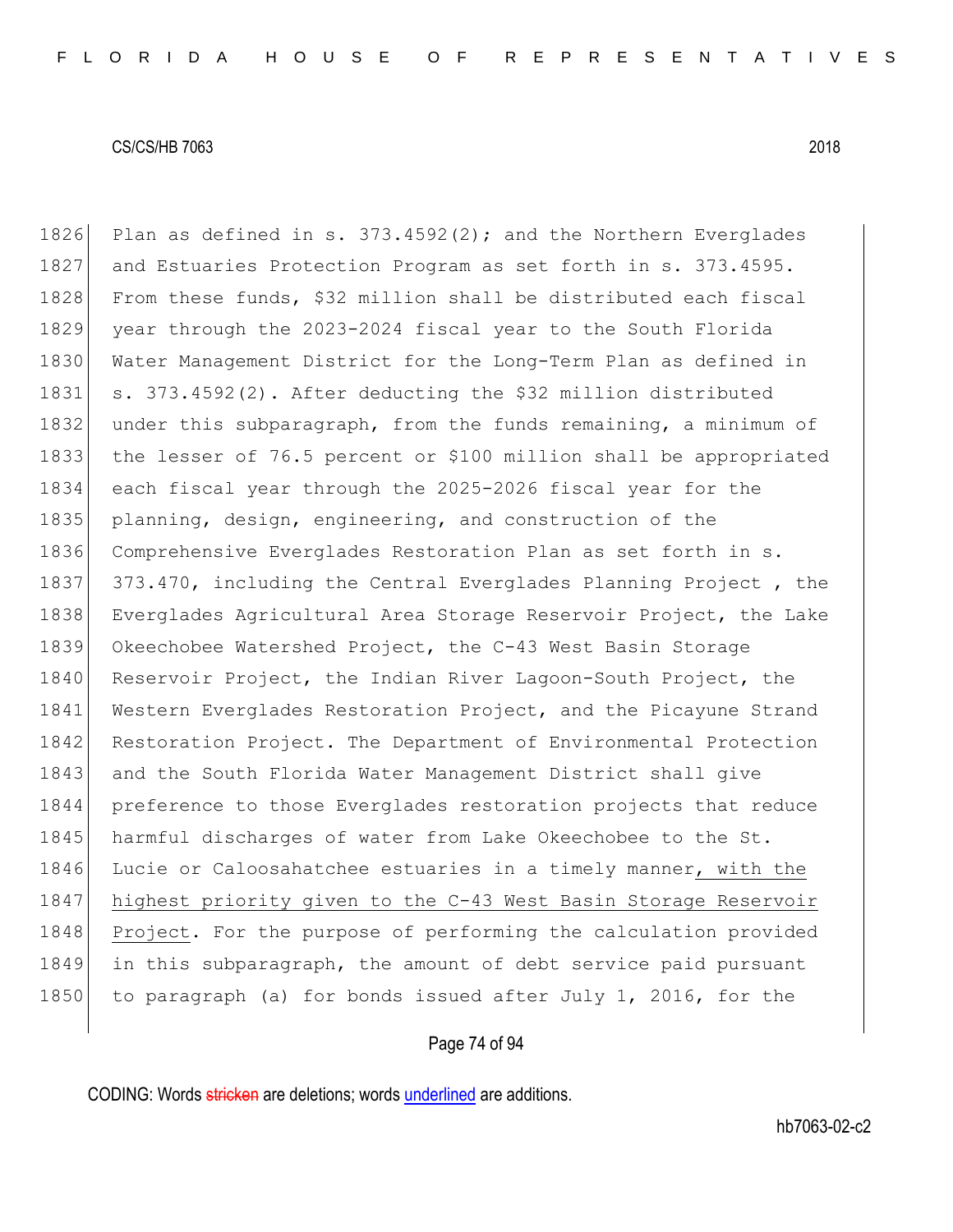purposes set forth under paragraph (b) shall be added to the 1852 amount remaining after the payments required under paragraph (a). The amount of the distribution calculated shall then be reduced by an amount equal to the debt service paid pursuant to paragraph (a) on bonds issued after July 1, 2016, for the 1856 purposes set forth under this subparagraph.

1857 2. A minimum of the lesser of 7.6 percent or \$50 million 1858 shall be appropriated annually for spring restoration, 1859 protection, and management projects. For the purpose of 1860 performing the calculation provided in this subparagraph, the 1861 amount of debt service paid pursuant to paragraph (a) for bonds 1862 issued after July 1, 2016, for the purposes set forth under 1863 paragraph (b) shall be added to the amount remaining after the 1864 payments required under paragraph (a). The amount of the 1865 distribution calculated shall then be reduced by an amount equal 1866 to the debt service paid pursuant to paragraph (a) on bonds 1867 issued after July 1, 2016, for the purposes set forth under this 1868 subparagraph.

1869 3. The sum of \$5 million shall be appropriated annually 1870 each fiscal year through the 2025-2026 fiscal year to the St. 1871 Johns River Water Management District for projects dedicated to 1872 the restoration of Lake Apopka. This distribution shall be 1873 reduced by an amount equal to the debt service paid pursuant to 1874 paragraph (a) on bonds issued after July 1, 2016, for the 1875 purposes set forth in this subparagraph.

## Page 75 of 94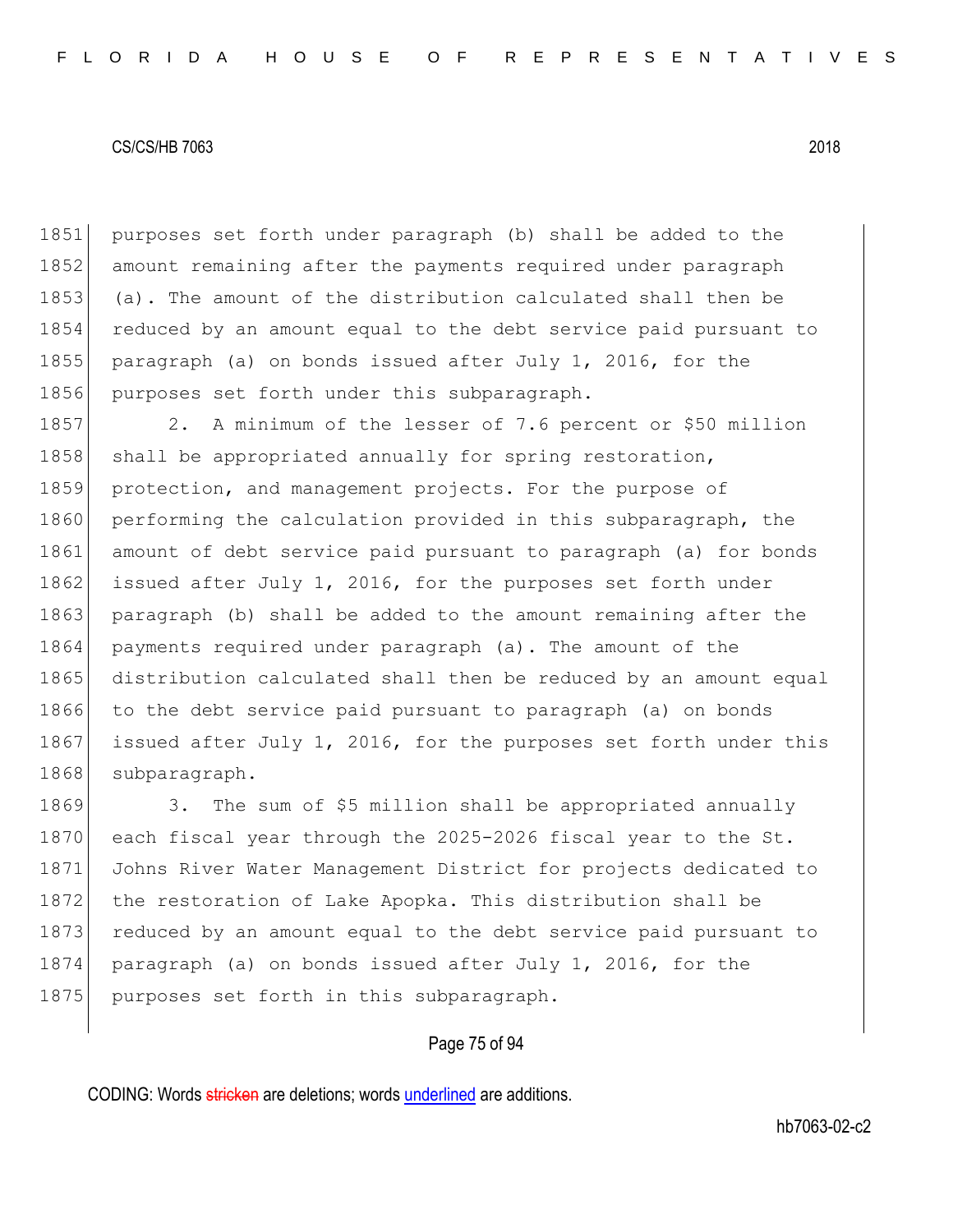1876 4. The sum of \$64 million is appropriated and shall be 1877 transferred to the Everglades Trust Fund for the 2018-2019 1878 fiscal year, and each fiscal year thereafter, for the EAA 1879 reservoir project pursuant to s. 373.4598. Any funds remaining 1880 in any fiscal year shall be made available only for Phase II of 1881 the C-51 reservoir project or projects identified in 1882 subparagraph 1. and must be used in accordance with laws 1883 relating to such projects. Any funds made available for such 1884 purposes in a fiscal year are in addition to the amount 1885 appropriated under subparagraph 1. This distribution shall be 1886 reduced by an amount equal to the debt service paid pursuant to 1887 paragraph (a) on bonds issued after July 1, 2017, for the 1888 purposes set forth in this subparagraph. 1889 5. The following sums shall be appropriated annually each 1890 fiscal year to the Florida Forever Trust Fund for distribution 1891 by the Department of Environmental Protection pursuant to s. 1892 259.105(3): 1893 a. For the 2019-2020 fiscal year and the 2020-2021 fiscal 1894 year, the sum of \$57 million. 1895 b. For the 2021-2022 fiscal year, the sum of \$78 million. 1896 c. For the 2022-2023 fiscal year, the sum of \$89 million. 1897 d. For the 2023-2024 fiscal year and the 2024-2025 fiscal 1898 year, the sum of \$110 million. 1899 e. For the 2025-2026 fiscal year, the sum of \$127 million. 1900 f. For the 2026-2027 fiscal year, the sum of \$147 million.

## Page 76 of 94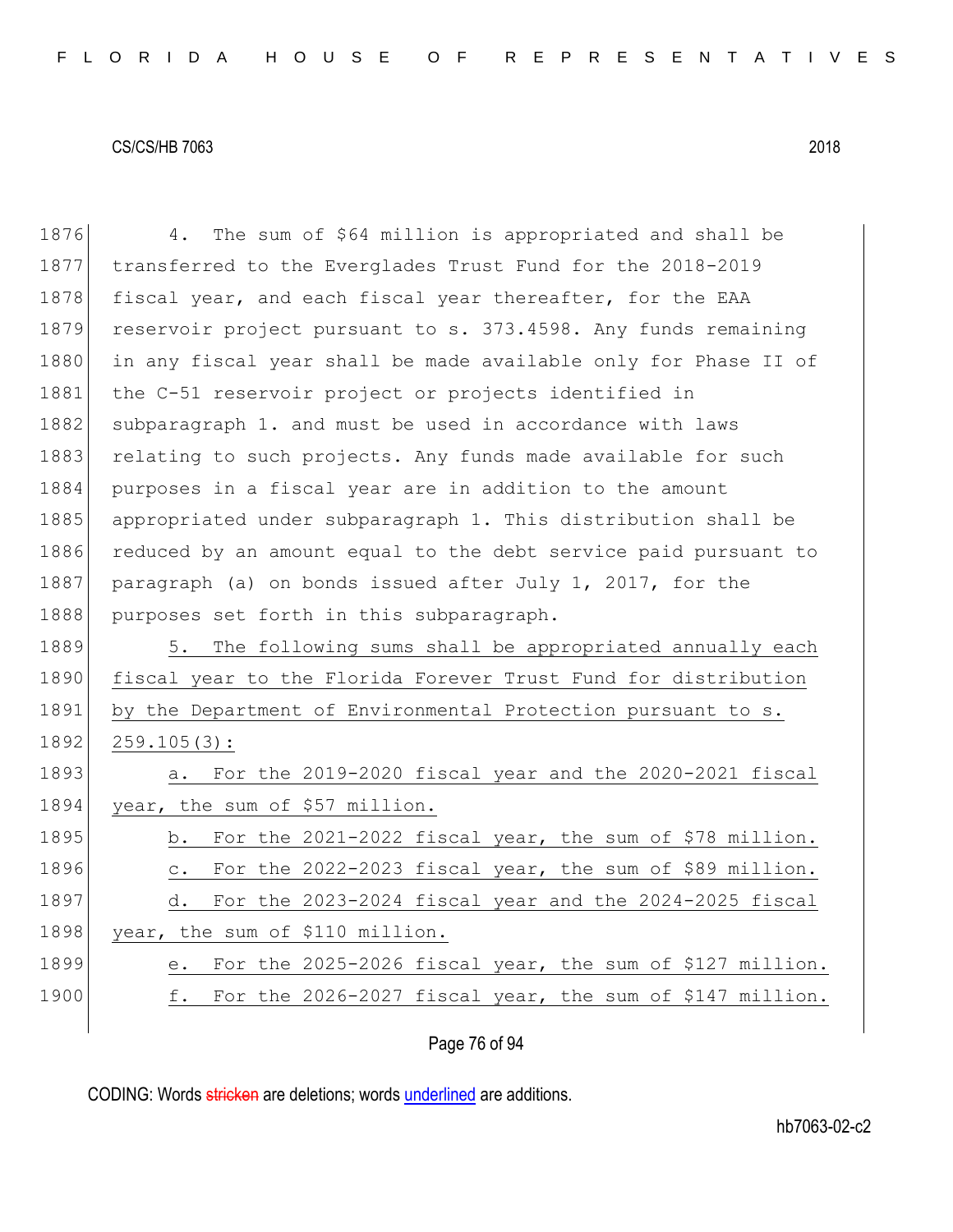| FLORIDA HOUSE OF REPRESENTATIVES |  |  |  |  |  |  |  |  |  |  |  |  |  |  |  |  |  |  |  |  |  |  |  |  |  |  |  |  |  |  |
|----------------------------------|--|--|--|--|--|--|--|--|--|--|--|--|--|--|--|--|--|--|--|--|--|--|--|--|--|--|--|--|--|--|
|----------------------------------|--|--|--|--|--|--|--|--|--|--|--|--|--|--|--|--|--|--|--|--|--|--|--|--|--|--|--|--|--|--|

| 1901 | For the 2027-2028 fiscal year, the sum of \$157 million.<br>q.   |
|------|------------------------------------------------------------------|
| 1902 | For the 2028-2029 fiscal year, the sum of \$179 million.<br>h.   |
| 1903 | For the 2029-2030 fiscal year and each fiscal year<br>i.         |
| 1904 | through the 2035-2036 fiscal year, the sum of \$200 million.     |
| 1905 |                                                                  |
| 1906 | The distribution shall be reduced by an amount equal to the debt |
| 1907 | service paid pursuant to paragraph (a) on bonds issued after     |
| 1908 | July 1, 2018, for the purposes set forth in this subparagraph.   |
| 1909 | 5. Notwithstanding subparagraph 3., for the 2017-2018            |
| 1910 | fiscal year, funds shall be appropriated as provided in the      |
| 1911 | General Appropriations Act. This subparagraph expires July 1,    |
| 1912 | 2018.                                                            |
| 1913 | Section 22. Subsection (3) of section 380.508, Florida           |
| 1914 | Statutes, is amended to read:                                    |
| 1915 | 380.508 Projects; development, review, and approval.-            |
| 1916 | In accordance with procedures adopted by the trust,<br>(3)       |
| 1917 | local governments and nonprofit organizations may propose        |
| 1918 | projects for the trust to consider for funding or technical      |
| 1919 | assistance. When a local government demonstrates the need for    |
| 1920 | assistance in preparing a project proposal, the trust, whenever  |
| 1921 | possible, shall provide such assistance. When selecting projects |
| 1922 | for funding or technical assistance, the trust shall give        |
| 1923 | increased priority to projects that enhance the coordination and |
| 1924 | completion of land acquisition projects, as measured by:         |
| 1925 | The number of acres acquired that enhance essential<br>(a)       |
|      |                                                                  |

# Page 77 of 94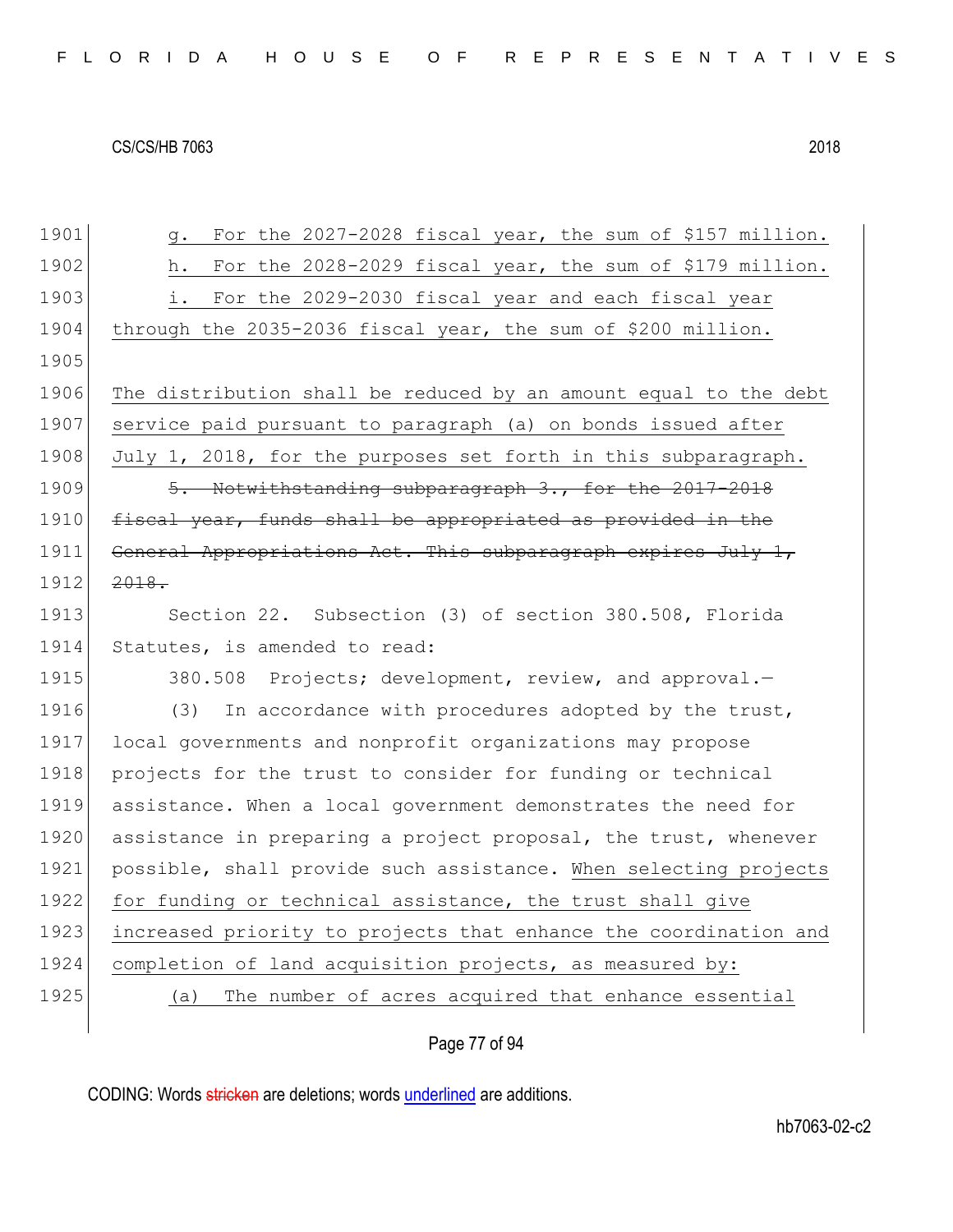|  |  |  |  |  |  |  |  | FLORIDA HOUSE OF REPRESENTATIVES |  |  |  |  |  |  |  |  |  |  |  |  |  |  |  |  |  |  |  |  |  |  |  |  |  |
|--|--|--|--|--|--|--|--|----------------------------------|--|--|--|--|--|--|--|--|--|--|--|--|--|--|--|--|--|--|--|--|--|--|--|--|--|
|--|--|--|--|--|--|--|--|----------------------------------|--|--|--|--|--|--|--|--|--|--|--|--|--|--|--|--|--|--|--|--|--|--|--|--|--|

| 1926 | natural resources, contribute to ecosystem service parcels, and         |
|------|-------------------------------------------------------------------------|
| 1927 | connect linkage corridors;                                              |
| 1928 | The number of shared acquisition projects between<br>(b)                |
| 1929 | Florida Forever funding partners and partners with other funding        |
| 1930 | sources, including local governments and the Federal Government;        |
| 1931 | and                                                                     |
| 1932 | (c) For urban greenways and open space projects, the                    |
| 1933 | number of acres acquired that connect communities, developed and        |
| 1934 | natural areas, and other recreational opportunities that have           |
| 1935 | the potential to receive recognition and designation as                 |
| 1936 | outstanding and interconnected trail systems or trail centers           |
| 1937 | from regional and national recreation organizations.                    |
| 1938 | Section 23. Subsection (4) of section 388.261, Florida                  |
| 1939 | Statutes, is amended to read:                                           |
| 1940 | 388.261 State aid to counties and districts for arthropod               |
| 1941 | control; distribution priorities and limitations.-                      |
| 1942 | (4) The department must use $\overline{tp}$ to 20 percent of the annual |
| 1943 | funds appropriated to local governments for arthropod control           |
| 1944 | may be used for arthropod control research or demonstration             |
| 1945 | projects as approved by the department.                                 |
| 1946 | Section 24. Paragraph (c) is added to subsection (12) of                |
| 1947 | section 403.067, Florida Statutes, to read:                             |
| 1948 | 403.067<br>Establishment and implementation of total maximum            |
| 1949 | daily loads.-                                                           |
| 1950 | (12)<br>IMPLEMENTATION OF ADDITIONAL PROGRAMS.-                         |
|      | Page 78 of 94                                                           |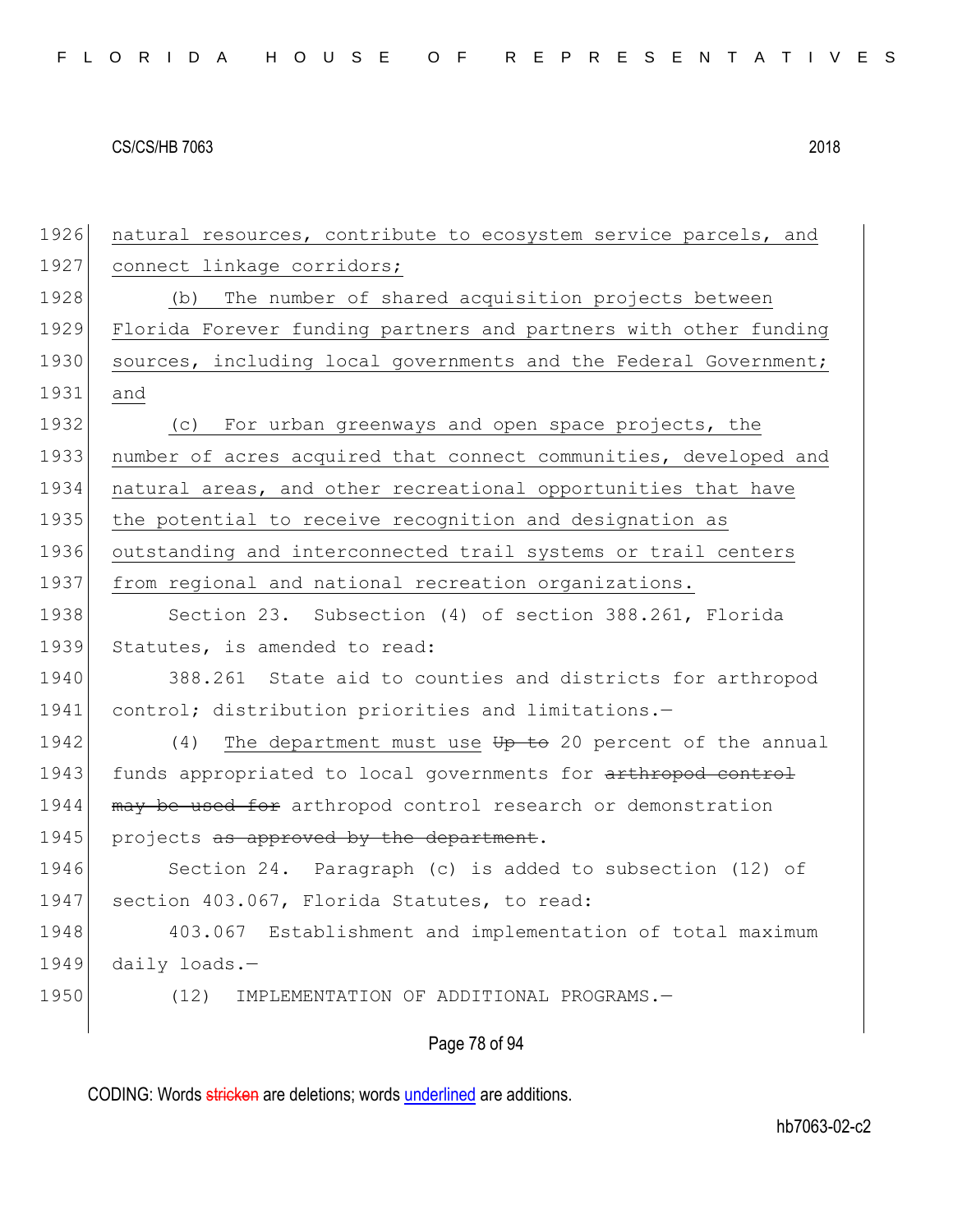1951 (c) The department may consider and include innovative 1952 nutrient reduction pilot projects designed to reduce nutrient 1953 pollution as part of basin management action plans pursuant to 1954 subsection (7). The department may also provide cost-share 1955 funding for innovative nutrient reduction pilot projects. 1956 Section 25. Section 403.0891, Florida Statutes, is amended 1957 to read: 1958 403.0891 State, regional, and local stormwater management 1959 plans and programs.—The department, the water management 1960 districts, and local governments, and the Department of 1961 Transportation shall have the responsibility for the development 1962 of mutually compatible stormwater management programs. 1963 (1) The department shall include goals in the water 1964 resource implementation rule for the proper management of 1965 stormwater. 1966 (2) Each water management district to which the state's 1967 stormwater management program is delegated shall establish 1968 district and, where appropriate, watershed or drainage basin 1969 stormwater management goals which are consistent with the goals 1970 adopted by the state and with plans adopted pursuant to ss. 1971 373.451-373.4595, the Surface Water Improvement and Management 1972 Act. 1973 (3)(a) Each local government required by chapter 163 to 1974 submit a comprehensive plan, whose plan is submitted after July 1975 1, 1992, and the others when updated after July 1, 1992, in the

## Page 79 of 94

CODING: Words stricken are deletions; words underlined are additions.

hb7063-02-c2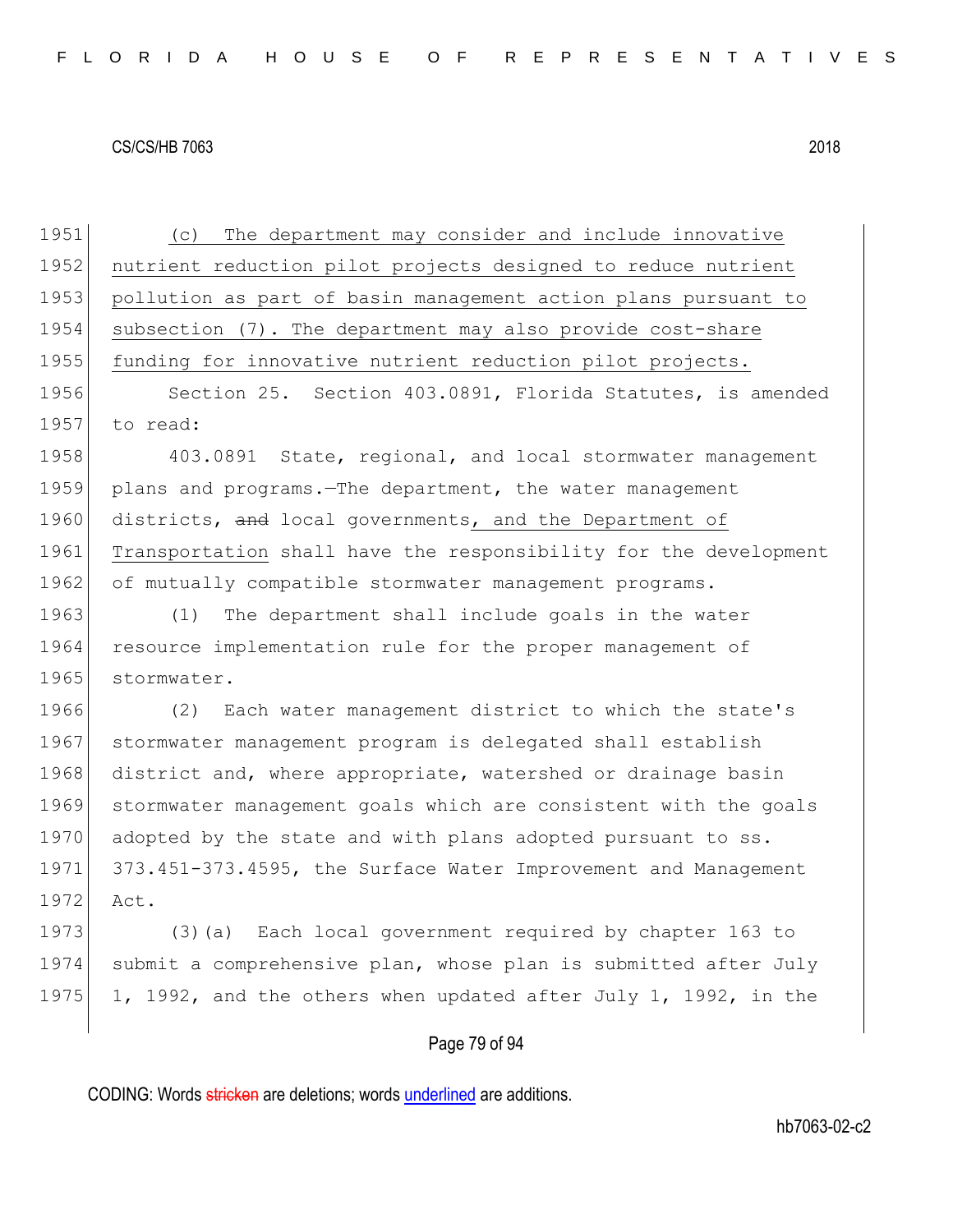1976 development of its stormwater management program described by 1977 elements within its comprehensive plan shall consider the water 1978 resource implementation rule, district stormwater management 1979 goals, plans approved pursuant to the Surface Water Improvement 1980 and Management Act, ss. 373.451-373.4595, and technical 1981 assistance information provided by the water management 1982 districts pursuant to s. 373.711.

1983 (b) Local governments are encouraged to consult with the 1984 water management districts, the Department of Transportation, 1985 and the department before adopting or updating their local 1986 government comprehensive plan or public facilities report as 1987 required by s. 189.08, whichever is applicable.

1988 (4) The department, in coordination and cooperation with 1989 water management districts and local governments, shall conduct 1990 a continuing review of the costs of stormwater management 1991 systems and the effect on water quality and quantity, and fish 1992 and wildlife values. The department, the water management 1993 districts, and local governments shall use the review for 1994 planning purposes and to establish priorities for watersheds and 1995 stormwater management systems which require better management 1996 and treatment of stormwater with emphasis on the costs and 1997 benefits of needed improvements to stormwater management systems 1998 to better meet needs for flood protection and protection of 1999 water quality, and fish and wildlife values.

2000 (5) The results of the review shall be maintained by the

## Page 80 of 94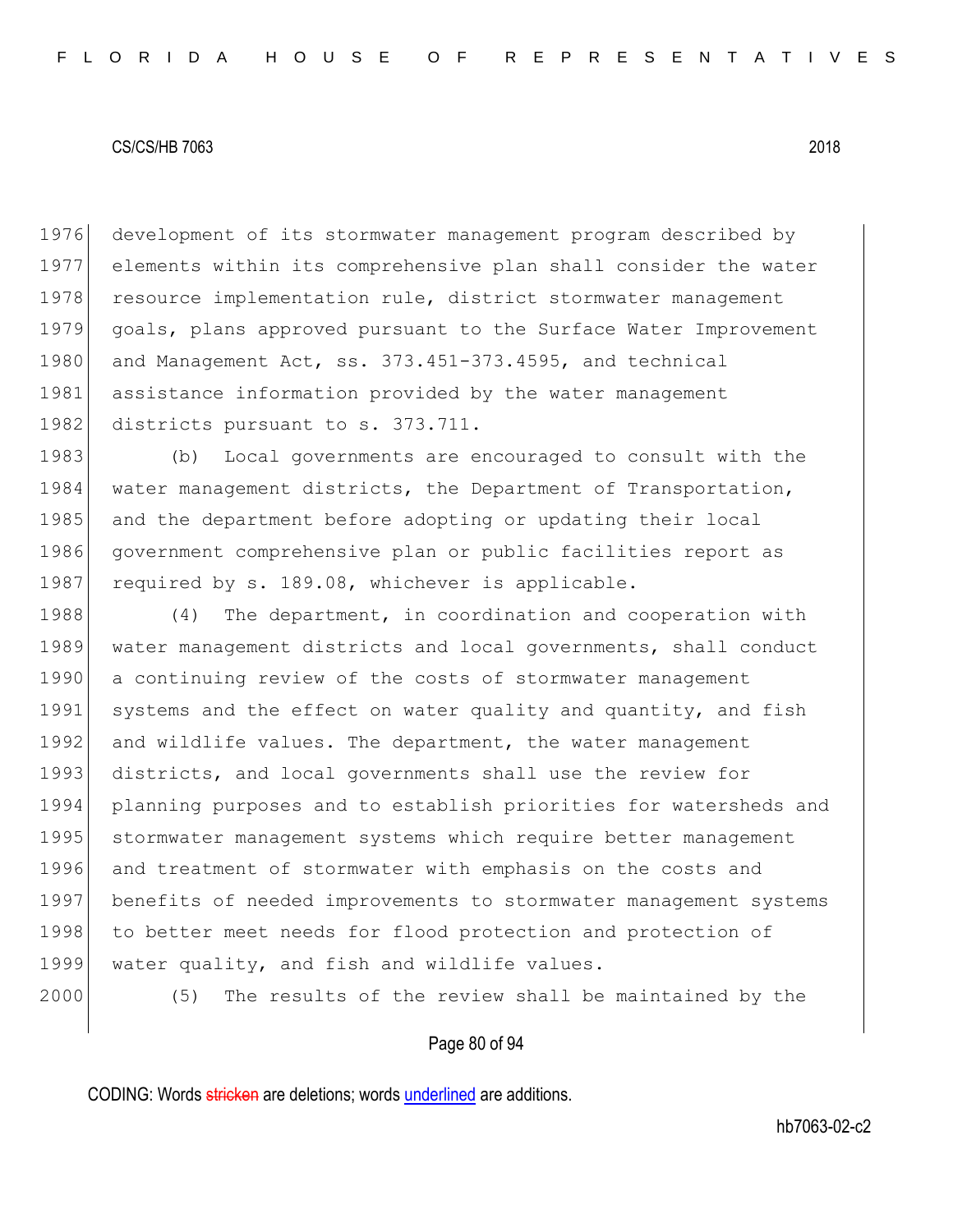2001 department and the water management districts and shall be 2002 provided to appropriate local governments or other parties on 2003 request. The results also shall be used in the development of  $2004$  the goals developed pursuant to subsections (1) and (2).

2005 (6) The department and the Department of Economic 2006 Opportunity, in cooperation with local governments in the 2007 coastal zone, shall develop a model stormwater management 2008 program that could be adopted by local governments. The model 2009 program shall contain dedicated funding options, including a 2010 stormwater utility fee system based upon an equitable unit cost 2011 approach. Funding options shall be designed to generate capital 2012 to retrofit existing stormwater management systems, build new 2013 treatment systems, operate facilities, and maintain and service 2014 debt.

2015 (7) The Department of Transportation shall coordinate with 2016 the department, water management districts, and local 2017 governments to determine whether it is economically feasible to 2018 use stormwater resulting from road construction projects for the 2019 beneficial use of providing alternative water supplies, 2020 including, but not limited to, directing stormwater to reclaimed 2021 water facilities or water storage reservoirs. If the affected 2022 parties determine that beneficial use of such stormwater is 2023 economically feasible, such use shall be implemented by the 2024 parties. The department, in consultation with the Department of 2025 Transportation, may adopt rules to implement this subsection.

## Page 81 of 94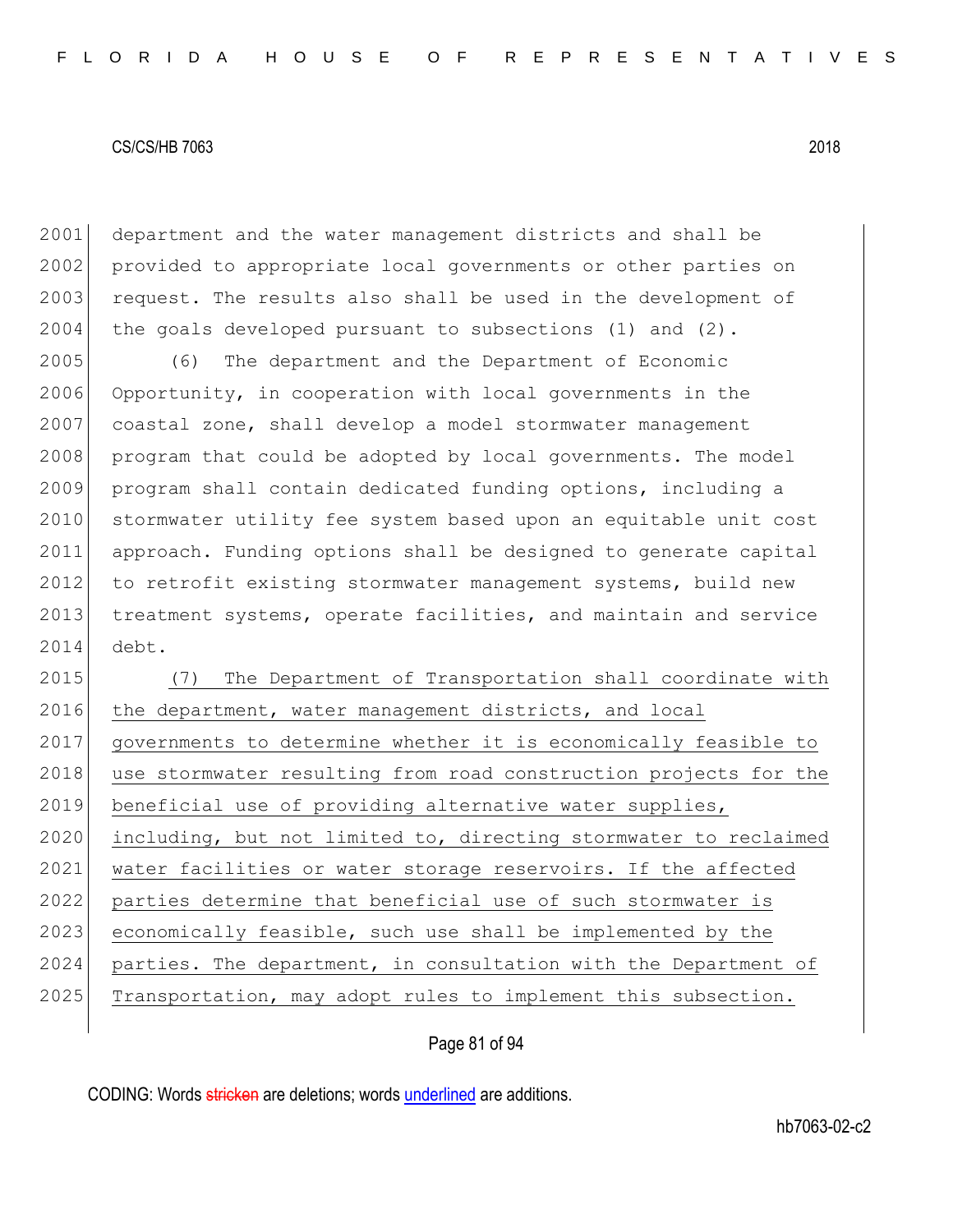2026 Section 26. Subsection (12) of section 403.814, Florida 2027 Statutes, is amended to read: 2028 403.814 General permits; delegation.-2029 (12) A general permit is granted for the construction, 2030 alteration, and maintenance of a stormwater management system 2031 serving a total project area of up to 10 acres meeting the 2032 criteria of this subsection. Such stormwater management systems 2033 must be designed, operated, and maintained in accordance with 2034 applicable rules adopted pursuant to part IV of chapter 373. 2035 There is a rebuttable presumption that the discharge from such 2036 systems complies with state water quality standards. The 2037 construction of such a system may proceed without any further 2038 agency action by the department or water management district if, 2039 before construction begins, an electronic self-certification is 2040 submitted to the department or water management district which 2041 certifies that the proposed system was designed by a Florida 2042 registered professional and that the registered professional has 2043 certified that the proposed system meets the requirements of 2044 this section and will meet the following additional 2045 requirements: 2046 (a) The total project area involves less than 10 acres and 2047 less than 2 acres of impervious surface; 2048 (b) Activities will not impact wetlands or other surface 2049 waters; 2050 (c) Activities are not conducted in, on, or over wetlands

## Page 82 of 94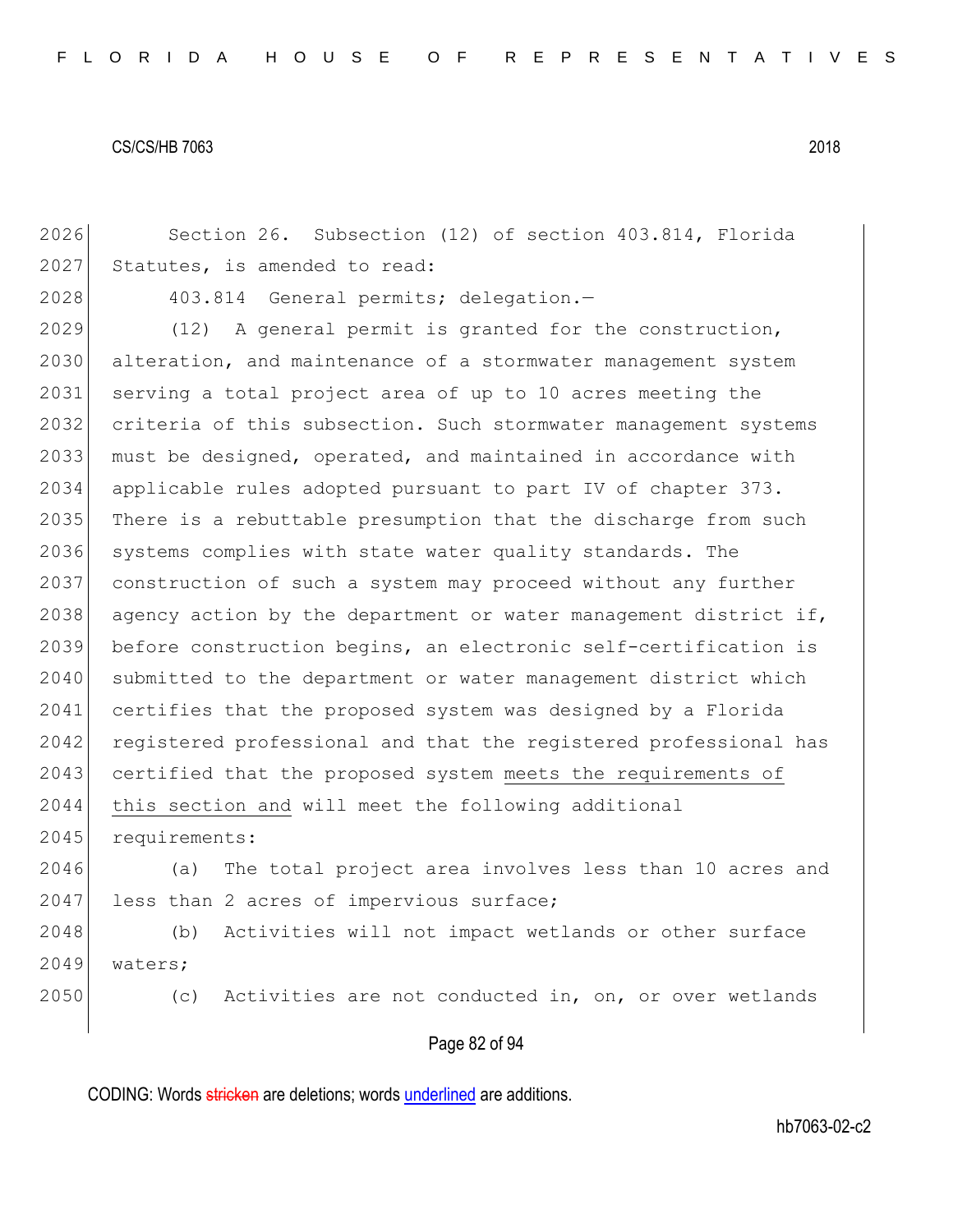| 2051 | or other surface waters;                                         |
|------|------------------------------------------------------------------|
| 2052 | Drainage facilities will not include pipes having<br>(d)         |
| 2053 | diameters greater than 24 inches, or the hydraulic equivalent,   |
| 2054 | and will not use pumps in any manner;                            |
| 2055 | The project is not part of a larger common plan,<br>(e)          |
| 2056 | development, or sale; and                                        |
| 2057 | The project does not cause or contribute to:<br>(f)              |
| 2058 | 1. Cause Adverse water quantity or flooding impacts to           |
| 2059 | receiving water and adjacent lands;                              |
| 2060 | 2. Cause Adverse impacts to existing surface water storage       |
| 2061 | and conveyance capabilities;                                     |
| 2062 | 3. Cause A violation of state water quality standards; or        |
| 2063 | 4. Cause An adverse impact to the maintenance of surface         |
| 2064 | or ground water levels or surface water flows established        |
| 2065 | pursuant to s. 373.042 or a work of the district established     |
| 2066 | pursuant to s. 373.086.                                          |
| 2067 | Section 27. Section 403.892, Florida Statutes, is created        |
| 2068 | to read:                                                         |
| 2069 | 403.892 Asset management plan.-                                  |
| 2070 | The Legislature finds that the development and<br>(1)            |
| 2071 | implementation of an asset management program by public water    |
| 2072 | systems and domestic wastewater treatment systems which includes |
| 2073 | a long-range financial planning component is consistent with     |
| 2074 | industry best practices and is necessary to achieve sustainable  |
| 2075 | infrastructure and protect public health.                        |
|      |                                                                  |

# Page 83 of 94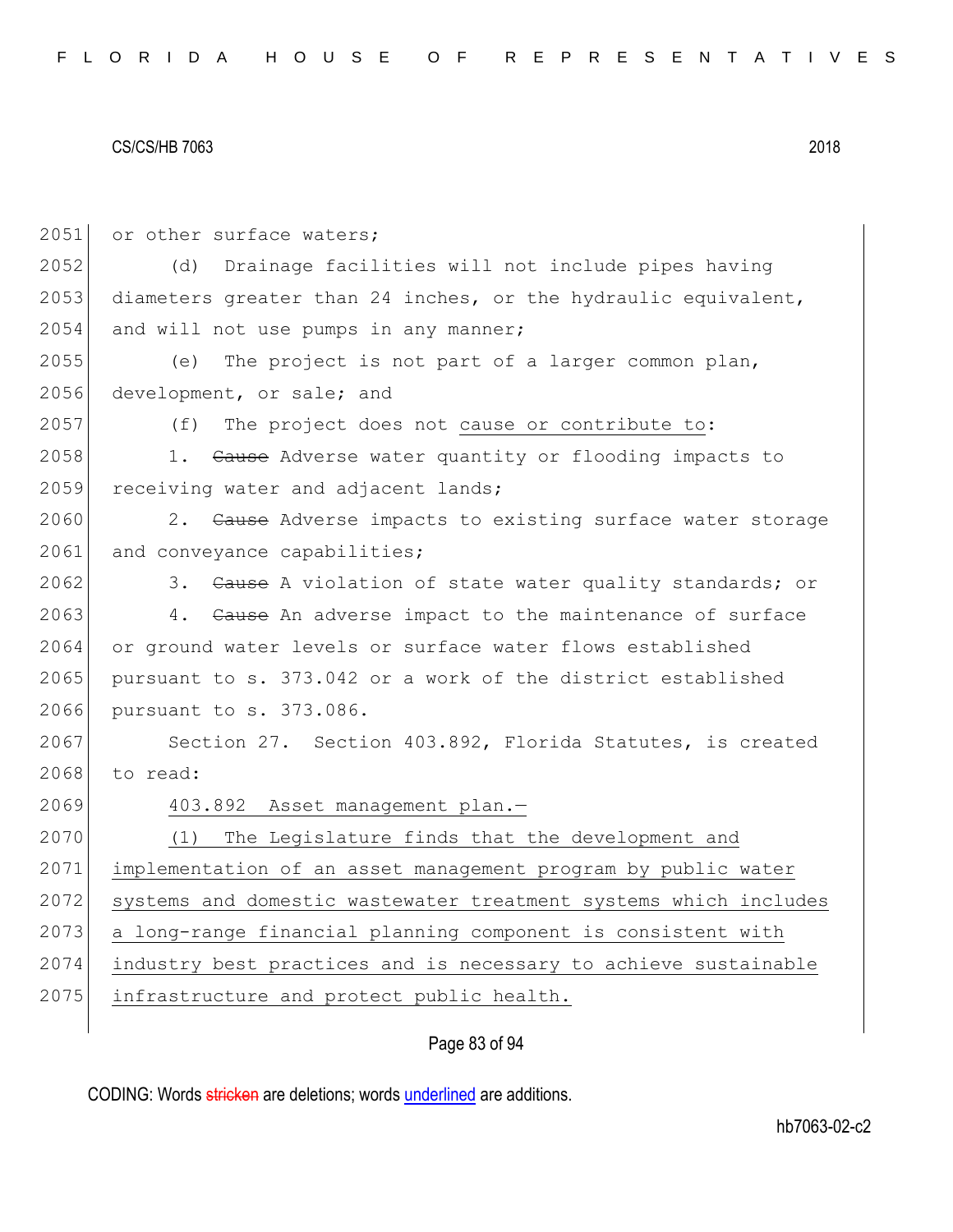| 2076 | (2) By August 1, 2020, each public water system, as              |
|------|------------------------------------------------------------------|
| 2077 | defined in s. 403.852, and domestic wastewater treatment system  |
| 2078 | shall develop a written asset management plan in accordance with |
| 2079 | the United States Environmental Protection Agency's asset        |
| 2080 | management guidelines for water and wastewater utilities. The    |
| 2081 | plan must include detailed asset inventories, sustainable levels |
| 2082 | of service and performance goals, identification and ranking of  |
| 2083 | assets critical to sustainable performance, analysis of minimum  |
| 2084 | life-cycle costs, and optimum long-term funding strategies and   |
| 2085 | must be updated annually. The plan and annual updates to the     |
| 2086 | plan must be posted on a publicly available website. As used in  |
| 2087 | this section, the term "domestic wastewater treatment system"    |
| 2088 | means any plant or other works used to treat, stabilize, or hold |
| 2089 | domestic wastes, including pipelines or conduits, pumping        |
| 2090 | stations, and force mains and all other structures, devices,     |
| 2091 | appurtenances, and facilities used for collecting or conducting  |
| 2092 | wastes to an ultimate point for treatment or disposal. A         |
| 2093 | domestic wastewater treatment system does not include an onsite  |
| 2094 | sewage treatment and disposal system as defined in s. 381.0065.  |
| 2095 | (3) To be eligible for state funding, a public water             |
| 2096 | system or domestic wastewater treatment system must demonstrate  |
| 2097 | that it is implementing an asset management plan in accordance   |
| 2098 | with this section and that the plan adequately addresses long-   |
| 2099 | term funding strategies for maintaining assets to meet required  |
| 2100 | levels of service and long-term system needs. Funding strategies |
|      |                                                                  |

## Page 84 of 94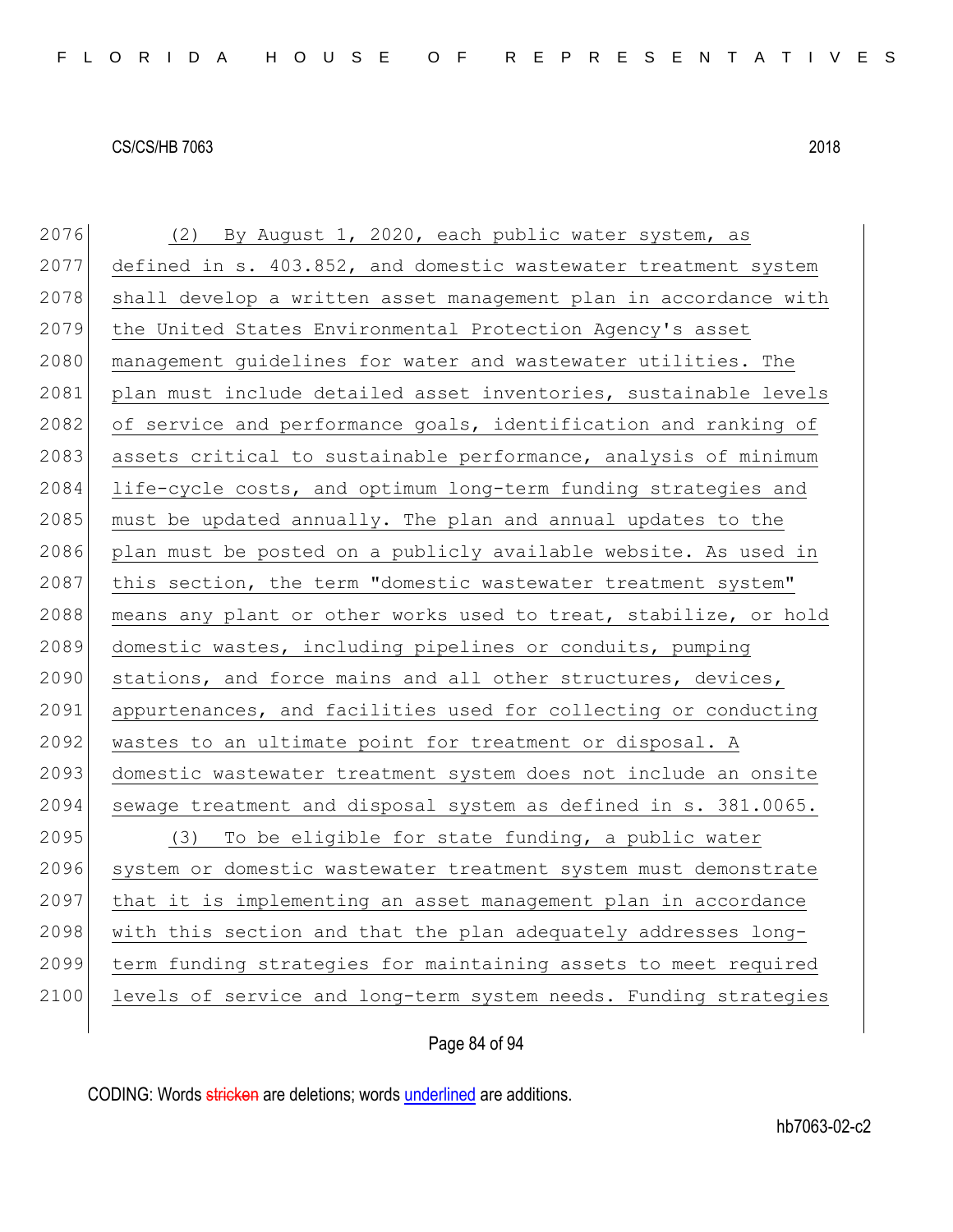2101 | may include a rate structure appropriate for the customer base,

| 2102 | the use of reserves or other forms of asset annuities, and       |
|------|------------------------------------------------------------------|
| 2103 | financing mechanisms for repair and replacement of assets.       |
| 2104 | Section 28. Section 403.893, Florida Statutes, is created        |
| 2105 | to read:                                                         |
| 2106 | 403.893 Public water system and domestic wastewater              |
| 2107 | treatment system infrastructure floodplain resiliency.-It is the |
| 2108 | policy of the state to encourage public water systems and        |
| 2109 | domestic wastewater treatment systems to increase the resilience |
| 2110 | of their critical infrastructure against flooding. Any new       |
| 2111 | infrastructure for a public water system or domestic wastewater  |
| 2112 | treatment system located within an area identified in accordance |
| 2113 | with the Federal Emergency Management Agency's 100-year and 500- |
| 2114 | year flood maps as a special flood hazard area or a moderate     |
| 2115 | flood hazard area must be built to withstand the respective      |
| 2116 | flood conditions. Such new infrastructure must include, at a     |
| 2117 | minimum, elevated control panels and appurtenant structures      |
| 2118 | above the flood prone elevation and submersible components,      |
| 2119 | including pumps and flow meters.                                 |
| 2120 | Section 29. Subsection (9) is added to section 570.76,           |
| 2121 | Florida Statutes, to read:                                       |
| 2122 | 570.76 Department of Agriculture and Consumer Services;          |
| 2123 | powers and duties.-For the accomplishment of the purposes        |
| 2124 | specified in this act, the department shall have all powers and  |
| 2125 | duties necessary, including, but not limited to, the power and   |
|      |                                                                  |

## Page 85 of 94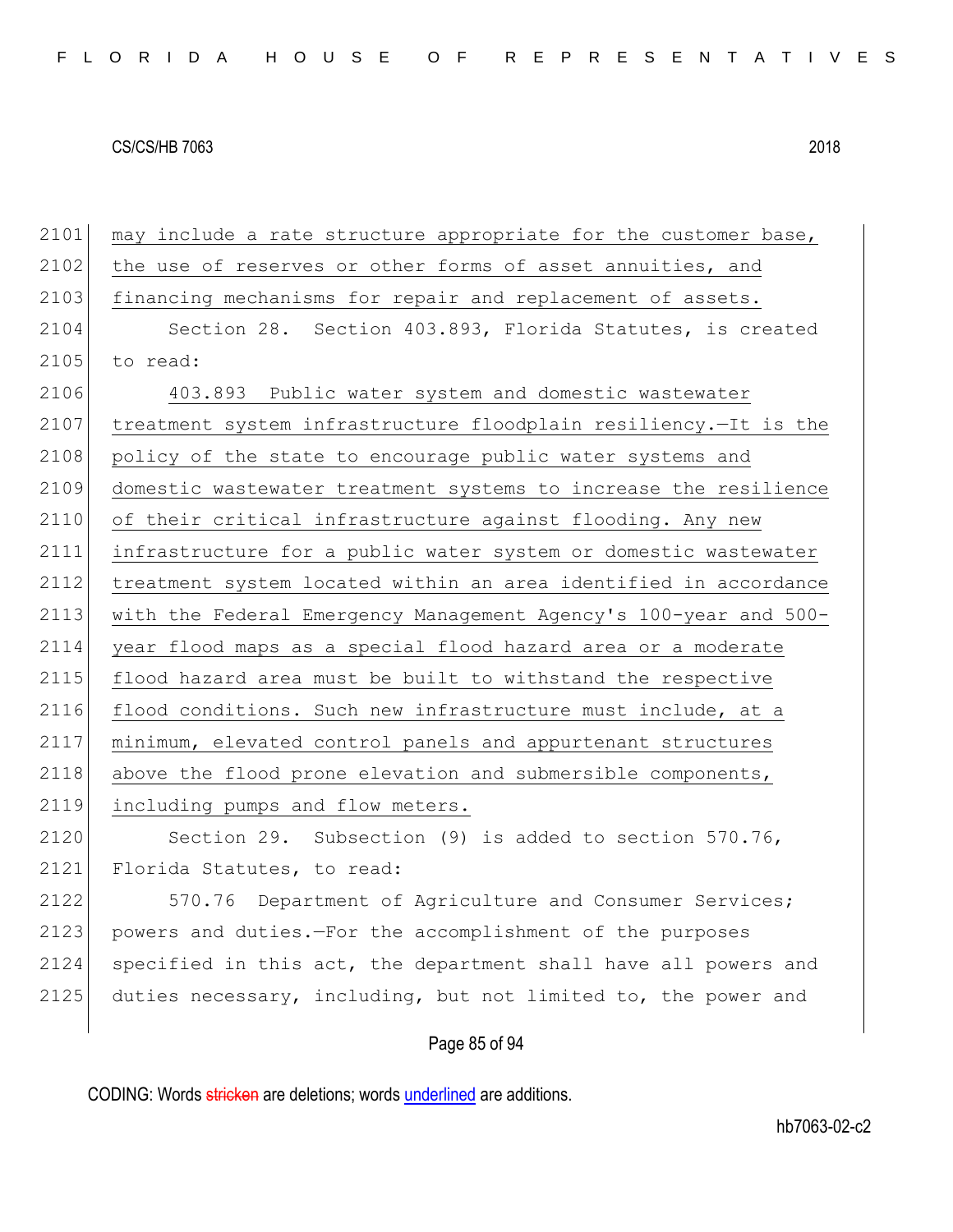| 2126 | duty to:                                                         |
|------|------------------------------------------------------------------|
| 2127 | Provide assistance to local governments in<br>(9)                |
| 2128 | administering local rural-lands-protection easement programs.    |
| 2129 | The department may provide technical support to review           |
| 2130 | applications for inclusion in the local government's program and |
| 2131 | monitor compliance with the conservation easements. The          |
| 2132 | department may not use any state funds to assist in the purchase |
| 2133 | of such easements or pay any acquisition costs. The local        |
| 2134 | government must compensate the department for its services. The  |
| 2135 | agreement for assistance must be documented in a memorandum of   |
| 2136 | agreement between the department and the local government. The   |
| 2137 | title to such conservation easements shall be held in the name   |
| 2138 | of the local government.                                         |
| 2139 | Section 30. Section 1004.49, Florida Statutes, is amended        |
| 2140 | to read:                                                         |
| 2141 | 1004.49 Florida LAKEWATCH Program. The Florida LAKEWATCH         |
| 2142 | Program is hereby created within the School of Forest Resources  |
| 2143 | and Conservation's Fisheries and Aquatic Sciences Program        |
| 2144 | Department of Fisheries and Aquaculture of the Institute of Food |
| 2145 | and Agricultural Sciences at the University of Florida. The      |
| 2146 | purpose of the program is to provide public education and        |
| 2147 | training with respect to the water quality of Florida's lakes.   |
| 2148 | The Fisheries and Aquatic Sciences Program Department of         |
| 2149 | Fisheries and Aquaculture may, in implementing the LAKEWATCH     |
| 2150 | program:                                                         |
|      |                                                                  |

## Page 86 of 94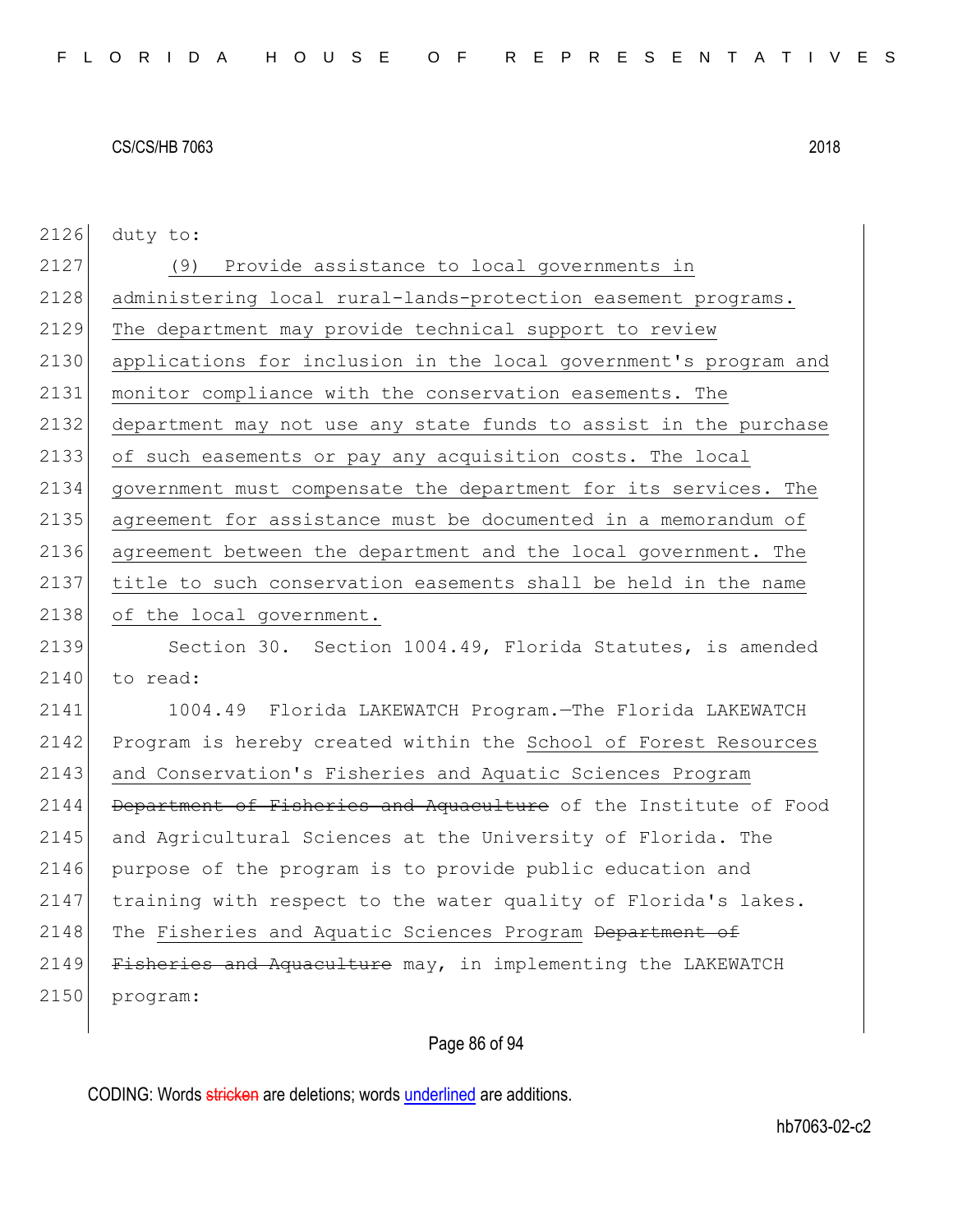2151 (1) Train, supervise, and coordinate volunteers to collect 2152 water quality data from Florida's lakes, streams, and estuaries. 2153 (2) Compile the data collected by volunteers. 2154 (3) Disseminate information to the public about the 2155 LAKEWATCH program. 2156 (4) Provide or loan equipment to volunteers in the 2157 program. 2158 (5) Perform other functions as may be necessary or 2159 beneficial in coordinating the LAKEWATCH program. 2160 2161 Data collected and compiled shall be used to establish trends 2162 and provide general background information and may shall in no 2163 instance be used by the Department of Environmental Protection 2164 if the data collection methods meet sufficient quality assurance 2165 and quality control requirements approved by the Department of 2166 Environmental Protection  $\frac{1}{2}$  regulatory proceeding. 2167 Section 31. Subsection (1) of section 20.3315, Florida 2168 Statutes, is amended to read: 2169 20.3315 Florida Forever Program Trust Fund of the Florida 2170 Fish and Wildlife Conservation Commission.-2171 (1) There is created a Florida Forever Program Trust Fund 2172 within the Florida Fish and Wildlife Conservation Commission to 2173 carry out the duties of the commission under the Florida Forever 2174 Act as specified in s. 259.105  $\frac{1}{5}$ . 259.105(3)(q). The trust fund 2175 shall receive funds pursuant to s. 259.105  $\frac{1}{5}$ . 259.105(3)(q).

## Page 87 of 94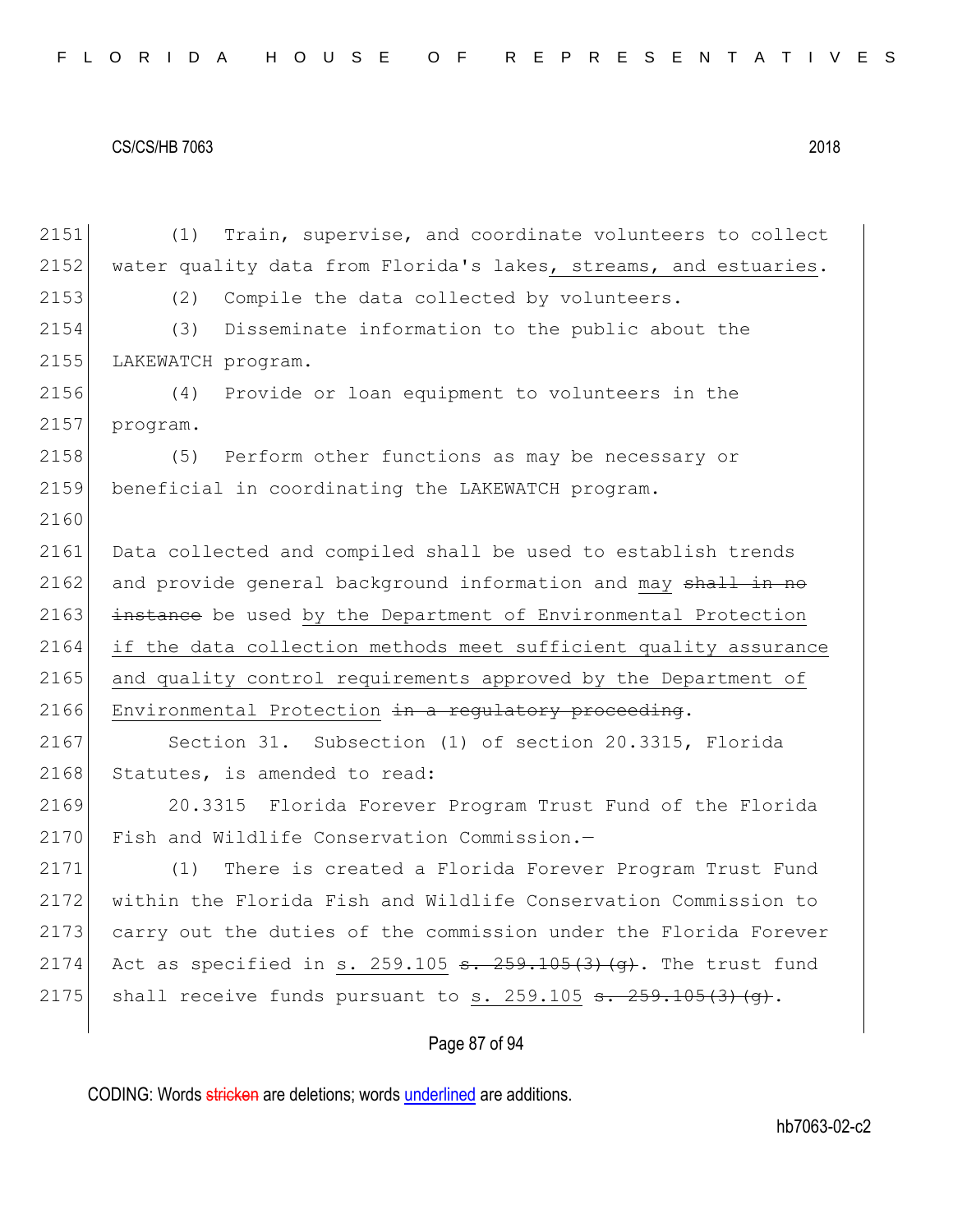2176 Section 32. Subsection (4) and paragraph (b) of subsection 2177 (5) of section 253.027, Florida Statutes, are amended to read: 2178 253.027 Emergency archaeological property acquisition.-2179 (4) EMERGENCY ARCHAEOLOGICAL ACOUISITION. The sum of \$2 2180 million shall be reserved annually within the Florida Forever 2181 Trust Fund for the purpose of emergency archaeological 2182 acquisition. Any portion of that amount not spent or obligated 2183 by the end of the third quarter of the fiscal year may be used 2184 for approved acquisitions pursuant to s. 259.105(3)(a)  $\epsilon$ .  $2185$   $259.105(3)$  (b). 2186 (5) ACCOUNT EXPENDITURES.-2187 (b) Funds may not No moneys shall be spent from the 2188 account for excavation or restoration of the properties 2189 acquired. Funds may be spent for preliminary surveys to 2190 determine if the sites meet the criteria of this section. An 2191 amount not to exceed \$100,000 may also be spent from the account 2192 to inventory and evaluate archaeological and historic resources 2193 on properties purchased, or proposed for purchase, pursuant to 2194 s. 259.105(3)(a)  $\frac{1}{2}$   $\frac{1}{2}$   $\frac{1}{2}$   $\frac{1}{2}$   $\frac{1}{2}$   $\frac{1}{2}$   $\frac{1}{2}$   $\frac{1}{2}$ 2195 Section 33. Subsection (3), paragraph (b) of 2196 subsection(4), and subsection (6) of section 259.035, Florida 2197 Statutes, are amended to read: 2198 259.035 Acquisition and Restoration Council. 2199 (3) The council shall provide assistance to the board in 2200 reviewing the recommendations and plans for state-owned

## Page 88 of 94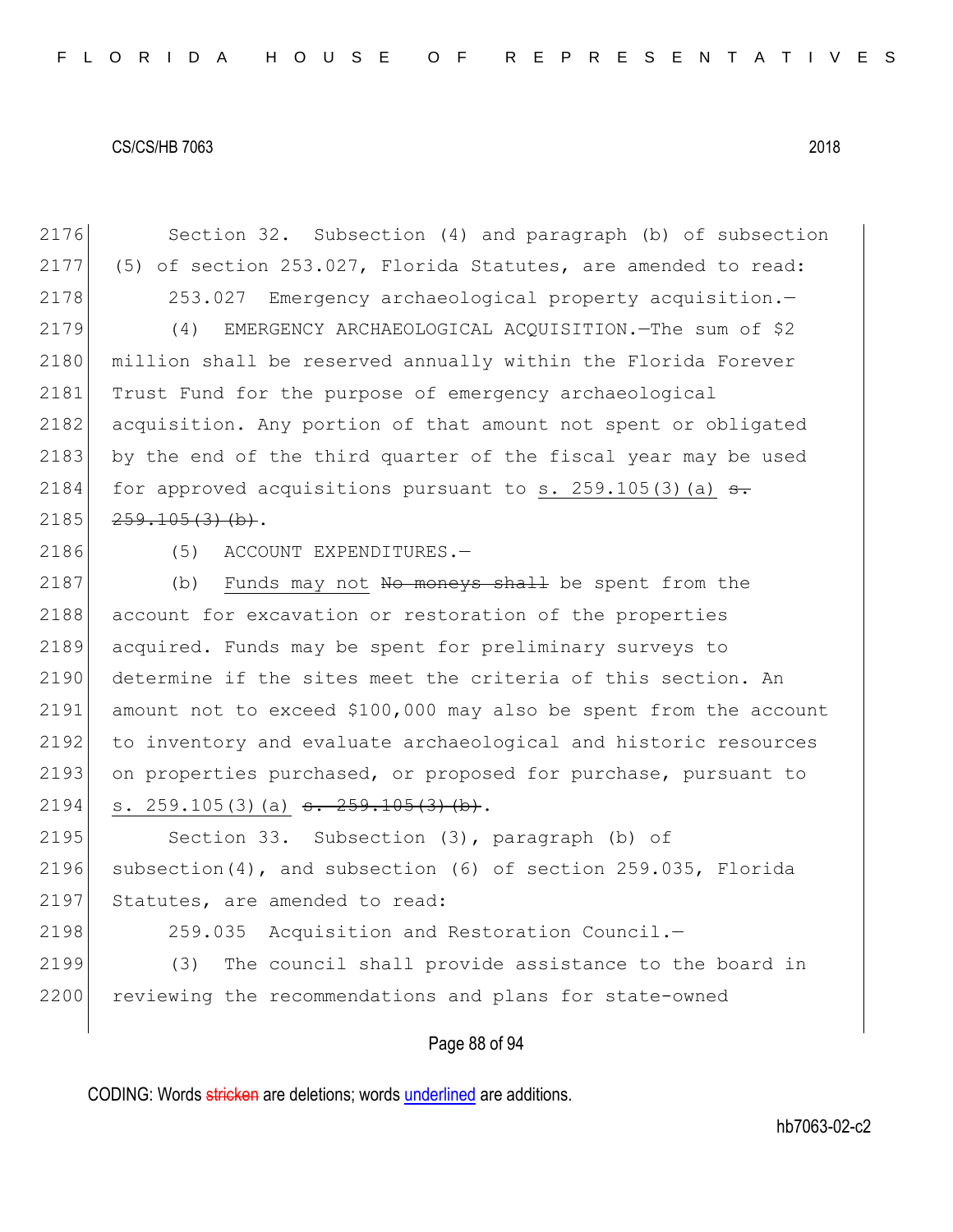2201 conservation lands required under s. 253.034 and this chapter. 2202 The council shall, in reviewing such plans, consider the 2203 optimization of multiple-use and conservation strategies to 2204 accomplish the provisions funded pursuant to former s. 2205 259.101(3)(a), Florida Statutes 2014, and to s. 259.105(3)(a)  $\frac{1}{2}$  $2206$   $259.105(3)$  (b).

2207 (4)

2208 (b) In developing or amending rules, the council shall 2209 give weight to the criteria included in s. 259.105(8)  $\epsilon$ .  $2210$   $259.105(9)$ . The board of trustees shall review the 2211 recommendations and shall adopt rules necessary to administer 2212 this section.

2213 (6) The proposal for a project pursuant to this section or 2214 s. 259.105(3)(a)  $\frac{1}{259.105(3)}$  (b) may be implemented only if 2215 adopted by the council and approved by the board of trustees. 2216 The council shall consider and evaluate in writing the merits 2217 and demerits of each project that is proposed for acquisition 2218 using funds available pursuant to s. 28, Art. X of the State 2219 Constitution or Florida Forever funding and shall ensure that 2220 each proposed project meets the requirements of s. 28, Art. X of 2221 the State Constitution. The council also shall determine whether 2222 the project conforms, where applicable, with the comprehensive 2223 plan developed pursuant to s. 259.04(1)(a), the comprehensive 2224 multipurpose outdoor recreation plan developed pursuant to s.  $2225$  375.021, the state lands management plan adopted pursuant to s.

## Page 89 of 94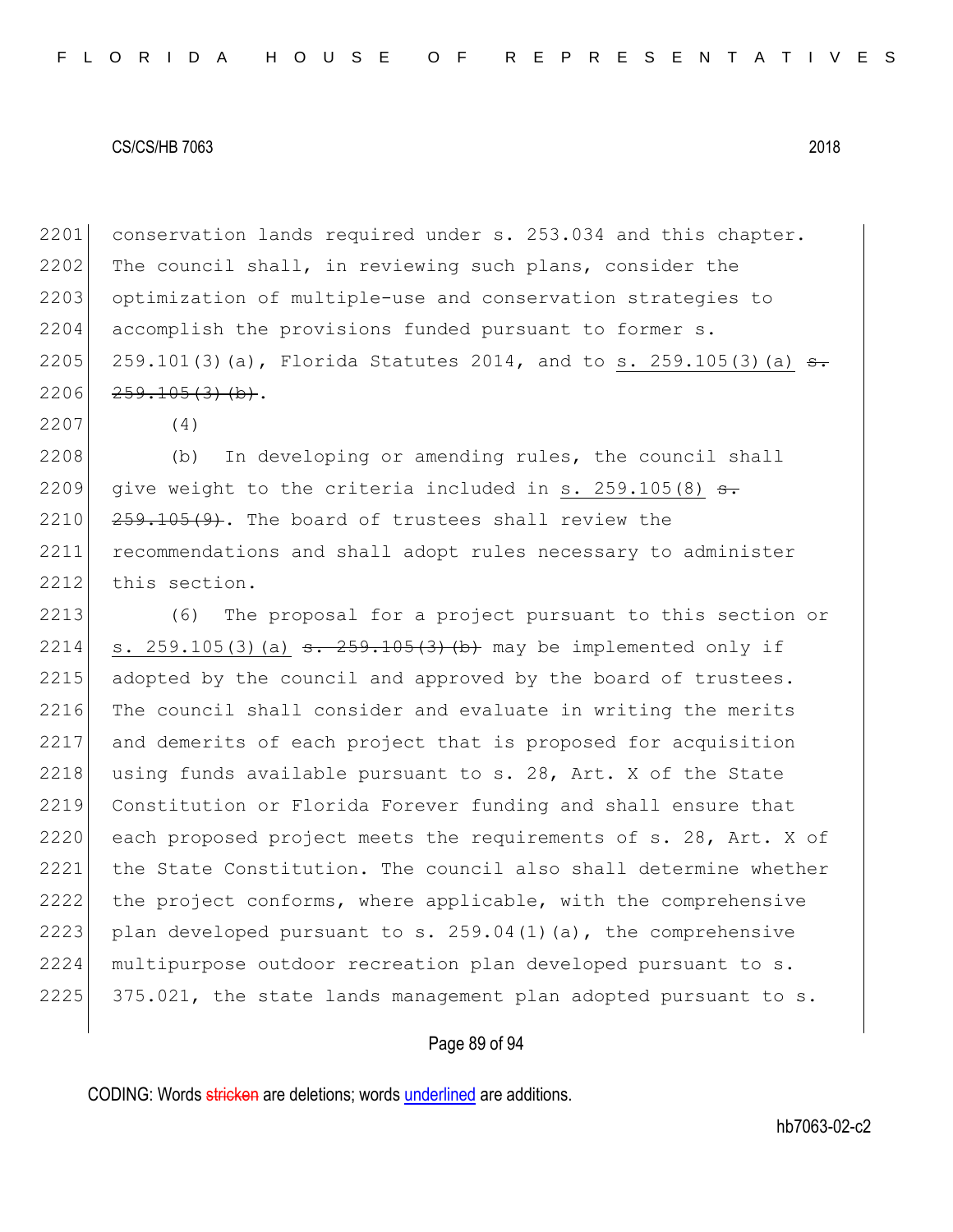2226 253.03(7), the water resources work plans developed pursuant to 2227 s. 373.199, and the provisions of s. 259.032, s. 259.101, or s. 2228 259.105, whichever is applicable. 2229 Section 34. Paragraph (b) of subsection (3) of section 2230 259.037, Florida Statutes, is amended to read: 2231 259.037 Land Management Uniform Accounting Council.— 2232 (3) 2233 (b) Each reporting agency shall also: 2234 1. Include a report of the available public use 2235 opportunities for each management unit of state land, the total 2236 management cost for public access and public use, and the cost 2237 associated with each use option. 2238 2. List the acres of land requiring minimal management 2239 effort, moderate management effort, and significant management 2240 effort pursuant to s. 259.032(9)(b)  $\frac{1}{100}$   $\frac{1}{100}$   $\frac{259.032(9)}{100}$  (e). For each  $2241$  category created in paragraph (a), the reporting agency shall 2242 include the amount of funds requested, the amount of funds 2243 received, and the amount of funds expended for land management. 2244 3. List acres managed and cost of management for each 2245 park, preserve, forest, reserve, or management area. 2246 4. List acres managed, cost of management, and lead 2247 manager for each state lands management unit for which secondary 2248 management activities were provided.

2249 5. Include a report of the estimated calculable financial 2250 benefits to the public for the ecosystem services provided by

## Page 90 of 94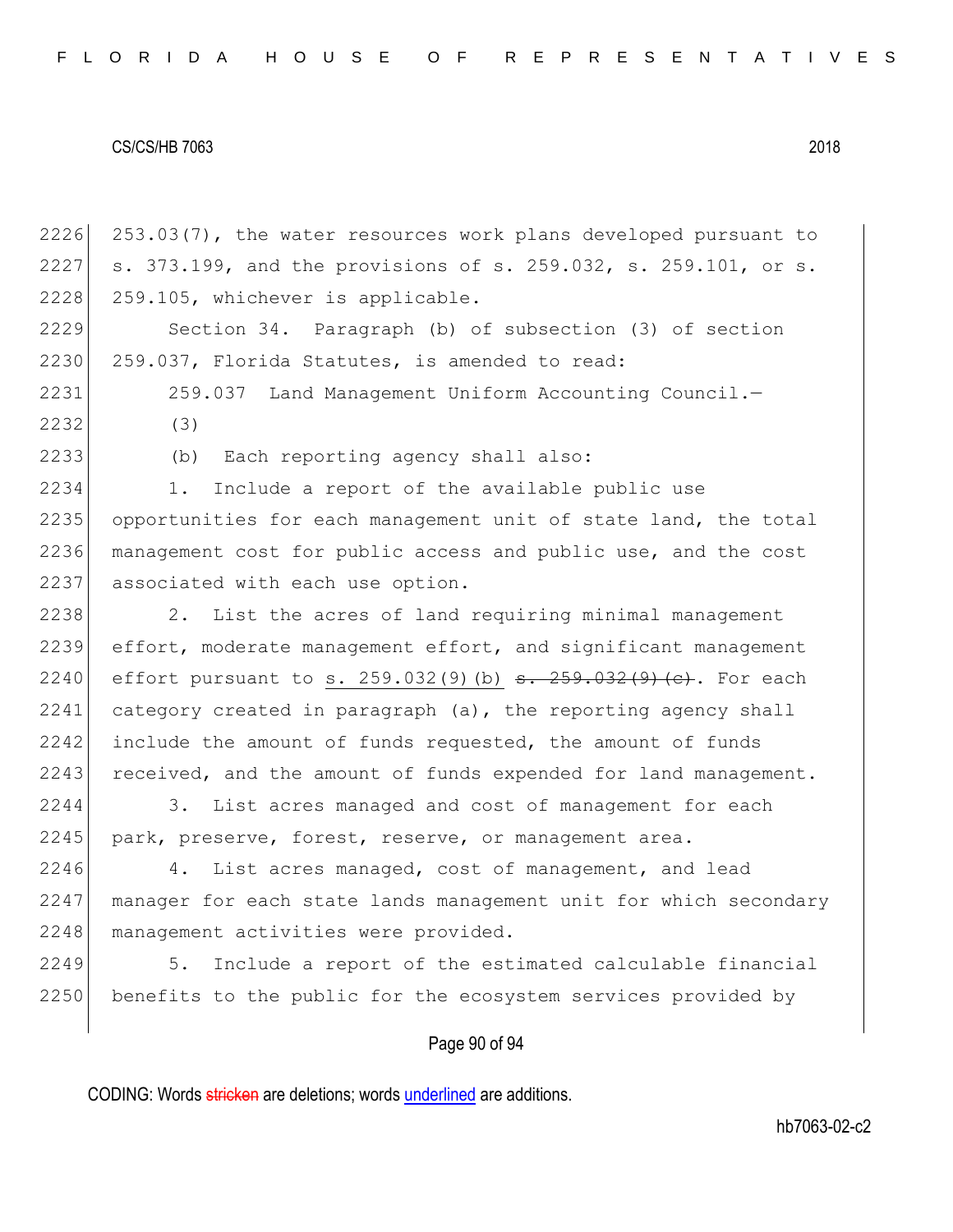2251 conservation lands, based on the best readily available 2252 information or science that provides a standard measurement 2253 | methodology to be consistently applied by the land managing 2254 agencies. Such information may include, but need not be limited 2255 to, the value of natural lands for protecting the quality and 2256 quantity of drinking water through natural water filtration and 2257 recharge, contributions to protecting and improving air quality, 2258 benefits to agriculture through increased soil productivity and 2259 preservation of biodiversity, and savings to property and lives 2260 through flood control.

2261 Section 35. Subsection (7) of section 380.510, Florida 2262 Statutes, is amended to read:

2263 380.510 Conditions of grants and loans.

2264 (7) Any funds received by the trust pursuant to s. 2265 259.105(3)(b)  $\frac{1}{5}$   $\frac{259.105(3)}{105}$  (c) or s. 375.041 shall be held 2266 separate and apart from any other funds held by the trust and 2267 used for the land acquisition purposes of this part.

2268 (a) The administration and use of Florida Forever funds 2269 are subject to such terms and conditions imposed thereon by the 2270 agency of the state responsible for the bonds, the proceeds of 2271 which are deposited into the Florida Forever Trust Fund, 2272 including restrictions imposed to ensure that the interest on 2273 any such bonds issued by the state as tax-exempt bonds is not 2274 included in the gross income of the holders of such bonds for 2275 federal income tax purposes.

#### Page 91 of 94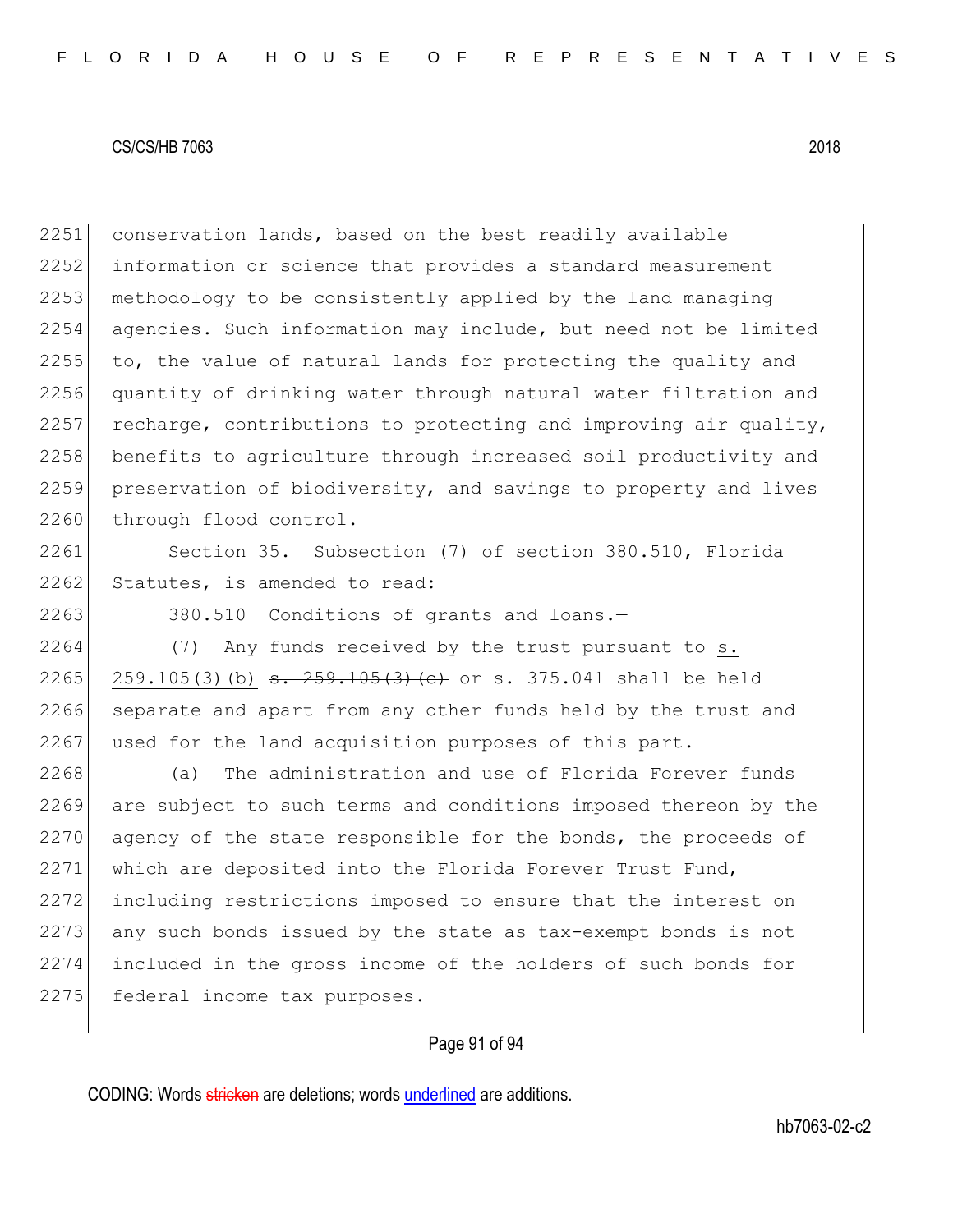2276 (b) All deeds or leases with respect to any real property 2277 acquired with funds received by the trust from the former 2278 Preservation 2000 Trust Fund, the Florida Forever Trust Fund, or 2279 the Land Acquisition Trust Fund must contain such covenants and 2280 restrictions as are sufficient to ensure that the use of such 2281 real property at all times complies with  $s. 375.051$  and  $s. 9$ , 2282 Art. XII of the State Constitution. Each deed or lease with 2283 respect to any real property acquired with funds received by the 2284 trust from the Florida Forever Trust Fund before July 1, 2015, 2285 must contain covenants and restrictions sufficient to ensure 2286 that the use of such real property at all times complies with s.  $2287$  11(e), Art. VII of the State Constitution. Each deed or lease 2288 with respect to any real property acquired with funds received 2289 by the trust from the Florida Forever Trust Fund after July 1, 2290 2015, must contain covenants and restrictions sufficient to 2291 ensure that the use of such real property at all times complies 2292 with s. 28, Art. X of the State Constitution. Each deed or lease 2293 must contain a reversion, conveyance, or termination clause that 2294 vests title in the Board of Trustees of the Internal Improvement 2295 Trust Fund if any of the covenants or restrictions are violated 2296 by the titleholder or leaseholder or by some third party with 2297 the knowledge of the titleholder or leaseholder.

2298 Section 36. Paragraph (d) of subsection (1) of section 2299 570.715, Florida Statutes, is amended to read:

2300 570.715 Conservation easement acquisition procedures.

#### Page 92 of 94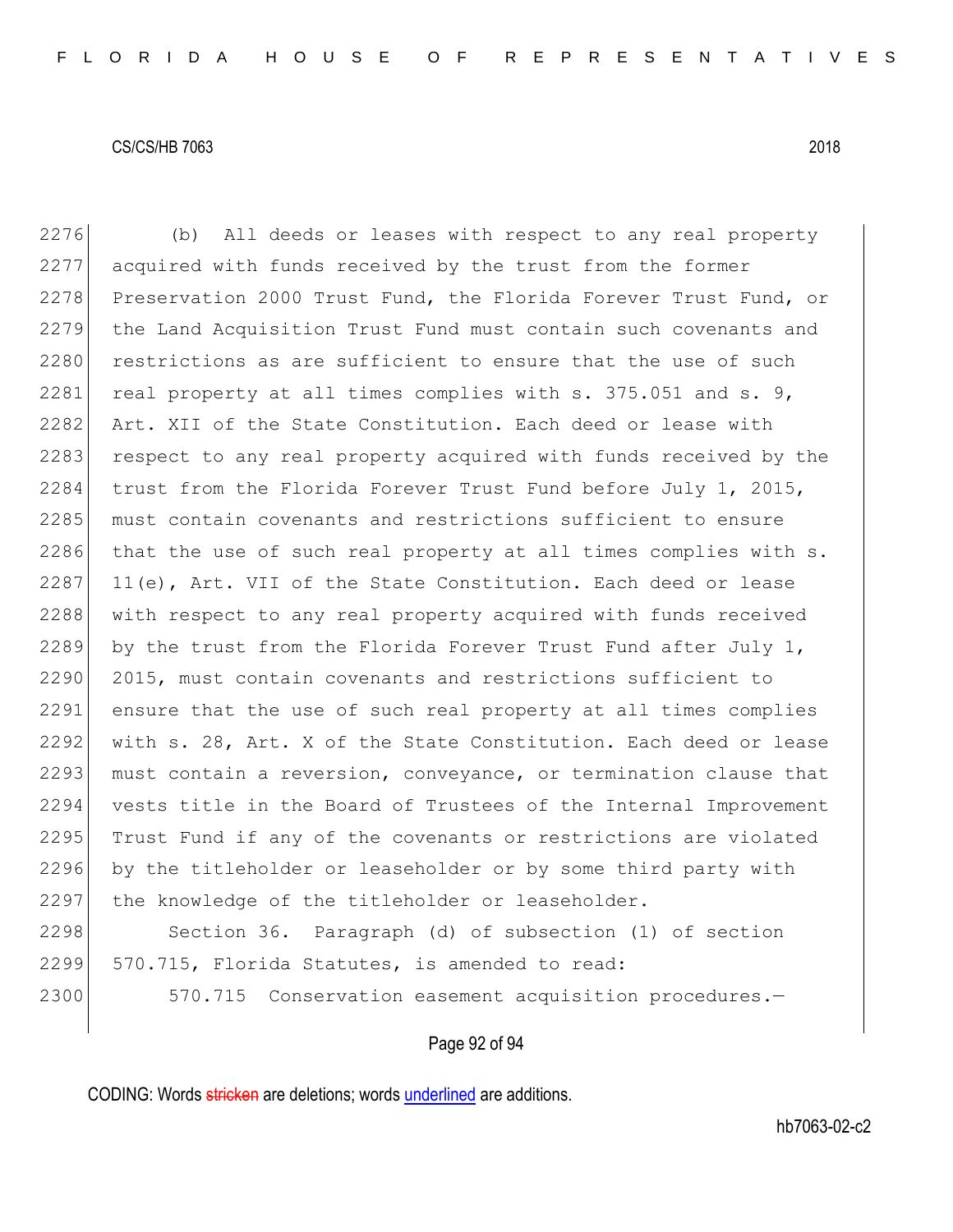2301 (1) For less than fee simple acquisitions pursuant to s. 2302 570.71, the Department of Agriculture and Consumer Services 2303 shall comply with the following acquisition procedures: 2304 (d) On behalf of the board of trustees and before the 2305 appraisal of parcels approved for purchase under ss. 2306 259.105(3)(c)  $s=$  259.105(3)(i) and 570.71, the department may 2307 enter into option contracts to buy less than fee simple interest 2308 in such parcels. Any such option contract shall state that the 2309 final purchase price is subject to approval by the board of 2310 trustees and that the final purchase price may not exceed the 2311 maximum offer authorized by law. Any such option contract 2312 presented to the board of trustees for final purchase price 2313 approval shall explicitly state that payment of the final 2314 purchase price is subject to an appropriation by the 2315 Legislature. The consideration for any such option contract may 2316 not exceed \$1,000 or 0.01 percent of the estimate by the 2317 department of the value of the parcel, whichever amount is 2318 greater. 2319 Section 37. Subsection (1) of section 589.065, Florida 2320 Statutes, is amended to read: 2321 589.065 Florida Forever Program Trust Fund of the 2322 Department of Agriculture and Consumer Services.—

2323 (1) There is created a Florida Forever Program Trust Fund 2324 within the Department of Agriculture and Consumer Services to 2325 carry out the duties of the department under the Florida Forever

#### Page 93 of 94